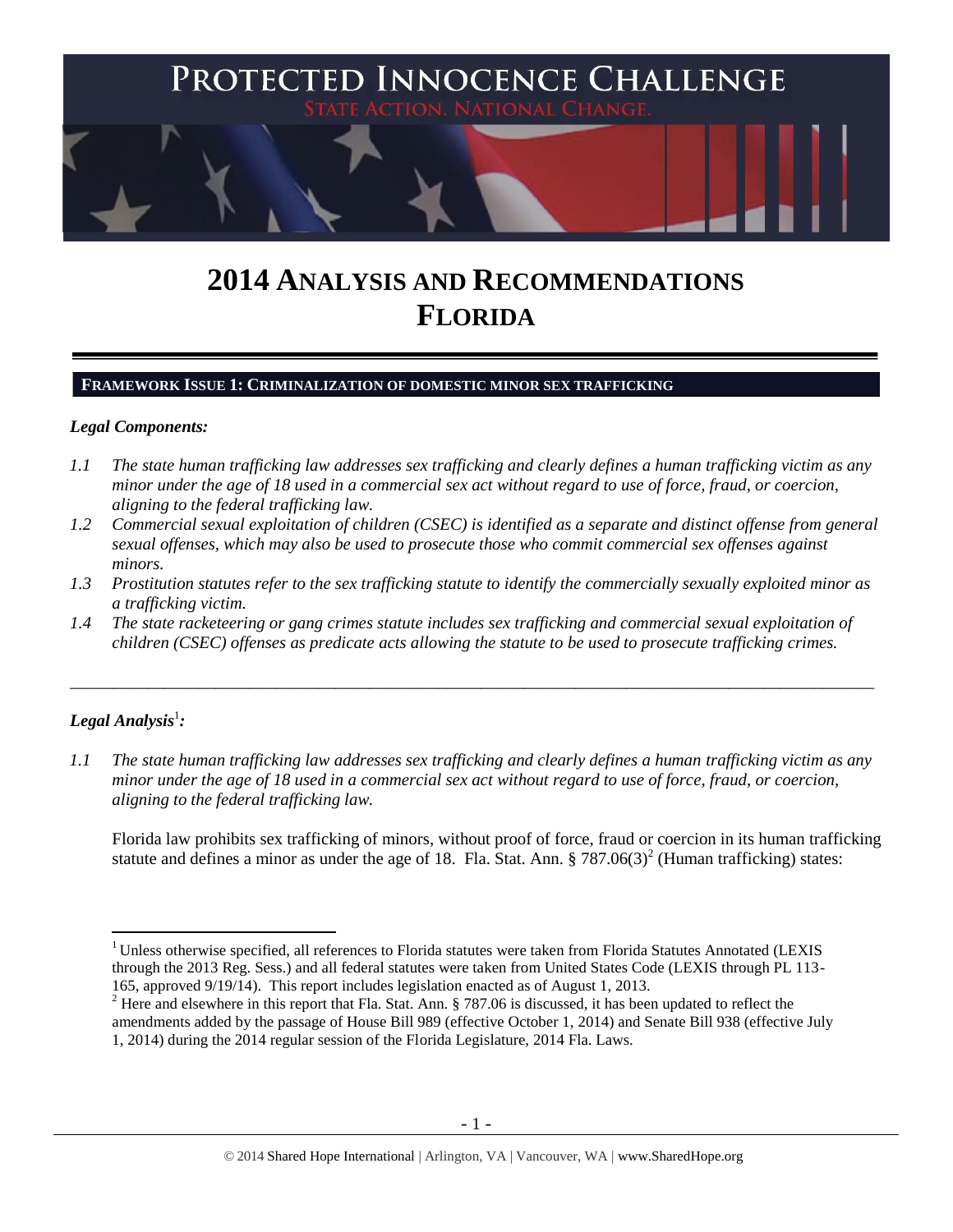Any person who knowingly, or in reckless disregard of the facts, engages in human trafficking, or attempts to engage in human trafficking, or benefits financially or by receiving anything of value from participation in a venture<sup>3</sup> that has subjected a person to human trafficking<sup>4</sup>:

. . . . (f) 1. For commercial sexual activity who does so by the transfer or transport of any child under the age of 18 from outside this state to within the state commits a felony of the first degree, punishable by imprisonment for a term of years not exceeding life, or as provided in s. 775.082, [Penalties; applicability of sentencing structures; mandatory minimum sentences for certain reoffenders pre`viously released from prison], s. 775.083 [Fines], or s. 775.084 [Violent career criminals; habitual felony offenders and habitual violent felony offenders; three-time violent felony offenders; definitions; procedure; enhanced penalties or mandatory minimum prison terms].

 $(g)$  For commercial sexual activity in which any child under the age of  $18...$  is involved commits a life felony, punishable as provided in s.  $775.082(3)(a)(6)$  [Penalties; applicability of sentencing structures; mandatory minimum sentences for certain reoffenders previously released from prison], s. 775.083 [Fines], or s. 775.084 [Violent career criminals; habitual felony offenders and habitual violent felony offenders; three-time violent felony offenders; definitions; procedure; enhanced penalties or mandatory minimum prison terms]. . . . .

Fla. Stat. Ann. § 787.06(2)(b) defines "[c]ommercial sexual activity" as "any violation of chapter 796 [Prostitution]<sup>5</sup> or an attempt to commit any such offense, and includes sexually explicit performances and the production of pornography."

<span id="page-1-0"></span>Pursuant to § 775.082(3)(a)(6)<sup>6</sup>, a violation of Fla. Stat. Ann. § 787.06(3)(g) is punishable by life imprisonment<sup>7</sup> and a possible fine not to exceed \$15,000. Fla. Stat. Ann. §§ 787.06(3)(g), 775.082(3)(a)(6), 775.083(1)(a).<sup>8</sup> A

<span id="page-1-2"></span><span id="page-1-1"></span>. . . .

 $\overline{a}$ 

1. For a life felony committed before October 1, 1983, by a term of imprisonment for life or for a term at least 30 years.

<sup>&</sup>lt;sup>3</sup> Fla. Stat. Ann. § 787.06(2)(k) defines "[v]enture" as "any group of two or more individuals associated in fact, whether or not a legal entity."

<sup>&</sup>lt;sup>4</sup> Fla. Stat. Ann. § 787.06(2)(d) defines "[h]uman trafficking" as "transporting, soliciting, recruiting, harboring, providing, enticing, maintaining, or obtaining another person for the purpose of exploitation of that person.

<sup>5</sup> The following offenses are contained in Chapter 796: Fla. Stat. Ann. §§ , 796.04 (Forcing, compelling or coercing another to become a prostitute), 796.05 (Deriving support from the proceeds of prostitution), 796.06 (Renting space to be used for lewdness, assignation, or prostitution), 796.07 (Prohibiting prostitution and related acts), 796.08 (Screening for HIV and sexually transmissible diseases; providing penalties).

 $6$  Here and elsewhere in this report that Fla. Stat. Ann. § 775.082 is discussed, it has been updated to reflect the amendments added by the passage of House Bill 989 (effective October 1, 2014) and House Bill 7035 (effective July 1, 2014) during the 2014 regular session of the Florida Legislature, 2014 Fla. Laws.

<sup>&</sup>lt;sup>7</sup> Pursuant to Fla. Stat. Ann. § 775.082(3)(a) (Penalties; applicability of sentencing structures; mandatory minimum sentences for certain reoffenders previously released from prison), depending on the date the life felony was committed, a person "may be punished as follows:

<sup>2.</sup> For a life felony committed on or after October 1, 1983, by a term of imprisonment for life or by a term of imprisonment not exceeding 40 years.

<sup>3.</sup> Except as provided in subparagraph 4., for a life felony committed on or after July 1, 1995, by a term of imprisonment for life or by imprisonment for a term of years not exceeding life imprisonment. . . . .

<sup>5.</sup> For a life felony committed on or after October 1, 2014, which is a violation of s. 787.06(3)(g) [Human] trafficking], by a term of imprisonment for life.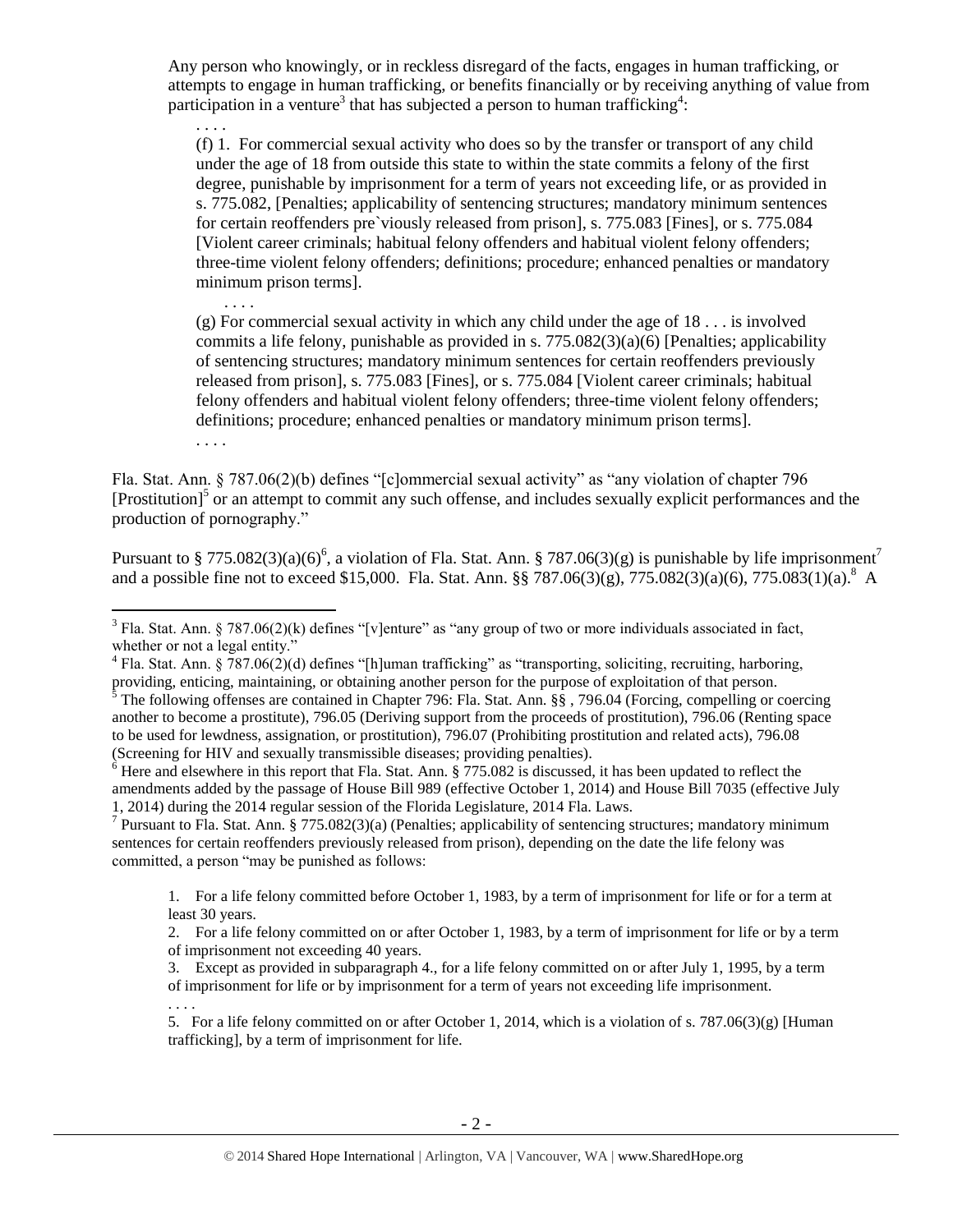conviction under Fla. Stat. Ann. § 787.06(3)(f) is punishable as a first degree felony by up to life imprisonment<sup>9</sup> and a possible fine not to exceed \$10,000. Fla. Stat. Ann. §§ 787.06(3)(f), 775.082(3)(b)(1), 775.083(1)(b). Fla. Stat. Ann. § 787.06(3) states, "For each instance of human trafficking of any individual under this subsection, a separate crime is committed and a separate punishment is authorized."

Fla. Stat. Ann. § 787.06(4) prohibits any "parent, legal guardian, or other person having custody or control of a minor who sells or otherwise transfers custody or control of such minor, or offers to sell or otherwise transfer

 $\overline{a}$ 

If the state attorney determines that a defendant is a prison releasee reoffender . . . the state attorney may seek to have the court sentence the defendant as a prison releasee reoffender. Upon proof from the state attorney that establishes by a preponderance of the evidence that a defendant is a prison releasee reoffender as defined in this section, such defendant . . . must be sentenced as follows:

- a. For a felony punishable by life, by a term of imprisonment for life;
- b. For a felony of the first degree, by a term of imprisonment of 30 years;
- c. For a felony of the second degree, by a term of imprisonment of 15 years; and
- d. For a felony of the third degree, by a term of imprisonment of 5 years.

Pursuant to Fla. Stat. Ann. § 775.082(9)(a)(1),

"Prison releasee reoffender" means any defendant who commits, or attempts to commit:

- . . . d. Sexual battery;
- . . .

i. Kidnapping;

. . .

o. Any felony that involves the use or threat of physical force or violence against an individual;  $\ldots$  [or]

r. Any felony violation of s. 790.07 [Persons engaged in criminal offense, having weapons], s. 800.04 [Lewd or lascivious offenses committed upon or in the presence of persons less than 16 years of age], s. 827.03 [Abuse, aggravated abuse, and neglect of a child; penalties], s. 827.071 [Sexual performance

by a child; penalties], or s. 847.0135(5) [Computer pornography; traveling to meet minor; penalties]; within 3 years after being released from a state correctional facility operated by the Department of Corrections or a private vendor or within 3 years after being released from a correctional institution of another state, the District of Columbia, the United States, any possession or territory of the United States, or any foreign jurisdiction, following incarceration for an offense for which the sentence is punishable by more than 1 year in this state.

Prison release reoffenders "shall be released only by expiration of sentence and shall not be eligible for parole, control release, or any form of early release" and "must serve 100 percent of the court-imposed sentence." Fla. Stat. Ann. § 775.082(9)(b).

<sup>9</sup> Pursuant to Fla. Stat. Ann. § 775.082(3)(b)(1) (Penalties; applicability of sentencing structures; mandatory minimum sentences for certain reoffenders previously released from prison), "A person who has been convicted of any other designated felony may be punished as follows . . . For a felony of the first degree, by a term of imprisonment not exceeding 30 years or, when specifically provided by statute, by imprisonment for a term of years not exceeding life imprisonment."

*See supra* note [6.](#page-1-0)

<sup>&</sup>lt;sup>8</sup> Pursuant to Fla. Stat. Ann. § 775.084 (Violent career criminals; habitual felony offenders and habitual violent felony offenders; three-time violent felony offenders; definitions; procedure; enhanced penalties or mandatory minimum prison terms), an offender may be subject to enhanced penalties if the offender is classified as a "habitual felony offender," "habitual violent felony offender," three-time violent felony offender," or a "violent career criminal." Offenders may also be subject to enhanced penalties provided under Fla. Stat. Ann. § 775.082(9)(a)(3), which states,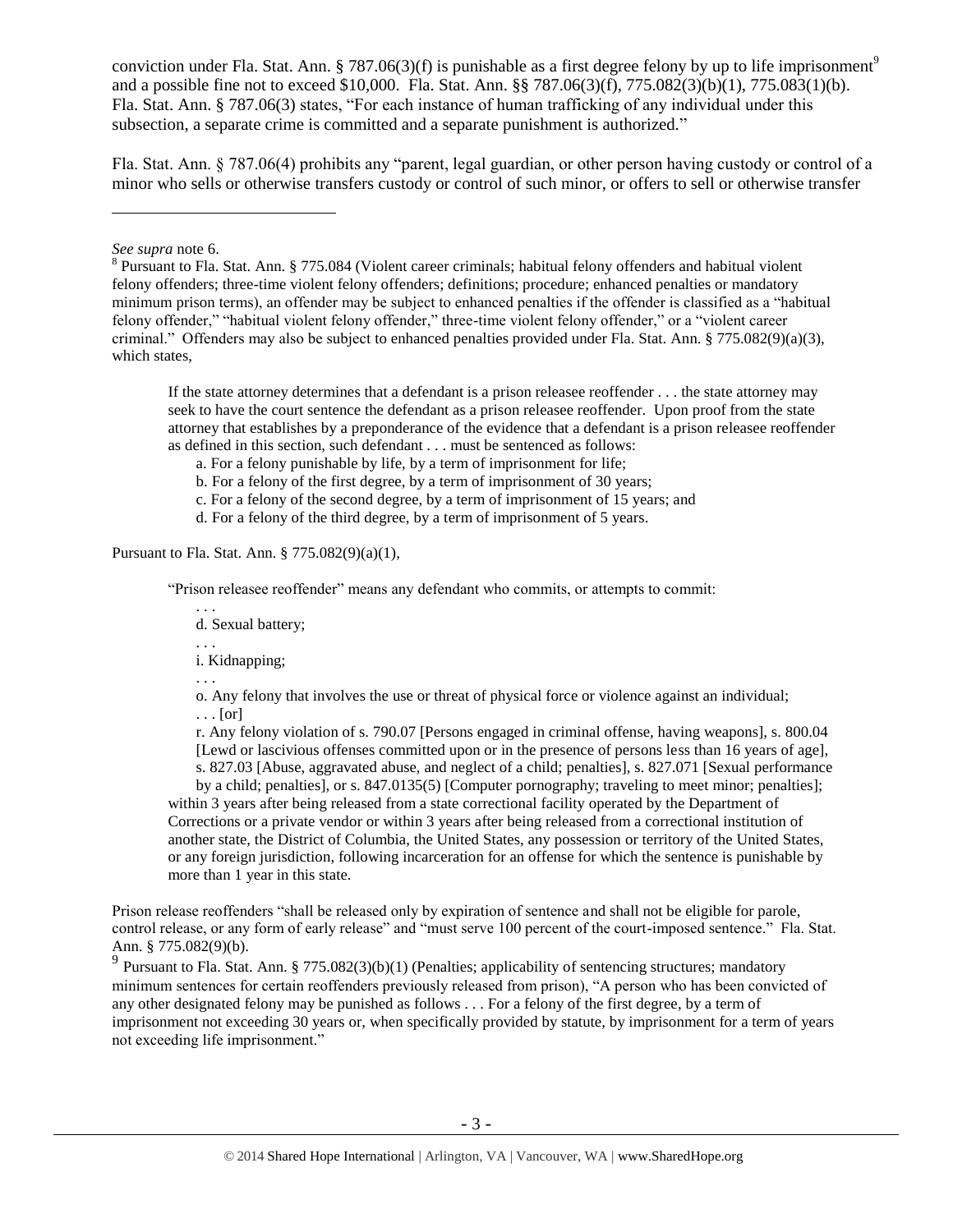custody of such minor, with knowledge or in reckless disregard of the fact that, as a consequence of the sale or transfer, the minor will be subject to human trafficking." A conviction under Fla. Stat. Ann. § 787.06(4) is punishable as a life felony by a term of imprisonment up to life<sup>10</sup>and a possible fine not to exceed \$15,000. Fla. Stat. Ann. §§ 787.06(4), 775.082(3)(b)(1), 775.083(1)(a).

Pursuant to Fla. Stat. Ann. § 787.06(7), "[a]ny real property or personal property that was used, attempted to be used, or intended to be used in violation of any provision of this section may be seized and shall be forfeited subject to the provisions of the Florida Contraband Forfeiture Act.<sup>11</sup>

*1.2 Commercial sexual exploitation of children (CSEC) is identified as a separate and distinct offense from general sexual offenses, which may also be used to prosecute those who commit commercial sex offenses against minors.*

Florida has several statutes that specifically criminalize CSEC, including the following:

- 1. Fla. Stat. Ann. § 800.04(4)(a)(2)<sup>12</sup> (Lewd or lascivious offenses committed upon or in the presence of persons less than 16 years of age) provides that:
	- (a) A person commits lewd or lascivious battery by:

<span id="page-3-1"></span>(2) Encouraging, forcing, or enticing any person less than 16 years of age to engage in sadomasochistic abuse, sexual bestiality, prostitution, or any other act involving sexual activity.

A conviction under Fla. Stat. Ann. § 800.04(4) is punishable as a second degree felony by imprisonment up to 15 years and a possible fine not to exceed \$10,000. Fla. Stat. Ann. §§ 800.04(4)(b),<sup>13</sup> 775.082(3)(d)<sup>14</sup>, 775.083(1)(b).

2. Fla. Stat. Ann. § 787.01(3)(a)<sup>15</sup> (Kidnapping; kidnapping of child under age 13, aggravating circumstances) makes it a crime if a person:

<span id="page-3-0"></span>. . . .

<sup>&</sup>lt;sup>10</sup> See infra section [7](#page-1-1) for punishments of life felonies prior to October 1, 2014.

<sup>&</sup>lt;sup>11</sup> See infra sections 2.8, 3.4 and 4.2 for discussion of the Florida Contraband Forfeiture Act.

<sup>&</sup>lt;sup>12</sup> Here and elsewhere in this report that Fla. Stat. Ann. § 800.04 is discussed, it has been updated to reflect the amendments added by the passage of House Bill 526 during the 2014 regular session of the Florida Legislature, 2014 Fla. Laws ch. 4 (effective October 1, 2014).

 $13$  Pursuant to Fla. Stat. Ann. § 800.04 (4)(c),

A person commits a felony of the first degree, punishable as provided in s. 775.082, s. 775.083, or s. 775.084 if the person is an offender 18 years of age or older who commits lewd or lascivious battery and was previously convicted of a violation of:

<sup>1.</sup> Section 787.01(2) or s. 787.02(2) when the violation involved a victim who was a minor and, in the course of committing that violation, the defendant committed against the minor a sexual battery under chapter 794 or a lewd act under this section or s. 847.0135(5);

<sup>2.</sup> Section 787.01(3)(a)2. or 3.;

<sup>3.</sup> Section 787.02(3)(a)2. or 3.;

<sup>4.</sup> Chapter 794, excluding s. 794.011(10);

<sup>5.</sup> Section 825.1025;

<sup>6.</sup> Section 847.0135(5); or

<sup>7.</sup> This section.

<sup>14</sup> *See supra* note [6.](#page-1-0)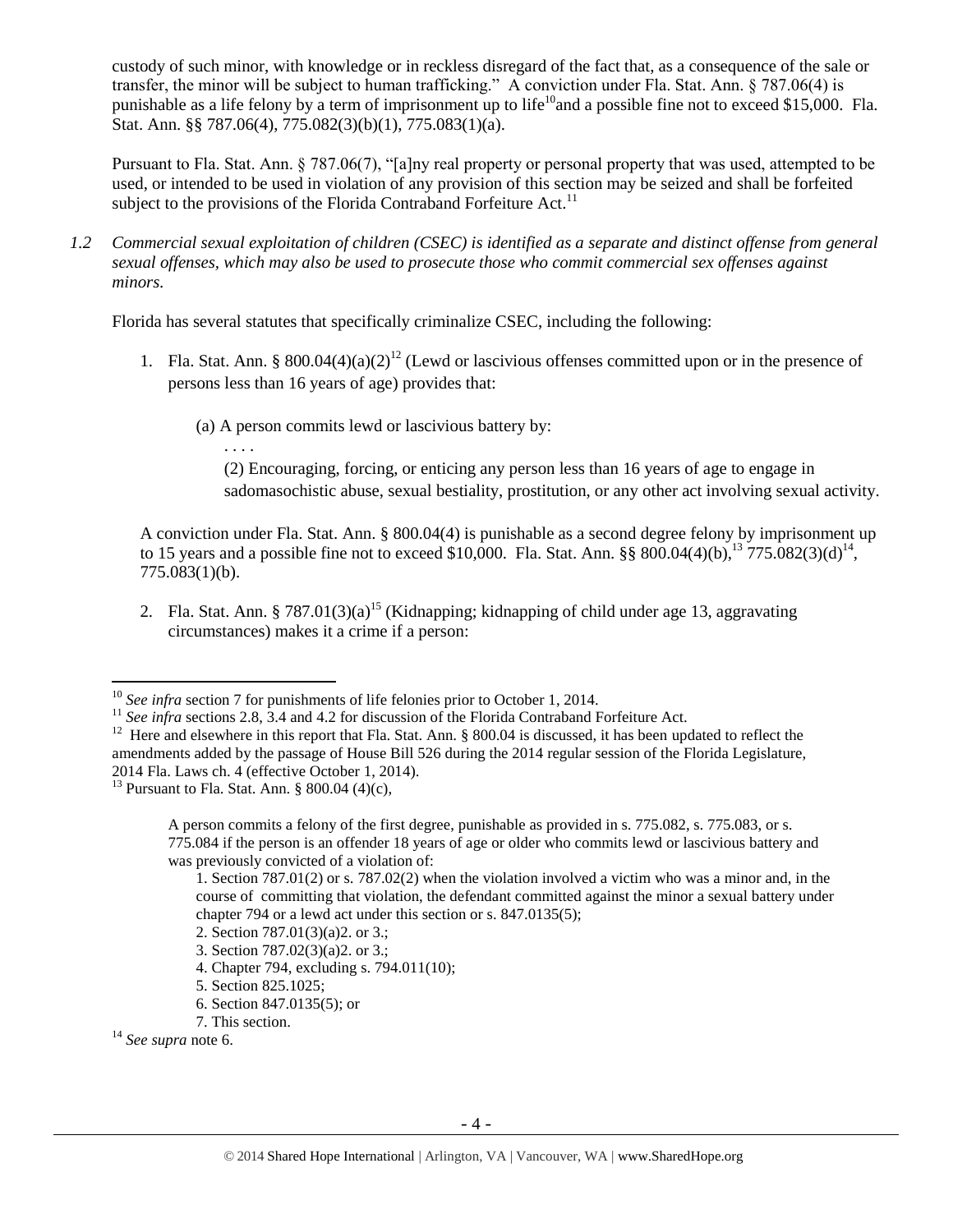commits the offense of kidnapping<sup>16</sup> upon a child under the age of 13 and who, in the course of committing the offense, commits one or more of the following:

1. Aggravated child abuse, as defined in [s. 827.03;](https://www.lexis.com/research/buttonTFLink?_m=99d15fcbe8655d2e548ea5a7c9e85374&_xfercite=%3ccite%20cc%3d%22USA%22%3e%3c%21%5bCDATA%5bFla.%20Stat.%20%a7%20787.01%5d%5d%3e%3c%2fcite%3e&_butType=4&_butStat=0&_butNum=5&_butInline=1&_butinfo=FLCODE%20827.03&_fmtstr=FULL&docnum=1&_startdoc=1&wchp=dGLzVzV-zSkAl&_md5=746fc7f7f7aa62f611173920fd20cf81)

2. Sexual battery, as defined in chapter 794, against the child;

3. Lewd or lascivious battery, lewd or lascivious molestation, lewd or lascivious conduct, or lewd or lascivious exhibition, in violation of [s. 800.04](https://www.lexis.com/research/buttonTFLink?_m=99d15fcbe8655d2e548ea5a7c9e85374&_xfercite=%3ccite%20cc%3d%22USA%22%3e%3c%21%5bCDATA%5bFla.%20Stat.%20%a7%20787.01%5d%5d%3e%3c%2fcite%3e&_butType=4&_butStat=0&_butNum=6&_butInline=1&_butinfo=FLCODE%20800.04&_fmtstr=FULL&docnum=1&_startdoc=1&wchp=dGLzVzV-zSkAl&_md5=df3c01c0e18060582b3b6daf227a2ae7) o[r s. 847.0135\(5\)](https://www.lexis.com/research/buttonTFLink?_m=99d15fcbe8655d2e548ea5a7c9e85374&_xfercite=%3ccite%20cc%3d%22USA%22%3e%3c%21%5bCDATA%5bFla.%20Stat.%20%a7%20787.01%5d%5d%3e%3c%2fcite%3e&_butType=4&_butStat=0&_butNum=7&_butInline=1&_butinfo=FLCODE%20847.0135&_fmtstr=FULL&docnum=1&_startdoc=1&wchp=dGLzVzV-zSkAl&_md5=99c51d1dd7b47fe6aa5f0a95515f540f) [Computer pornography; traveling to meet minor; penalties];

4. A violation of former [s. 796.03](https://www.lexis.com/research/buttonTFLink?_m=99d15fcbe8655d2e548ea5a7c9e85374&_xfercite=%3ccite%20cc%3d%22USA%22%3e%3c%21%5bCDATA%5bFla.%20Stat.%20%a7%20787.01%5d%5d%3e%3c%2fcite%3e&_butType=4&_butStat=0&_butNum=8&_butInline=1&_butinfo=FLCODE%20796.03&_fmtstr=FULL&docnum=1&_startdoc=1&wchp=dGLzVzV-zSkAl&_md5=84f93ed08015b059f0a641285df59387) [Procuring person under age of 18 for prostitution] or [s.](https://www.lexis.com/research/buttonTFLink?_m=99d15fcbe8655d2e548ea5a7c9e85374&_xfercite=%3ccite%20cc%3d%22USA%22%3e%3c%21%5bCDATA%5bFla.%20Stat.%20%a7%20787.01%5d%5d%3e%3c%2fcite%3e&_butType=4&_butStat=0&_butNum=9&_butInline=1&_butinfo=FLCODE%20796.04&_fmtstr=FULL&docnum=1&_startdoc=1&wchp=dGLzVzV-zSkAl&_md5=ef47e03769c278dde132a8fbf8497698)  [796.04](https://www.lexis.com/research/buttonTFLink?_m=99d15fcbe8655d2e548ea5a7c9e85374&_xfercite=%3ccite%20cc%3d%22USA%22%3e%3c%21%5bCDATA%5bFla.%20Stat.%20%a7%20787.01%5d%5d%3e%3c%2fcite%3e&_butType=4&_butStat=0&_butNum=9&_butInline=1&_butinfo=FLCODE%20796.04&_fmtstr=FULL&docnum=1&_startdoc=1&wchp=dGLzVzV-zSkAl&_md5=ef47e03769c278dde132a8fbf8497698)

[Forcing, compelling, or coercing another to become a prostitute], relating to prostitution, upon the child; or

5. Exploitation of the child or allowing the child to be exploited, in violation of [s. 450.151](https://www.lexis.com/research/buttonTFLink?_m=99d15fcbe8655d2e548ea5a7c9e85374&_xfercite=%3ccite%20cc%3d%22USA%22%3e%3c%21%5bCDATA%5bFla.%20Stat.%20%a7%20787.01%5d%5d%3e%3c%2fcite%3e&_butType=4&_butStat=0&_butNum=10&_butInline=1&_butinfo=FLCODE%20450.151&_fmtstr=FULL&docnum=1&_startdoc=1&wchp=dGLzVzV-zSkAl&_md5=521b539c10f3c7e3a8575e3e0da683fc) [Hiring and employing; infliction of pain or suffering; penalty],

6. A violation of s. 787.06(3)(g), relating to human trafficking.

. . . .

A conviction under Fla. Stat. Ann. § 787.01(3)(a) is punishable as a life felony by imprisonment up to life and a possible fine not to exceed \$15,000.<sup>17</sup> Fla. Stat. Ann. §§ 787.01(3)(a), 775.082(3)(a)(3)<sup>18</sup>, 775.083(1)(a).

3. Fla. Stat. Ann. § 787.02(3)(a)<sup>19</sup> (False imprisonment; false imprisonment<sup>20</sup> of child under age 13, aggravating circumstances) states,

A person who commits the offense of false imprisonment upon a child under the age of 13 and who, in the course of committing the offense, commits any offense enumerated in subparagraphs 1–5, commits a felony of the first degree, punishable by imprisonment for a term of years not exceeding life or as provided in s. 775.082, s. 775.083, or s. 775.084.

<sup>18</sup> *See supra* note [6.](#page-1-0)

<sup>&</sup>lt;sup>15</sup> Here and elsewhere in this report that Fla. Stat. Ann. § 787.01 is discussed, it has been updated to reflect the amendments added by the passage of House Bill 989 during the 2014 regular session of the Florida Legislature, 2014 Fla. Laws (effective October 1, 2014).

<sup>&</sup>lt;sup>16</sup> Pursuant to Fla. Stat. Ann. § 787.01(1)(a), The term "kidnapping" means forcibly, secretly, or by threat confining, abducting, or imprisoning another person against her or his will and without lawful authority, with intent to:

<sup>1.</sup> Hold for ransom or reward or as a shield or hostage.

<sup>2.</sup> Commit or facilitate commission of any felony.

<sup>3.</sup> Inflict bodily harm upon or to terrorize the victim or another person.

<sup>4.</sup> Interfere with the performance of any governmental or political function.

<sup>&</sup>lt;sup>17</sup> For punishments of life felonies prior to July 1, 1995 see Fla. Stat. Ann. § 775.082(3)(a)(1)–(3).

<sup>&</sup>lt;sup>19</sup> Here and elsewhere in this report that Fla. Stat. Ann. § 787.02(3)(a) is discussed, it has been updated to reflect the amendments added by the passage of House Bill 989 during the 2014 regular session of the Florida Legislature, 2014 Fla. Laws (effective October 1, 2014).

<sup>&</sup>lt;sup>20</sup> Fla. Stat. Ann. § 787.02(1) (False imprisonment; false imprisonment of child under age 13, aggravating circumstances ) states,

<sup>(</sup>a) The term "false imprisonment" means forcibly, by threat, or secretly confining, abducting, imprisoning, or restraining another person without lawful authority and against her or his will.

<sup>(</sup>b) Confinement of a child under the age of 13 is against her or his will within the meaning of this section if such confinement is without the consent of her or his parent or legal guardian.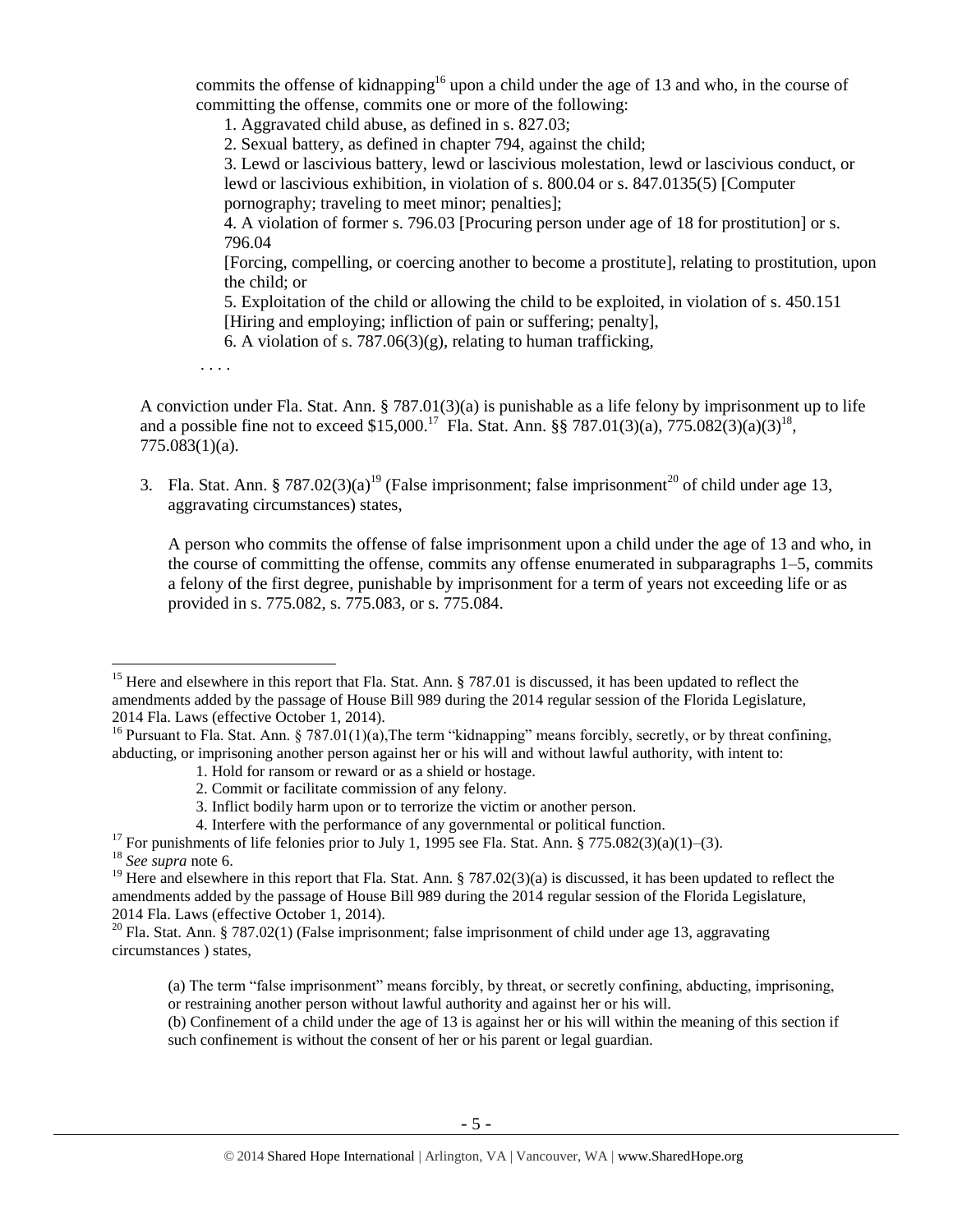- 1. Aggravated child abuse, as defined in [s. 827.03;](https://www.lexis.com/research/buttonTFLink?_m=a683f2de9c465b2b4b05a5b951fbcaf0&_xfercite=%3ccite%20cc%3d%22USA%22%3e%3c%21%5bCDATA%5bFla.%20Stat.%20%a7%20787.02%5d%5d%3e%3c%2fcite%3e&_butType=4&_butStat=0&_butNum=8&_butInline=1&_butinfo=FLCODE%20827.03&_fmtstr=FULL&docnum=1&_startdoc=1&wchp=dGLbVzV-zSkAA&_md5=b4c47de4d7d6a69e144a0b6f7761592e)
- 2. Sexual battery, as defined in chapter 794, against the child;

3. Lewd or lascivious battery, lewd or lascivious molestation, lewd or lascivious conduct, or lewd or lascivious exhibition, in violation of [s. 800.04](https://www.lexis.com/research/buttonTFLink?_m=a683f2de9c465b2b4b05a5b951fbcaf0&_xfercite=%3ccite%20cc%3d%22USA%22%3e%3c%21%5bCDATA%5bFla.%20Stat.%20%a7%20787.02%5d%5d%3e%3c%2fcite%3e&_butType=4&_butStat=0&_butNum=9&_butInline=1&_butinfo=FLCODE%20800.04&_fmtstr=FULL&docnum=1&_startdoc=1&wchp=dGLbVzV-zSkAA&_md5=fe76faf30e21d394d251e4d5e03c027e) or [s. 847.0135\(5\);](https://www.lexis.com/research/buttonTFLink?_m=a683f2de9c465b2b4b05a5b951fbcaf0&_xfercite=%3ccite%20cc%3d%22USA%22%3e%3c%21%5bCDATA%5bFla.%20Stat.%20%a7%20787.02%5d%5d%3e%3c%2fcite%3e&_butType=4&_butStat=0&_butNum=10&_butInline=1&_butinfo=FLCODE%20847.0135&_fmtstr=FULL&docnum=1&_startdoc=1&wchp=dGLbVzV-zSkAA&_md5=613946b829e9953e9ee10d0b28f2e01f)

4. A violation of [s. former 796.03](https://www.lexis.com/research/buttonTFLink?_m=a683f2de9c465b2b4b05a5b951fbcaf0&_xfercite=%3ccite%20cc%3d%22USA%22%3e%3c%21%5bCDATA%5bFla.%20Stat.%20%a7%20787.02%5d%5d%3e%3c%2fcite%3e&_butType=4&_butStat=0&_butNum=11&_butInline=1&_butinfo=FLCODE%20796.03&_fmtstr=FULL&docnum=1&_startdoc=1&wchp=dGLbVzV-zSkAA&_md5=182aab13917c870876f05104cae476c4) or [s. 796.04,](https://www.lexis.com/research/buttonTFLink?_m=a683f2de9c465b2b4b05a5b951fbcaf0&_xfercite=%3ccite%20cc%3d%22USA%22%3e%3c%21%5bCDATA%5bFla.%20Stat.%20%a7%20787.02%5d%5d%3e%3c%2fcite%3e&_butType=4&_butStat=0&_butNum=12&_butInline=1&_butinfo=FLCODE%20796.04&_fmtstr=FULL&docnum=1&_startdoc=1&wchp=dGLbVzV-zSkAA&_md5=e419899da71fd3c0642830187d86905a) relating to prostitution, upon the child;

5. Exploitation of the child or allowing the child to be exploited, in violation of [s. 450.151](https://www.lexis.com/research/buttonTFLink?_m=a683f2de9c465b2b4b05a5b951fbcaf0&_xfercite=%3ccite%20cc%3d%22USA%22%3e%3c%21%5bCDATA%5bFla.%20Stat.%20%a7%20787.02%5d%5d%3e%3c%2fcite%3e&_butType=4&_butStat=0&_butNum=13&_butInline=1&_butinfo=FLCODE%20450.151&_fmtstr=FULL&docnum=1&_startdoc=1&wchp=dGLbVzV-zSkAA&_md5=2e3386bd48830e1fef7b4eaf9b269dfd) [Hiring and employing; infliction of pain or suffering; penalty]; or

6. A violation of s.  $878.06(3)(g)^{21}$  relating to human trafficking.

A conviction under Fla. Stat. Ann. § 787.02(3)(a) is punishable as a first degree felony by imprisonment up to 30 years, or when the statute permits "a term of years not exceeding life imprisonment" and a possible fine not to exceed \$10,000. Fla. Stat. Ann. §§ 775.082(3)(b)(1), 775.083(1)(b).

4. Fla. Stat. Ann. § 827.071(2), (3) (Sexual performance by a child; penalties) states,

<span id="page-5-1"></span>(2) A person is guilty of the use of a child in a sexual performance if, knowing the character and content thereof, he or she employs, authorizes, or induces a child less than 18 years of age to engage in a sexual performance<sup>22</sup> or, being a parent, legal guardian, or custodian of such child, consents to the participation by such child in a sexual performance. Whoever violates this subsection is guilty of a felony of the second degree, punishable as provided in s. 775.082, s. 775.083, or s. 775.084.

<span id="page-5-2"></span><span id="page-5-0"></span>(3) A person is guilty of promoting a sexual performance by a child when, knowing the character and content thereof, he or she produces, directs, or promotes<sup>23</sup> any performance which includes sexual conduct<sup>24</sup> by a child less than 18 years of age. Whoever violates this subsection is guilty of a felony of the second degree, punishable as provided in s. 775.082, s. 775.083, or s. 775.084.

A conviction under Fla. Stat. Ann. § 827.071(2), (3) is punishable as a second degree felony by imprisonment up to 15 years and a possible fine not to exceed \$10,000. Fla. Stat. Ann. §§ 775.082(3)(d), 775.083(1)(b).

5. Fla. Stat. Ann. § 847.0135(2) (Computer pornography; traveling to meet minor; penalties) makes it a crime if a person

 $^{24}$  Fla. Stat. Ann. § 827.071(1)(h) states,

 $\overline{a}$ 

"Sexual conduct" means actual or simulated sexual intercourse, deviate sexual intercourse, sexual bestiality, masturbation, or sadomasochistic abuse; actual lewd exhibition of the genitals; actual physical contact with a person's clothed or unclothed genitals, pubic area, buttocks, or, if such person is female, breast, with the intent to arouse or gratify the sexual desire of either party; or any act or conduct which constitutes sexual battery or simulates that sexual battery is being or will be committed. . . .

 $21$  Note 2 to § 787.02 of the 2014 Florida Statutes provides, "Section 878.06 does not exist. Section 787.06 relates to human trafficking." Available online at

http://www.leg.state.fl.us/statutes/index.cfm?App\_mode=Display\_Statute&Search\_String=&URL=0700- 0799/0787/Sections/0787.02.html.

<sup>&</sup>lt;sup>22</sup> Fla. Stat. Ann. § 827.071(1)(i) states, "Sexual performance' means any performance or part of thereof which includes sexual conduct by a child of less than 18 years of age." Fla. Stat. Ann. § 827.071(1)(c) defines "performance" as "any play, motion picture, photograph, or dance or any other visual representation exhibited before an audience."

 $^{23}$  Fla. Stat. Ann. § 827.071(1)(d) states, "Promote' means to procure, manufacture, issue, sell, give, provide, lend, mail, deliver, transfer, transmute, publish, distribute, circulate, disseminate, present, exhibit, or advertise, or to offer or to agree to do the same."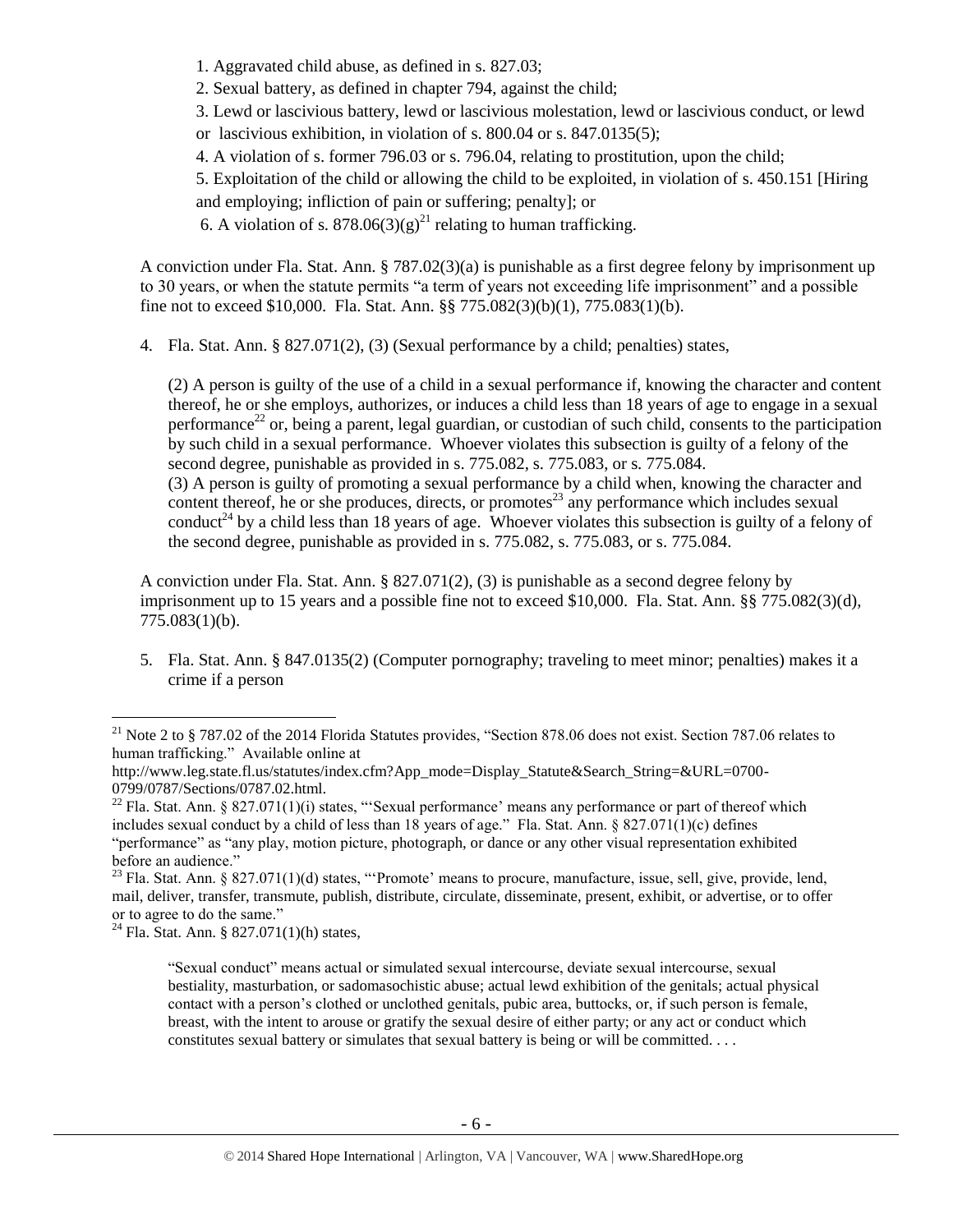$(2) \ldots$ 

(a) Knowingly compiles, enters into, or transmits by use of computer;

(b) Makes, prints, publishes, or reproduces by other computerized means;

(c) Knowingly causes or allows to be entered into or transmitted by use of computer; or

(d) Buys, sells, receives, exchanges, or disseminates, any notice, statement, or advertisement of any minor's name, telephone number, place of residence, physical characteristics, or other descriptive or identifying information for purposes of facilitating, encouraging, offering, or soliciting sexual conduct of or with any minor, or the visual depiction of such conduct, commits a felony of the third degree, punishable as provided in s. 775.082, s. 775.083, or s. 775.084. The fact that an undercover operative or law enforcement officer was involved in the detection and investigation of an offense under this section shall not constitute a defense to a prosecution under this section.

A conviction under Fla. Stat. Ann. § 847.0135(2) is punishable as a third degree felony by imprisonment up to 5 years and a possible fine not to exceed \$5,000. Fla. Stat. Ann. §§ 775.082(3)(e), 775.083(1)(c).

6. Fla. Stat. Ann. § 847.0145(1) (Selling or buying of minors; penalties) makes it a crime if

[a]ny parent, legal guardian, or other person having custody or control of a minor<sup>25</sup> who sells or otherwise transfers custody or control of such minor, or offers to sell or otherwise transfer custody of such minor, either:

(a) With knowledge that, as a consequence of the sale or transfer, the minor will be portrayed in a visual depiction engaging in, or assisting another person to engage in, sexually explicit conduct; $^{26}$ or

(b) With intent to promote either:

<span id="page-6-0"></span>1. The engaging in of sexually explicit conduct by such minor for the purpose of producing any visual depiction of such conduct; or

2. The rendering of assistance by the minor to any other person to engage in sexually explicit conduct for the purpose of producing any visual depiction of such conduct;

. . . .

 $\overline{a}$ 

Fla. Stat. Ann. § 847.0145(2) also makes it a crime if a person

purchases or otherwise obtains custody or control of a minor, or offers to purchase or otherwise obtain custody or control of a minor, either:

(a) With knowledge that, as a consequence of the purchase or obtaining of custody, the minor will be portrayed in a visual depiction engaging in, or assisting another person to engage in, sexually explicit conduct;

(b) With intent to promote either:

1. The engaging in of sexually explicit conduct by such minor for the purpose of producing any visual depiction of such conduct; or

<sup>&</sup>lt;sup>25</sup> Pursuant to Fla. Stat. Ann. § 847.001(8) (Definitions), "'Minor' means any person under the age of 18 years."

<sup>&</sup>lt;sup>26</sup> Pursuant to Fla. Stat. Ann.  $\S$  847.001(16) (Definitions),

<sup>&</sup>quot;Sexual conduct" means actual or simulated sexual intercourse, deviate sexual intercourse, sexual bestiality, masturbation, or sadomasochistic abuse; actual lewd exhibition of the genitals; actual physical contact with a person's clothed or unclothed genitals, pubic area, buttocks, or, if such person is a female, breast with the intent to arouse or gratify the sexual desire of either party; or any act or conduct which constitutes sexual battery or simulates that sexual battery is being or will be committed. A mother's breastfeeding of her baby does not under any circumstance constitute "sexual conduct."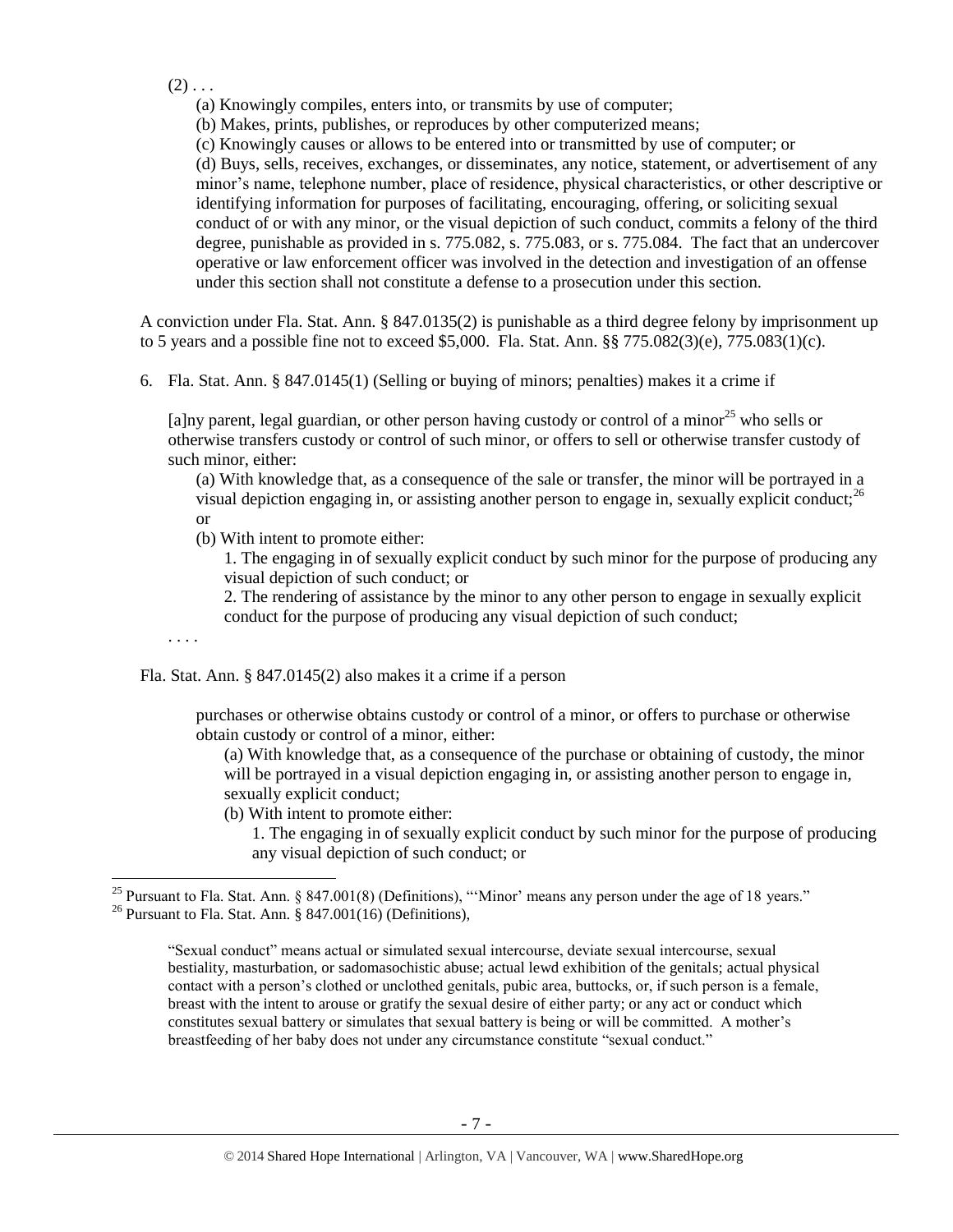2. The rendering of assistance by the minor to any other person to engage in sexually explicit conduct for the purpose of producing any visual depiction of such conduct;

A conviction under this statute is punishable as a first degree felony by imprisonment up to 30 years and a possible fine not to exceed \$10,000. Fla. Stat. Ann. §§ 847.0145, 775.082(3)(b)(1), 775.083(1)(b).

Sexual offense laws that are not expressly commercial but that may apply in cases of CSEC include:

1. Fla. Stat. Ann. § 787.025(2) (Luring or enticing a child) states,

. . . .

 $\overline{a}$ 

(a) A person 18 years of age or older who intentionally lures or entices, or attempts to lure or entice, a child under the age of 12 into a structure, dwelling, or conveyance for other than a lawful purpose commits a misdemeanor of the first degree, punishable as provided in s. 775.082 or s. 775.083. (b) A person 18 years of age or older who, having been previously convicted of a violation of paragraph (a), intentionally lures or entices, or attempts to lure or entice, a child under the age of 12 into a structure, dwelling, or conveyance for other than a lawful purpose commits a felony of the third degree, punishable as provided in s. 775.082, s. 775.083, or s. 775.084. (c) A person 18 years of age or older who, having been previously convicted of a violation of chapter 794, s. 800.04, or s. 847.0135(5), or a violation of a similar law of another jurisdiction, intentionally lures or entices, or attempts to lure or entice, a child under the age of 12 into a structure, dwelling, or conveyance for other than a lawful purpose commits a felony of the third degree, punishable as

provided in s. 775.082, s. 775.083, or s. 775.084.

A conviction under Fla. Stat. Ann. § 787.025(2)(a) is punishable as a first degree misdemeanor by imprisonment up to 1 year and a possible fine not to exceed \$1,000. Fla. Stat. Ann. §§ 775.082(4)(a), 775.083(1)(d). A conviction under Fla. Stat. Ann. § 787.025(b), (c) is punishable as a third degree felony by imprisonment up to 5 years and a possible fine not to exceed \$5,000. Fla. Stat. Ann. §§ 775.082(3)(e), 775.083(1)(c).

2. Fla. Stat. Ann. § 847.0135(3)–(4) (Computer pornography; traveling to meet minor; penalties) makes it unlawful to use a computer or other similar device to solicit a minor for illegal sexual acts and states in part,

(3) Certain uses of computer services or devices prohibited.—Any person who knowingly uses a computer online service, Internet service, local bulletin board service, or any other device capable of electronic data storage or transmission to:

(a) Seduce, solicit, lure, or entice, or attempt to seduce, solicit, lure, or entice, a child or another person believed by the person to be a child, to commit any illegal act described in chapter 794, chapter 800 [Lewdness; Indecent exposure], or chapter 827 [Abuse of children], or to otherwise engage in any unlawful sexual conduct<sup>27</sup> with a child or with another person believed by the person to be a child; or

(b) Solicit, lure, or entice, or attempt to solicit, lure, or entice a parent, legal guardian, or custodian of a child or a person believed to be a parent, legal guardian, or custodian of a child to consent to the participation of such child in any act described in chapter 794, chapter 800, or chapter 827, or to otherwise engage in any sexual conduct,

<sup>&</sup>lt;sup>27</sup> Fla. Stat. Ann. § 847.001(16) (Definitions) provides the same definition of sexual conduct as the definition that appears in Fla. Stat. Ann. § 827.071(h). *See supra* not[e 24,](#page-5-0) for the definition of sexual conduct.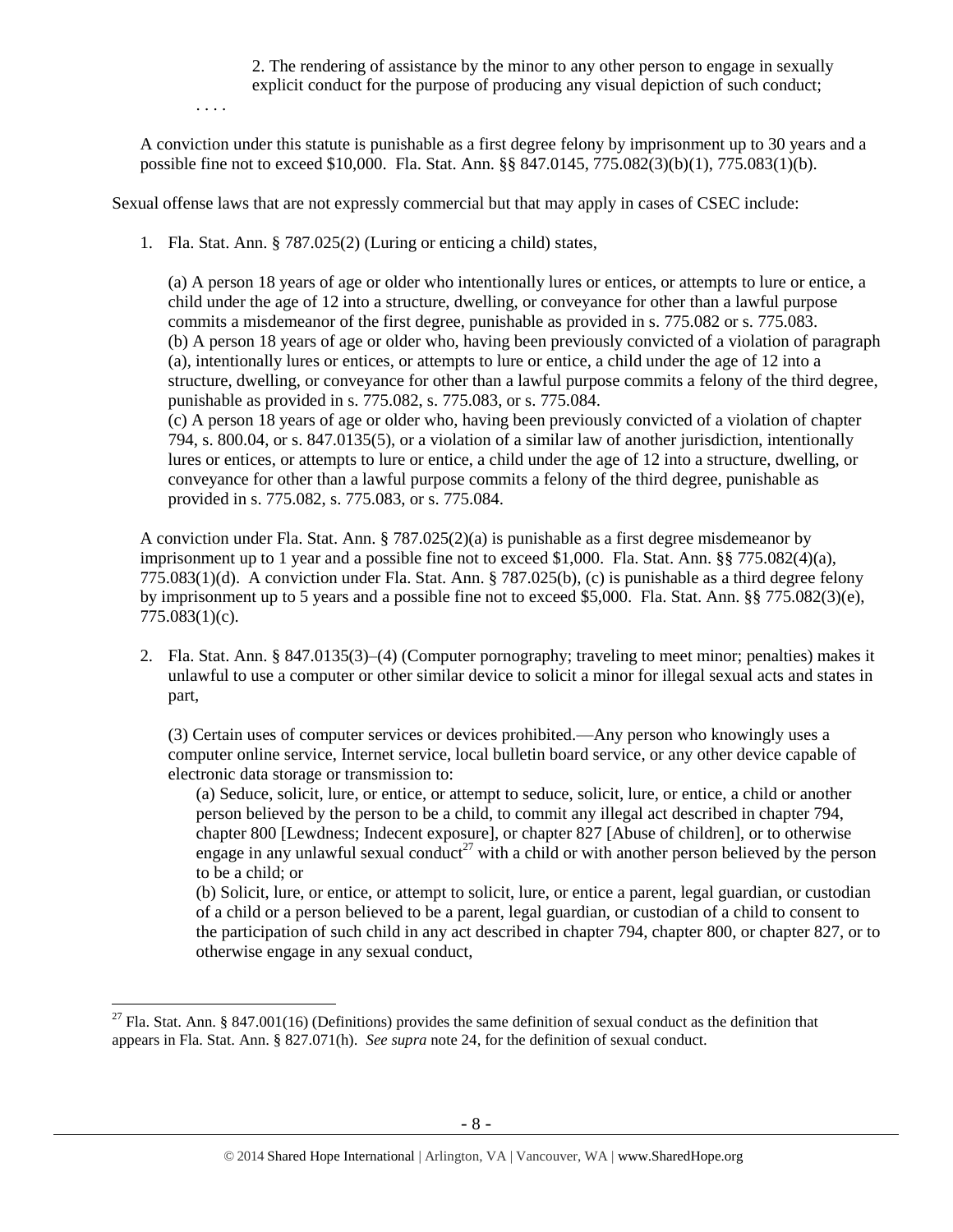commits a felony of the third degree, punishable as provided in s. 775.082, s. 775.083, or s. 775.084. Any person who, in violating this subsection, misrepresents his or her age, commits a felony of the second degree, punishable as provided in s. 775.082, s. 775.083, or s. 775.084. Each separate use of a computer online service, Internet service, local bulletin board service, or any other device capable of electronic data storage or transmission wherein an offense described in this section is committed may be charged as a separate offense.

(4) Traveling to meet a minor.—Any person who travels any distance either within this state, to this state, or from this state by any means, who attempts to do so, or who causes another to do so or to attempt to do so for the purpose of engaging in any illegal act described in chapter 794, chapter 800, or chapter 827, or to otherwise engage in other unlawful sexual conduct with a child or with another person believed by the person to be a child after using a computer online service, Internet service, local bulletin board service, or any other device capable of electronic data storage or transmission to:

(a) Seduce, solicit, lure, or entice or attempt to seduce, solicit, lure, or entice a child or another person believed by the person to be a child, to engage in any illegal act described in chapter 794, chapter 800, or chapter 827, or to otherwise engage in other unlawful sexual conduct with a child; or

(b) Solicit, lure, or entice or attempt to solicit, lure, or entice a parent, legal guardian, or custodian of a child or a person believed to be a parent, legal guardian, or custodian of a child to consent to the participation of such child in any act described in chapter 794, chapter 800, or chapter 827, or to otherwise engage in any sexual conduct,

commits a felony of the second degree, punishable as provided in s. 775.082, s. 775.083, or s. 775.084.

A conviction under Fla. Stat. Ann. § 847.0135(3), (4) is punishable as a second degree felony by imprisonment up to 15 years and a possible fine not to exceed \$10,000. Fla. Stat. Ann. §§ 775.082(3)(d), 775.083(1)(b). In some circumstances, a conviction under Fla. Stat. Ann. § 847.0135(3) may be punishable as a third degree felony by imprisonment up to 5 years and a possible fine not to exceed \$5,000. Fla. Stat. Ann. §§ 775.082(3)(e), 775.083(1)(c).

3. Fla. Stat. Ann. § 847.012(4) (Harmful materials; sale or distribution to minors or using minors in production prohibited; penalty) states, "A person may not knowingly use a minor in the production of any material described in subsection  $(3)$ ,<sup>28</sup> regardless of whether the material is intended for distribution to minors or is actually distributed to minors." Further, Fla. Stat. Ann. § 847.012(5) states: "An adult may not knowingly distribute to a minor on school property,<sup>29</sup> or post on school property, any material<sup>30</sup> described in subsection (3)." Under Fla. Stat. Ann. § 847.012(6), a conviction of any provision of

 $\overline{a}$ 

A person may not knowingly sell, rent, or loan for monetary consideration to a minor:

<sup>29</sup> "'[S]chool property' means the grounds or facility of any kindergarten, elementary school, middle school, junior high school, or secondary school, whether public or nonpublic." Fla. Stat. Ann. § 847.012(5)

 $^{28}$  Fla. Stat. Ann. § 847.012(3) states,

<sup>(</sup>a) Any picture, photograph, drawing, sculpture, motion picture film, videocassette, or similar visual representation or image of a person or portion of the human body which depicts nudity or sexual conduct, sexual excitement, sexual battery, bestiality, or sadomasochistic abuse and which is harmful to minors; or

<sup>(</sup>b) Any book, pamphlet, magazine, printed matter however reproduced, or sound recording that contains any matter defined in s. 847.001 [Definitions], explicit and detailed verbal descriptions or narrative accounts of sexual excitement, or sexual conduct and that is harmful to minors.

<sup>&</sup>lt;sup>30</sup> Pursuant to Fla. Stat. Ann. § 847.012(5) materials do "not apply to the distribution or posting of school-approved instructional materials that by design serve as a major tool for assisting in the instruction of a subject or course by school officers, instructional personnel, administrative personnel, school volunteers, educational support employees, or managers. . . ."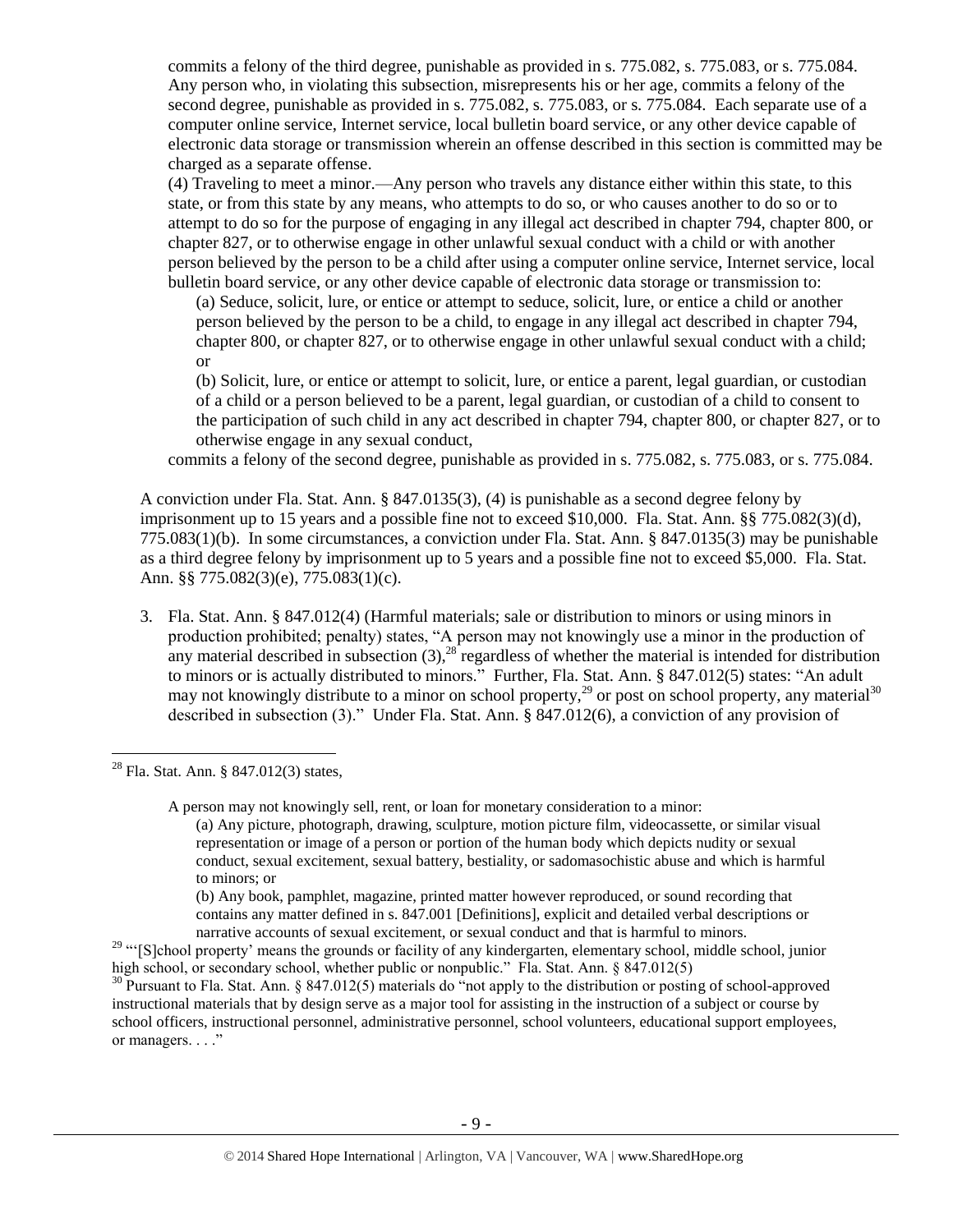section 847.012 is punishable as a third degree felony by imprisonment up to 5 years and a possible fine not to exceed  $$5,000$ <sup>31</sup>

- 4. Fla. Stat. Ann. § 794.05(1)<sup>32</sup> (Unlawful sexual activity with certain minors) states in part, "A person 24 vears of age or older who engages in sexual activity<sup>33</sup> with a person 16 or 17 years of age commits a felony of the second degree, punishable as provided in s. 775.082, s. 775.083, or s. 775.084." A conviction under Fla. Stat. Ann. § 794.05(1) is punishable as a second degree felony by imprisonment up to 15 years and a possible fine not to exceed \$10,000. Fla. Stat. Ann. §§ 775.082(3)(c), 775.083(1)(b).
- 5. Fla. Stat. Ann. § 800.04(4)(a)(1), (5), (6)<sup>34</sup> (Lewd or lascivious offenses committed upon or in the presence of persons less than 16 years of age) states,
	- (4) Lewd or lascivious battery.
		- (a) A person commits lewd or lascivious battery

1. Engaging in sexual activity<sup>35</sup> with a person 12 years of age or older but less than 16 years of age; or

. . . .

(5) Lewd or lascivious molestation.

(a) A person who intentionally touches in a lewd or lascivious manner the breasts, genitals, genital area, or buttocks, or the clothing covering them, of a person less than 16 years of age, or forces or entices a person under 16 years of age to so touch the perpetrator, commits lewd or lascivious molestation.

(b) An offender 18 years of age or older who commits lewd or lascivious molestation against a victim less than 12 years of age commits a life felony, punishable as provided in s. 775.082(3)(a)4.

 $(c)$ ...

2. An offender 18 years of age or older who commits lewd or lascivious molestation against a victim 12 years of age or older but less than 16 years of age commits a felony of the second degree, punishable as provided in s. 775.082, s. 775.083, or s. 775.084.

. . . .

## (6) Lewd or lascivious conduct.

- (a) A person who:
	- 1. Intentionally touches a person under 16 years of age in a lewd or lascivious manner; or
	- 2. Solicits a person under 16 years' of age to commit a lewd or lascivious act commits lewd or lascivious conduct.

(b) An offender 18 years of age or older who commits lewd or lascivious conduct commits a felony of the second degree, punishable as provided in s. 775.082, s. 775.083, or s. 775.084.

<sup>. . . .</sup>

<sup>31</sup> *See* Fla. Stat. Ann. §§ 775.082, 775.083, and 775.084 for the available punishment provisions. .

<sup>&</sup>lt;sup>32</sup> Here and elsewhere in this report that Fla. Stat. Ann. § 794.05 is discussed, it has been updated to reflect the amendments added by the passage of House Bill 526 during the 2014 regular session of the Florida Legislature, 2014 Fla. Laws ch. 75 (effective October 1, 2014).

<sup>&</sup>lt;sup>33</sup> "As used in this section, 'sexual activity' means oral, anal, or vaginal penetration by, or union with, the sexual organ of another; or the anal or vaginal penetration of another by any other object; however, sexual activity does not include an act done for a bona fide medical purpose." Fla. Stat. Ann. § 794.05(1).

<sup>34</sup> *See supra* note [12.](#page-3-0) 

<sup>&</sup>lt;sup>35</sup> Pursuant to Fla. Stat. Ann. § 800.04(1)(a), "Sexual activity' means the oral, anal, or vaginal penetration by, or union with, the sexual organ of another or the anal or vaginal penetration of another by any other object; however, sexual activity does not include an act done for a bona fide medical purpose."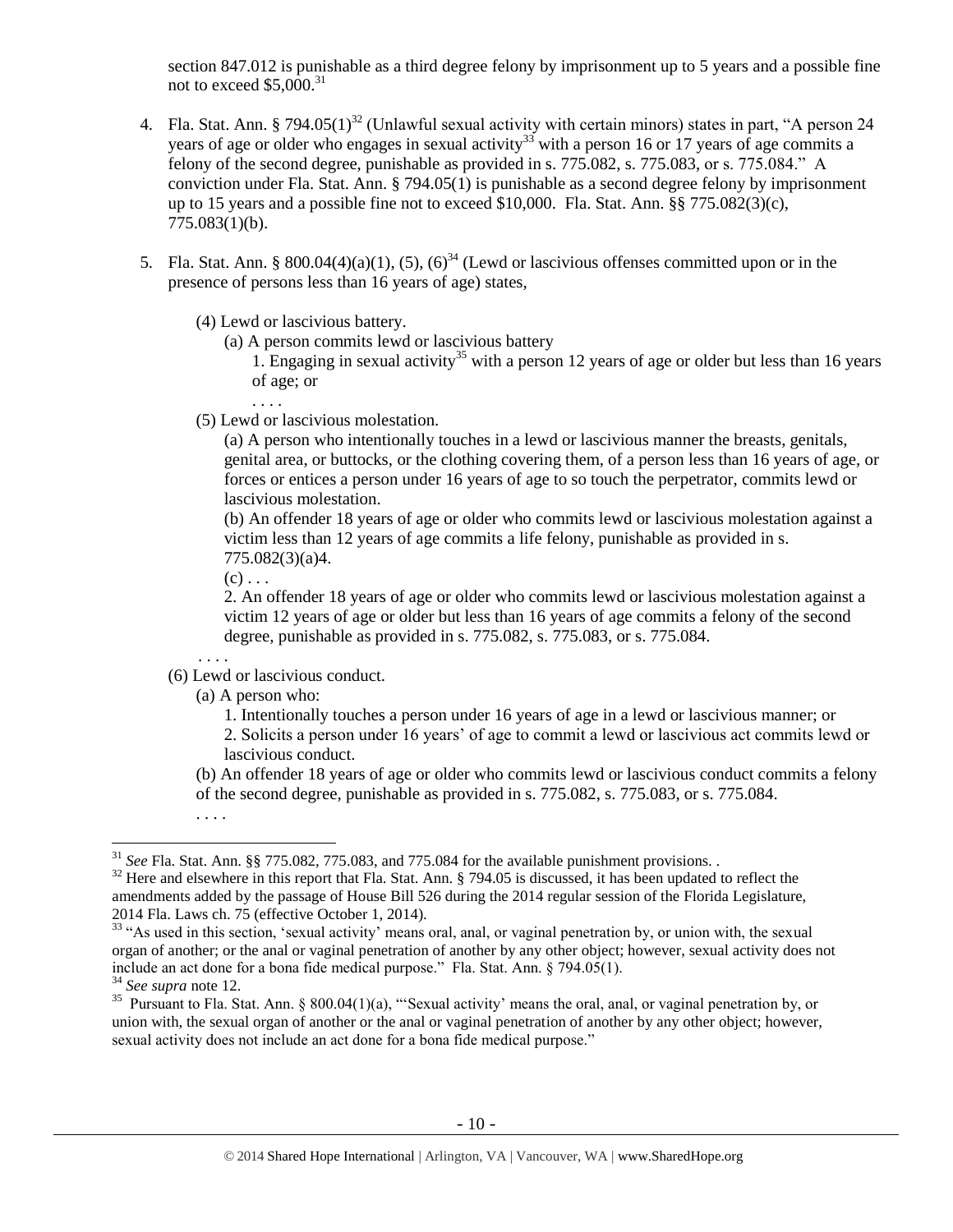An offender's first conviction under Fla. Stat. Ann.  $\S 800.04(5)(b)$  is punishable as a life felony by "(I) A term of imprisonment for life; or (II) A split sentence that is a term of at least 25 years' imprisonment and not exceeding life imprisonment, followed by probation or community control for the remainder of the person's natural life  $\ldots$   $\cdot$ <sup>36</sup> Fla. Stat. Ann. § 775.082(3)(a)(4.a).<sup>37</sup> A subsequent conviction under Fla. Stat. Ann. § 800.04(5)(b) is punishable as a life felony by life imprisonment.<sup>38</sup> Fla. Stat. Ann. § 775.082(3)(a)(4.b). A conviction under Fla. Stat. Ann. § 800.04(6)(b) is punishable as a second degree felony by imprisonment up to 15 years and a possible fine not to exceed \$10,000. Fla. Stat. Ann. §§ 775.082(3)(d), 775.083(1)(b).

*1.3 Prostitution statutes refer to the sex trafficking statute to identify the commercially sexually exploited minor as a trafficking victim.* 

Fla. Stat. Ann. § 796.01<sup>39</sup> (Offenses by adults involving minors; intent) refers to the human trafficking law to clarify that commercially sexually exploited minors are victims of sex trafficking. It states,

<span id="page-10-0"></span>It is the intent of the Legislature that adults who involve minors in any behavior prohibited under this chapter be prosecuted under other laws of this state, such as, but not limited to, s. 787.06[Human trafficking], chapter 794 [Sexual battery], chapter 800 [Lewdness; Indecent Exposure], s. 810.145 [Video voyeurism], chapter 827 [Abuse of children], and chapter 847 [Obscenity]. The Legislature finds that prosecution of such adults under this chapter is inappropriate since a minor is unable to consent to such behavior.

*1.4 The state racketeering or gang crimes statute includes sex trafficking and commercial sexual exploitation of children (CSEC) offenses as predicate acts allowing the statute to be used to prosecute trafficking crimes.* 

Florida's Racketeering Influenced and Corrupt Organization (RICO) statute is codified at Fla. Stat. Ann. § 895.03 (Prohibited activities and defense) which states,

(1) It is unlawful for any person who has with criminal intent received any proceeds derived, directly or indirectly, from a pattern of racketeering activity or through the collection of an unlawful debt to use or invest, whether directly or indirectly, any part of such proceeds, or the proceeds derived from the investment or use thereof, in the acquisition of any title to, or any right, interest, or equity in, real property or in the establishment or operation of any enterprise. (2) It is unlawful for any person, through a pattern of racketeering activity or through the collection of an unlawful debt, to acquire or maintain, directly or indirectly, any interest in or control of any enterprise or real property.

(3) It is unlawful for any person employed by, or associated with, any enterprise to conduct or participate, directly or indirectly, in such enterprise through a pattern of racketeering activity or the collection of an unlawful debt.

(4) It is unlawful for any person to conspire or endeavor to violate any of the provisions of subsection  $(1)$ , subsection  $(2)$ , or subsection  $(3)$ .

 $36$  For punishments of life felonies prior to September 1, 2005 see Fla. Stat. Ann. § 775.082(3).

<sup>37</sup> *See supra* note [6.](#page-1-0)

 $38$  For punishments of life felonies prior to July 1, 2008 see Fla. Stat. Ann. § 775.082(3).

 $39$  Here and elsewhere in this report that Fla. Stat. Ann. § 796.01 is discussed, it reflects the amendments made by the enactment of House Bill 989 during the 2014 regular session of the Florida Legislature, 2014 Fla. Laws (effective October 1, 2014).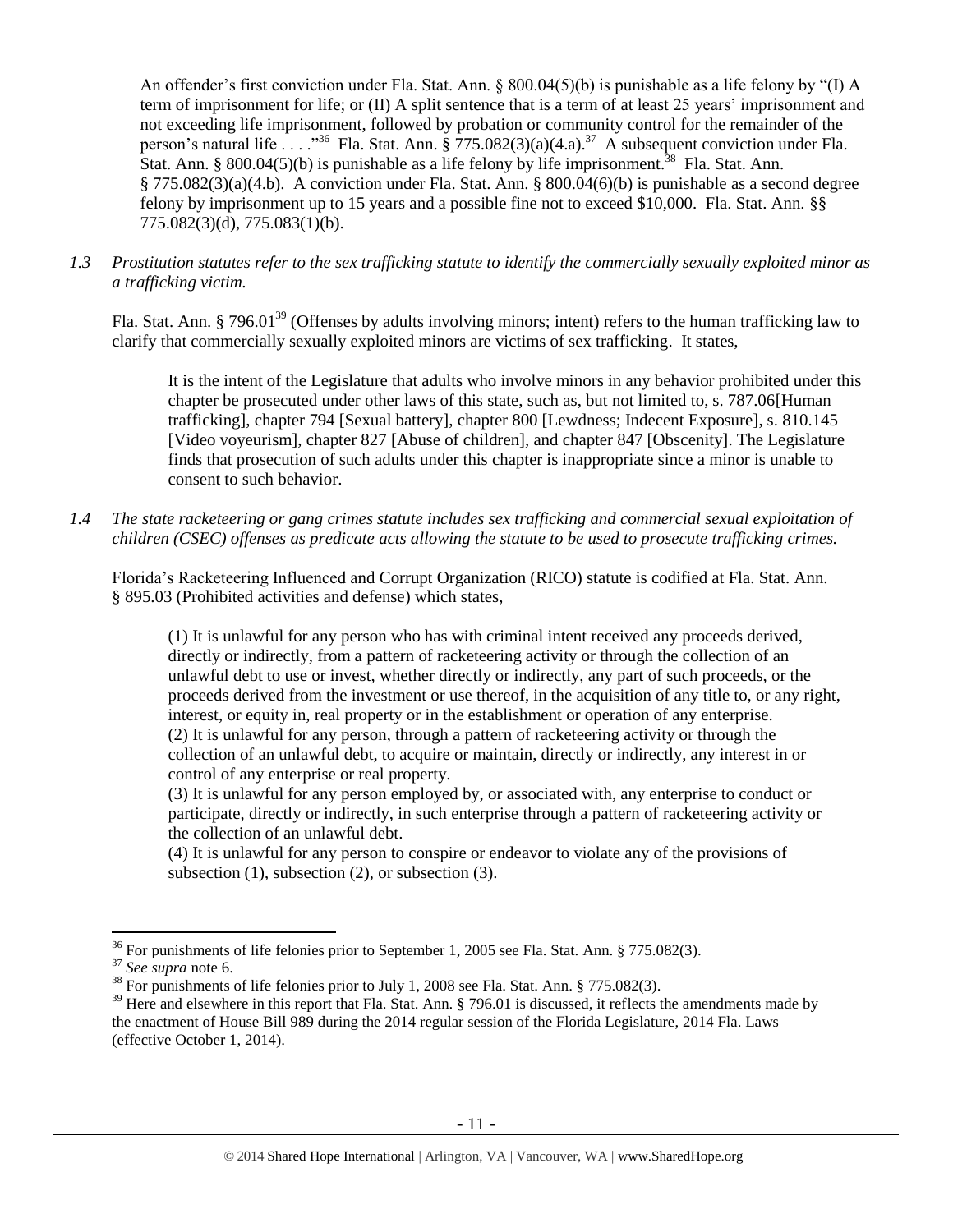Both human trafficking and CSEC offenses constitute predicate racketeering acts. Fla. Stat. Ann.  $§ 895.02(1),<sup>40</sup>$  defines "racketeering activity" in part as the following:

to commit, to attempt to commit, to conspire to commit, or to solicit, coerce, or intimidate another person to commit:

(a) Any crime that is chargeable by petition, indictment, or information under the following provisions of the Florida Statutes:

26. Chapter 787, relating to kidnapping or human trafficking.

. . . .

. . . .

29. Former section 796.03 [Procuring person under age of 18 for prostitution], former s. 796.035 [Selling or buying of minors into prostitution; penalties], s. 796.04 [Forcing, compelling, or coercing another to become a prostitute], s. 796.05 [Deriving support from the proceeds of prostitution], or s. 796.07 [Prohibiting prostitution and related acts], relating to prostitution.

. . . .

36. Section 827.071 [Relating to commercial sexual exploitation of children].

. . . .

43. Section 847.011 [Prohibition of certain acts in connection with obscene, lewd, etc., materials; penalty], s.  $847.012<sup>41</sup>$  [Harmful materials; sale or distribution to minors or using minors in production prohibited; penalty], s. 847.013 [Exposing minors to harmful motion pictures, exhibitions, shows, presentations, or representations], s. 847.06 [Obscene matter; transportation into state prohibited; penalty], or s. 847.07 [Wholesale promotion of obscene materials; penalties], relating to obscene literature and profanity.

"Pattern of racketeering activity" is defined in Fla. Stat. Ann. § 895.02(4) as,

[E]ngaging in at least two incidents of racketeering conduct that have the same or similar intents, results, accomplices, victims, or methods of commission or that otherwise are interrelated by distinguishing characteristics and are not isolated incidents, provided at least one of such incidents occurred after the effective date of this act and that the last of such incidents occurred within 5 years after a prior incident of racketeering conduct.

Defendants convicted under the racketeering statute also face stiff penalties. Pursuant to Fla. Stat. Ann. § 895.04(1) (Criminal penalties and alternative fine), "[a]ny person convicted of engaging in activity in violation of the provisions of s. 895.03 is guilty of a felony of the first degree and shall be punished as provided in s. 775.082, s. 775.083, or s. 775.084." Fla. Stat. Ann. § 895.04(2) (Criminal penalties and alternative fine) states in part,

(2) In lieu of a fine otherwise authorized by law, any person convicted of engaging in conduct in violation of the provisions of s. 895.03 [Prohibited activities and defenses], through which the person derived pecuniary value,<sup>42</sup> or by which he or she caused personal injury or property damage or other

<sup>&</sup>lt;sup>40</sup> Here and elsewhere in this report that Fla. Stat. Ann. § 895.02 is discussed, it has been updated to reflect the amendments added by the passage of House Bill 989 during the 2014 regular session of the Florida Legislature, 2014 Fla. Laws (effective October 1, 2014).

<sup>41</sup> *See supra* not[e26](#page-6-0)

<sup>&</sup>lt;sup>42</sup> Pecuniary value is defined in Fla. Stat. Ann. § 895.04(4) for the purposes of subsection (2) as "(a) Anything of value in the form of money, a negotiable instrument, or a commercial interest or anything else the primary significance of which is economic advantage; or (b) Any other property or service that has a value in excess of \$  $100.$ "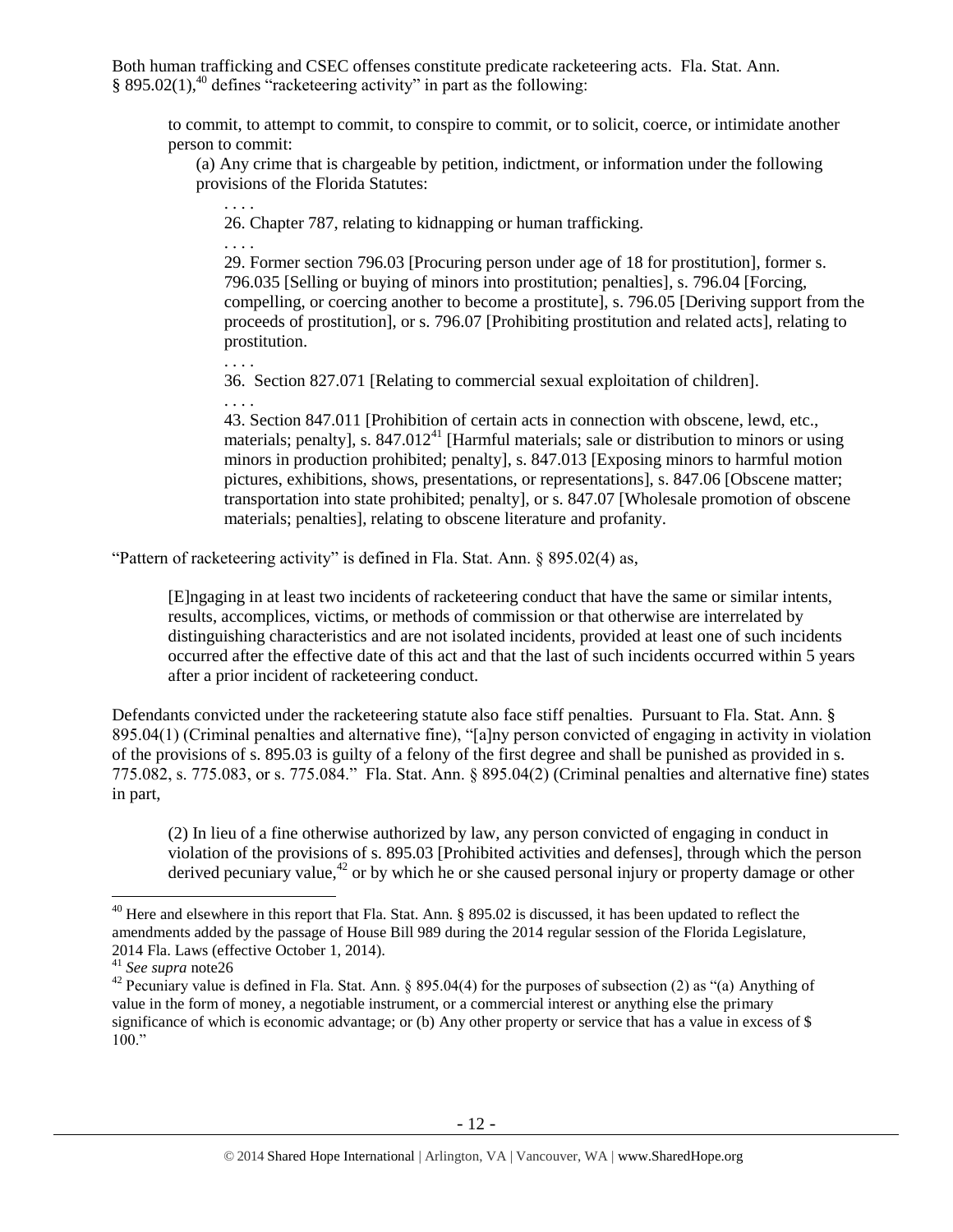loss, may be sentenced to pay a fine that does not exceed 3 times the gross value gained or 3 times the gross loss caused, whichever is the greater, plus court costs and the costs of investigation and prosecution, reasonably incurred.

Fla. Stat. Ann. § 895.05(2)(a) (Civil remedies), which provides for civil asset forfeiture, states, "All property, real or personal, including money, used in the course of, intended for use in the course of, derived from, or realized through conduct in violation of a provision of ss. 895.01–895.05 is subject to civil forfeiture to the state."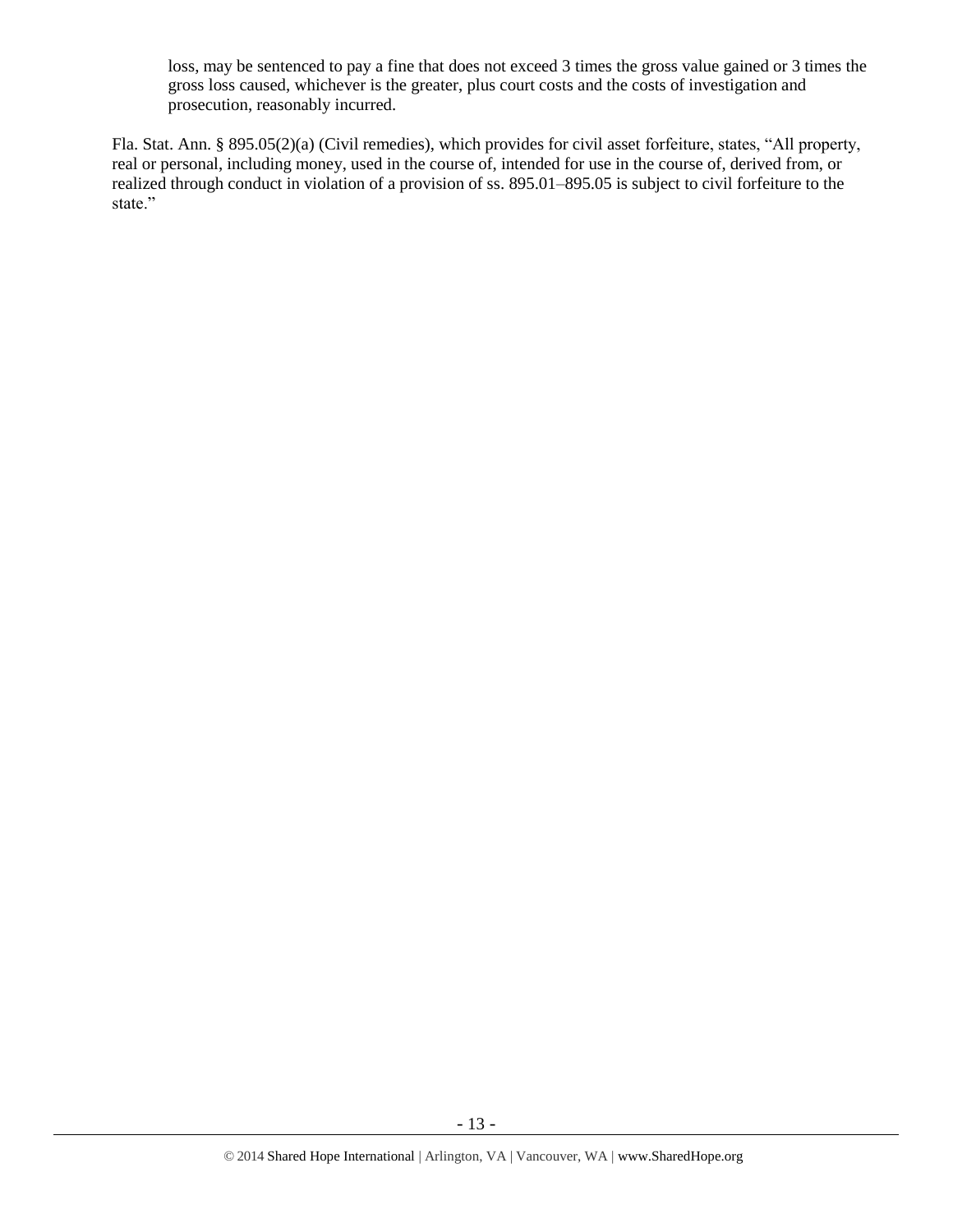### **FRAMEWORK ISSUE 2: CRIMINAL PROVISIONS FOR DEMAND**

## *Legal Components:*

- *2.1 The state sex trafficking law can be applied to the buyers of commercial sex acts with a victim of domestic minor sex trafficking.*
- *2.2 Buyers of commercial sex acts with a minor can be prosecuted under commercial sexual exploitation of children (CSEC) laws.*
- *2.3 Solicitation laws differentiate buying sex acts with an adult and buying sex acts with a minor under 18.*
- *2.4 Penalties for buyers of commercial sex acts with minors are as high as federal penalties.*
- *2.5 Using the Internet to lure, entice, or purchase, or attempt to lure, entice, or purchase commercial sex acts with a minor is a separate crime or results in an enhanced penalty for buyers.*
- *2.6 No age mistake defense is permitted for a buyer of commercial sex acts with any minor under 18.*
- *2.7 Base penalties for buying sex acts with a minor under 18 are sufficiently high and not reduced for older minors.*
- *2.8 Financial penalties for buyers of commercial sex acts with minors are sufficiently high to make it difficult for buyers to hide the crime.*
- *2.9 Buying and possessing child pornography carries penalties as high as similar federal offenses.*
- *2.10 Convicted buyers of commercial sex acts with minors and child pornography are required to register as sex offenders.*

\_\_\_\_\_\_\_\_\_\_\_\_\_\_\_\_\_\_\_\_\_\_\_\_\_\_\_\_\_\_\_\_\_\_\_\_\_\_\_\_\_\_\_\_\_\_\_\_\_\_\_\_\_\_\_\_\_\_\_\_\_\_\_\_\_\_\_\_\_\_\_\_\_\_\_\_\_\_\_\_\_\_\_\_\_\_\_\_\_\_\_\_\_\_

## *Legal Analysis:*

*2.1 The state sex trafficking law can be applied to the buyers of commercial sex acts with a victim of domestic minor sex trafficking.*

Fla. Stat. Ann. § 787.06(3)<sup>43</sup> (Human trafficking) can apply to buyers of commercial sex with minors following federal precedent through the term "obtain."<sup>44</sup> Pursuant to Fla. Stat. Ann. § 787.06(3), a human trafficking offense is committed by "[a]ny person who knowingly, or in reckless disregard of the facts, engages in human trafficking, or attempts to engage in human trafficking. . . ." Fla. Stat. Ann. § 787.06(2)(d) defines "[h]uman trafficking" as "transporting, soliciting, recruiting, harboring, enticing, maintaining, or obtaining another person for the purpose of exploitation."

*2.2 Buyers of commercial sex acts with a minor can be prosecuted under commercial sexual exploitation of children (CSEC) laws.*

<sup>43</sup> *See supra* note [2.](#page-0-0)

 $^{44}$  *See* United States v. Jungers, 702 F.3d 1066 (8<sup>th</sup> Cir. 2013). In this case, the Eighth Circuit specifically addressed whether the federal sex trafficking law, 18 U.S.C. § 1591 (Sex trafficking of children or by force, fraud, or coercion) applies to buyers when it reversed a District of South Dakota ruling that Congress did not intend the string of verbs constituting criminal conduct under 18 U.S.C. § 1591(a)(1) ("recruits, entices, harbors, transports, provides, obtains, or maintains") to reach the conduct of buyers. United States v. Jungers, 834 F. Supp. 2d 930, 931 (D.S.D. 2011). Holding that the conduct of buyers who obtain a child for commercial sex can violate 18 U.S.C. § 1591(a)(1), the Eighth Circuit illustrated through hypothetical buyer scenarios that, under certain circumstances, most of the terms in the string of verbs constituting criminal conduct under 18 U.S.C. § 1591(a)(1) could apply to buyers. While other terms may apply to buyers' conduct under state law as well, the analysis here focuses on the term "obtains" which is most likely to apply in the majority of buyer cases. United States v. Jungers establishes persuasive authority for state courts interpreting the same language used under state law to the extent such interpretation does not conflict with the state constitution.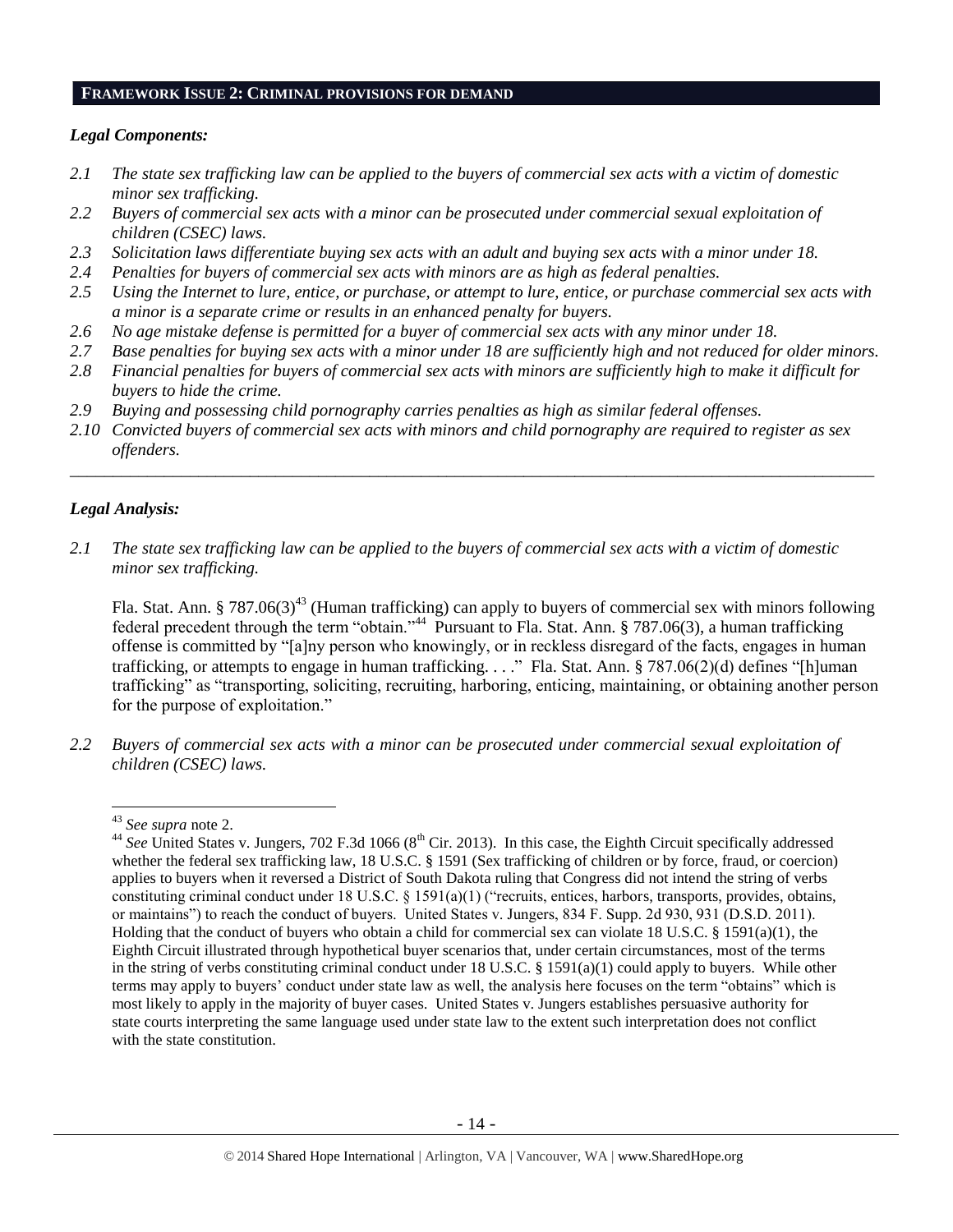Fla. Stat. Ann. § 800.04(4)(b)(2)<sup>45</sup> (Lewd or lascivious offenses committed upon or in the presence of persons less than 16 years of age), in part, may reach some buyers, providing that a person commits the offense of a lewd or lascivious battery by:

2. Encouraging, forcing, or enticing any person less than 16 years of age to engage in sadomasochistic abuse, sexual bestiality, prostitution, or any other act involving sexual activity.

A buyer who purchases information about a minor for the purpose of engaging in sexual conduct with the minor may be prosecuted under Fla. Stat. Ann. § 847.0135(2)(d) (Computer pornography; traveling to meet minor; penalties) which makes it a crime if a person "[b]uys, sells, receives, exchanges, or disseminates, any notice, statement, or advertisement of any minor's name, telephone number, place of residence, physical characteristics, or other descriptive or identifying information for purposes of facilitating, encouraging, offering, or soliciting sexual conduct of or with any minor, or the visual depiction of such conduct, commits a felony of the third degree, punishable as provided in s. 775.082, s. 775.083, or s. 775.084." A conviction under Fla. Stat. Ann. § 847.0135(2) is punishable as a third degree felony by imprisonment up to 5 years and a possible fine not to exceed \$5,000. Fla. Stat. Ann. §§ 775.082(3)(e)<sup>46</sup>, 775.083(1)(c).

Several other sexual offense statutes could be used to prosecute certain buyers of commercial sex acts with a minor but do not specifically criminalize the commercial sexual exploitation of the child and do not refer to the human trafficking statute. $47$ 

*2.3 Solicitation laws differentiate buying sex acts with an adult and buying sex acts with a minor under 18.*

Fla. Stat. Ann. § 796.07(2)(f)<sup>48</sup> (Prohibiting prostitution and related acts) does not distinguish between the offense of soliciting a minor and the offense of soliciting an adult for commercial sex acts. Fla. Stat. Ann. § 796.07(2)(f) states, "It is unlawful . . . (f) To solicit, induce, entice, or procure another to commit prostitution, lewdness, or assignation." However, Fla. Stat. Ann. § 796.001 (Offenses by adults involving minors; intent) states,

It is the intent of the Legislature that adults who involve minors in any behavior prohibited under this chapter be prosecuted under other laws of this state, such as, but not limited to, s. 787.06 [Human trafficking], chapter 794 [Sexual battery], chapter 800 [Lewdness; Indecent Exposure], s. 810.145 [Video voyeurism], chapter 827 [Abuse of children], and chapter 847 [Obscenity]. The Legislature finds that prosecution of such adults under this chapter is inappropriate since a minor is unable to consent to such behavior.

Fla. Stat. Ann. § 800.04(4)(b)(2)<sup>49</sup> (Lewd or lascivious offenses committed upon or in the presence of persons less than 16 years of age), may reach solicitation of minors under 16 by buyers by providing that a person commits the offense of a lewd or lascivious battery by "encouraging, forcing, or enticing any person less than 16 years of age to engage in . . . prostitution . . . ."

<sup>45</sup> *See supra* note [12.](#page-3-0) 

<sup>46</sup> *See supra* note [6.](#page-1-0)

<sup>&</sup>lt;sup>47</sup> See supra Section 1.2 for a full description of the sexual offense laws that may be used to prosecute certain buyers.

<sup>48</sup> *See supra* note [39.](#page-10-0)

<sup>49</sup> *See supra* note [12.](#page-3-0)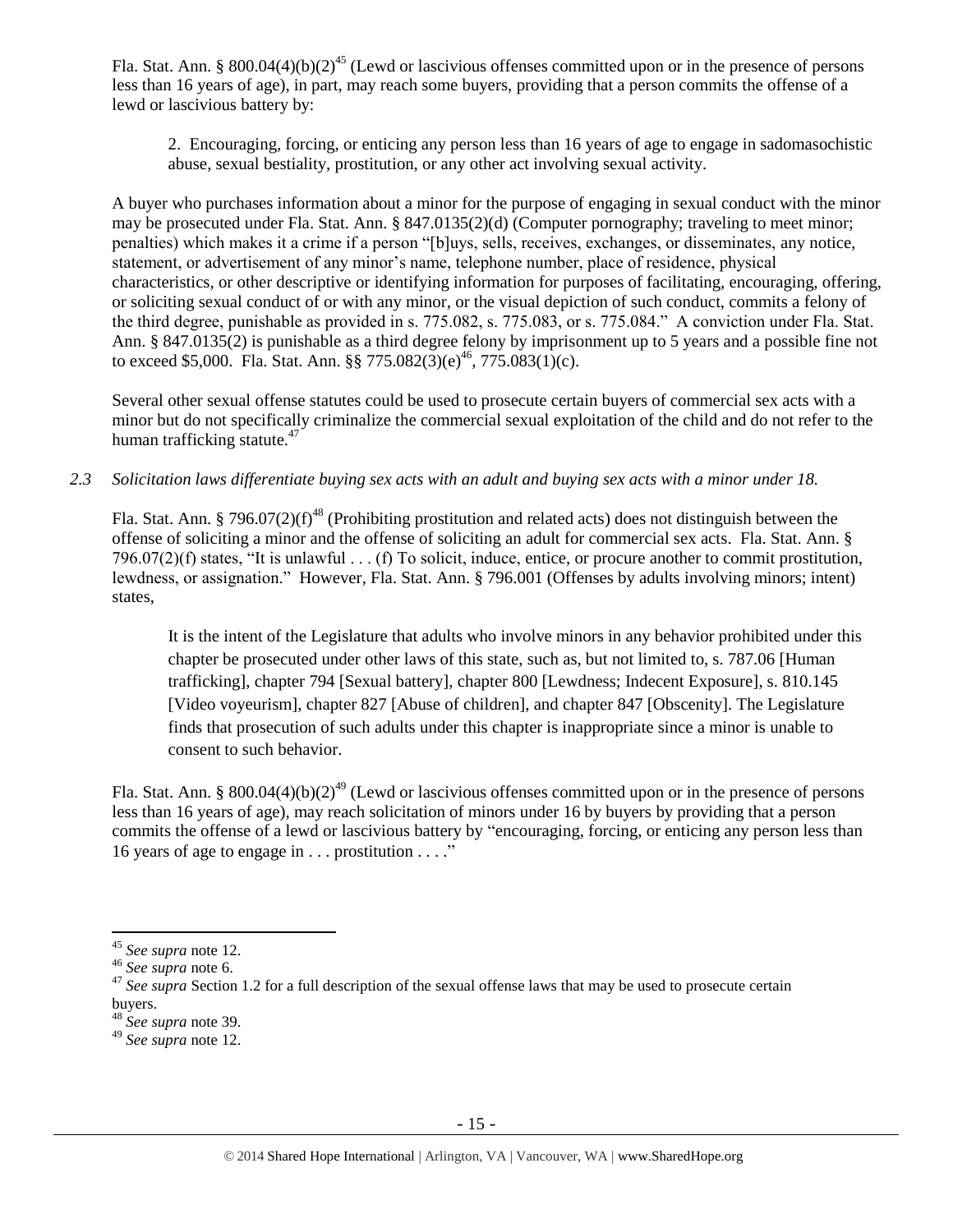## *2.4 Penalties for buyers of commercial sex acts with minors are as high as federal penalties.*

A human trafficking conviction under Fla. Stat. Ann. § 787.06(3)(g)<sup>50</sup> is punishable as a life felony by a term of imprisonment for life and a possible fine not to exceed \$15,000. Fla. Stat. Ann. §§ 787.06(3)(g),  $775.082(3)(a)(6)$ ,  $^{51}775.083(1)(a)$ . A human trafficking conviction under Fla. Stat. Ann. § 787.06(3)(f) is punishable as a first degree felony punishable by up to life imprisonment and a possible fine not to exceed \$10,000. Fla. Stat. Ann. §§ 787.06(3)(f), 775.082(3)(b)(1), 775.083(1)(b).

If applicable to buyers, Fla. Stat. Ann. §  $800.04(4)(b)^{52}$  (Lewd or lascivious offenses committed upon or in the presence of persons less than 16 years of age) is a second degree felony punishable by imprisonment up to 15 years and a possible fine not to exceed \$10,000. Fla. Stat. Ann. §§ 775.082(3)(d), 775.083(1)(b). Additionally, a conviction under Fla. Stat. Ann. § 847.0135(2) or (3) (Computer pornography; traveling to meet minor; penalties)<sup>53</sup> is punishable as a third degree felony by imprisonment up to 5 years and a possible fine not to exceed \$5,000. Fla. Stat. Ann. §§ 775.082(3)(e), 775.083(1)(c). A conviction under subsection (4) of the previous statute, which addresses traveling to meet a minor, is punishable as a second degree by imprisonment up to 15 years and a possible fine not to exceed \$10,000. Fla. Stat. Ann. §§ 775.082(3)(d), 775.083(1)(b).

Fla. Stat. Ann. § 847.0135(2) (Computer pornography; traveling to meet minor; penalties) may be used to prosecute buyers who buy "any notice, statement, or advertisement of any minor's name, telephone number, place of residence, physical characteristics, or other descriptive or identifying information for purposes of . . . soliciting sexual conduct of or with any minor, or the visual depiction of such conduct." A conviction under Fla. Stat. Ann. § 847.0135(2) is punishable as a third degree felony by imprisonment up to 5 years and a possible fine not to exceed \$5,000. Fla. Stat. Ann. §§ 775.082(3)(e), 775.083(1)(c).

In comparison, if the victim is under the age of 14, a conviction under the TVPA for child sex trafficking is punishable by 15 years to life imprisonment and a fine not to exceed \$250,000. 18 U.S.C. §§ 1591(b)(1), 3559(a)(1), 3571(b)(3). If the victim is between the ages of 14–17, a conviction is punishable by 10 years to life imprisonment and a fine not to exceed \$250,000. 18 U.S.C. §§ 1591(b)(2), 3559(a)(1), 3571(b)(3). A conviction is punishable by mandatory life imprisonment, however, if the buyer has a prior conviction for a federal sex offense<sup>54</sup> against a minor. 18 U.S.C. § 3559(e)(1). To the extent buyers can be prosecuted under other federal CSEC laws,<sup>55</sup> a conviction is punishable by penalties ranging from a fine not to exceed \$250,000 to life imprisonment and a fine not to exceed \$250,000.<sup>56</sup>

<span id="page-15-0"></span>an offense under section 1591 [18 USCS § 1591] (relating to sex trafficking of children), 2241 [18 USCS § 2241] (relating to aggravated sexual abuse),  $2242$  [18 USCS § 2242] (relating to sexual abuse),  $2244(a)(1)$ [18 USCS  $\S$  2244(a)(1)] (relating to abusive sexual contact), 2245 [18 USCS] § 2245] (relating to sexual abuse resulting in death), 2251 [18 USCS § 2251] (relating to sexual exploitation of children), 2251A [18 USCS § 2251A] (relating to selling or buying of children), 2422(b)

[18 USCS § 2422(b)] (relating to coercion and enticement of a minor into prostitution), or 2423(a) [18 USCS § 2423(a)] (relating to transportation of minors).

<sup>55</sup> 18 U.S.C. §§ 2251A(b) (Selling or buying of children), 2251(a) (Sexual exploitation of children), 2423(a) (Transportation of a minor with intent for minor to engage in criminal sexual activity), 2422(a) (Coercion and enticement), 2252(a)(2), (a)(4) (Certain activities relating to material involving the sexual exploitation of minors). <sup>56</sup> 18 U.S.C. §§ 2251A(b) (conviction punishable by imprisonment for 30 years to life and a fine), 2251(e) (conviction punishable by imprisonment for 15–30 years and a fine), 2423(a) (conviction punishable by imprisonment for 10 years to life and a fine), 2422(a) (conviction punishable by a fine, imprisonment up to 20 years,

 $\overline{a}$ <sup>50</sup> *See supra* note [2.](#page-0-0)

<sup>51</sup> *See supra* note [6;](#page-1-0) *see infra* sectio[n 7](#page-1-1) for punishments of life felonies prior to October 1, 2014.

<sup>52</sup> *See supra* note [12.](#page-3-0) 

<sup>53</sup> *See* discussion of relevant provisions *supra* Section 1.2.

 $54$  Pursuant to 18 U.S.C. § 3559(e)(2), "federal sex offense" is defined as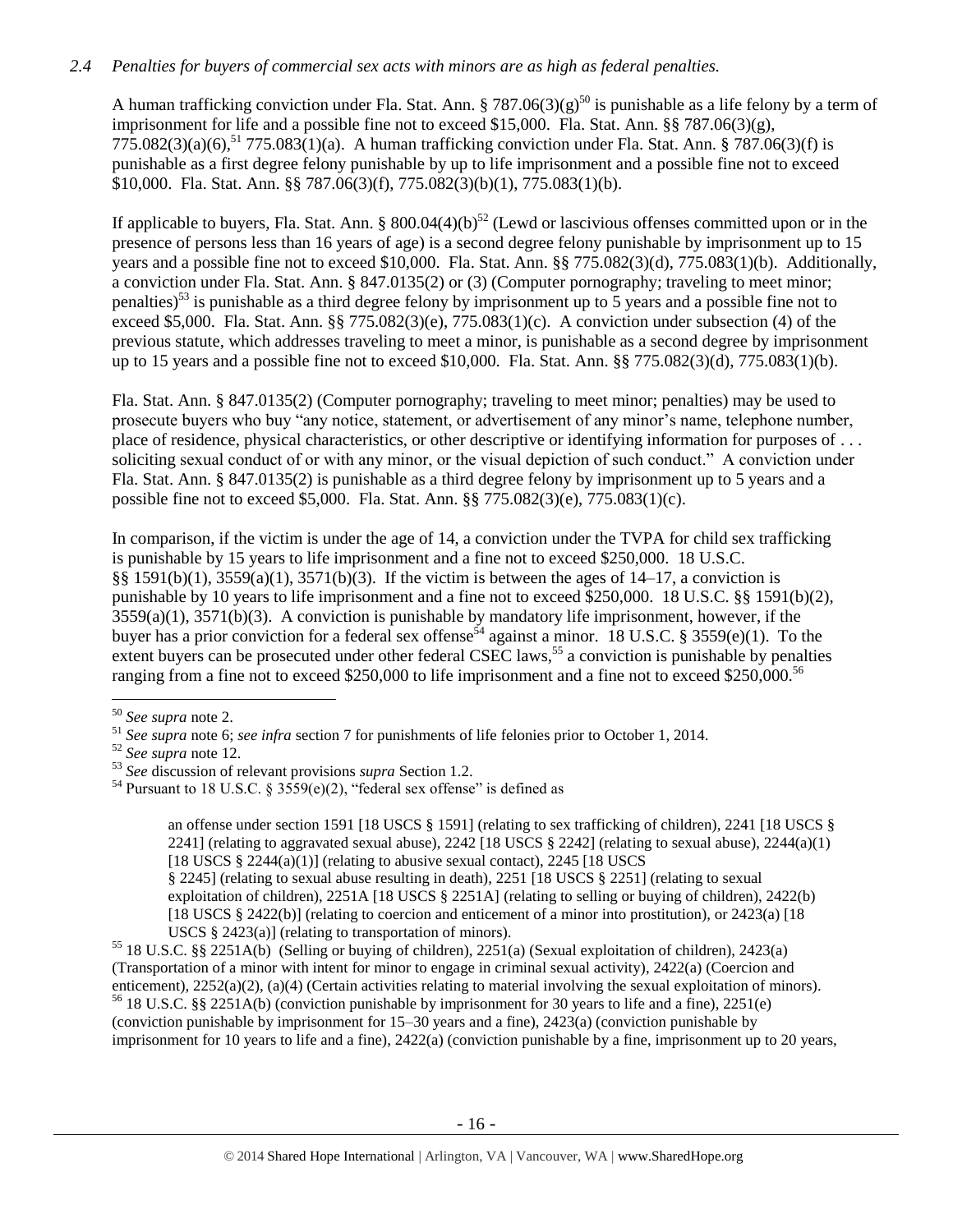*2.5 Using the Internet to lure, entice, or purchase, or attempt to lure, entice, or purchase commercial sex acts with a minor is a separate crime or results in an enhanced penalty for buyers.*

Fla. Stat. Ann. § 847.0135(2)(d) (Computer pornography; traveling to meet minor; penalties),<sup>57</sup> applies to buyers who buy "any notice, statement, or advertisement of any minor's name, telephone number, place of residence, physical characteristics, or other descriptive or identifying information for purposes of facilitating, encouraging, offering, or soliciting sexual conduct of or with any minor. . ." Fla. Stat. Ann. § 847.0135(2)(d) is punishable as a third degree felony by imprisonment up to 5 years and a possible fine not to exceed \$5,000, and is subject to enhanced penalties for repeat offenders pursuant to Fla. Stat. Ann. § 775.084 (Violent career criminals; habitual felony offenders and habitual violent felony offenders; three-time violent felony offenders; definitions; procedure; enhanced penalties or mandatory minimum prison terms). Fla. Stat. Ann.  $\S$ § 775.082(3)(e)<sup>58</sup>, 775.083(1)(c).

Although not expressly commercial, Fla. Stat. Ann. § 847.0135(3) (Computer pornography; traveling to meet minor; penalties) reaches the conduct of buyers who use the Internet to solicit or purchase sex with minors.<sup>59</sup> Fla. Stat. Ann. § 847.0135(3)(a) states, "Any person who knowingly uses a computer online service [or] Internet service . . . [to] [s]educe, solicit, lure, or entice" or attempt to do the foregoing to secure a child "to commit any illegal act described in chapter 794 [Sexual battery], chapter 800 [Lewdness; Indecent exposure], or chapter 827 [Abuse of children], or to otherwise engage in any unlawful sexual conduct . . . ." A conviction under Fla. Stat. Ann. § 847.0135(3) is punishable as a third degree felony by imprisonment up to 5 years and a possible fine not to exceed \$5,000. Fla. Stat. Ann. §§ 775.082(3)(e), 775.083(1)(c). However, pursuant to Fla. Stat. Ann. § 847.0135(3), "[a]ny person who, in violating this subsection, misrepresents his or her age, commits a felony of the second degree," punishable by imprisonment up to15 years and a possible fine not to exceed \$10,000. Fla. Stat. Ann. §§ 775.082(3)(d), 775.083(1)(b).

Pursuant to Fla. Stat. Ann. § 847.0135(4)(a),<sup>60</sup> it is a second degree felony for a person to travel in or to Florida to engage in certain illegal acts after initially attempting to solicit the child via the Internet or through other specified electronic methods.

*2.6 No age mistake defense is permitted for a buyer of commercial sex acts with any minor under 18.*

Fla. Stat. Ann. § 787.06(8)<sup>61</sup> (Human trafficking) prohibits a mistake of age defense, providing that, "ignorance of the victim's age, the victim's misrepresentation of his or her age, or the defendant's bona fide belief of the victim's age cannot be raised as a defense."

However, Fla. Stat. Ann. § 800.04(4)(b)<sup>62</sup> (Lewd or lascivious offenses committed upon or in the presence of persons less than 16 years of age) does not expressly prohibit a defense based on mistake of age.

or both),  $2252(a)(2)$ , (4) (stating that a conviction under subsection (a)(2) is punishable by imprisonment for  $5-20$ years and a fine, while a conviction under subsection (a)(4) is punishable by imprisonment up to 10 years, a fine, or both); *see also* 18 U.S.C. §§ 3559(a)(1) (classifying all of the above listed offenses as felonies), 3571(b)(3) (providing a fine up to \$250,000 for any felony conviction).

<sup>58</sup> *See supra* note [6.](#page-1-0)

<sup>59</sup> *See* discussion of relevant provisions *supra* Section 1.2.

<sup>60</sup> *See* discussion of relevant provisions *supra* Section 1.2.

<sup>61</sup> *See supra* note [2.](#page-0-0)

<sup>62</sup> *See supra* note [12.](#page-3-0)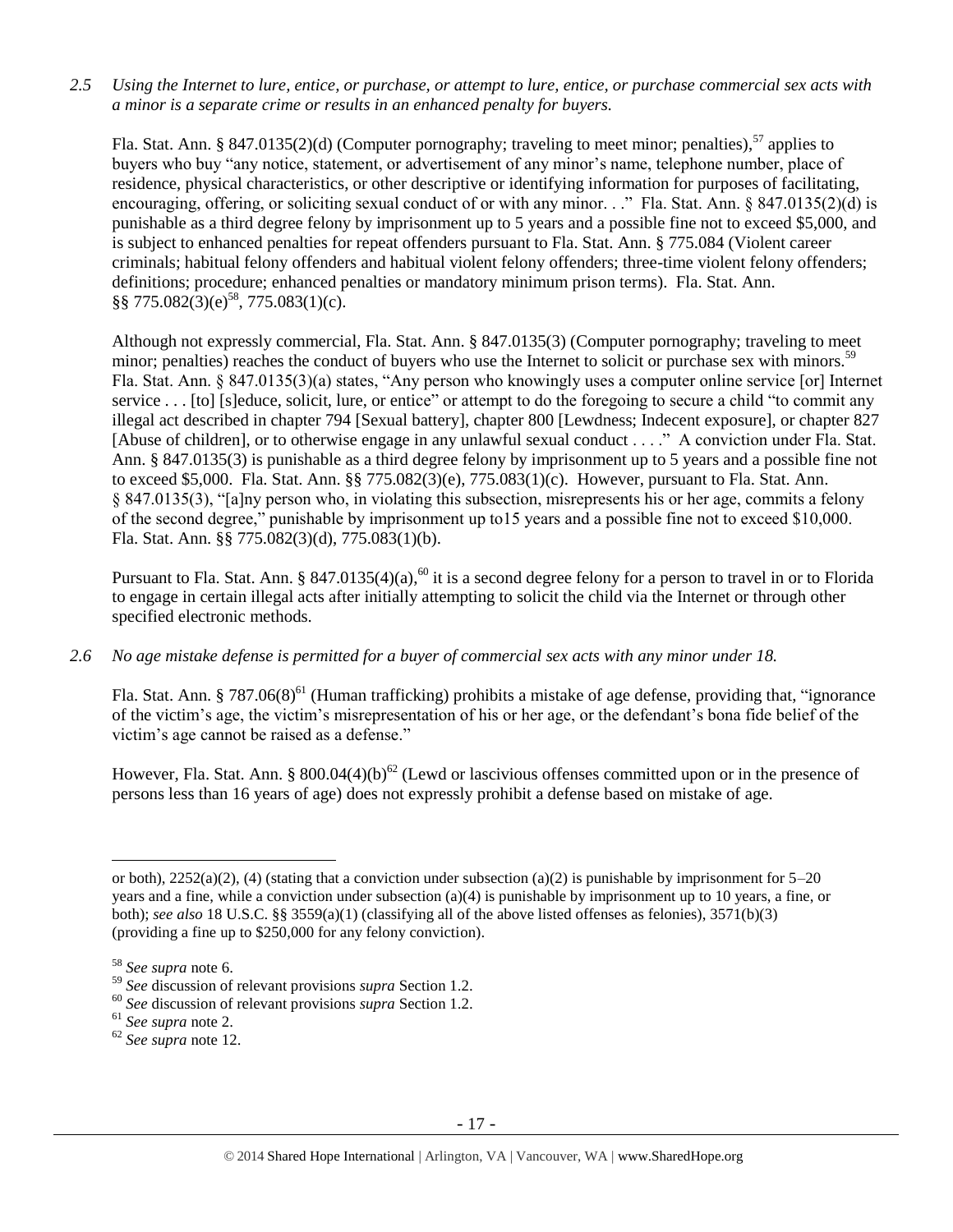A buyer cannot assert a mistake of age defense if charged with a sex offense. Fla. Stat. Ann. § 794.021 (Ignorance or belief as to victim's age no defense) states, "When, in this chapter [Sexual battery], the criminality of conduct depends upon the victim's being below a certain specified age, ignorance of the age is no defense. Neither shall misrepresentation of age by such person nor a bona fide belief that such person is over the specified age be a defense." Fla. Stat. Ann. § 847.011(1)(d) (Prohibition of certain acts in connection with obscene, lewd, etc., materials; penalty) states, "A person's ignorance of a minor's age, a minor's misrepresentation of his or her age, a bona fide belief of a minor's age, or a minor's consent may not be raised as a defense in a prosecution for one or more violations of . . . subsection (2)."

- 2.6.1 Recommendation: Amend Fla. Stat. Ann. § 800.04(4)(b) (Lewd or lascivious offenses committed upon or in the presence of persons less than 16 years of age) to expressly prohibit a defendant charged with this crime from raising mistake of age as a defense.
- *2.7 Base penalties for buying sex acts with a minor under 18 are sufficiently high and not reduced for older minors.*

Fla. Stat. Ann. § 800.04(4)(b)<sup>63</sup> (Lewd or lascivious offenses committed upon or in the presence of persons less than 16 years of age) only applies to CSEC crimes against children under 16. Therefore, buyers whose victims are 16 and 17 face a substantially lower penalty under Fla. Stat. Ann. § 796.07(2)(f)<sup>64</sup> (Prohibiting prostitution and related acts), which does not distinguish between the offense of soliciting a minor and the offense of soliciting an adult for commercial sex acts. First offenses under Fla. Stat. Ann. § 796.07(2)(f) are punishable as second degree misdemeanors while violations of Fla. Stat. Ann. § 800.04(4)(b) are second degree felonies. Fla. Stat. Ann. § 796.07(4)(a), Fla. Stat. Ann. § 800.04(4)(b).

- 2.7.1 Recommendation: Amend Fla. Stat. Ann. § 800.04(4)(b) (Lewd or lascivious offenses committed upon or in the presence of persons less than 16 years of age) to make the offense applicable to all offenses involving a minor victim under the age of 18.
- *2.8 Financial penalties for buyers of commercial sex acts with minors are sufficiently high to make it difficult for buyers to hide the crime.*

Buyers are subject to fines, restitution, and asset forfeiture for many of the offenses for which they can be prosecuted. If convicted under Fla. Stat. Ann.  $\S 800.04(4)(b)^{65}$  (Lewd and lascivious offenses committed upon or in the presence of persons less than 16 years of age), the offender faces a possible fine not to exceed \$15,000. Fla. Stat. Ann. §§ 775.083(1)(b), 800.04(4)(b). A violation of Fla. Stat. Ann. § 847.0135(2) (Computer pornography; traveling to meet minors; penalties) is subject to a fine not to exceed \$5,000. Fla. Stat. Ann. § 775.083(1)(b).

Buyers convicted of sexual offenses that are not expressly commercial also may be required to pay fines.<sup>66</sup>

If convicted under Fla. Stat. Ann. § 787.06(3)(f) or (g)<sup>67</sup> (Human trafficking), a buyer faces a fine of up to \$10,000 or \$15,000. Fla. Stat. Ann. § 775.083(1)(a). Also, Fla. Stat. Ann. § 787.06(7) states, "[a]ny real property or personal property that was used, attempted to be used, or intended to be used in violation of any provision of this section may be seized and shall be forfeited subject to the provisions of the Florida Contraband Forfeiture Act. However, even if Fla. Stat. Ann. § 787.06(3) is not applicable, Fla. Stat. Ann. §§ 932.701–

 $\overline{a}$ 

<sup>67</sup> *See supra* note [2.](#page-0-0)

<sup>63</sup> *See supra* note [12.](#page-3-0) 

<sup>64</sup> *See supra* note [39.](#page-10-0)

<sup>65</sup> *See supra* note [12.](#page-3-0) 

<sup>66</sup> *See* discussion of relevant provisions *supra* Section 1.2.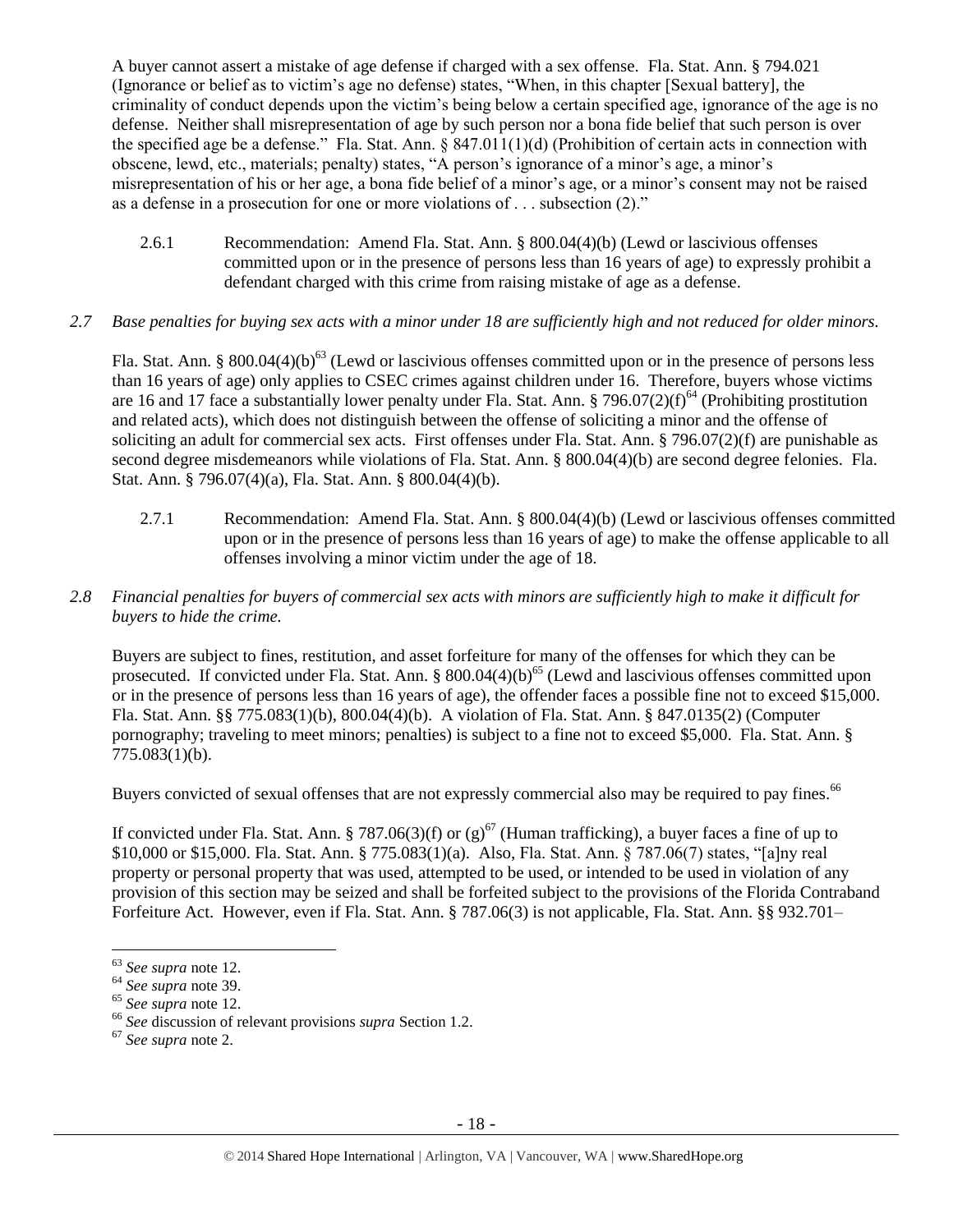932.706 (Florida Contraband Forfeiture Act) can also be used to impose significant penalties on the buyer of commercial sex acts with minors if the buyer is charged with any felony. Fla. Stat. Ann. § 932.701(2)(a) (Short title; definitions) defines "contraband" in part to mean the following:

5. Any personal property, including, but not limited to, any vessel, aircraft, item, object, tool, substance, device, weapon, machine, vehicle of any kind, money, securities, books, records, research, negotiable instruments, or currency, which was used or was attempted to be used as an instrumentality in the commission of, or in aiding or abetting in the commission of, any felony, whether or not comprising an element of the felony, or which is acquired by proceeds obtained as a result of a violation of the Florida Contraband Forfeiture Act.

6. Any real property, including any right, title, leasehold, or other interest in the whole of any lot or tract of land, which was used, is being used, or was attempted to be used as an instrumentality in the commission of, or in aiding or abetting in the commission of, any felony, or which is acquired by proceeds obtained as a result of a violation of the Florida Contraband Forfeiture Act. . . . .

The procedure for asset forfeiture pursuant to Fla. Stat. Ann. §§ 932.701–932.706 is civil. Forfeiture of the contraband is mandatory. The court "shall order the seized property forfeited to the seizing law enforcement agency. Fla. Stat. Ann. § 932.704(8). Seizure of the forfeitable property is governed by Fla. Stat. Ann § 932.703(2)(a).

Pursuant to Fla. Stat. Ann. § 932.702 (Unlawful to transport, conceal, or possess contraband articles or to acquire real or personal property with contraband proceeds; use of vessel, motor vehicle, aircraft, other personal property, or real property),

## It is unlawful:

(1) To transport, carry, or convey any contraband article in, upon, or by means of any vessel, motor vehicle, or aircraft.

(2) To conceal or possess any contraband article.

(3) To use any vessel, motor vehicle, aircraft, other personal property, or real property to facilitate the transportation, carriage, conveyance, concealment, receipt, possession, purchase, sale, barter, exchange, or giving away of any contraband article.

(4) To conceal, or possess, or use any contraband article as an instrumentality in the commission of or in aiding or abetting in the commission of any felony or violation of the Florida Contraband Forfeiture Act.

(5) To acquire real or personal property by the use of proceeds obtained in violation of the Florida Contraband Forfeiture Act.

Subject to the provisions in Fla. Stat. Ann. § 932.703 (Forfeiture of contraband article; exceptions), subsection  $(1)(a)$  states,

Any contraband article, vessel, motor vehicle, aircraft, other personal property, or real property used in violation of any provision of the Florida Contraband Forfeiture Act, or in, upon, or by means of which any violation of the Florida Contraband Forfeiture Act has taken or is taking place, may be seized and shall be forfeited subject to the provisions of the Florida Contraband Forfeiture Act.

Pursuant to Fla. Stat. Ann. § 794.09 (Forfeiture of retirement benefits),

The retirement benefits of a person convicted of a felony committed on or after October 1, 2008, under this chapter [sexual battery] are subject to forfeiture in accordance with s. 112.3173 or s. 121.091 if the person is a public officer or employee when the offense occurs; the person commits the offense through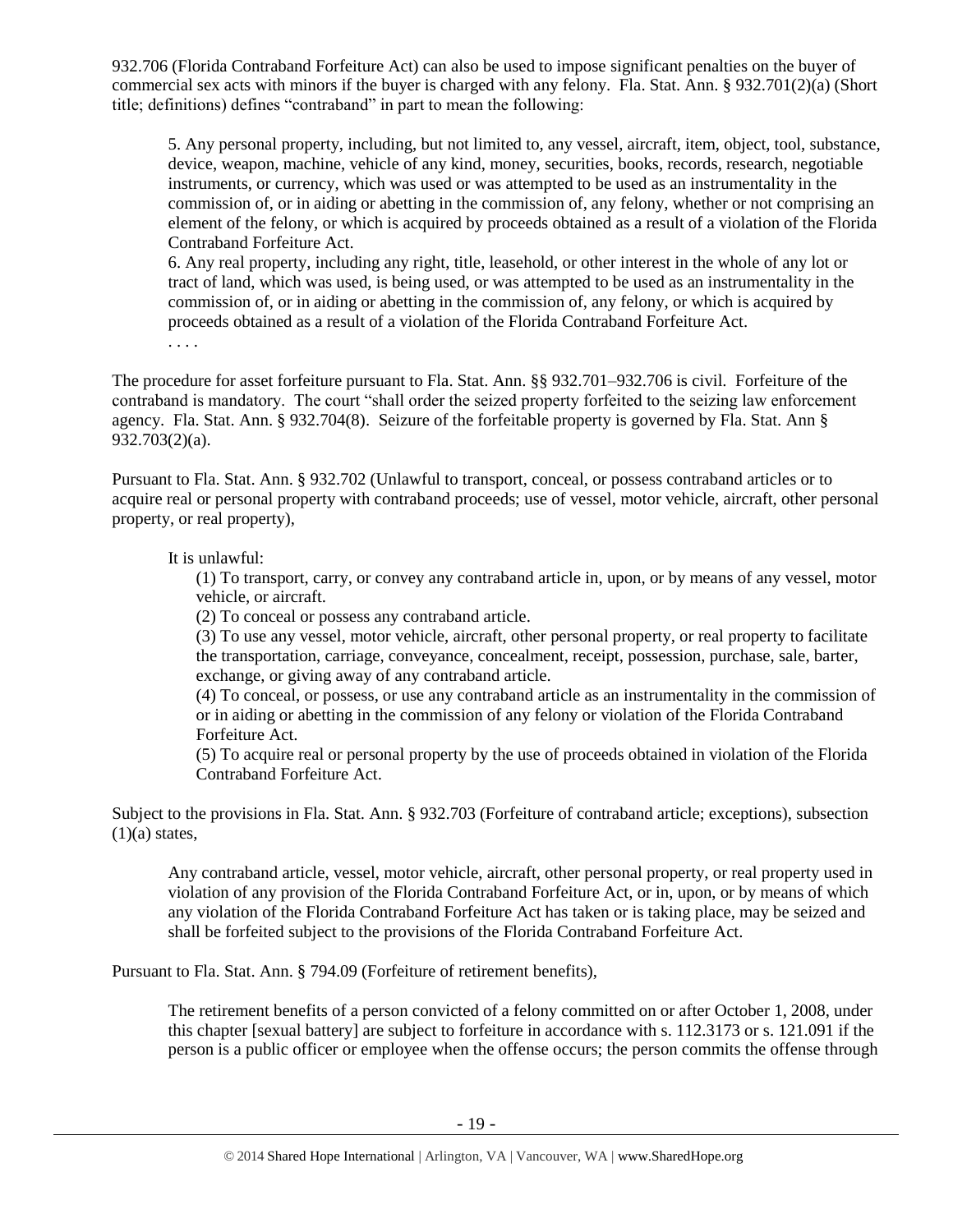the use or attempted use of power, rights, privileges, duties, or position of the person's public office or employment position; and the victim is younger than 18 years of age when the offense occurs.

Fla. Stat. Ann. § 775.089(1)(a) (Restitution) states in part,

In addition to any punishment, the court shall order the defendant to make restitution to the victim<sup>68</sup> for:

<span id="page-19-0"></span>1. Damage or loss caused directly or indirectly by the defendant's offense; and

2. Damage or loss related to the defendant's criminal episode,

unless it finds clear and compelling reasons not to order such restitution. Restitution may be monetary or nonmonetary restitution. The court shall make the payment of restitution a condition of probation in accordance with s. 948.03. . . .

Pursuant to subsection (2),

 $\overline{a}$ 

(a) When an offense has resulted in bodily injury to a victim, a restitution order entered under subsection (1) shall require that the defendant:

1. Pay the cost of necessary medical and related professional services and devices relating to physical, psychiatric, and psychological care, including nonmedical care and treatment rendered in accordance with a recognized method of healing.

2. Pay the cost of necessary physical and occupational therapy and rehabilitation.

3. Reimburse the victim for income lost by the victim as a result of the offense.

4. In the case of an offense which resulted in bodily injury that also resulted in the death of a victim, pay an amount equal to the cost of necessary funeral and related services.

(b) When an offense has not resulted in bodily injury to a victim, a restitution order entered under subsection (1) may require that the defendant reimburse the victim for income lost by the victim as a result of the offense.

Pursuant to Fla. Stat. Ann. § 775.089, restitution is mandatory and may be made directly to the victim. Fla. Stat. Ann. § 775.089(1)(a)(2) states,

"An order requiring the defendant to make restitution to a victim does not remove or diminish the requirement that the court order payment to the Crimes Compensation Trust Fund pursuant to chapter 960. Payment of an award by the Crimes Compensation Trust Fund shall create an order of restitution to the Crimes Compensation Trust Fund . . ."

This language suggests that a restitution order may be made either to the Trust Fund or to the victim. Additionally, pursuant to Fla. Stat. Ann. § 775.089(5), "An order of restitution may be enforced by the state, or by a victim named in the order to receive the restitution, in the same manner as a judgment in a civil action." Thus, a victim may seek to receive restitution directly.

*2.9 Buying and possessing child pornography carries penalties as high as similar federal offenses.*

 $^{68}$  Fla. Stat. Ann. § 775.089(1)(c) defines "victim" for this section and "any provision of law relating to restitution" as "each person who suffers property damage or loss, monetary expense, or physical injury or death as a direct or indirect result of the defendant's offense or criminal episode, and also includes the victim's estate if the victim is deceased, the victim's next of kin if the victim is deceased as a result of the offense, and the victim's trade association if the offense is a violation of s.  $540.11(3)(a)3$ , involving the sale, or possession for purposes of sale, of physical articles and the victim has granted the trade association written authorization to represent the victim's interests in criminal legal proceedings and to collect restitution on the victim's behalf."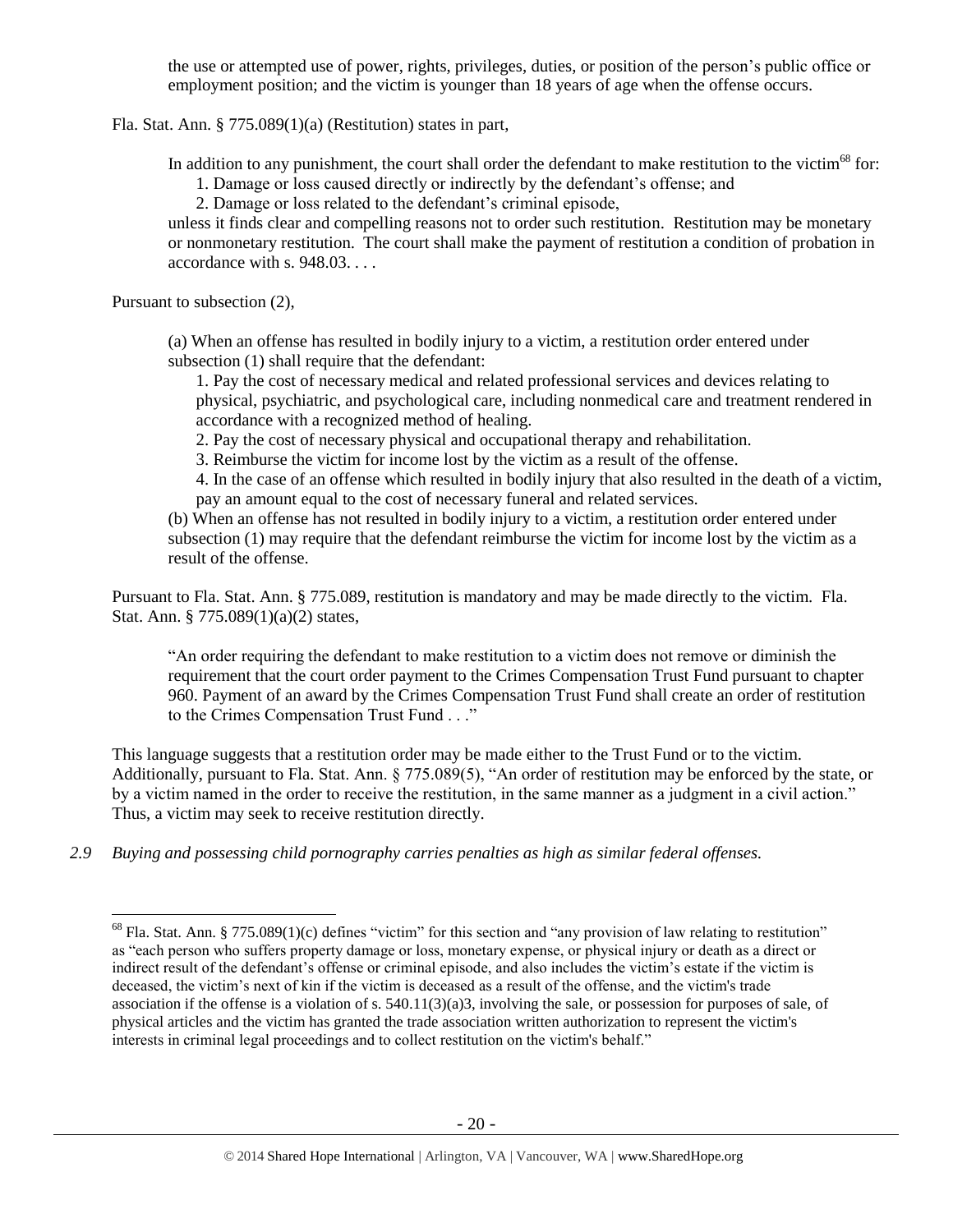Fla. Stat. Ann. § 827.071(5) (Sexual performance by a child; penalties) states in part,

It is unlawful for any person to knowingly possess, control, or intentionally view a photograph, motion picture, exhibition, show, representation, image, data, computer depiction, or other presentation which, in whole or in part, he or she knows to include any sexual conduct by a child. The possession, control, or intentional viewing of each such photograph, motion picture, exhibition, show, image, data, computer depiction, representation, or presentation is a separate offense.

A violation of this statute is punishable as a third degree felony by imprisonment up to 5 years and a possible fine not to exceed \$5,000. Fla. Stat. Ann. §§ 775.082(3)(e)<sup>69</sup>, 775.083(1)(c).

In addition, Fla. Stat. Ann. § 847.0137(2), (3) (Transmission of pornography by electronic device or equipment prohibited; penalties) states,

(2) Notwithstanding ss. 847.012 [Harmful materials; sale or distribution to minors or using minors in production prohibited; penalty ] and 847.0133 [Protection of minors; prohibition of certain acts in connection with obscenity; penalty], any person in this state who knew or reasonably should have known that he or she was transmitting child pornography, as defined in s. 847.001,<sup>70</sup> to another person in this state or in another jurisdiction commits a felony of the third degree, punishable as provided in s. 775.082, s. 775.083, or s. 775.084.

(3) Notwithstanding ss. 847.012 and 847.0133, any person in any jurisdiction other than this state who knew or reasonably should have known that he or she was transmitting child pornography, as defined in s. 847.001, to any person in this state commits a felony of the third degree, punishable as provided in s. 775.082, s. 775.083, or s. 775.084.

A conviction under Fla. Stat. Ann. § 847.0137(2) or (3) is punishable as a third degree felony by imprisonment up to 5 years and a possible fine not to exceed \$5,000. Fla. Stat. Ann. §§ 775.082(3)(e), 775.083(1)(c).

Fla. Stat. Ann. § 775.0847 (Possession or promotion of certain images of child pornography; reclassification), reclassifies violations of Fla. Stat. Ann. § 827.071 (Sexual performance by a child; penalties), § 847.0135 (Computer pornography; traveling to meet minor; penalties), § 847.0137, or § 847.0138 (Transmission of material harmful to minors to a minor by electronic device or equipment prohibited; penalties) to the next highest felony degree if,

(2) (a) The offender possesses 10 or more images of any form of child pornography regardless of content; and

(b) The content of at least one image contains one or more of the following:

- 1. A child who is younger than the age of 5.
- 2. Sadomasochistic abuse involving a child.
- 3. Sexual battery involving a child.
- 4. Sexual bestiality involving a child.

5. Any movie involving a child, regardless of length and regardless of whether the movie contains sound.

. . . .

<sup>69</sup> *See supra* note [6.](#page-1-0)

 $70$  Fla. Stat. Ann. § 847.001(3) defines "child pornography" as "any image depicting a minor engaged in sexual conduct."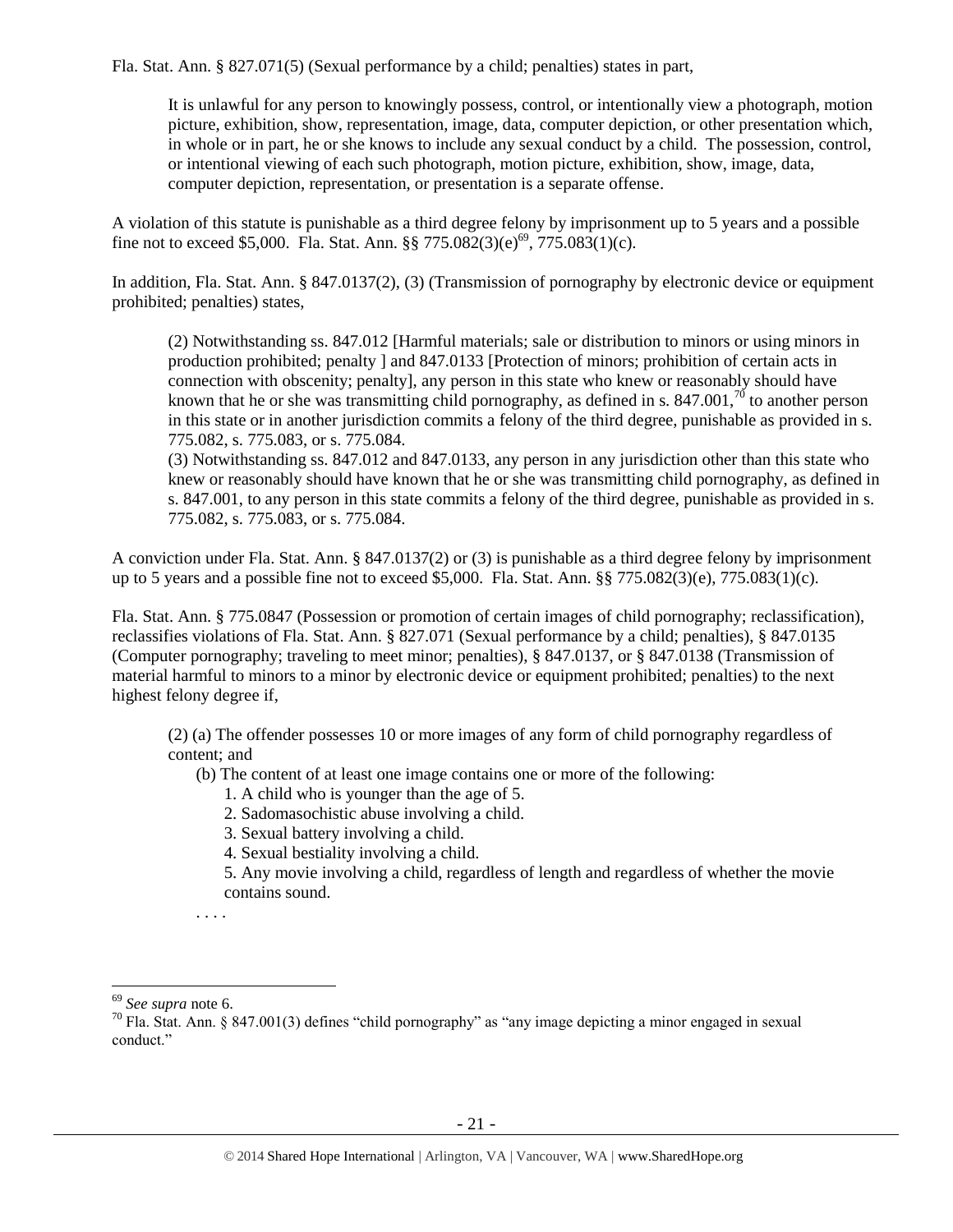In comparison, a federal conviction for possession of child pornography<sup>71</sup> is generally punishable by imprisonment for 5–20 years and a fine not to exceed  $$250,000.<sup>72</sup>$  Subsequent convictions, however, are punishable by imprisonment up to 40 years and a fine not to exceed  $$250,000$ <sup>73</sup>

2.9.1 Recommendation: Amend Fla. Stat. Ann. § 827.071(5) (Sexual performance by a child; penalties) and Fla. Stat. Ann. § 847.0137(2), (3) (Transmission of pornography by electronic device or equipment prohibited; penalties) to enhance the penalties to align with federal penalties and reflect the seriousness of the offenses.

## *2.10 Convicted buyers of commercial sex acts with minors and child pornography are required to register as sex offenders.*

A buyer convicted under Fla. Stat. Ann. § 787.06(f) or  $(g)^{74}$  (Human trafficking), or under certain CSEC, child pornography and sex offense provisions, will be required to register as a sexual predator under Fla. Stat. Ann. § 775.21<sup>75</sup> (The Florida Sexual Predators Act). Pursuant to Fla. Stat. Ann. § 775.21(4)(a),

<span id="page-21-0"></span>For a current offense committed on or after October 1, 1993, upon conviction, an offender shall be designated as a "sexual predator" under subsection (5), and subject to registration under subsection (6) and community and public notification under subsection (7) if:

1. The felony is:

a. A capital, life, or first-degree felony violation, or any attempt thereof, of . . . s. 794.011 [Sexual battery], s. 800.04 [Lewd or lascivious offenses committed upon or in the presence of persons less than 16 years' of age], or a violation of a similar law of another jurisdiction; or b. Any felony violation, or any attempt thereof, of ... s.  $787.025(2)(c)$  [Luring or enticing a child], where the victim is a minor and the defendant is not the victim's parent or guardian; s. 787.06(3)(b), (d), (f), or (g) [Human trafficking]; former s. 787.06(3)(h) [Human Trafficking]; s. 794.011, excluding s. 794.011(10); s. 794.05 [Unlawful sexual activity with certain minors]; . . s. 800.04 [Lewd or lascivious offenses committed upon or in the presence of persons less than 16 years of age]; . . . or a violation of a similar law of another jurisdiction, and the offender has previously been convicted of or found to have committed, or has pled nolo contendere or

<sup>72</sup> 18 U.S.C. §§ 2252(b) (stating that a conviction under subsection (a)(2) is punishable by imprisonment for 5–20 years and a fine, while a conviction under subsection (a)(4) is punishable by imprisonment up to 10 years, a fine, or both), 2252A(b)(1) (a conviction is punishable by imprisonment for 5–20 years and a fine), 1466A(a), (b) (stating that a conviction under subsection (a) is "subject to the penalties provided in section  $2252A(b)(1)$ ," imprisonment for 5–20 years and a fine, while a conviction under subsection (b) is "subject to the penalties provided in section 2252A(b)(2)," imprisonment up to 10 years, a fine, or both); *see also* 18 U.S.C. §§ 3559(a)(1) (classifying all of the above listed offenses as felonies), 3571(b)(3) (providing a fine up to \$250,000 for any felony conviction).

<sup>&</sup>lt;sup>71</sup> 18 U.S.C. §§ 2252(a)(2), (a)(4) (Certain activities relating to material involving the sexual exploitation of minors),  $2252A(a)(2)$ –(3) (Certain activities relating to material constituting or containing child pornography), 1466A(a), (b) (Obscene visual representations of the sexual abuse of children).

<sup>&</sup>lt;sup>73</sup> 18 U.S.C. §§ 2252(b) (stating if a person has a prior conviction under subsection (a)(2), or a list of other statutes, a conviction is punishable by a fine and imprisonment for 15–40 years, but if a person has a prior conviction under subsection (a)(4), or a list of other statutes, a conviction is punishable by a fine and imprisonment for  $10-20$  years),  $2252A(b)(1)$  (stating if a person has a prior conviction under subsection (a)(2), (a)(3), or a list of other statutes, a conviction is punishable by a fine and imprisonment for  $15-40$  years),  $1466A(a)$ , (b) (stating that the penalty scheme for section 2252A(b) applies); *see also* 18 U.S.C. §§ 3559(a)(1) (classifying all of the above listed offenses as felonies), 3571(b)(3) (providing a fine up to \$250,000 for any felony conviction).

<sup>74</sup> *See supra* note [2.](#page-0-0)

<sup>&</sup>lt;sup>75</sup> Here and elsewhere in this report that Fla. Stat. Ann. § 775.21 is discussed, it has been updated to reflect the amendments added by the passage of House Bill 989 and Senate Bill 528 during the 2014 regular session of the Florida Legislature, 2014 Fla. Laws (effective October 1, 2014).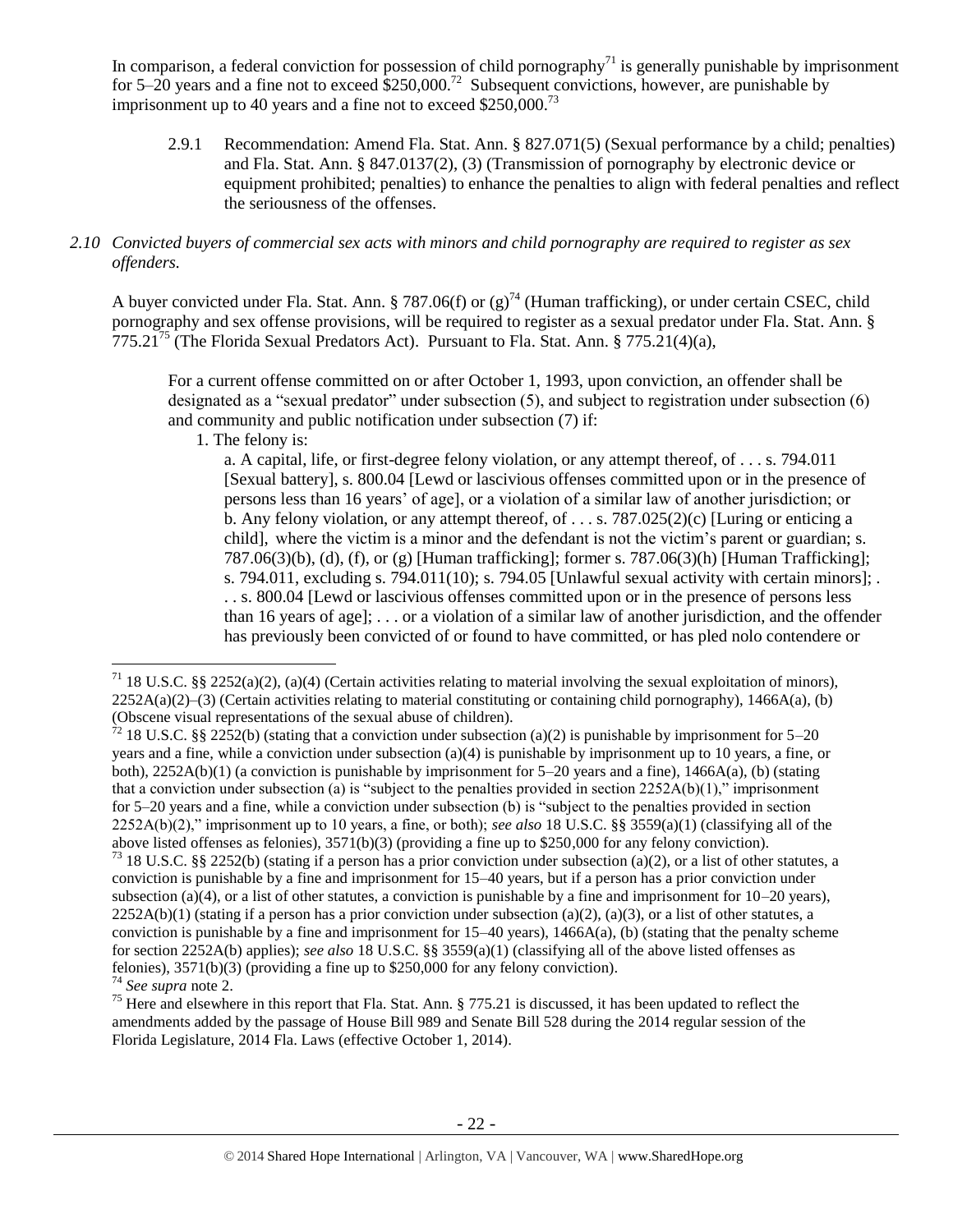guilty to, regardless of adjudication, any violation of ...; s.  $787.025(2)(c)$ , where the victim is a minor and the defendant is not the victim's parent or guardian; s.  $787.06(3)(b)$ , (d), (f), or (g) [Human trafficking]; former s. 787.06(3)(h); s. 794.011, excluding s. 794.011(10); s. 794.05; . .  $s. 800.04$ ;  $\ldots$  s. 847.0135(6) [Computer pornography; traveling to meet minor; penalties], excluding s.  $847.0135(6)$ ; ... or a violation of a similar law of another jurisdiction;

2. The offender has not received a pardon for any felony or similar law of another jurisdiction that is necessary for the operation of this paragraph; and

3. A conviction of a felony or similar law of another jurisdiction necessary to the operation of this paragraph has not been set aside in any postconviction proceeding.

A buyer convicted under Fla. Stat. Ann. § 787.06 (f) or (g) (Human trafficking), or certain CSEC, pornography and sex offense provisions, will also be required to register as a sex offender under Fla. Stat. Ann. § 943.0435(2)(a)<sup>76</sup>(Sexual offenders required to register with the department; penalty). Pursuant to Fla. Stat. Ann. § 943.0435(1)(a), a "sexual offender" subject to the registration requirement in subsection (2)(a) is defined as a person who:

<span id="page-22-0"></span>a. (I) Has been convicted of committing, or attempting, soliciting, or conspiring to commit, any of the criminal offenses proscribed in the following statutes in this state or similar offenses in another jurisdiction  $\ldots$  787.025(2)(c) [Luring or enticing a child], where the victim is a minor and the defendant is not the victim's parent or guardian; s. 787.06(3)(b), (d), (f) or (g) [Human trafficking]; former s. 787.06(3)(h); s. 794.011 [Sexual battery], excluding s. 794.011(10); s. 794.05[Unlawful sexual activity with certain minors] . . . s. 800.04 [Lewd or lascivious offenses committed upon or in the presence of persons less than 16 years' of age]. . . s. 847.0135 [Computer pornography; traveling to meet minor; penalties], excluding s. 847.0135(6) . . . or any similar offense committed in this state which has been redesignated from a former statute number to one of those listed in this sub-subsubparagraph. . . .

b. Establishes or maintains a residence in this state and who has not been designated as a sexual predator by a court of this state but who has been designated as a sexual predator, as a sexually violent predator, or by another sexual offender designation in another state or jurisdiction and was, as a result of such designation, subjected to registration or community or public notification, or both, or would be if the person were a resident of that state or jurisdiction, without regard to whether the person otherwise meets the criteria for registration as a sexual offender;

c. Establishes or maintains a residence in this state who is in the custody or control of, or under the supervision of, any other state or jurisdiction as a result of a conviction for committing, or attempting, soliciting, or conspiring to commit, any of the criminal offenses proscribed in the following statutes or similar offense in another jurisdiction . . . s. 787.025(2)(c) [Computer pornography; traveling to meet minor; penalties], where the victim is a minor and the defendant is not the victim's parent or guardian; s. 787.06(3)(b), (d), (f) or (g) [Human trafficking]; former s. 787.06(3)(h); s. 794.011, excluding s. 794.011(10); s. 794.05 [Unlawful sexual activity with certain minors] . . . s. 800.04 [Lewd or lascivious offenses committed upon or in the presence of persons less than 16 years' of age] . . . 847.0135, excluding s. 847.0135(6) [Computer pornography; traveling to meet minor; penalties] . . . or any similar offense committed in this state which has been redesignated from a former statute number to one of those listed in this sub-subparagraph. . . .

. . . .

 $\overline{a}$ 

. . . .

 $76$  Here and elsewhere in this report that Fla. Stat. Ann. § 943.0435 is discussed, it has been updated to reflect the amendments added by the passage of House Bill 989, Senate Bill 526, and Senate Bill 528 during the 2014 regular session of the Florida Legislature, 2014 Fla. Laws (effective October 1, 2014).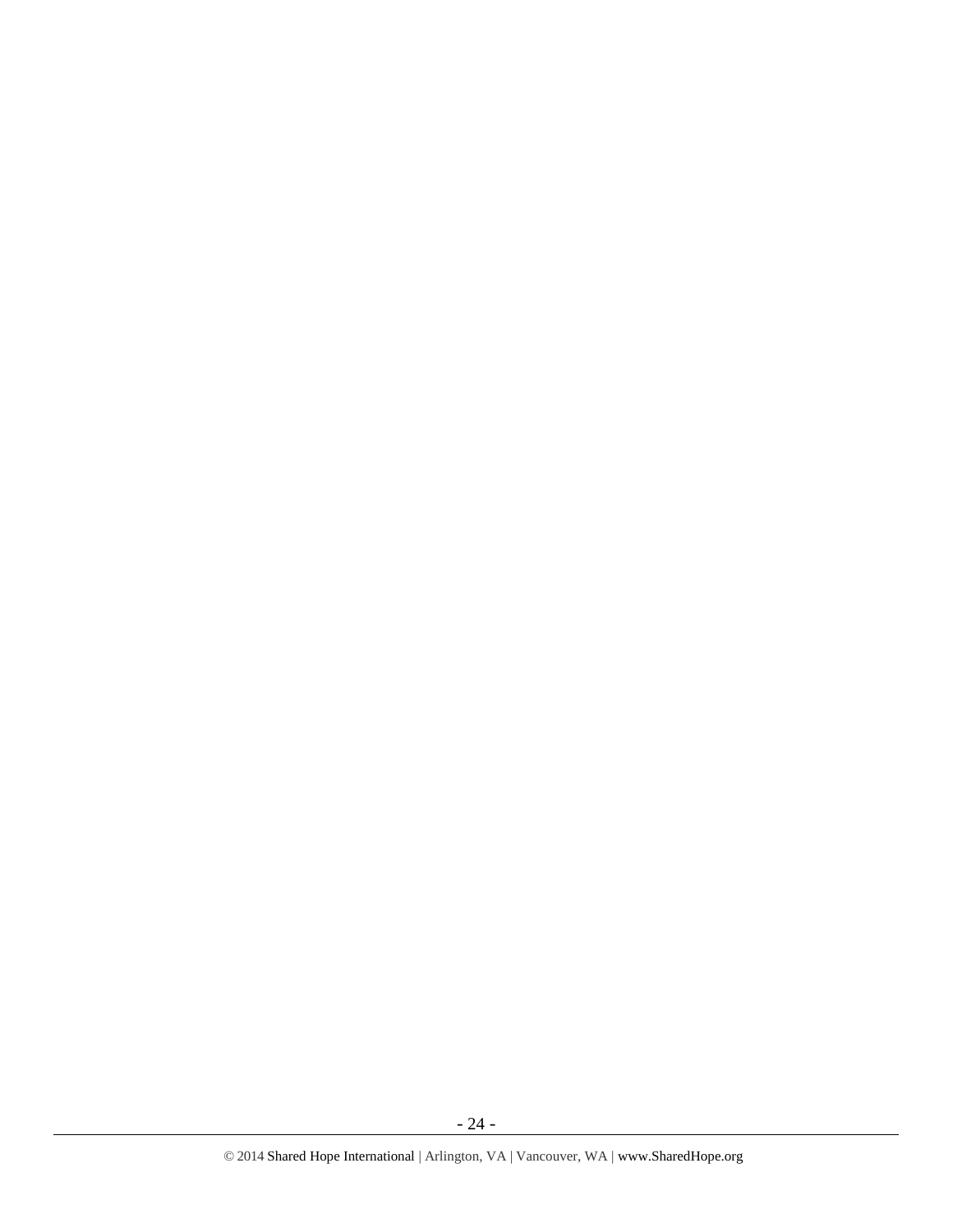#### **FRAMEWORK ISSUE 3: CRIMINAL PROVISIONS FOR TRAFFICKERS**

#### *Legal Components:*

- *3.1 Penalties for trafficking a child for sexual exploitation are as high as federal penalties.*
- *3.2 Creating and distributing child pornography carries penalties as high as similar federal offenses.*
- *3.3 Using the Internet to lure, entice, recruit or sell commercial sex acts with a minor is a separate crime or results in an enhanced penalty for traffickers.*
- *3.4 Financial penalties for traffickers, including asset forfeiture, are sufficiently high.*
- *3.5 Convicted traffickers are required to register as sex offenders.*
- *3.6 Laws relating to termination of parental rights for certain offenses include sex trafficking or commercial sexual exploitation of children (CSEC) offenses in order to remove the children of traffickers from their control and potential exploitation.*

*\_\_\_\_\_\_\_\_\_\_\_\_\_\_\_\_\_\_\_\_\_\_\_\_\_\_\_\_\_\_\_\_\_\_\_\_\_\_\_\_\_\_\_\_\_\_\_\_\_\_\_\_\_\_\_\_\_\_\_\_\_\_\_\_\_\_\_\_\_\_\_\_\_\_\_\_\_\_\_\_\_\_\_\_\_\_\_\_\_\_\_\_\_\_*

## *Legal Analysis:*

*3.1 Penalties for trafficking a child for sexual exploitation are as high as federal penalties.* 

There are many crimes within the Florida statutes that may be applicable to traffickers. For ease of reading, these criminal provisions and corresponding penalties have been organized into a chart. Many of the crimes are subject to enhanced penalties.<sup>77</sup>

| Offense <sup>78</sup>                                                                                                  | Crime classification                             | Penalty (under Fla. Stat. Ann. $\S 775.082^{79}$ )                                                                                                                               |
|------------------------------------------------------------------------------------------------------------------------|--------------------------------------------------|----------------------------------------------------------------------------------------------------------------------------------------------------------------------------------|
| Fla. Stat. Ann. § 787.01(3)(a) $80$<br>(Kidnapping; kidnapping of<br>child under age 13,<br>aggravating circumstances) | Life felony                                      | "a term of imprisonment for life or by<br>imprisonment for a term of years<br>not exceeding life imprisonment"                                                                   |
| Fla. Stat. Ann. $\S 787.02(3)(a)$<br>(False imprisonment; false<br>imprisonment of child under                         | <b>First Degree Felony</b><br>punishable by life | Imprisonment up to 30 years "or,<br>when specifically provided by<br>statute, by imprisonment for a term                                                                         |
| age 13, aggravating<br>circumstances)                                                                                  | imprisonment                                     | of years not exceeding life<br>imprisonment"                                                                                                                                     |
| Fla. Stat. Ann. § 787.06(3)( $\overline{g}$ ) <sup>81</sup><br>(Human trafficking)                                     | Life felony                                      | "a term of imprisonment for life"                                                                                                                                                |
| Fla. Stat. Ann. $\S 787.06(3)(f)$<br>(Human trafficking)                                                               | First degree felony                              | "Imprisonment up to 30 years "or,<br>when specifically provided by<br>statute, by imprisonment for a term<br>of years not exceeding life imprisonment" is<br>victim is under 18" |
| Fla. Stat. Ann. § 787.06(4)<br>(Human trafficking; sale of minor                                                       | Life felony                                      | "a term of imprisonment for life or by<br>imprisonment for a term of years                                                                                                       |

<sup>77</sup> *See supra* note [8.](#page-1-2)

<sup>78</sup> *See* discussion of relevant provisions *supra* Sections 1.1, 1.2.

<sup>79</sup> *See supra* note [6;](#page-1-0) *see infra* sectio[n 7](#page-1-1) for punishments of life felonies prior to October 1, 2014.

<sup>80</sup> *See supra* note [15.](#page-3-1) 

<sup>81</sup> *See supra* note [2.](#page-0-0)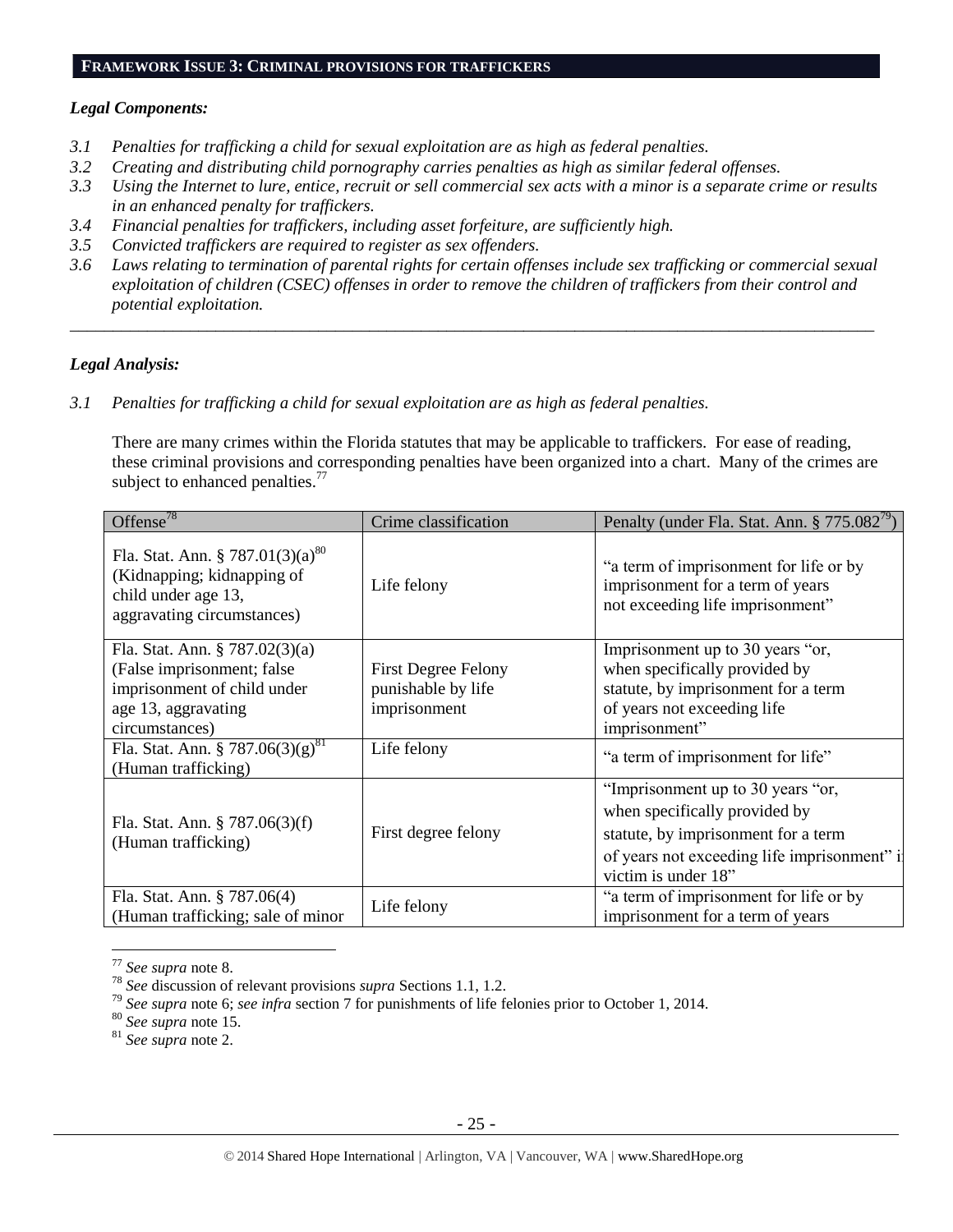| by parent, legal guardian, person        |                             | not exceeding life imprisonment" |
|------------------------------------------|-----------------------------|----------------------------------|
| with custody)                            |                             |                                  |
| Fla. Stat. Ann. § 800.04(4)              |                             |                                  |
| (Lewd or lascivious                      |                             |                                  |
| offenses committed upon or               | <b>Second Degree Felony</b> | Imprisonment up to 15 years      |
| in the presence of persons less          |                             |                                  |
| than 16 years of age)                    |                             |                                  |
| Fla. Stat. Ann. § $827.071(2)–(4)$       |                             |                                  |
| (Sexual performance by                   | Second Degree Felony        | Imprisonment up to 15 years      |
| a child; penalties)                      |                             |                                  |
| Fla. Stat. Ann. § 847.012(4), $(6)^{82}$ |                             |                                  |
| (Harmful materials; sale or              |                             |                                  |
| distribution to minors or using          | Third Degree Felony         | Imprisonment up to 5 years       |
| minors in production prohibited;         |                             |                                  |
| penalty)                                 |                             |                                  |
| Fla. Stat. Ann. $\S 847.0135(2)–(4)$     | 1) Second Degree Felony     | 1) Imprisonment up to 15 years   |
| (Computer pornography; traveling)        |                             |                                  |
| to meet minor; penalties)                | 2) Third Degree Felony      | 2) Imprisonment up to 5 years    |

Traffickers may face additional penalties pursuant to Fla. Stat. Ann. § 896.101(3) (Florida money laundering act; definitions; penalties; injunctions; seizure warrants; immunity) if they engage in money laundering by doing the following:

(3) It is unlawful for a person:

(a) Knowing that the property involved in a financial transaction represents the proceeds of some form of unlawful activity, $83$  to conduct or attempt to conduct such a financial transaction which in fact involves the proceeds of specified unlawful activity $84$ :

- 1. With the intent to promote the carrying on of specified unlawful activity; or
- 2. Knowing<sup>85</sup> that the transaction is designed in whole or in part:
	- a. To conceal or disguise the nature, the location, the source, the ownership, or the control of the proceeds of specified unlawful activity; or
	- b. To avoid a transaction reporting requirement or money transmitters' registration requirement under state law.
- (b) To transport or attempt to transport a monetary instrument or funds:
	- 1. With the intent to promote the carrying on of specified unlawful activity; or

 $\overline{a}$ 

[T]hat a person knew; or, with respect to any transaction or transportation involving more than \$10,000 in U.S. currency or foreign equivalent, should have known after reasonable inquiry, unless the person has a duty to file a federal currency transaction report, IRS Form 8300, or a like report under state law and has complied with that reporting requirement in accordance with law.

<sup>82</sup> *See supra* not[e26](#page-6-0) .

 $83$  Fla. Stat. Ann. § 896.101(2)(a) provides,

<sup>&</sup>quot;Knowing that the property involved in a financial transaction represents the proceeds of some form of unlawful activity" means that the person knew the property involved in the transaction represented proceeds from some form, though not necessarily which form, of activity that constitutes a felony under state or federal law, regardless of whether or not such activity is specified in paragraph (g).

 $84$  Pursuant to Fla. Stat. Ann. § 896.101(2)(g), "specified unlawful activity" means "any 'racketeering activity' as defined in s. 895.02."

 $85$  Pursuant to Fla. Stat. Ann. § 896.101(2)(h), "knowing" means,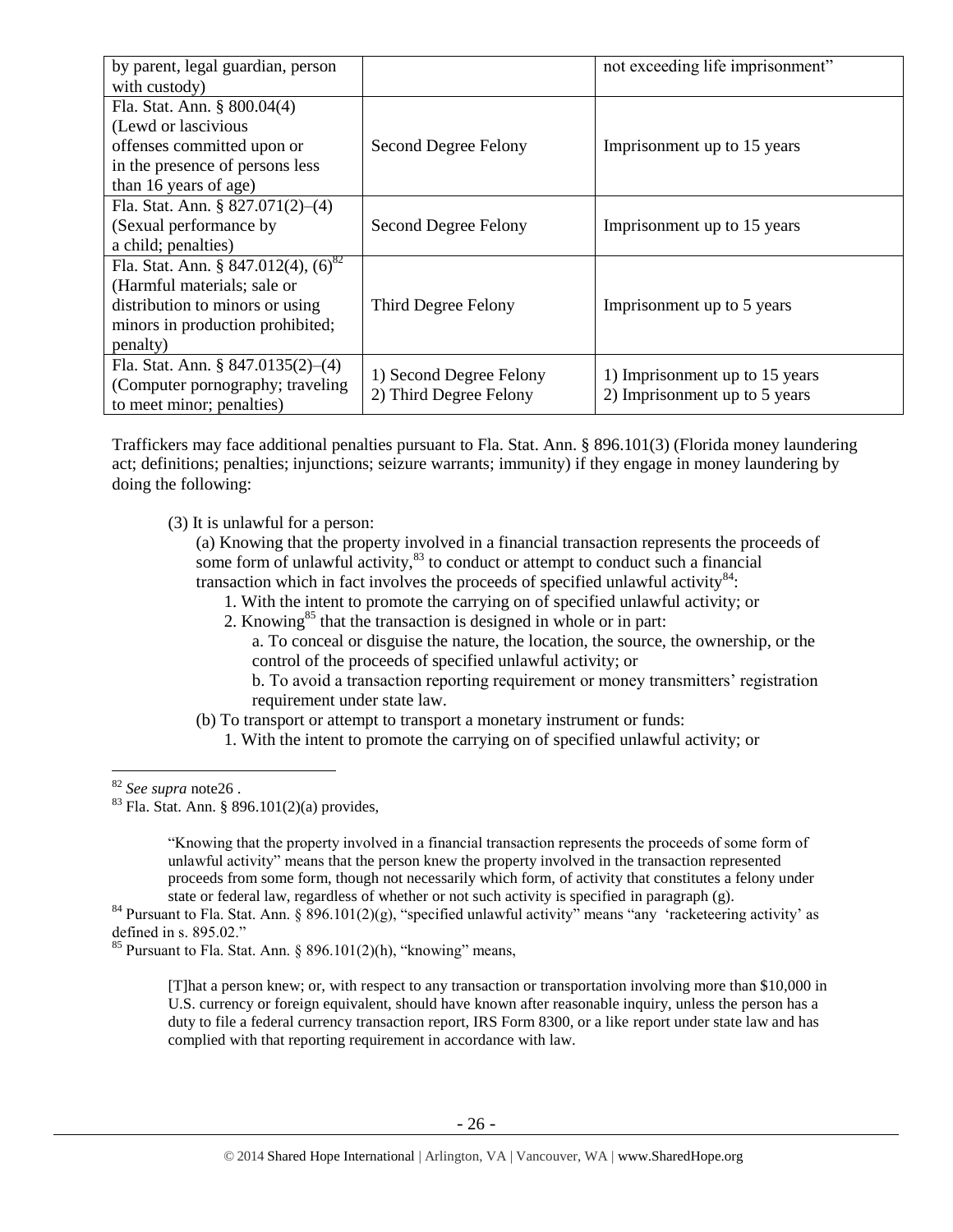2. Knowing that the monetary instrument<sup>86</sup> or funds involved in the transportation represent the proceeds of some form of unlawful activity and knowing that such transportation is designed in whole or in part:

a. To conceal or disguise the nature, the location, the source, the ownership, or the control of the proceeds of specified unlawful activity; or

b. To avoid a transaction reporting requirement or money transmitters' registration requirement under state law.

(c) To conduct or attempt to conduct a financial transaction which involves property or proceeds which an investigative or law enforcement officer, or someone acting under such officer's direction, represents as being derived from, or as being used to conduct or facilitate, specified unlawful activity, when the person's conduct or attempted conduct is undertaken with the intent:

1. To promote the carrying on of specified unlawful activity; or

2. To conceal or disguise the nature, the location, the source, the ownership, or the control of the proceeds or property believed to be the proceeds of specified unlawful activity; or

3. To avoid a transaction reporting requirement under state law.

. . . .

Pursuant to Fla. Stat. Ann. § 896.101(5), a conviction of laundering between \$300–\$19,999.99 in the course of a year is punishable as a third degree felony by imprisonment up to 5 years and a possible fine not to exceed \$5,000. Fla. Stat. Ann. §§ 896.101(5)(a), 775.082(3)(e), 775.083(1)(c). A conviction of laundering between \$20,000–\$99,999.99 in the course of a year is punishable as a second degree felony by imprisonment up to 15 years and a possible fine not to exceed \$10,000. Fla. Stat. Ann. §§ 896.101(5)(b), 775.082(3)(d), 775.083(1)(b). A conviction of laundering \$100,000 or more in the course of a year is punishable as a first degree felony by imprisonment up to 30 years and a possible fine not to exceed \$10,000. Fla. Stat. Ann. §§ 896.101(5)(c), 775.082(3)(b), 775.083(1)(b).

In comparison, if the victim is under the age of 14, a conviction under the Trafficking Victims Protection Act (TVPA) for child sex trafficking is punishable by 15 years to life imprisonment and a fine not to exceed \$250,000. 18 U.S.C. §§ 1591(b)(1), 3559(a)(1), 3571(b)(3). If the victim is between the ages of 14–17, a conviction is punishable by 10 years to life imprisonment and a fine not to exceed \$250,000. 18 U.S.C. §§ 1591(b)(2), 3559(a)(1), 3571(b)(3). A conviction is punishable by mandatory life imprisonment, however, if the trafficker has a prior conviction for a federal sex offense<sup>87</sup> against a minor.

## *3.2 Creating and distributing child pornography carries penalties as high as similar federal offenses.*

Creating or distributing child pornography is illegal in Florida under several statutes. Fla. Stat. Ann. § 827.071(2), (Sexual performance by a child; penalties) makes it illegal for a trafficker, "knowing the character and content thereof," to employ, authorize, or induce a child in "to engage in a sexual performance,"<sup>88</sup> or, if the offender is the child's parent, to consent "to the participation by such child in a sexual performance." Fla. Stat.

<sup>&</sup>lt;sup>86</sup> Pursuant to Fla. Stat. Ann. § 896.101(2)(e), "monetary instruments" means "coin or currency of the United States or of any other country, travelers' checks, personal checks, bank checks, money orders, investment securities in bearer form or otherwise in such form that title thereto passes upon delivery, and negotiable instruments in bearer form or otherwise in such form that title thereto passes upon delivery."

<sup>87</sup> *See supra* note [54](#page-15-0) for the definition of "federal sex offense."

<sup>88</sup> *See supra* note [22.](#page-5-1)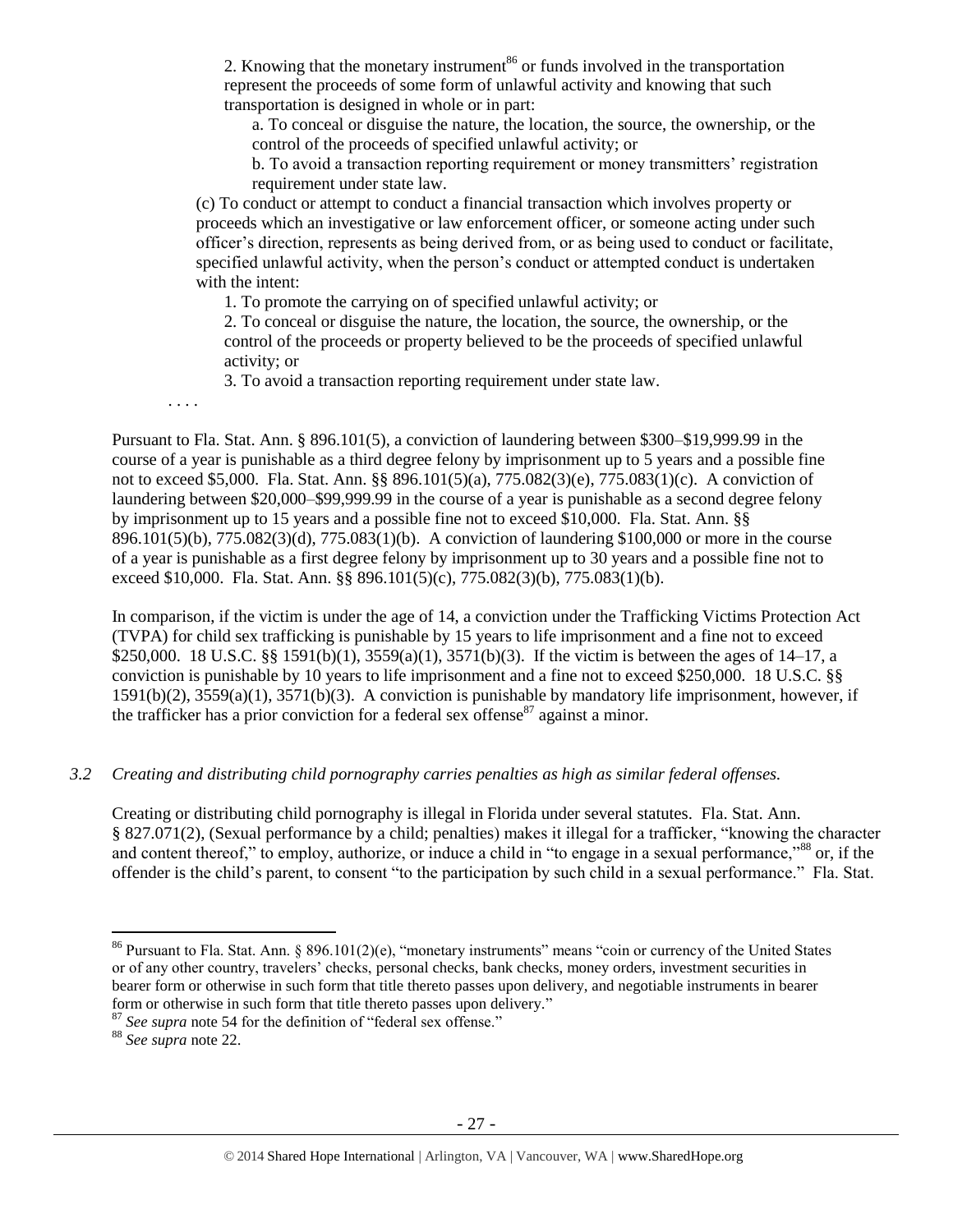Ann. § 827.071(3) additionally criminalizes when a trafficker "produces, directs, or promotes<sup>89</sup> any performance which includes sexual conduct<sup>90</sup> by a child less than 18 years of age," while Fla. Stat. Ann.  $\S$ 827.071(4) makes it illegal for a person to possess 3 or more copies of child pornography "with the intent to promote the child pornography.<sup>"91</sup> A conviction under Fla. Stat. Ann. § 827.071(2)–(4) is punishable as a second degree felony by imprisonment up to 15 years and a possible not to exceed \$10,000. Fla. Stat. Ann. §§  $827.071(2)$  –(4),  $775.082(3)$  $(d)^{92}$ ,  $775.083(1)(b)$ .

Fla. Stat. Ann. § 847.011(1) (Prohibition of certain acts in connection with obscene, lewd, etc., materials; penalty) states in part,

(1) (a) Except as provided in paragraph (c), any person . . . who knowingly designs, copies, draws, photographs, poses for, writes, prints, publishes, or in any manner whatsoever manufactures or prepares any such material, matter, article, or thing of any such character [for obscene use, or purporting to be for obscene use or purpose]; . . . or who in any manner knowingly hires, employs, uses, or permits any person knowingly to do or assist in doing any act or thing mentioned above, commits a misdemeanor of the first degree . . . .

. . . .

(c) A person who commits a violation of paragraph (a) or subsection  $(2)^{93}$  which is based on materials that depict a minor engaged in any act or conduct that is harmful to minors<sup>94</sup> commits a felony of the third degree, punishable as provided in s. 775.082, s. 775.083, or s. 775.084.

. . . .

 $\overline{a}$ 

Except as provided in paragraph  $(1)(c)$ , a person who knowingly has in his or her possession, custody, or control any obscene book, magazine, periodical, pamphlet, . . . photograph, motion picture film, film, . . . containing obscene descriptions, photographs, or depictions, any figure, image, phonograph record, or wire or tape or other recording, or any written, printed, or recorded matter of any such character which may or may not require mechanical or other means to be transmuted into auditory, visual, or sensory representations of such character, or any article or instrument for obscene use, or purporting to be for obscene use or purpose, without intent to sell, lend, give away, distribute, transmit, show, transmute, or advertise the same, commits a misdemeanor of the second degree, punishable as provided in s. 775.082 or s. 775.083. A person who, after having been convicted of violating this subsection, thereafter violates any of its provisions commits a misdemeanor of the first degree, punishable as provided in s. 775.082 or s. 775.083. In any prosecution for such possession, it is not necessary to allege or prove the absence of such intent.

 $94$  Fla. Stat. Ann. § 847.001(6) (Definitions) states,

"Harmful to minors" means any reproduction, imitation, characterization, description, exhibition, presentation, or representation, of whatever kind or form, depicting nudity, sexual conduct, or sexual excitement when it:

(a) Predominantly appeals to a prurient, shameful, or morbid interest;

(b) Is patently offensive to the prevailing standards in the adult community as a whole or with respect to what is suitable material or conduct for minors; and

(c) Taken as a whole, is without serious literary, artistic, political or scientific value for minors.

<sup>89</sup> *See supra* note [23.](#page-5-2)

<sup>90</sup> *See supra* note [24.](#page-5-0)

<sup>91</sup> *See* discussion of relevant provisions *supra* Sections 1.2.

<sup>92</sup> *See supra* note [6.](#page-1-0)

<sup>&</sup>lt;sup>93</sup> Fla. Stat. Ann. § 847.011(2) states,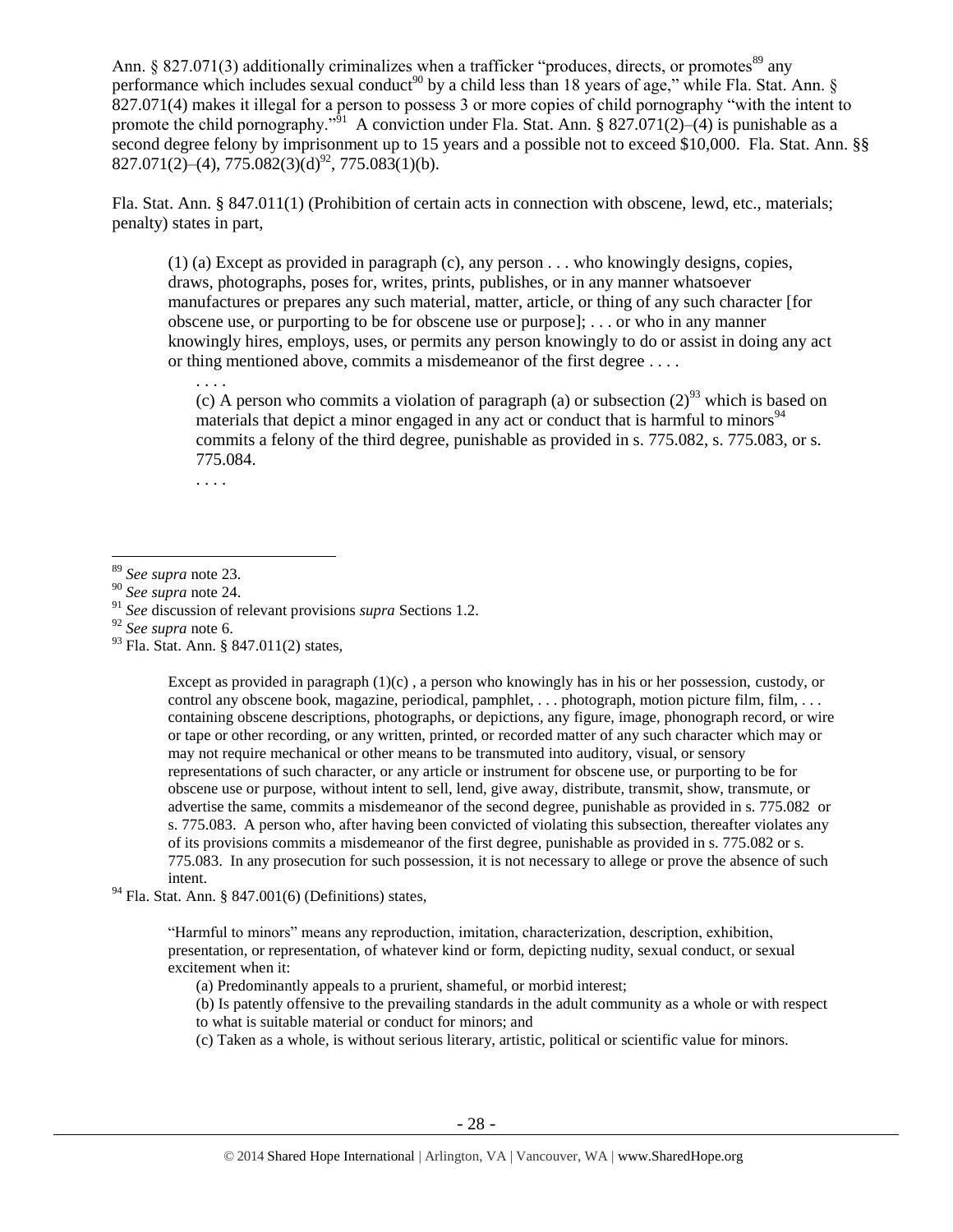Fla. Stat. Ann. § 847.012(4) (Harmful materials; sale or distribution to minors or using minors in production prohibited) provides, "A person may not knowingly use a minor in the production of any material described in subsection  $(3)$ ,<sup>95</sup> regardless of whether the material is intended for distribution to minors or is actually distributed to minors." A conviction under this section is punishable as a third degree felony by imprisonment up to 5 years and a possible fine not to exceed \$5,000. Fla. Stat. Ann. §§ 847.012(6), 775.082(3)(e), 775.083(1)(c).

Fla. Stat. Ann. § 775.0847 (Possession or promotion of certain images of child pornography; reclassification) states,

(2) A violation of s. 827.071, s. 847.0135, s. 847.0137. . . shall be reclassified to the next higher degree . . . if:

(a) The offender possesses 10 or more images of any form of child pornography regardless of content; and

- (b) The content of at least one image contains one or more of the following:
	- 1. A child who is younger than the age of 5.
	- 2. Sadomasochistic abuse involving a child.
	- 3. Sexual battery involving a child.
	- 4. Sexual bestiality involving a child.

5. Any movie involving a child, regardless of length and regardless of whether the movie contains sound.

In comparison, if the victim is under the age of 14, a conviction under the TVPA for child sex trafficking is punishable by 15 years to life imprisonment and a fine not to exceed \$250,000. 18 U.S.C. §§ 1591(b)(1),  $3559(a)(1)$ ,  $3571(b)(3)$ . If the victim is between the ages of  $14-17$ , a conviction is punishable by 10 years to life imprisonment and a fine not to exceed \$250,000. 18 U.S.C. §§ 1591(b)(2), 3559(a)(1), 3571(b)(3). A conviction is punishable by mandatory life imprisonment, however, if the trafficker has a prior conviction for a federal sex offense<sup>96</sup> against a minor. Additionally, a federal conviction for distribution of child pornography<sup>97</sup>

<sup>95</sup> Fla. Stat. Ann. § 847.012(3) states,

 $\overline{a}$ 

A person may not knowingly sell, rent or loan for monetary consideration to a minor:

(a) Any picture, photography, drawing, sculpture, motion picture film, videocassette, or similar visual representation or image of a person or portion of the human body which depicts nudity or sexual conduct, sexual excitement, bestiality, or sadomachistic abuse and which is harmful to minors; or (b) Any book pamphlet, magazine, printed matter however reproduced, or sound recording that contains any matter defined in 847.001, explicit and detailed verbal descriptions or narrative accounts of sexual excitement, or sexual conduct that is harmful to minors.

<sup>96</sup> *See supra* note [54](#page-15-0) for the definition of "federal sex offense."

<sup>97</sup> 18 U.S.C. §§ 2252(a)(1), (a)(2), (a)(3) (Certain activities relating to material involving the sexual exploitation of minors),  $2252A(a)(2)$ ,  $(a)(3)$  (Certain activities relating to material constituting or containing child pornography), 1466A(a) (Obscene visual representations of the sexual abuse of children).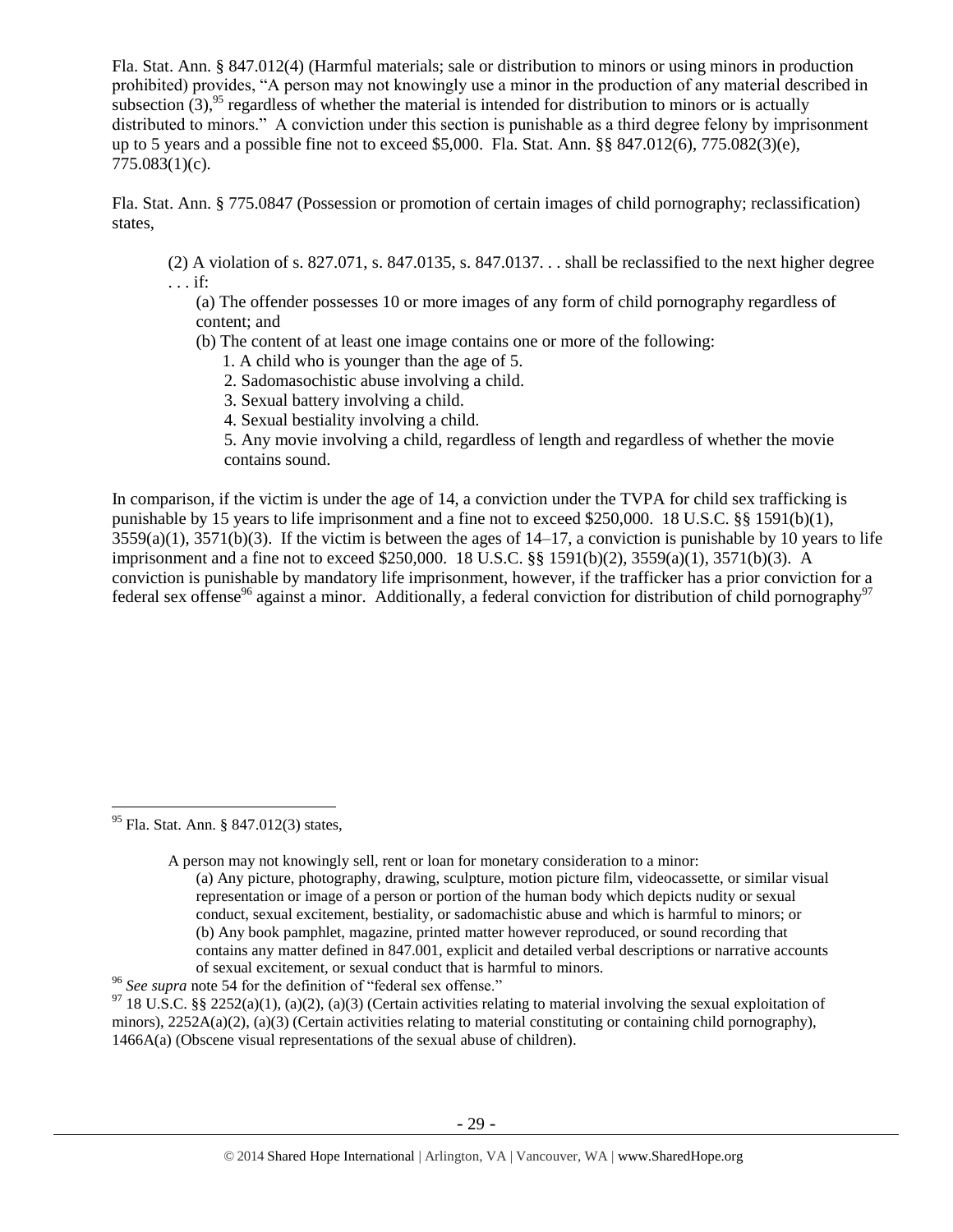is generally punishable by imprisonment for  $5-20$  years and a fine not to exceed \$250,000.<sup>98</sup> Subsequent convictions, however, are punishable by imprisonment up to 40 years and a fine not to exceed \$250,000.<sup>99</sup>

*3.3 Using the Internet to lure, entice, recruit or sell commercial sex acts with a minor is a separate crime or results in an enhanced penalty for traffickers.*

Under Fla. Ann. Stat. § 847.0135(2) (Computer pornography; traveling to meet minor; penalties) it is a crime if

## [a] person who:

- (a) Knowingly compiles, enters into, or transmits by use of computer;
- (b) Makes, prints, publishes, or reproduces by other computerized means;
- (c) Knowingly causes or allows to be entered into or transmitted by use of computer; or
- (d) Buys, sells, receives, exchanges, or disseminates,

any notice, statement, or advertisement of any minor's name, telephone number, place of residence, physical characteristics, or other descriptive or identifying information for purposes of facilitating, encouraging, offering, or soliciting sexual conduct of or with any minor, or the visual depiction of such conduct, commits a felony of the third degree, punishable as provided in s. 775.082 [Penalties; applicability of sentencing structures; mandatory minimum sentences for certain reoffenders previously released from prison], s. 775.083 [Fines], or s. 775.084 [Violent career criminals; habitual felony offenders and habitual violent felony offenders; three-time violent felony offenders; definitions; procedure; enhanced penalties or mandatory minimum prison terms]. . . .

A conviction under Fla. Stat. Ann. § 847.0135(2) is punishable as a third degree felony by imprisonment up to 5 years and a possible fine not to exceed \$5,000. Fla. Stat. Ann.  $\S$  775.082(3)(e)<sup>100</sup>, 775.083(1)(c).

Fla. Stat. Ann. § 847.0135(3)(a), prohibits any person from, among other things, knowingly using a computer or any type of Internet service to do the following:

Seduce, solicit, lure, or entice, or attempt to seduce, solicit, lure, or entice, a child or another person believed by the person to be a child, to commit any illegal act described in chapter 794, chapter 800, or chapter 827, or to otherwise engage in any unlawful sexual conduct with a child or with another person believed by the person to be a child.

A violation of this statute is punishable as a third degree felony. Any person who misrepresents his or her age in the course of violating this subsection may be convicted of a second degree felony punishable by

<sup>&</sup>lt;sup>98</sup> 18 U.S.C. §§ 2252(b) (stating that a conviction under subsection (a)(1), (a)(2), or (a)(3) is punishable by imprisonment for 5–20 years and a fine), 2252A(b)(1) (a conviction is punishable by imprisonment for 5–20 years and a fine), 1466A(a), (b) (stating that a conviction under subsection (a) is "subject to the penalties provided in section 2252A(b)(1)," imprisonment for 5–20 years and a fine, while a conviction under subsection (b) is "subject to the penalties provided in section 2252A(b)(2)," imprisonment up to 10 years, a fine, or both); *see also* 18 U.S.C. §§ 3559(a)(1) (classifying all of the above listed offenses as felonies),  $3571(b)(3)$  (providing a fine up to \$250,000 for any felony conviction).

<sup>&</sup>lt;sup>99</sup> 18 U.S.C. §§ 2252(b) (stating if a person has a prior conviction under subsection (a)(1), (a)(2), or (a)(3) or a list of other statutes, a conviction is punishable by a fine and imprisonment for 15–40 years), 2252A(b)(1) (stating if a person has a prior conviction under subsection (a)(2), (a)(3), or a list of other statutes, a conviction is punishable by a fine and imprisonment for  $15-40$  years),  $1466A(a)$ , (b) (stating that the penalty scheme for section  $2252A(b)$ applies); *see also* 18 U.S.C. §§ 3559(a)(1) (classifying all of the above listed offenses as felonies), 3571(b)(3) (providing a fine up to \$250,000 for any felony conviction).

<sup>100</sup> *See supra* not[e 6.](#page-1-0)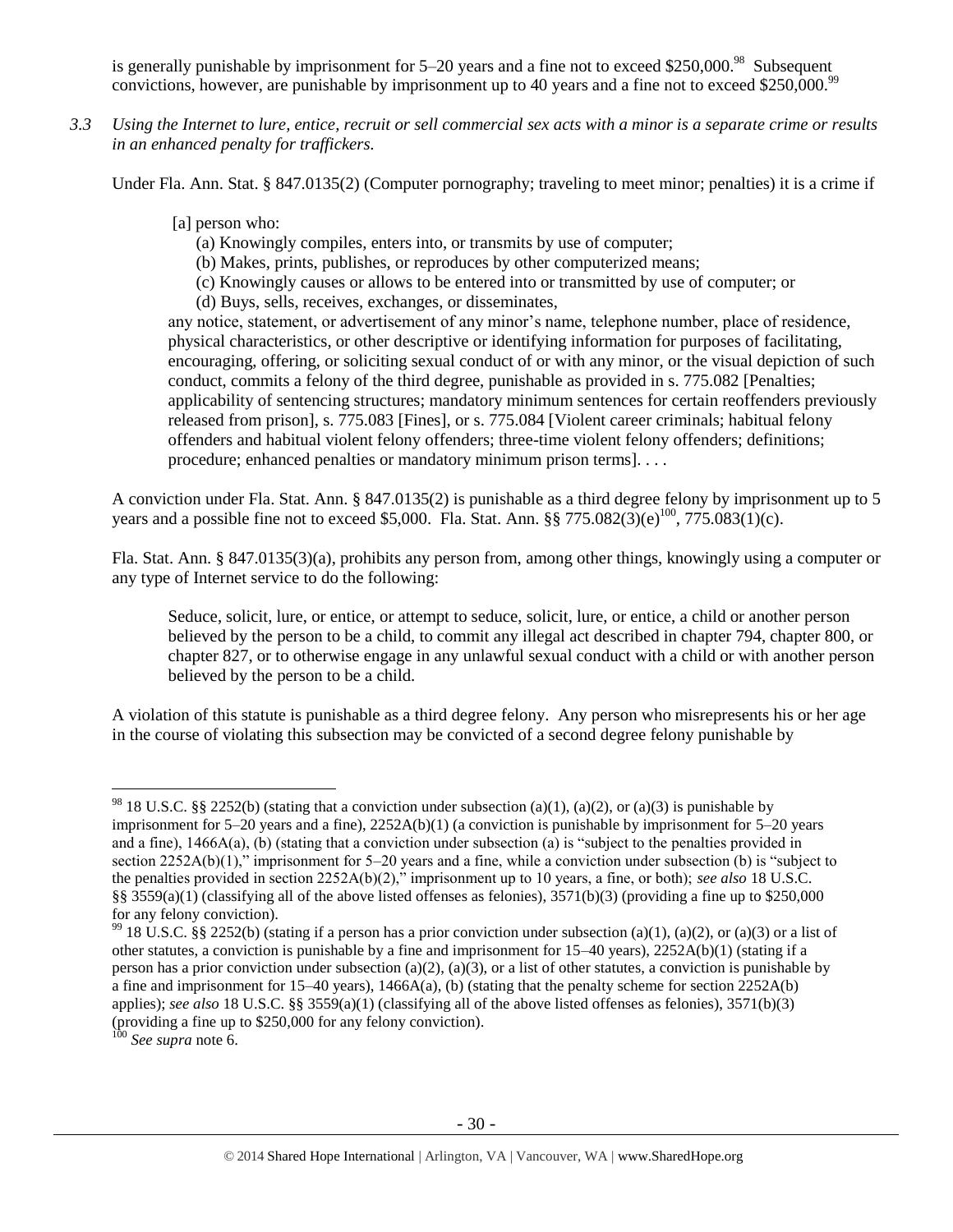imprisonment up to 15 years and a possible fine not to exceed \$10,000. Fla. Stat. Ann. §§ 775.082(3)(d), 775.083(1)(b).

## *3.4 Financial penalties for traffickers, including asset forfeiture, are sufficiently high.*

The trafficking, CSEC and sex offense statutes under which traffickers may be prosecuted carry possible fines ranging from \$5,000 to \$15,000.<sup>101</sup>

In addition to the fines set out in Fla. Stat. Ann. § 775.083, if the trafficker is convicted of laundering money in violation of Fla. Stat. Ann. § 896.101 (Florida money laundering act; definitions; penalties; injunctions; seizure warrants; immunity), he may be fined up to "\$ 250,000 or twice the value of the financial transactions, whichever is greater" for a first time violation and "up to \$500,000 or quintuple the value of the financial transactions, whichever is greater" for any subsequent violation. Fla. Stat. Ann. § 896.101(6). Also, the trafficker who violates the money laundering statute may be "liable for a civil penalty of not more than the value of the financial transactions involved or \$ 25,000, whichever is greater." Fla. Stat. Ann. § 896.101(7).

Traffickers also face asset forfeiture pursuant to the trafficking law. Fla. Stat. Ann. § 787.06(7) (Human trafficking) states, "[a]ny real property or personal property that was used, attempted to be used, or intended to be used in violation of any provision of this section may be seized and shall be forfeited subject to the provisions of the Florida Contraband Forfeiture Act. Additionally, Fla. Stat. Ann. §§ 932.701–932.706 (Florida Contraband Forfeiture Act) can be used to impose significant penalties including forfeiture of contraband<sup>102</sup> on traffickers charged with other felonies.<sup>103</sup> Subject to certain provisions in Fla. Stat. Ann. § 932.703 (Forfeiture of contraband article; exceptions), subsection (1)(a) states,

Any contraband article, vessel, motor vehicle, aircraft, other personal property, or real property used in violation of any provision of the Florida Contraband Forfeiture Act,<sup>104</sup> or in, upon, or by means of which any violation of the Florida Contraband Forfeiture Act has taken or is taking place, may be seized and shall be forfeited subject to the provisions of the Florida Contraband Forfeiture Act.

The procedure for asset forfeiture pursuant to Fla. Stat. Ann. §§ 932.701–932.706 is civil. Forfeiture of the contraband is mandatory. The court "shall order the seized property forfeited to the seizing law enforcement agency. Fla. Stat. Ann. § 932.704(8). Seizure of the forfeitable property is governed by Fla. Stat. Ann § 932.703(2)(a).

<sup>101</sup> *See supra* penalties chart in Section 3.1.

<sup>&</sup>lt;sup>102</sup> See supra Section 2.8 for the definition of "contraband" pursuant to Fla. Stat. Ann. § 932.701(2)(a) (Short title; definitions).

<sup>&</sup>lt;sup>103</sup> Among the statutes for which a trafficker could be charged with a felony are the following: Fla. Stat. Ann. § 787.06 (Human trafficking); § 827.071 (Sexual performance by a child; penalties); § 787.01 (Kidnapping; kidnapping of child under age 13, aggravating circumstances); § 787.02 (False imprisonment; false imprisonment of child under age 13, aggravating circumstances); § 787.025 (Luring or enticing a child); § 800.04 (Lewd or lascivious offenses committed upon or in the presence of persons less than 16 years of age); § 827.04 (Contributing to the delinquency or dependency of a child; penalty); § 827.071 (Sexual performance by a child; penalties); § 847.0145 (Selling or buying of minors; penalties).

<sup>&</sup>lt;sup>104</sup> *See supra Section 2.8 for the text of Fla. Stat. Ann. § 932.702 (Unlawful to transport, conceal, or possess* contraband articles or to acquire real or personal property with contraband proceeds; use of vessel, motor vehicle, aircraft, other personal property, or real property), which describes ways that an offender may violate the Florida Contraband Forfeiture Act.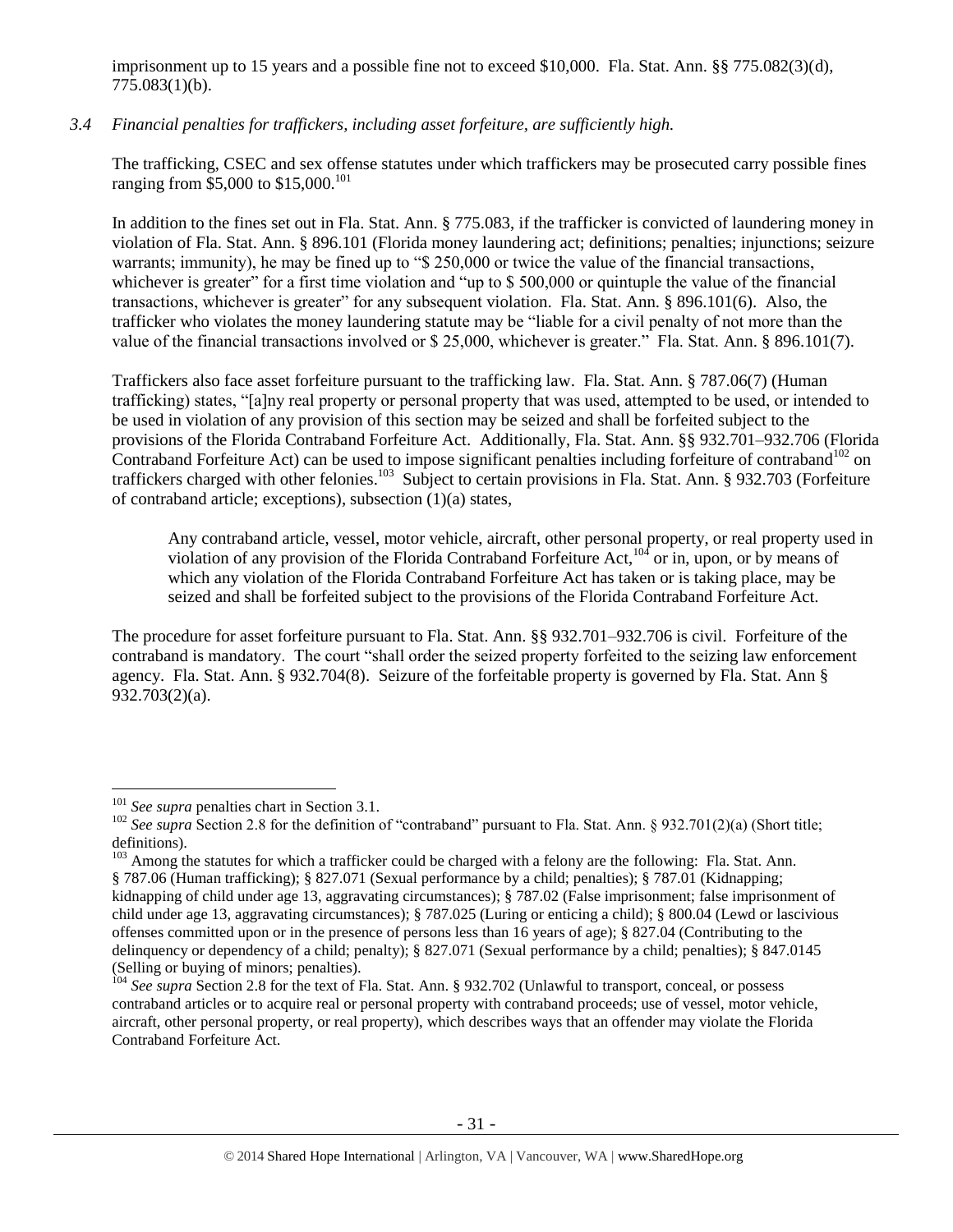Fla. Stat. Ann. § 775.089(1)(a) (Restitution)<sup>105</sup> provides that "the court shall order the defendant to make [monetary or nonmonetary] restitution to the victim<sup>106</sup> for  $\dots$  " loss or damage caused or related to the trafficker's criminal episode, "unless it finds clear and compelling reasons not to order such restitution. . . ." If the offense "resulted in bodily injury to a victim," the restitution shall include "the cost of necessary medical and related professional services" including services for therapy and rehabilitation, the victim's income lost as a result of the crime, and if the crime resulted in the victim's death, "the cost of necessary funeral and related services." Fla. Stat. Ann. § 775.089(2)(a). If the victim was not physically injured by the offense, the restitution "may require that the defendant reimburse the victim for income lost by the victim as a result of the offense." Fla. Stat. Ann. § 775.089(2)(b).

Pursuant to Fla. Stat. Ann. § 775.089, restitution is mandatory and may be made directly to the victim. Fla. Stat. Ann. § 775.089(1)(a)(2) states,

An order requiring the defendant to make restitution to a victim does not remove or diminish the requirement that the court order payment to the Crimes Compensation Trust Fund pursuant to chapter 960. Payment of an award by the Crimes Compensation Trust Fund shall create an order of restitution to the Crimes Compensation Trust Fund . . .

This language suggests that a restitution order may be made either to the Trust Fund or to the victim. Additionally, pursuant to Fla. Stat. Ann. § 775.089(5), "An order of restitution may be enforced by the state, or by a victim named in the order to receive the restitution, in the same manner as a judgment in a civil action." Thus, a victim may seek to receive restitution directly.

*3.5 Convicted traffickers are required to register as sex offenders.*

Perpetrators of domestic minor sex trafficking are required to register under Fla. Stat. Ann.  $\S 775.21^{107}$  (The Florida Sexual Predators Act). Pursuant to Fla. Stat. Ann. § 775.21(4),

(a) For a current offense committed on or after October 1, 1993, upon conviction, an offender shall be designated as a "sexual predator" under subsection (5), and subject to registration under subsection (6) and community and public notification under subsection (7) if:

1. The felony is:

a. A capital, life, or first-degree felony violation, or any attempt thereof, of s. 787.01 [Kidnapping; kidnapping of child under age 13, aggravating circumstances] or s. 787.02 [False imprisonment; false imprisonment of child under age 13, aggravating circumstances], where the victim is a minor and the defendant is not the victim's parent or guardian, or . . . s. 800.04 [Lewd or lascivious offenses committed upon or in the presence of persons less than 16 years' of age], or s. 847.0145 [Selling or buying of minors; penalties], or a violation of a similar law of another jurisdiction; or

b. Any felony violation, or any attempt thereof, of ... s.  $787.025(2)(c)$  [Luring or enticing a child], where the victim is a minor and the defendant is not the victim's parent or guardian; s. 787.06(3)(b), (d), (f), or (g) [Human trafficking]; former s. 787.06(3)(h) [Human Trafficking]; s. 794.011, excluding s. 794.011(10); s. 794.05 [Unlawful sexual activity with certain minors]; . . . s. 800.04; . . . or a violation of a similar law of another jurisdiction, and the offender has previously been convicted of or found to have committed, or has pled nolo contendere or guilty to, regardless of adjudication, any violation of . . . s. 393.135(2) [Sexual misconduct with

<sup>105</sup> *See* discussion of relevant provisions *supra* Section 2.8.

<sup>106</sup> *See supra* not[e 68.](#page-19-0)

<sup>107</sup> *See supra* not[e 75.](#page-21-0)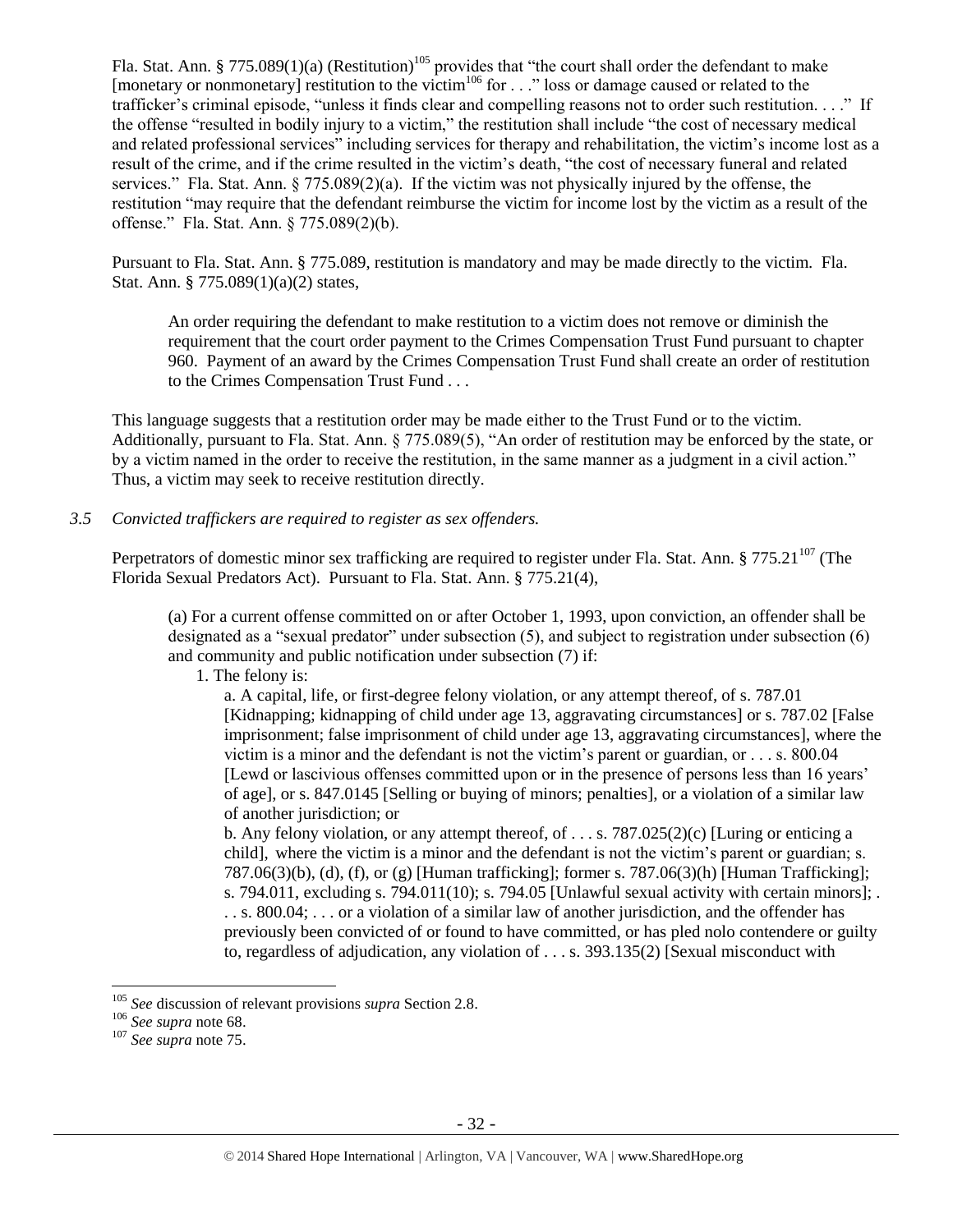developmentally disabled; reporting required; penalties]; s. 394.4593(2) [Sexual misconduct prohibited; reporting required; penalties];s.  $787.025(2)(c)$ , where the victim is a minor and the defendant is not the victim's parent or guardian; s. 787.06(3)(b), (d), (f), or (g) [Human] trafficking]; former s.  $787.06(3)(h)$ ; s.  $794.011$ , excluding s.  $794.011(10)$ ; s.  $794.05$ ; ... s. 800.04 ; . . . s. 847.0135(6) [Computer pornography; traveling to meet minor; penalties], excluding s.  $847.0135(6)$ ; ... or a violation of a similar law of another jurisdiction;

2. The offender has not received a pardon for any felony or similar law of another jurisdiction that is necessary for the operation of this paragraph; and

3. A conviction of a felony or similar law of another jurisdiction necessary to the operation of this paragraph has not been set aside in any postconviction proceeding.

Traffickers convicted under Fla. Stat. Ann. § 787.06(g) and (h) or certain CSEC, pornography and sex offense provisions, will also be required to register as a sex offender under Fla. Stat. Ann. § 943.0435(2)(a)<sup>108</sup> (Sexual offenders required to register with the department; penalty). Pursuant to Fla. Stat. Ann. § 943.0435(1)(a)(1.), a "sexual offender" subject to the registration requirement in subsection (2) is defined as a person who:

a. (I) Has been convicted of committing, or attempting, soliciting, or conspiring to commit, any of the criminal offenses proscribed in the following statutes in this state or similar offenses in another jurisdiction: . . . s. 787.01 [Kidnapping; kidnapping of child under age 13, aggravating circumstances], s. 787.02 [False imprisonment; false imprisonment of child under age 13, aggravating circumstances] . . . s. 787.06(3)(b), (d), (f) or (g) [Human trafficking]; former s. 787.06(3)(h) ; . . . former s. 796.03 [Procuring person under age of 18 for prostitution]; former s. 796.035 [Selling or buying of minors into prostitution; penalties]; s. 800.04 [Lewd or lascivious offenses committed upon or in the presence of persons less than 16 years' of age] . . . s. 827.071 [Sexual performance by a child; penalties] . . . s. 847.0135 [Computer pornography; traveling to meet minor; penalties], excluding s. 847.0135(6) . . . or any similar offense committed in this state which has been redesignated from a former statute number to one of those listed in this sub-sub-subparagraph. . . .

b. Establishes or maintains a residence in this state and who has not been designated as a sexual predator by a court of this state but who has been designated as a sexual predator, as a sexually violent predator, or by another sexual offender designation in another state or jurisdiction and was, as a result of such designation, subjected to registration or community or public notification, or both, or would be if the person were a resident of that state or jurisdiction, without regard to whether the person otherwise meets the criteria for registration as a sexual offender;

c. Establishes or maintains a residence in this state who is in the custody or control of, or under the supervision of, any other state or jurisdiction as a result of a conviction for committing, or attempting, soliciting, or conspiring to commit, any of the criminal offenses proscribed in the following statutes or similar offense in another jurisdiction: s. 787.01 [Kidnapping; kidnapping of child under age 13, aggravating circumstances], s. 787.02 [False imprisonment; false imprisonment of child under age 13, aggravating circumstances $] \ldots$  s. 787.06(3)(b), (d), (f) or (g) [Human trafficking]; former s. 787.06(3)(h). . . former s. 796.03 [Procuring person under age of 18 for prostitution]; former s. 796.035 [Selling or buying of minors into prostitution; penalties]; s. 800.04 [Lewd or lascivious offenses committed upon or in the presence of persons less than 16 years' of age] . . . s. 827.071 [Sexual performance by a child; penalties] . . . s. 847.0135 [Computer pornography; traveling to meet minor; penalties], excluding s. 847.0135(6) . . . or any similar offense committed in this state which has been redesignated from a former statute number to one of those listed in this sub-subparagraph. . . .

 $\overline{a}$ 

. . . .

<sup>. . . .</sup> 

<sup>108</sup> *See supra* not[e 76.](#page-22-0)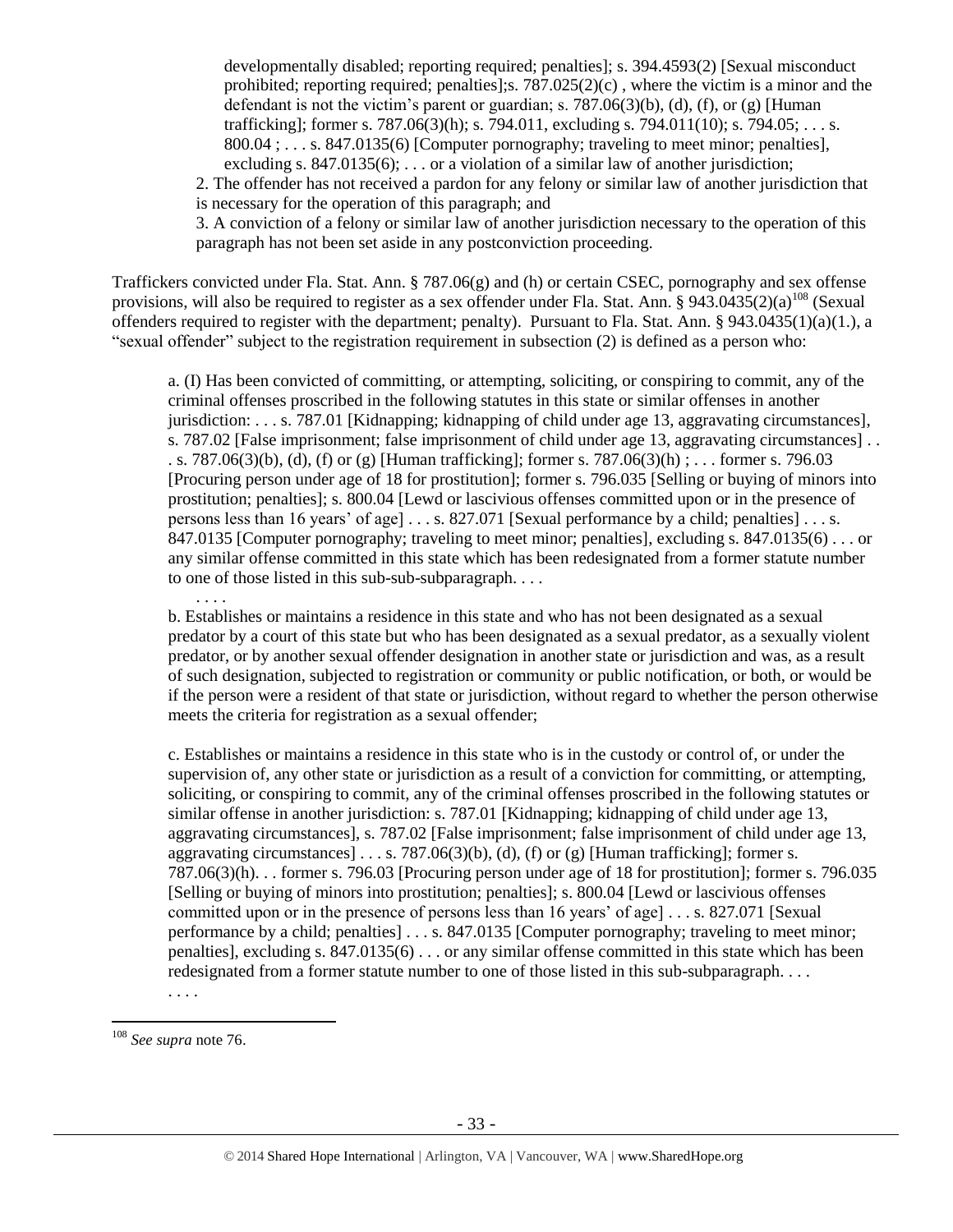*3.6 Laws relating to termination of parental rights for certain offenses include sex trafficking or commercial sexual exploitation of children (CSEC) offenses in order to remove the children of traffickers from their control and potential exploitation.* 

Fla. Stat. Ann. § 39.806<sup>109</sup> (Grounds for termination of parental rights) states in part,

(1) Grounds for the termination of parental rights may be established under any of the following circumstances:

. . . .

(c) When the parent or parents engaged in conduct toward the child or toward other children that demonstrates that the continuing involvement of the parent or parents in the parent-child relationship threatens the life, safety, well-being, or physical, mental, or emotional health of the child irrespective of the provision of services. Provision of services may be evidenced by proof that services were provided through a previous plan or offered as a case plan from a child welfare agency.

(d) When the parent of a child is incarcerated and either:

1. The period of time for which the parent is expected to be incarcerated will constitute a significant portion of the child's minority. When determining whether the period of time is significant, the court shall consider the child's age and the child's need for a permanent and stable home. The period of time begins on the date that the parent enters into incarceration; 2. The incarcerated parent has been determined by the court to be a violent career criminal as defined in s. 775.084,<sup>110</sup> a habitual violent felony offender as defined in s. 775.084,<sup>111</sup> or a

1. The defendant has previously been convicted as an adult three or more times for an offense in this state or other qualified offense that is:

c. Aggravated child abuse, as described in s. 827.03(2)(a);

. . .

. . .

. . .

 $\overline{a}$ 

e. Lewd or lascivious battery, lewd or lascivious molestation, lewd or lascivious conduct, or lewd or lascivious exhibition, as described in s. 800.04 or s. 847.0135(5) [Computer pornography; traveling to meet minors; penalties];

2. The defendant has been incarcerated in a state prison or a federal prison.

3. The primary felony offense for which the defendant is to be sentenced is a felony enumerated in subparagraph 1. and was committed on or after October 1, 1995, and:

a. While the defendant was serving a prison sentence or other sentence, or court-ordered or lawfully imposed supervision that is imposed as a result of a prior conviction for an enumerated felony; or b. Within 5 years after the conviction of the last prior enumerated felony, or within 5 years after the defendant's release from a prison sentence, probation, community control, control release, conditional release, parole, or court-ordered or lawfully imposed supervision or other sentence that is imposed as a result of a prior conviction for an enumerated felony, whichever is later.

4. The defendant has not received a pardon for any felony or other qualified offense that is necessary for the operation of this paragraph.

5. A conviction of a felony or other qualified offense necessary to the operation of this paragraph has not been set aside in any postconviction proceeding.

<sup>111</sup> Pursuant to Fla. Stat. Ann. § 775.084(b), the defendant is a habitual violent felony offender when,

<sup>&</sup>lt;sup>109</sup> Here and elsewhere in this report that Fla. Stat. Ann. § 39.806 is discussed, it has been updated to reflect the amendments added by the passage of Senate Bill 1666 during the 2014 regular session of the Florida Legislature, 2014 Fla. Laws ch. 19 (Effective July 1, 2014).

<sup>&</sup>lt;sup>110</sup> Pursuant to Fla. Stat. Ann. § 775.084(d), the defendant is a violent career criminal when,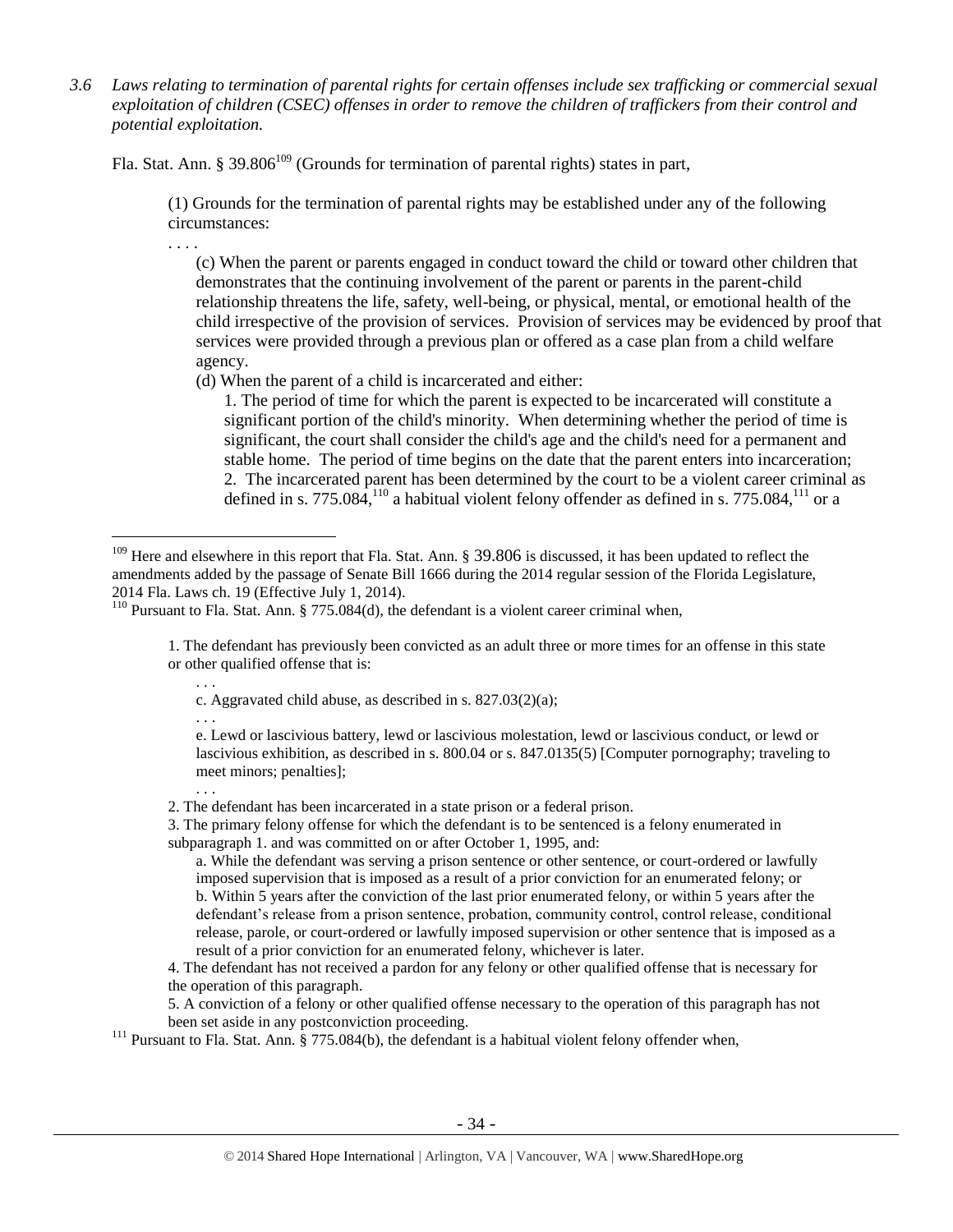sexual predator as defined in s.  $775.21$ ;<sup>112</sup> has been convicted of first degree or second degree murder in violation of s. 782.04 or a sexual battery that constitutes a capital, life, or first degree felony violation of s.  $794.011$ ;<sup>113</sup> or has been convicted of an offense in another jurisdiction which is substantially similar to one of the offenses listed in this paragraph. As used in this section, the term "substantially similar offense" means any offense that is substantially similar in elements and penalties to one of those listed in this subparagraph, and that is in violation of a law of any other jurisdiction, whether that of another state, the District of Columbia, the United States or any possession or territory thereof, or any foreign jurisdiction; or

3. The court determines by clear and convincing evidence that continuing the parental relationship with the incarcerated parent would be harmful to the child and, for this reason, that termination of the parental rights of the incarcerated parent is in the best interest of the child. When determining harm, the court shall consider the following factors:

- a. The age of the child.
- b. The relationship between the child and the parent.

c. The nature of the parent's current and past provision for the child's developmental, cognitive, psychological, and physical needs.

d. The parent's history of criminal behavior, which may include the frequency of incarceration and the unavailability of the parent to the child due to incarceration.

e. Any other factor the court deems relevant.

(e) When a child has been adjudicated dependent, a case plan has been filed with the court, and:

1. The child continues to be abused, neglected, or abandoned by the parent or parents. . . .

2. The parent or parents have materially breached the case plan. . . .

3. The child has been in care for any 12 of the last 22 months and the parents have not substantially complied with the case plan so as to permit reunification. . . .

(f) The parent or parents engaged in egregious conduct or had the opportunity and capability to prevent and knowingly failed to prevent egregious conduct that threatens the life, safety, or physical, mental, or emotional health of the child or the child's sibling. Proof of a nexus between egregious conduct to a child and the potential harm to the child's sibling is not required.

1. The defendant has previously been convicted of a felony or an attempt or conspiracy to commit a felony and one or more of such convictions was for:

. . . b. Sexual battery;

. . .

d. Kidnapping;

e. Aggravated child abuse;

. . .

 $\overline{a}$ 

2. The felony for which the defendant is to be sentenced was committed:

a. While the defendant was serving a prison sentence or other sentence, or court-ordered or lawfully imposed supervision that is imposed as a result of a prior conviction for an enumerated felony; or b. Within 5 years of the date of the conviction of the last prior enumerated felony, or within 5 years of the defendant's release from a prison sentence, probation, community control, control release, conditional release, parole, or court-ordered or lawfully imposed supervision or other sentence that is imposed as a result of a prior conviction for an enumerated felony, whichever is later.

3. The defendant has not received a pardon on the ground of innocence for any crime that is necessary for the operation of this paragraph.

4. A conviction of a crime necessary to the operation of this paragraph has not been set aside in any postconviction proceeding.

<sup>112</sup> *See supra* Section 3.5 for the criteria that define a sexual predator.

<sup>113</sup> See supra Section 1.2 for details on the sexual batteries that result in capital, life, or first degree felonies.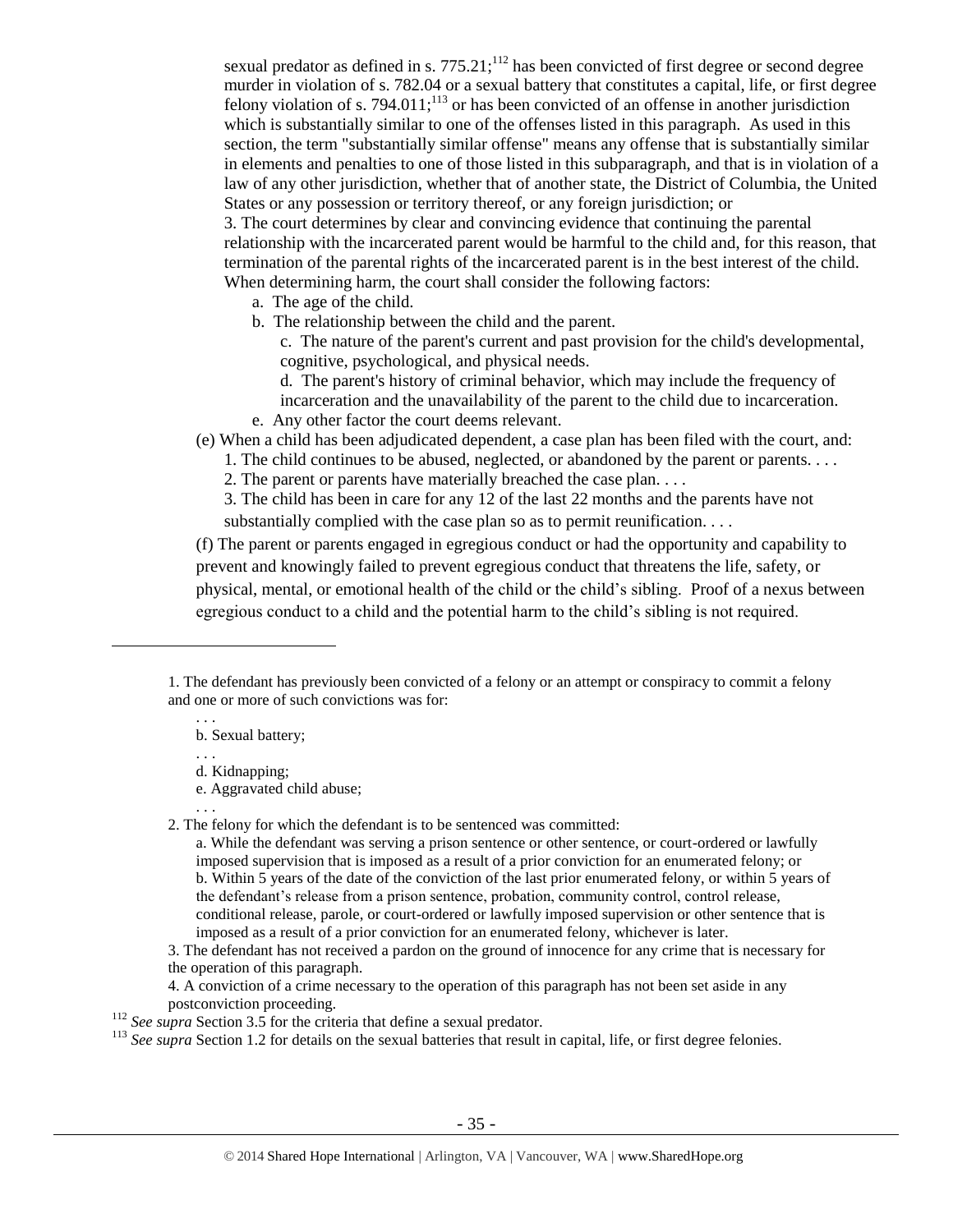. . . .

2. As used in this subsection, the term "egregious conduct" means abuse, abandonment, neglect, or any other conduct that is deplorable, flagrant, or outrageous by a normal standard of conduct. Egregious conduct may include an act or omission that occurred only once but was of such intensity, magnitude, or severity as to endanger the life of the child.

(g) The parent or parents have subjected the child or another child to aggravated child abuse as defined in s. 827.03, sexual battery or sexual abuse<sup>114</sup> as defined in s. 39.01, or chronic abuse. . . . .

(m) The court determines by clear and convincing evidence that the child was conceived as a result of an act of sexual battery<sup>115</sup> made unlawful pursuant to s. 794.011, or pursuant to a similar law of another state, territory, possession, or Native American tribe where the offense occurred. It is presumed that termination of parental rights is in the best interest of the child if the child was conceived as a result of the unlawful sexual battery. A petition for termination of parental rights under this paragraph may be filed at any time. The court must accept a guilty plea or conviction of unlawful sexual battery pursuant to s. 794.011 as conclusive proof that the child was conceived by a violation of criminal law as set forth in this subsection.

**. . . .**

- 1. Solicit for or engage in prostitution; or
- 2. Engage in a sexual performance, as defined by chapter 827; or
- 3. Participate in the trade of human trafficking as provided in s. 787.06(3)(g).

<sup>&</sup>lt;sup>114</sup> Fla. Stat. Ann. § 39.01(69)(g) (Definitions) defines "[s]exual abuse of a child for purposes of finding a child to be dependent" to include,

<sup>(</sup>g) The sexual exploitation of a child, which includes the act of a child offering to engage in or engaging in prostitution, provided that the child is not under arrest or is not being prosecuted in a delinquency or criminal proceeding for a violation of any offense in chapter 796 based on such behavior; or allowing, encouraging, or forcing a child to:

Here and elsewhere in this report that Fla. Stat. Ann. § 39.01 is discussed, it has been updated to reflect the amendments added by the passage of House Bill 989 (effective October 1, 2014) and Senate Bill 938 (effective July 1, 2014) and Senate Bill 1666 (effective July 1, 2014) during the 2014 regular session of the Florida Legislature, 2014 Fla. Laws.

<sup>&</sup>lt;sup>115</sup> Under Fla. Stat. Ann. § 794.011(1)(h) (Sexual battery) "'Sexual battery' means oral, anal, or vaginal penetration by, or union with, the sexual organ of another or the anal or vaginal penetration of another by any other object; however, sexual battery does not include an act done for a bona fide medical purpose."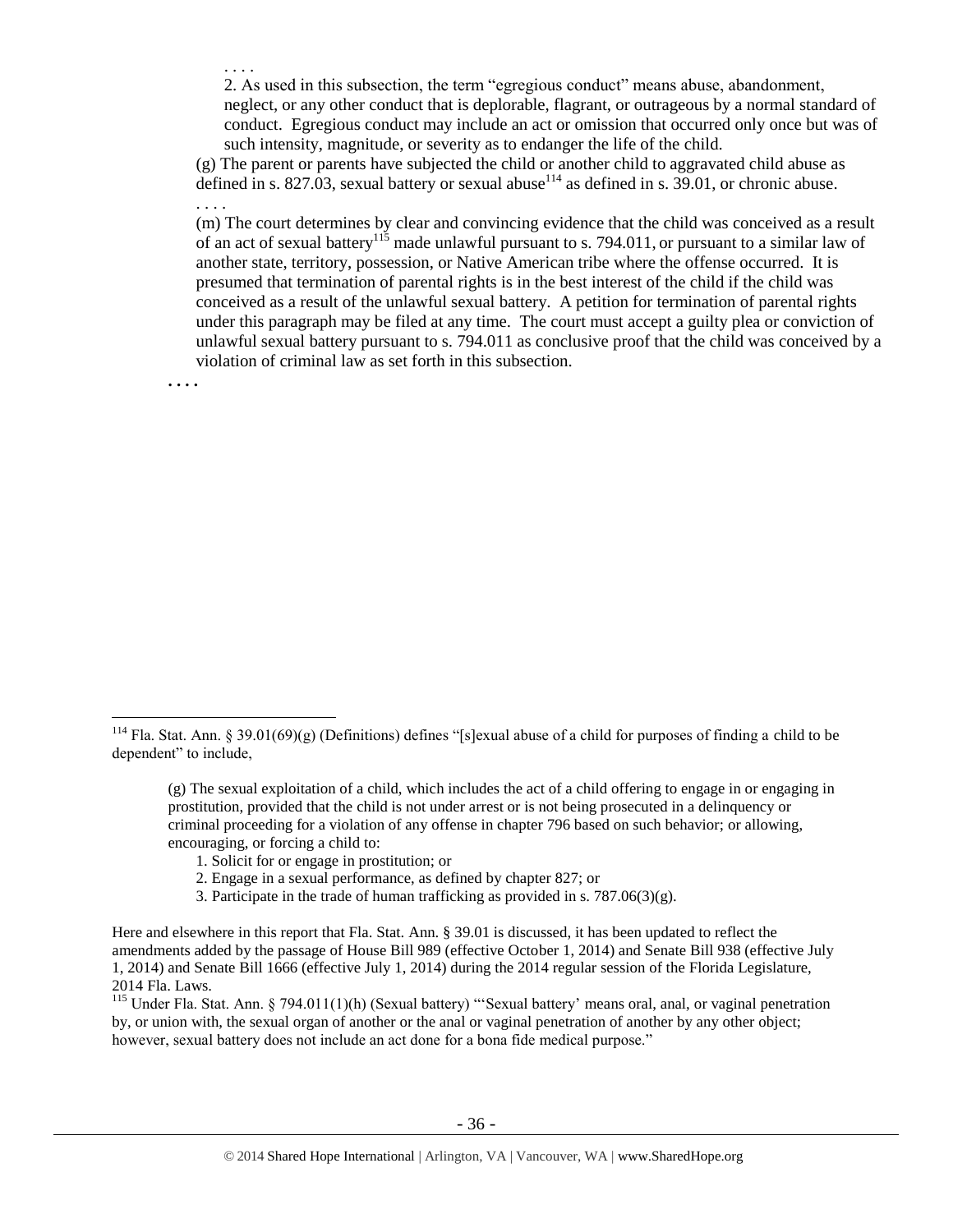#### **FRAMEWORK ISSUE 4: CRIMINAL PROVISIONS FOR FACILITATORS**

#### *Legal Components:*

- *4.1 The acts of assisting, enabling, or financially benefitting from child sex trafficking are included as criminal offenses in the state sex trafficking statute.*
- *4.2 Financial penalties, including asset forfeiture laws, are in place for those who benefit financially from or aid and assist in committing domestic minor sex trafficking.*

*\_\_\_\_\_\_\_\_\_\_\_\_\_\_\_\_\_\_\_\_\_\_\_\_\_\_\_\_\_\_\_\_\_\_\_\_\_\_\_\_\_\_\_\_\_\_\_\_\_\_\_\_\_\_\_\_\_\_\_\_\_\_\_\_\_\_\_\_\_\_\_\_\_\_\_\_\_\_\_\_\_\_\_\_\_\_\_\_\_\_\_\_\_\_*

- *4.3 Promoting and selling child sex tourism is illegal.*
- *4.4 Promoting and selling child pornography is illegal.*

### *Legal Analysis:*

*4.1 The acts of assisting, enabling, or financially benefitting from child sex trafficking are included as criminal offenses in the state sex trafficking statute.*

The act of assisting or facilitating the crime of sex trafficking is criminalized by the state human trafficking law. Fla. Stat. Ann. § 787.06(3)<sup>116</sup> (Human trafficking) states, "Any person who knowingly, or in reckless disregard of the facts, engages in human trafficking, or attempts to engage in human trafficking, or benefits financially or by receiving anything of value from participation in a venture<sup>117</sup> that has subjected a person to human trafficking: ..." A human trafficking offense in violation of  $\S 787.06(3)(g)$  is punishable as a life felony by up to life imprisonment and a possible fine not to exceed \$15,000, and a human trafficking offense in violation of § 787.06(3)(f) is punishable as a first degree felony by up to life imprisonment and a possible fine not to exceed \$10,000. Fla. Stat. Ann. §§ 787.06(3)(f), (g), 775.082(3)(a)(6), (3)(b)(1.),<sup>118</sup> 775.083(1)(a), (b).

A facilitator may also be guilty of money laundering in violation of Fla. Stat. Ann. § 896.101(3) (Florida money laundering act; definitions; penalties; injunctions; seizure warrants; immunity). Depending on the amount of money the facilitator helped to conceal, the facilitator may be convicted of a first, second, or third degree felony. Fla. Stat. Ann. § 896.101(5). Additional and more substantial fines may be demanded of the facilitator convicted of money laundering. Fla. Stat. Ann. §  $896.101(6)$ ,  $(7)$ .<sup>119</sup>

*4.2 Financial penalties, including asset forfeiture laws, are in place for those who benefit financially from or aid and assist in committing domestic minor sex trafficking.*

Facilitators may be subject to fines for convictions related to their activities. A first degree felony conviction under Fla. Stat. Ann. § 787.06(3)(f) (Human trafficking) is punishable by a possible fine of up to \$10,000 and a life felony conviction under Fla. Stat. Ann. § 787.06(3)(g) is punishable by a possible fine up to \$15,000. Fla. Stat. Ann. § 775.083(1)(a), (b).

Facilitators also face asset forfeiture under the human trafficking law. Fla. Stat. Ann. § 787.06(7) (Human trafficking) states, "[a]ny real property or personal property that was used, attempted to be used, or intended to be used in violation of any provision of this section may be seized and shall be forfeited subject to the provisions of the Florida Contraband Forfeiture Act. Additionally, Fla. Stat. Ann. §§ 932.701–932.706 (Florida

<sup>116</sup> *See supra* not[e 2.](#page-0-0)

<sup>&</sup>lt;sup>117</sup> See supra not[e 3](#page-1-0) for definition of "venture".

<sup>118</sup> *See supra* not[e 6.](#page-1-1)

<sup>&</sup>lt;sup>119</sup> See supra Section 3.4 for a detailed explanation of the fines specifically applicable to money laundering.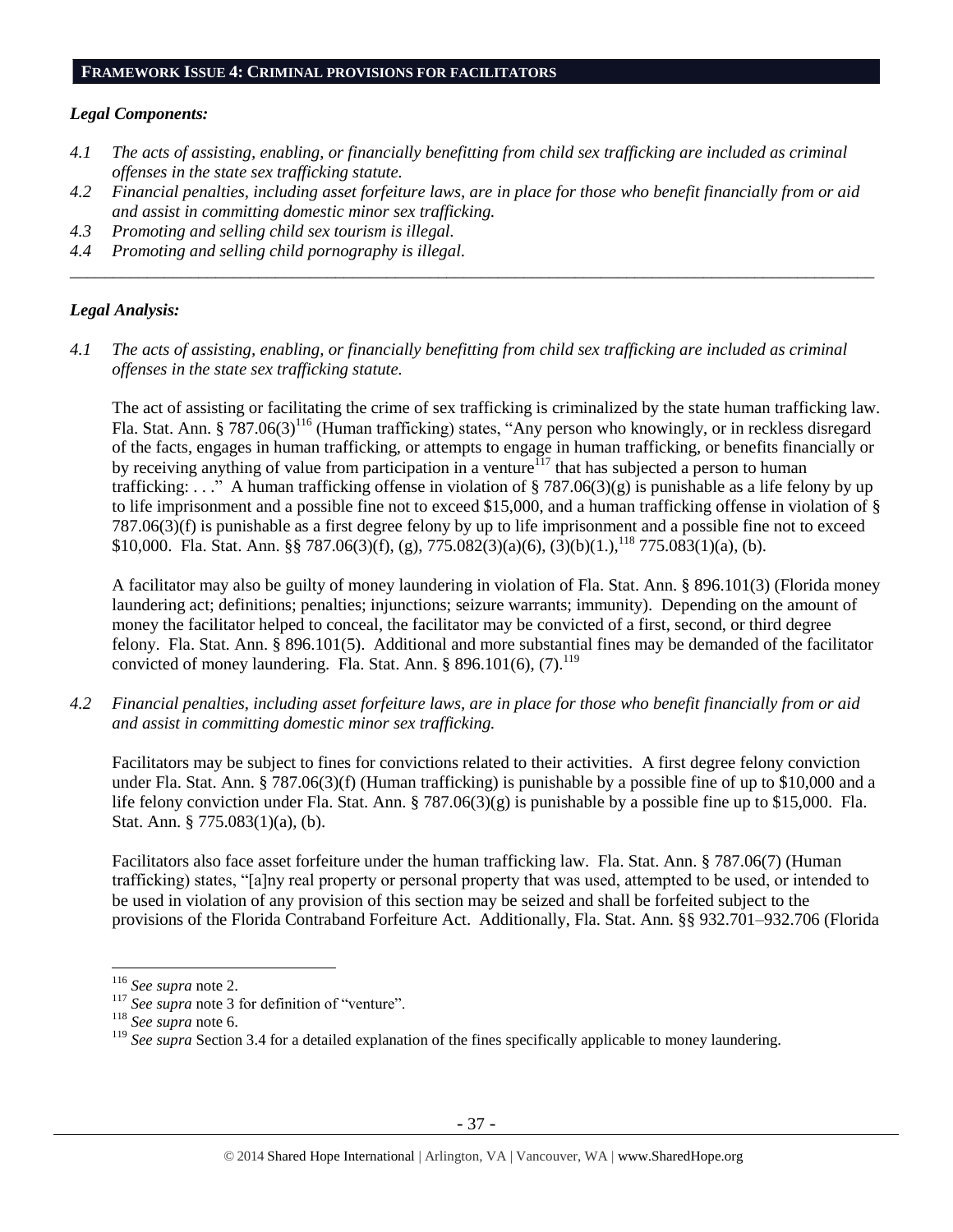Contraband Forfeiture Act) can be used to impose significant penalties including forfeiture of contraband<sup>120</sup> on facilitators charged with felonies. Subject to certain provisions in Fla. Stat. Ann. § 932.703 (Forfeiture of contraband article; exceptions), subsection (1)(a) states,

Any contraband article, vessel, motor vehicle, aircraft, other personal property, or real property used in violation of any provision of the Florida Contraband Forfeiture Act,<sup>121</sup> or in, upon, or by means of which any violation of the Florida Contraband Forfeiture Act has taken or is taking place, may be seized and shall be forfeited subject to the provisions of the Florida Contraband Forfeiture Act.

The procedure for asset forfeiture pursuant to Fla. Stat. Ann. §§ 932.701–932.706 is civil. Forfeiture of the contraband is mandatory. The court "shall order the seized property forfeited to the seizing law enforcement agency. Fla. Stat. Ann. § 932.704(8). Seizure of the forfeitable property is governed by Fla. Stat. Ann § 932.703(2)(a).

Fla. Stat. Ann. § 775.089(1)(a) (Restitution)<sup>122</sup> provides that "the court shall order the defendant to make [monetary or nonmonetary] restitution to the victim<sup>123</sup> for  $\dots$  " loss or damage caused or related to the trafficker's criminal episode, "unless it finds clear and compelling reasons not to order such restitution. . . ." If the offense "resulted in bodily injury to a victim," the restitution shall include "the cost of necessary medical and related professional services" including services for therapy and rehabilitation, the victim's income lost as a result of the crime, and if the crime resulted in the victim's death, "the cost of necessary funeral and related services." Fla. Stat. Ann. § 775.089(2)(a). If the victim was not physically injured by the offense, the restitution "may require that the defendant reimburse the victim for income lost by the victim as a result of the offense." Fla. Stat. Ann. § 775.089(2)(b).

Pursuant to Fla. Stat. Ann. § 775.089, restitution is mandatory and may be made directly to the victim. Fla. Stat. Ann. § 775.089(1)(a)(2) states,

An order requiring the defendant to make restitution to a victim does not remove or diminish the requirement that the court order payment to the Crimes Compensation Trust Fund pursuant to chapter 960. Payment of an award by the Crimes Compensation Trust Fund shall create an order of restitution to the Crimes Compensation Trust Fund . . .

This language suggests that a restitution order may be made either to the Trust Fund or to the victim. Additionally, pursuant to Fla. Stat. Ann. § 775.089(5), "An order of restitution may be enforced by the state, or by a victim named in the order to receive the restitution, in the same manner as a judgment in a civil action." Thus, a victim may seek to receive restitution directly.

Facilitators who allow their premises to be used for sex trafficking face loss of their property if it is declared a nuisance under Fla. Stat. Ann. § 823.05 (Places and groups engaged in criminal gang-related activity declared a nuisance; massage establishments engaged in prohibited activity; may be abated and enjoined), which states,

<sup>&</sup>lt;sup>120</sup> *See supra* Section 2.8 for the definition of "contraband" pursuant to Fla. Stat. Ann. § 932.701(2)(a) (Short title; definitions).

<sup>&</sup>lt;sup>121</sup> *See supra Section 2.8 for the text of Fla. Stat. Ann. § 932.702 (Unlawful to transport, conceal, or possess* contraband articles or to acquire real or personal property with contraband proceeds; use of vessel, motor vehicle, aircraft, other personal property, or real property), which describes ways that an offender may violate the Florida Contraband Forfeiture Act.

<sup>122</sup> *See* discussion of relevant provisions *supra* Section 2.8.

<sup>123</sup> *See supra* not[e 68.](#page-19-0)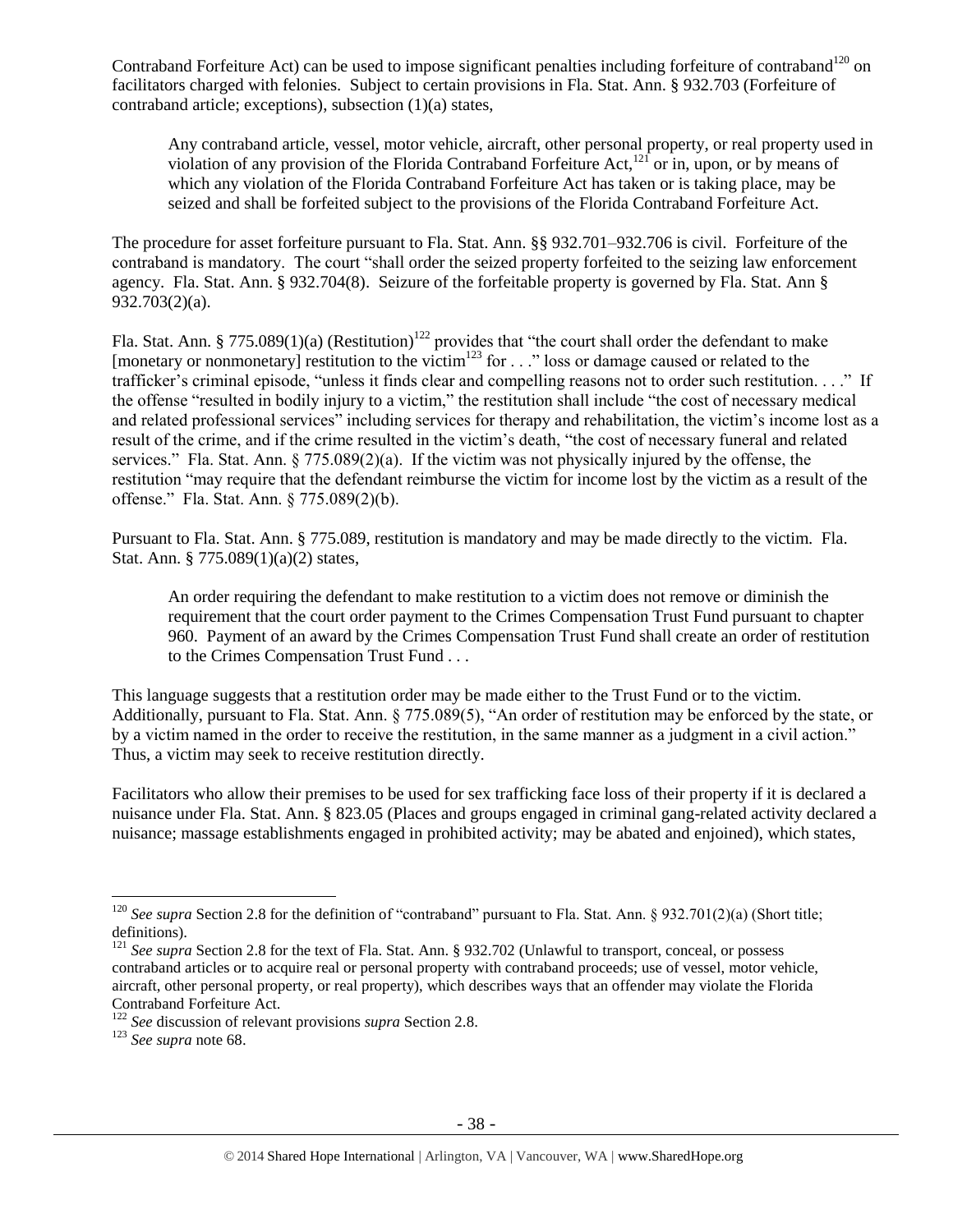(1) Whoever shall erect, establish, continue, or maintain, own or lease any building, booth, tent or place which tends to annoy the community or injure the health of the community, or become manifestly injurious to the morals or manners of the people as described in s. 823.01, or any house or place of prostitution, assignation, lewdness or place . . . or any place where any law of the state is violated, shall be deemed guilty of maintaining a nuisance, and the building, erection, place, tent or booth and the furniture, fixtures, and contents are declared a nuisance. All such places or persons shall be abated or enjoined as provided in ss.  $60.05^{124}$  and  $60.06^{125}$ 

. . . .

 $\overline{a}$ 

(3) A massage establishment as defined in s.  $480.033(7)^{126}$  that operates in violation of s.  $480.0475^{127}$  or s.  $480.0535(2)^{128}$  is declared a nuisance and may be abated or enjoined as provided in ss. 60.05 and 60.06.

## *4.3 Promoting and selling child sex tourism is illegal.*

There is no specific provision in the Florida statutes that prohibits child sex tourism. Fla. Stat. Ann. § 847.0135(4) (Computer pornography; traveling to meet minor) may apply where a person travels to or within Florida for the purpose of engaging in certain illegal sex acts with children, but does not specifically address sex tourism.

<sup>125</sup> Fla. Stat. Ann. § 60.06 (Abatement of nuisances; enforcement) states, "The court shall make such orders on proper proof as will abate all nuisances mentioned in s. 823.05, and has authority to enforce injunctions by contempt but the jurisdiction hereby granted does not repeal or alter s. 823.01."

<sup>126</sup> Under Fla. Stat. Ann. § 480.033, "'Establishment'" means a site or premises, or portion thereof, wherein a massage therapist practices massage."

<sup>127</sup> Fla. Stat. Ann. § 480.0475 (Massage establishments; prohibited practices) states in part,

(1) A person may not operate a massage establishment between the hours of midnight and 5 a.m. . . . (2) A person operating a massage establishment may not use or permit the establishment to be used as a principal domicile unless the establishment is zoned for residential use under a local ordinance.

. . . . <sup>128</sup> Fla. Stat. Ann. § 480.0535(1) (Documents required while working in a massage establishment) states,

In order to provide the department and law enforcement agencies the means to more effectively identify, investigate, and arrest persons engaging in human trafficking, a person employed by a massage establishment and any person performing massage therein must immediately present, upon the request of an investigator of the department or a law enforcement officer, valid government identification while in the establishment. . . .

 $124$  Fla. Stat. Ann. § 60.05(4) (Abatement of nuisances) states,

On trial if the existence of a nuisance is shown, the court shall issue a permanent injunction and order the costs to be paid by the persons establishing or maintaining the nuisance and shall adjudge that the costs are a lien on all personal property found in the place of the nuisance and on the failure of the property to bring enough to pay the costs, then on the real estate occupied by the nuisance. No lien shall attach to the real estate of any other than said persons unless 5 days' written notice has been given to the owner or his or her agent who fails to begin to abate the nuisance within said 5 days. In a proceeding abating a nuisance pursuant to s. 823.10 or s. 823.05, if a tenant has been convicted of an offense under chapter 893 or s. 796.07, the court may order the tenant to vacate the property within 72 hours if the tenant and owner of the premises are parties to the nuisance abatement action and the order will lead to the abatement of the nuisance.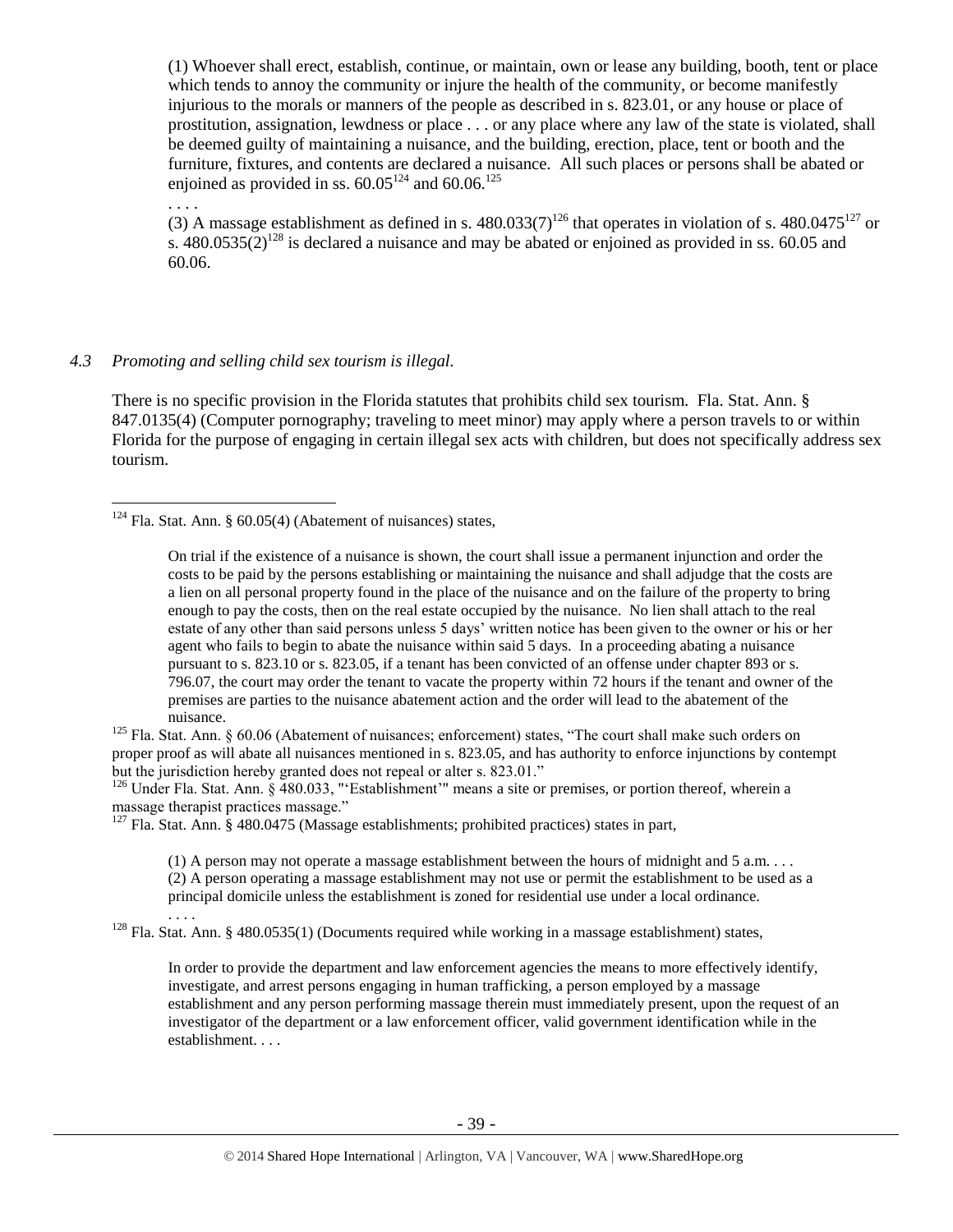4.3.1 Recommendation: Enact a law that specifically prohibits selling or offering to sell travel services that include or facilitate travel for the purpose of engaging in commercial sexual exploitation of a minor or prostitution of a minor, if the travel occurs in Florida.

# *4.4 Promoting and selling child pornography is illegal.*

Promoting or selling child pornography is illegal in Florida under several statutes. Fla. Stat. Ann. § 847.011 (Prohibition of certain acts in connection with obscene, lewd, etc., materials; penalty) states in part,

(1) (a) Except as provided in paragraph (c), any person who knowingly sells, lends, gives away, distributes, transmits, shows, or transmutes, or offers to sell, lend, give away, distribute, transmit, show, or transmute, or has in his or her possession, custody, or control with intent to sell, lend, give away, distribute, transmit, show, transmute, or advertise in any manner, any obscene book, magazine, periodical, pamphlet, newspaper, . . . picture, drawing, photograph, motion picture film, figure, image, phonograph record, or wire or tape or other recording, or any written, printed, or recorded matter of any such character which may or may not require mechanical or other means to be transmuted into auditory, visual, or sensory representations of such character, or any article or instrument for obscene use, or purporting to be for obscene use or purpose; . . . commits a misdemeanor of the first degree . . . .

(c) A person who commits a violation of paragraph (a) or subsection (2) which is based on materials that depict a minor engaged in any act or conduct that is harmful to minors<sup>129</sup> commits a felony of the third degree, punishable as provided in s. 775.082, s. 775.083, or s. 775.084.

. . . .

. . . .

(4) Any person who knowingly promotes, conducts, performs, or participates in an obscene show, exhibition, or performance by live persons or a live person before an audience is guilty of a misdemeanor of the first degree, . . . . Any person who, after having been convicted of violating this subsection, thereafter violates any of its provisions and is convicted thereof is guilty of a felony of the third degree, . . . .

A conviction under Fla. Stat. Ann. § 847.011(1)(a), (4) is punishable as a first degree misdemeanor by imprisonment up to 1 year and a possible fine not to exceed \$1,000. Fla. Stat. Ann.  $\S$ § 775.082(4)(a)<sup>130</sup>, 775.083(1)(d). A conviction under Fla. Stat. Ann. § 847.011(1)(c), (4) is punishable as a third degree felony by imprisonment up to 5 years and a possible fine not to exceed \$5,000. Fla. Stat. Ann. §§ 775.082(3)(e), 775.083(1)(c).

Facilitators could also be convicted of violating Fla. Stat. Ann. § 847.0135(2)<sup>131</sup> (Computer pornography; traveling to meet minor; penalties), which is punishable as a third degree felony by imprisonment up to 5 years and a possible fine not to exceed \$5,000. Fla. Stat. Ann. §§ 775.082(3)(e), 775.083(1)(c).

Fla. Stat. Ann. § 847.0137 (Transmission of pornography by electronic device or equipment prohibited; penalties), states,

(2) Notwithstanding ss. 847.012 [Harmful materials; sale or distribution to minors or using minors in production prohibited; penalty] and 847.0133 [Protection of minors; prohibition of certain acts in connection with obscenity; penalty], any person in this state who knew or reasonably should have

<sup>129</sup> *See supra* not[e 94.](#page-27-0)

<sup>130</sup> *See supra* not[e 6.](#page-1-1)

<sup>131</sup> *See* discussion of relevant provisions *supra* Section 1.2.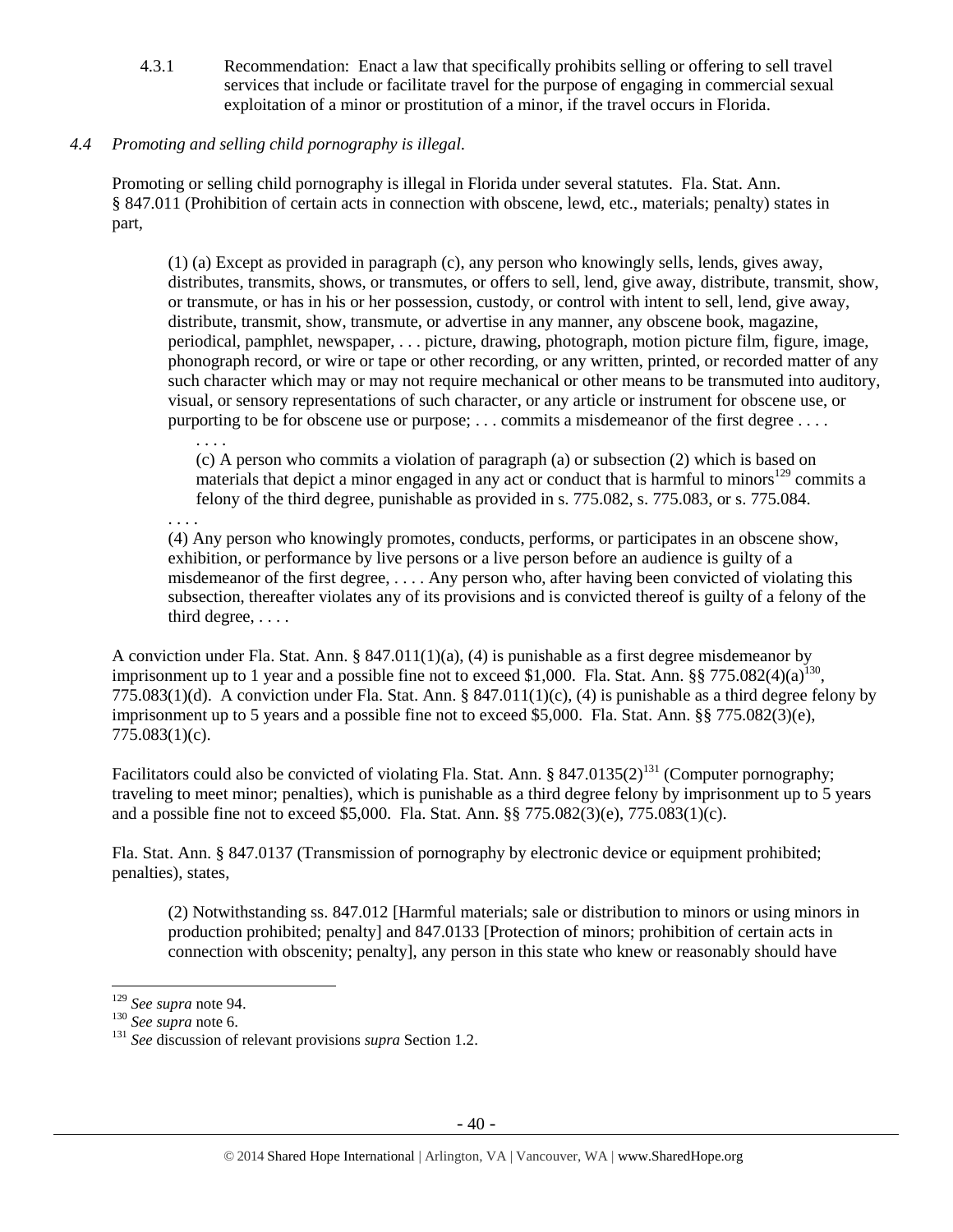known that he or she was transmitting child pornography, as defined in s.  $847.001$ ,  $^{132}$  to another person in this state or in another jurisdiction commits a felony of the third degree, punishable as provided in s. 775.082, s. 775.083, or s. 775.084.

(3) Notwithstanding ss. 847.012 and 847.0133, any person in any jurisdiction other than this state who knew or reasonably should have known that he or she was transmitting child pornography, as defined in s. 847.001, to any person in this state commits a felony of the third degree, punishable as provided in s. 775.082, s. 775.083, or s. 775.084.

A conviction under Fla. Stat. Ann. § 847.0137(2), (3) is punishable as a third degree felony by imprisonment up to 5 years and a possible fine not to exceed \$5,000. Fla. Stat. Ann. §§ 775.082(3)(e), 775.083(1)(c).

Fla. Stat. Ann. § 775.0847(2) (Possession or promotion of certain images of child pornography; reclassification), reclassifies violations of Fla. Stat. Ann. § 827.071 (Sexual performance by a child; penalties), § 847.0135 (Computer pornography; traveling to meet minor; penalties), § 847.0137, and § 847.0138 (Transmission of material harmful to minors to a minor by electronic device or equipment prohibited; penalties) to the next highest felony degree if,

(2) (a) The offender possesses 10 or more images of any form of child pornography regardless of content; and

(b) The content of at least one image contains one or more of the following:

- 1. A child who is younger than the age of 5.
- 2. Sadomasochistic abuse involving a child.
- 3. Sexual battery involving a child.
- 4. Sexual bestiality involving a child.

5. Any movie involving a child, regardless of length and regardless of whether the movie contains sound.

4.4.1 Recommendation: Amend Fla. Stat. Ann. § 847.011 (Prohibition of certain acts in connection with obscene, lewd, etc., materials; penalty), Fla. Stat. Ann. § 847.0135(2) (Computer pornography; traveling to meet minor; penalties) and Fla. Stat. Ann. § 847.0137 (Transmission of pornography by electronic device or equipment prohibited; penalties) to enhance the penalties for each offense and reflect the seriousness of the crimes.

 $\overline{a}$ <sup>132</sup> *See supra* note [70.](#page-20-0)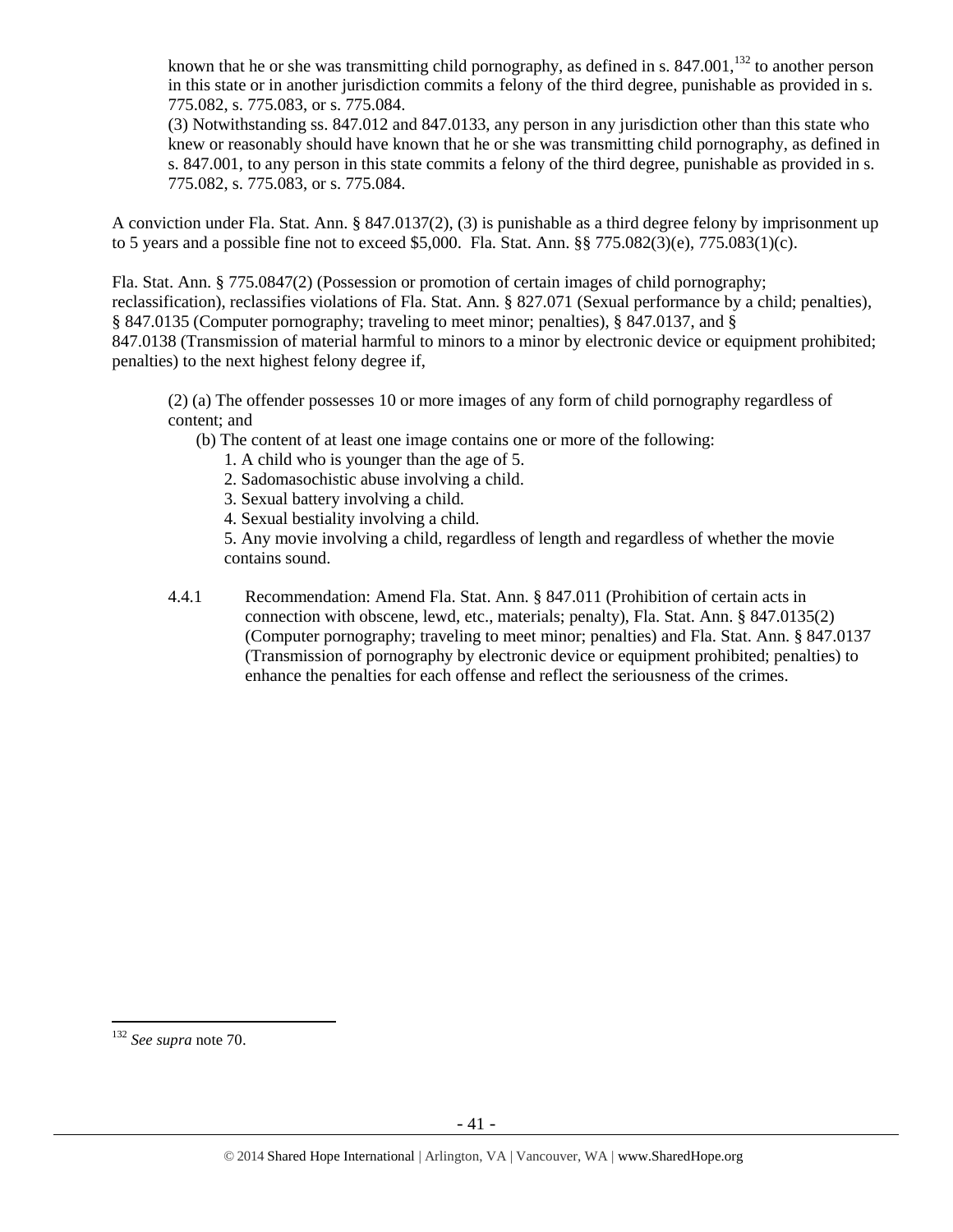## **FRAMEWORK ISSUE 5: PROTECTIVE PROVISIONS FOR THE CHILD VICTIMS**

### *Legal Components:*

- *5.1 Statutorily-mandated victim services define "victim" to specifically include victims of domestic minor sex trafficking or commercial sexual exploitation of children (CSEC) to ensure prompt identification and access to victims' rights and services.*
- *5.2 The state sex trafficking statute expressly prohibits a defendant from raising consent of the minor to the commercial sex acts as a defense.*
- *5.3 Prostitution laws apply only to adults, making minors under 18 specifically immune from this offense.*
- *5.4 Child victims of sex trafficking or commercial sexual exploitation are provided with a child protection response, including specialized shelter and services, and are not detained in juvenile detention facilities.*
- *5.5 Commercial sexual exploitation is identified as a type of abuse and neglect within child protection statutes.*
- *5.6 The definition of "caregiver" (or similar term) in the child welfare statutes is broad enough to include a trafficker who has custody or control of a child in order to bring a trafficked child into protection of child protective services.*
- *5.7 Crime victims' compensation is specifically available to a child victim of sex trafficking or commercial sexual exploitation of children (CSEC) without regard to ineligibility factors.*
- *5.8 Victim-friendly procedures and protections are provided in the trial process for minors under 18.*
- *5.9 Expungement or sealing of juvenile delinquency records resulting from arrests or adjudications for prostitutionrelated offenses committed as a result of, or in the course of, the commercial sexual exploitation of a minor is available within a reasonable time after turning 18.*
- *5.10 Victim restitution and civil remedies for victims of domestic minor sex trafficking or commercial sexual exploitation of children (CSEC) are authorized by law.*
- *5.11 Statutes of limitations for civil and criminal actions for child sex trafficking or commercial sexual exploitation of children (CSEC) offenses are eliminated or lengthened sufficiently to allow prosecutors and victims a realistic opportunity to pursue criminal action and legal remedies.*

*\_\_\_\_\_\_\_\_\_\_\_\_\_\_\_\_\_\_\_\_\_\_\_\_\_\_\_\_\_\_\_\_\_\_\_\_\_\_\_\_\_\_\_\_\_\_\_\_\_\_\_\_\_\_\_\_\_\_\_\_\_\_\_\_\_\_\_\_\_\_\_\_\_\_\_\_\_\_\_\_\_\_\_\_\_\_\_\_\_\_\_\_\_\_*

## *Legal Analysis:*

 $\overline{a}$ 

*5.1 Statutorily-mandated victim services define "victim" to specifically include victims of domestic minor sex trafficking or commercial sexual exploitation of children (CSEC) to ensure prompt identification and access to victims' rights and services.* 

<span id="page-41-0"></span>Fla. Stat. Ann. § 39.01(78)<sup>133</sup> (Definitions) defines "victim" for the chapter on judicial proceedings related to children as "any child who has sustained or is threatened with physical, mental, or emotional injury identified in a report involving child abuse,<sup>134</sup> neglect, or abandonment, or child-on-child sexual abuse." Pursuant to Fla. Stat. Ann. § 39.01(69), "sexual abuse of a child" means, in part,

<sup>133</sup> *See supra* not[e 114.](#page-35-0)

<sup>&</sup>lt;sup>134</sup> Fla. Stat. Ann. § 39.01(69) also describes non-commercial sexual offenses in its definition of "sexual abuse of a child," including the following:

<sup>(</sup>a) Any penetration, however slight, of the vagina or anal opening of one person by the penis of another person, whether or not there is the emission of semen.

<sup>(</sup>b) Any sexual contact between the genitals or anal opening of one person and the mouth or tongue of another person.

<sup>(</sup>c) Any intrusion by one person into the genitals or anal opening of another person, including the use of any object for this purpose, except that this does not include any act intended for a valid medical purpose.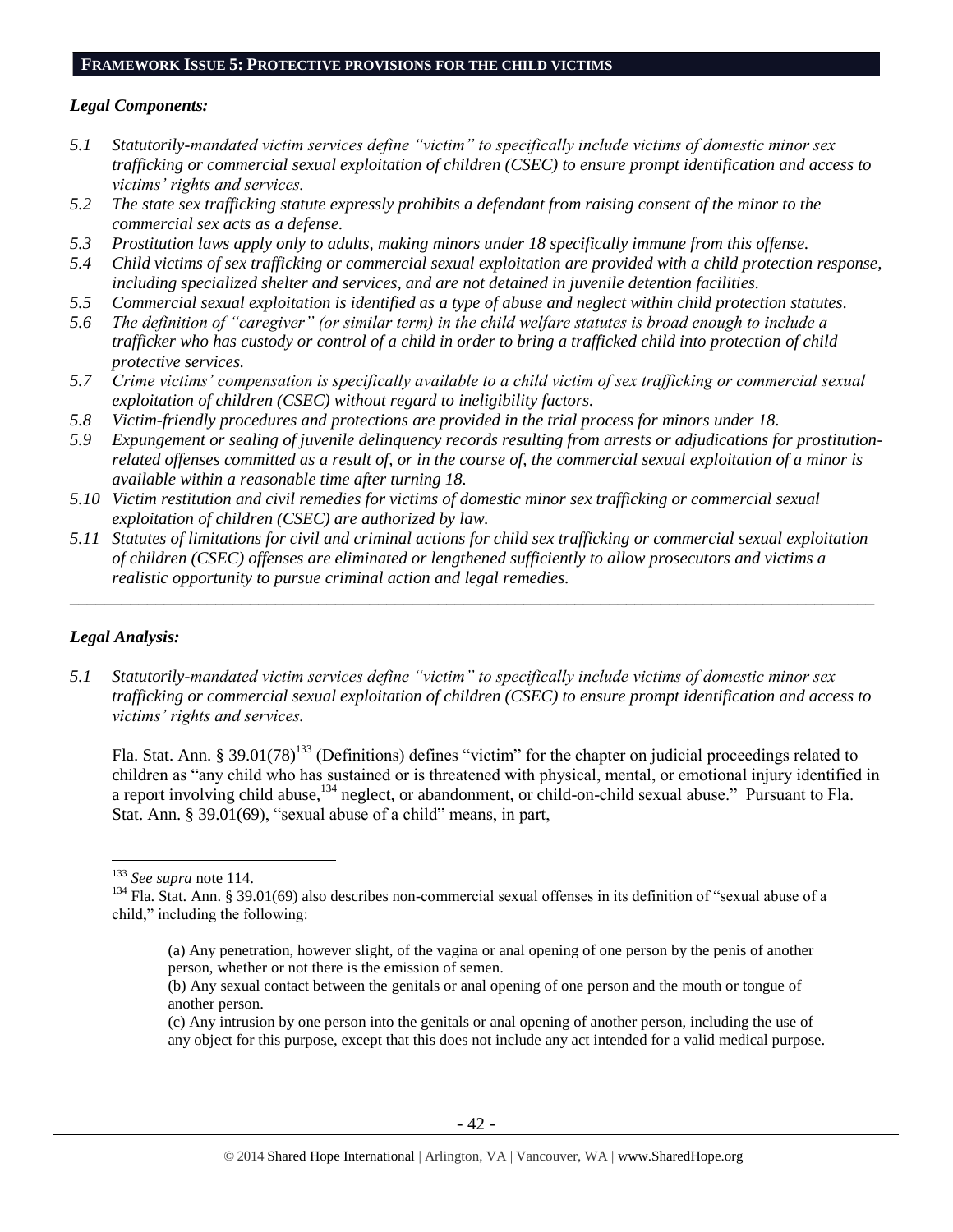(g) The sexual exploitation of a child, which includes the act of a child offering to engage in or engaging in prostitution, provided that the child is not under arrest or is not being prosecuted in a delinquency or criminal proceeding for a violation of any offense in chapter 796 [Prostitution] based on such behavior; or allowing, encouraging, or forcing a child to:

1. Solicit for or engage in prostitution;

- 2. Engage in a sexual performance, as defined by chapter 827 [Abuse of children]; or
- 3. Participate in the trade of human trafficking as provided in s. 787.06(3)(g) [Human trafficking].

For purposes of the Florida Crimes Compensation Act, Fla. Stat. Ann. § 960.03(14) (Definitions) defines "victim" as

(a) A person who suffers personal physical injury or death as a direct result of a crime;

(b) A person younger than 18 years of age who was present at the scene of a crime, saw or heard the crime, and suffered a psychiatric or psychological injury because of the crime, but who was not physically injured;

(c) A person younger than 18 years of age who was the victim of a felony or misdemeanor offense of child abuse that resulted in a mental injury as defined by s. 827.03 but who was not physically injured; or

(d) A person against whom a forcible felony was committed and who suffers a psychiatric or psychological injury as a direct result of that crime but who does not otherwise sustain a personal physical injury or death.

Under Fla. Stat. Ann. § 960.03(3), crime is defined as,

(a) A felony or misdemeanor offense committed by either an adult or a juvenile which results in physical injury or death, or a felony or misdemeanor offense of child abuse<sup>135</sup> committed by an adult or a juvenile which results in a mental injury, as defined in s. 827.03 [Abuse, aggravated abuse, and neglect of a child; penalties], to a person younger than 18 years of age who was not physically injured by the criminal act. The mental injury to the minor must be verified by a psychologist licensed under chapter 490, by a physician licensed in this state under chapter 458 or chapter 459 who has completed an accredited residency in psychiatry, or by a physician who has

1. Any act which may reasonably be construed to be a normal caregiver responsibility, any interaction with, or affection for a child; or

2. Any act intended for a valid medical purpose.

(e) The intentional masturbation of the perpetrator's genitals in the presence of a child.

(f) The intentional exposure of the perpetrator's genitals in the presence of a child, or any other sexual act intentionally perpetrated in the presence of a child, if such exposure or sexual act is for the purpose of sexual arousal or gratification, aggression, degradation, or other similar purpose.

<sup>135</sup> Pursuant to Fla. Stat. Ann. § 827.03(1)(b) (Abuse, aggravated abuse, and neglect of a child; penalties),

"Child abuse" means:

. . . .

<sup>(</sup>d) The intentional touching of the genitals or intimate parts, including the breasts, genital area, groin, inner thighs, and buttocks, or the clothing covering them, of either the child or the perpetrator, except that this does not include:

<sup>1.</sup> Intentional infliction of physical or mental injury upon a child;

<sup>2.</sup> An intentional act that could reasonably be expected to result in physical or mental injury to a child; or

<sup>3.</sup> Active encouragement of any person to commit an act that results or could reasonably be expected to result in physical or mental injury to a child.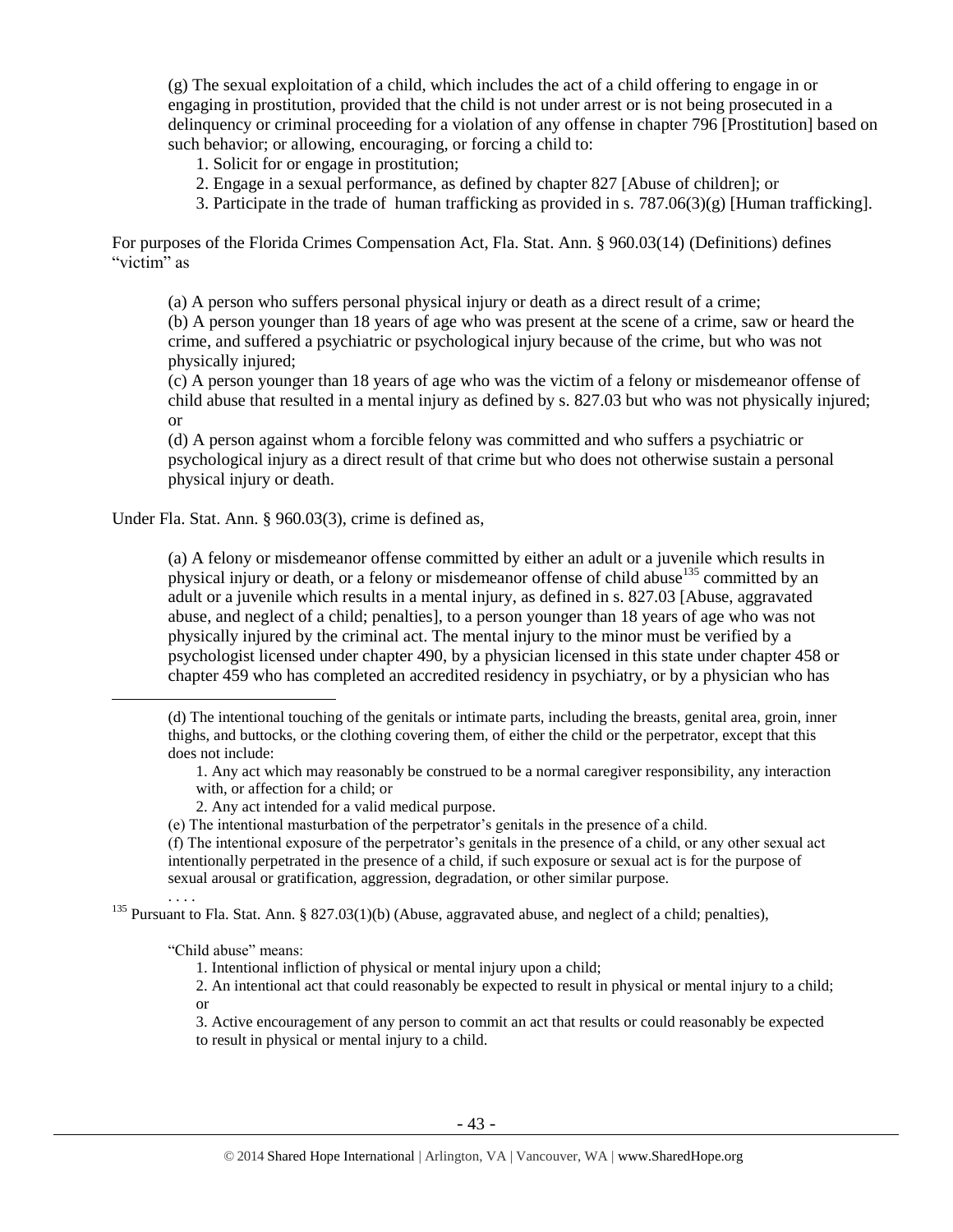obtained certification as an expert witness pursuant to s. 458.3175. The term also includes a criminal act that is committed within this state but that falls exclusively within federal jurisdiction.

. . . .

(d) A violation of s. 827.071 [Sexual performance by a child; penalties], s. 847.0135 [Computer pornography; traveling to meet minor; penalties], s. 847.0137 [Transmission of pornography by electronic device or equipment prohibited; penalties], or s. 847.0138 [Transmission of material harmful to a minor by electronic device or equipment prohibited; penalties], related to online sexual exploitation and child pornography.

Furthermore, Fla. Stat. Ann. § 960.03(10) defines "identified victim of child pornography" as "any person who, while under the age of 18, is depicted in any image or movie of child pornography and who is identified through a report generated by a law enforcement agency and provided to the National Center for Missing and Exploited Children's Child Victim Identification Program."

For purposes of restitution orders under Fla. Stat. Ann. § 775.089 (Restitution), a broad definition of "victim" is used, covering any crime but requiring some type of physical or pecuniary injury. "The term 'victim' as used in this section and in any provision of law relating to restitution means each person who suffers property damage or loss, monetary expense, or physical injury or death as a direct or indirect result of the defendant's offense or criminal episode . . . ." Fla. Stat. Ann. § 775.089(1)(c).

Other services are made explicitly available to victims of human trafficking and CSEC under Fla. Stat. Ann. § 787.06(1)(d)<sup>136</sup>, which requires "the Department of Children and Families and other state agencies [to] cooperate with other state and federal agencies to ensure that victims of human trafficking can access social services and benefits to alleviate their plight." Victims of human trafficking are defined by Fla. Stat. Ann. § 787.06(1)(a) as follows:

Victims of human trafficking are young children, teenagers, and adults. Thousands of victims are trafficked annually across international borders worldwide. Many of these victims are trafficked into this state. Victims of human trafficking also include citizens of the United States and those persons trafficked domestically within the borders of the United States. The Legislature finds that victims of human trafficking are subjected to force, fraud, or coercion for the purpose of sexual exploitation or forced labor.

*5.2 The state sex trafficking statute expressly prohibits a defendant from raising consent of the minor to the commercial sex acts as a defense.*

Fla. Stat. Ann. § 787.06(3)(g)<sup>137</sup> (Human trafficking) does not expressly bar the defendant from raising consent of the minor to commercial sex  $\arctan 138$  as a defense."

In contrast, Fla. Stat. Ann. § 800.04(2)<sup>139</sup> (Lewd or lascivious offenses committed upon or in the presence of persons less than 16 years of age) explicitly precludes consent as a defense and states, "[n]either the victim's lack of chastity nor the victim's consent is a defense to the crimes proscribed by" the statute.

 $\overline{a}$ <sup>136</sup> *See supra* not[e 2.](#page-0-0)

<sup>137</sup> *See supra* not[e 2.](#page-0-0)

<sup>&</sup>lt;sup>138</sup> Fla. Stat. Ann. § 787.06(2)(b) defines "[c]ommercial sexual activity" as "any violation of chapter 796 [Prostitution] or an attempt to commit any such offense, and includes sexually explicit performances and the production of pornography;" *See supra* note [5](#page-1-2) for list of violations of chapter 796.

<sup>139</sup> *See supra* not[e 12.](#page-3-0)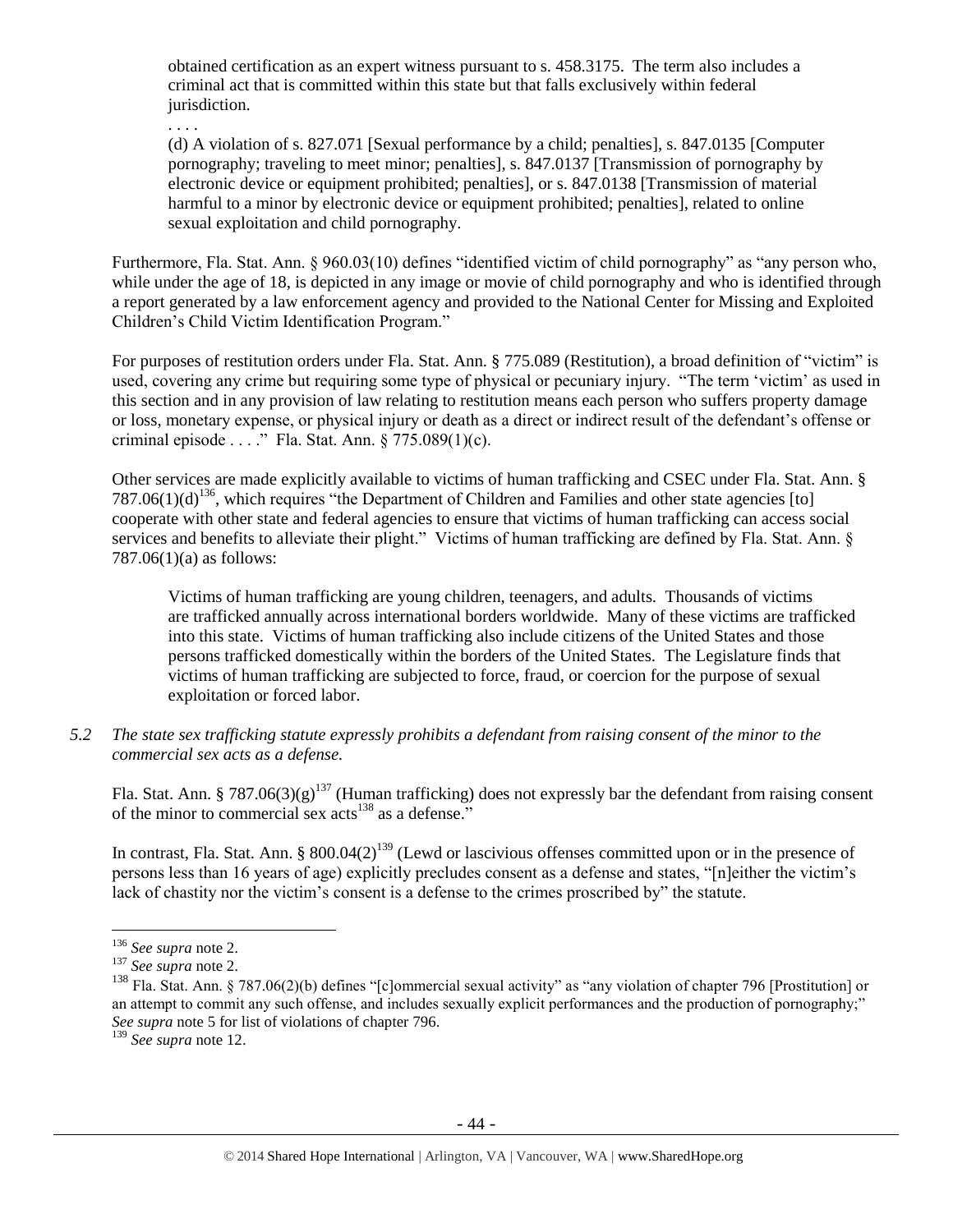- 5.2.1 Recommendation: Amend Fla. Stat. Ann. § § 787.06 (Human trafficking) and § 847.0145 (Selling or buying of minors) to specifically prohibit a defense based on consent of a minor to a sex act.
- *5.3 Prostitution laws apply only to adults, making minors under 18 specifically immune from this offense.*

Fla. Stat. Ann. § 796.07<sup>140</sup> (Prohibiting prostitution and related acts) does not exclude minors from prosecution for prostitution offenses.

- 5.3.1 Recommendation: Amend Fla. Stat. Ann. § 796.07 (Prohibiting prostitution and related acts) to exclude minors under 18 from prosecution for prostitution offenses.
- *5.4 Child victims of sex trafficking or commercial sexual exploitation are provided with a child protection response, including specialized shelter and services, and are not detained in juvenile detention facilities.*

## **Child Initially Identified as Dependent-Neglected**

<span id="page-44-0"></span>A domestic minor sex trafficking victim is likely to be identified as dependent-neglected and receive specialized services through the Department of Children and Families. Fla. Stat. Ann. § 39.01(2), (10),  $(15)(g)$ ,  $(69)(g)$ ,  $^{141}$  § 39.001(5).<sup>142</sup>

- *I. Initial Custody*
	- *a.* Authority for Initial Custody

Pursuant to Fla. Stat. Ann. § 39.401(1)(b)<sup>143</sup> (Taking a child alleged to be a dependent into custody; law enforcement officers and authorized agents of the department) and Fla. Stat. Ann. § 39.395<sup>144</sup> (Detaining a child; medical or hospital personnel),  $145$  a child may be taken into custody by law enforcement, an agent

 $145$  A child may also come to the attention of law enforcement through the filing of a mandatory report of abuse pursuant to Fla. Stat. Ann. § 39.201(1)(a)-(c) (Mandatory reports of child abuse, abandonment, or neglect; mandatory reports of death; central abuse hotline) which provides,

(1) (a)Any person who knows, or has reasonable cause to suspect, that a child is abused, abandoned, or neglected by a parent, legal custodian, caregiver, or other person responsible for the child's welfare, as defined in this chapter, or that a child is in need of supervision and care and has no parent, legal custodian, or responsible adult relative immediately known and available to provide supervision and care shall report such knowledge or suspicion to the department in the manner prescribed in subsection (2).

(b) Any person who knows, or who has reasonable cause to suspect, that a child is abused by an adult other than a parent, legal custodian, caregiver, or other person responsible for the child's welfare, as defined in this

 $\overline{a}$ <sup>140</sup> *See supra* not[e 39.](#page-10-0)

<sup>141</sup> *See supra* not[e 133.](#page-41-0)

<sup>&</sup>lt;sup>142</sup> See infra section 5.5 for a full analysis of the definition of "abuse" as it relates to identification of sexually exploited children and section 5.6 for a full analysis of the definition of "caregiver" and the Department of Children and Families' jurisdiction to serve domestic minor sex trafficking victims.

<sup>&</sup>lt;sup>143</sup> Here and elsewhere in this report that Fla. Stat. Ann. § 39.401 is discussed, it has been updated to reflect the amendments added by the passage of House Bill 7141 during the 2014 regular session of the Florida Legislature, 2014 Fla. Laws ch. 19 (Effective July 1, 2014).

<sup>&</sup>lt;sup>144</sup> Here and elsewhere in this report that Fla. Stat. Ann. § 39.395 is discussed, it has been updated to reflect the amendments added by the passage of Senate Bill 938 during the 2014 regular session of the Florida Legislature, 2014 Fla. Laws ch. 19 (Effective July 1, 2014).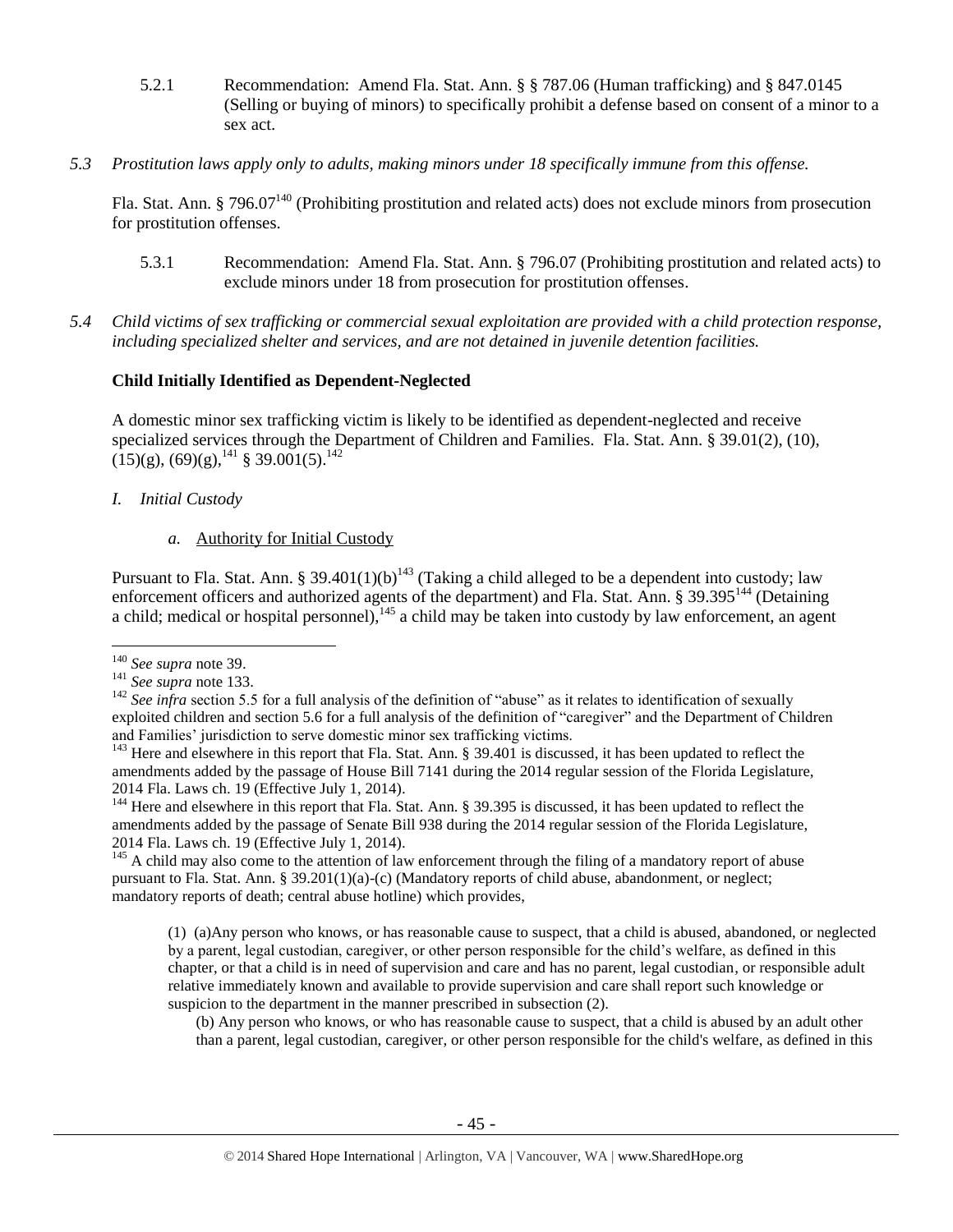of the department, or medical personnel. Fla. Stat. Ann. §  $39.401(1)(b)(1)$  (Taking a child alleged to be a dependent into custody; law enforcement officers and authorized agents of the department) states,

A child may only be taken into custody:

(b) By a law enforcement officer, or an authorized agent of the department, if the officer or authorized agent has probable cause to support a finding:

1. That the child has been abused, neglected, or abandoned, or is suffering from or is in imminent danger of illness or injury as a result of abuse, neglect, or abandonment.

Pursuant to Fla. Stat. Ann. § 39.395<sup>146</sup> (Detaining a child; medical or hospital personnel),

Any person in charge of a hospital or similar institution, or any physician or licensed health care professional treating a child may detain that child without the consent of the parents, caregiver, or legal custodian, whether or not additional medical treatment is required, if the circumstances are such, or if the condition of the child is such that returning the child to the care or custody of the parents, caregiver, or legal custodian presents an imminent danger to the child's life or physical or mental health. Any such person detaining a child shall immediately notify the department, whereupon the department shall immediately begin a child protective investigation in accordance with the provisions of this chapter and shall make every reasonable effort to immediately notify the parents or legal custodian that such child has been detained. . . .

b. Placement

 $\overline{a}$ 

. . .

If a law enforcement officer takes a domestic minor sex trafficking victim into custody as an alleged dependent,<sup>147</sup> and has "probable cause to believe he or she has been sexually exploited," Fla. Stat. Ann. § 39.401(2) requires that the minor be delivered to the department. Fla. Stat. Ann. § 39.401(2) states,

Here and elsewhere in this report that Fla. Stat. Ann. § 39.201 is discussed, it has been updated to reflect the amendments added by the passage of Senate Bill 1666 during the 2014 regular session of the Florida Legislature, 2014 Fla. Laws ch. 19 (Effective July 1, 2014).

<sup>146</sup> Here and elsewhere in this report that Fla. Stat. Ann. § 39.395 is discussed, it has been updated to reflect the amendments added by the passage of House Bill 938 during the 2014 regular session of the Florida Legislature, 2014 Fla. Laws ch. 19 (Effective July 12, 2014).

 $147$  A domestic minor sex trafficking victim identified by law enforcement as having offered to engage in or engaged in prostitution should be treated as an alleged dependent pursuant to the definition of a "child who is found to be dependent" under Fla. Stat. Ann. § 39.01(15)(g) and the definition of "'sexual abuse of a child' for purposes of finding a child to be dependent" under § 39.01(69)(g). Fla. Stat. Ann. § 39.01 (Proceedings related to children) provides,

(15) "Child who is found to be dependent" means a child who, pursuant to this chapter, is found by the court:

. . . .

chapter, shall report such knowledge or suspicion to the department in the manner prescribed in subsection (2).

<sup>(</sup>c) Any person who knows, or has reasonable cause to suspect, that a child is the victim of childhood sexual abuse or the victim of a known or suspected juvenile sexual offender,<sup>145</sup> as defined in this chapter, shall report such knowledge or suspicion to the department in the manner prescribed in subsection  $(2)$ .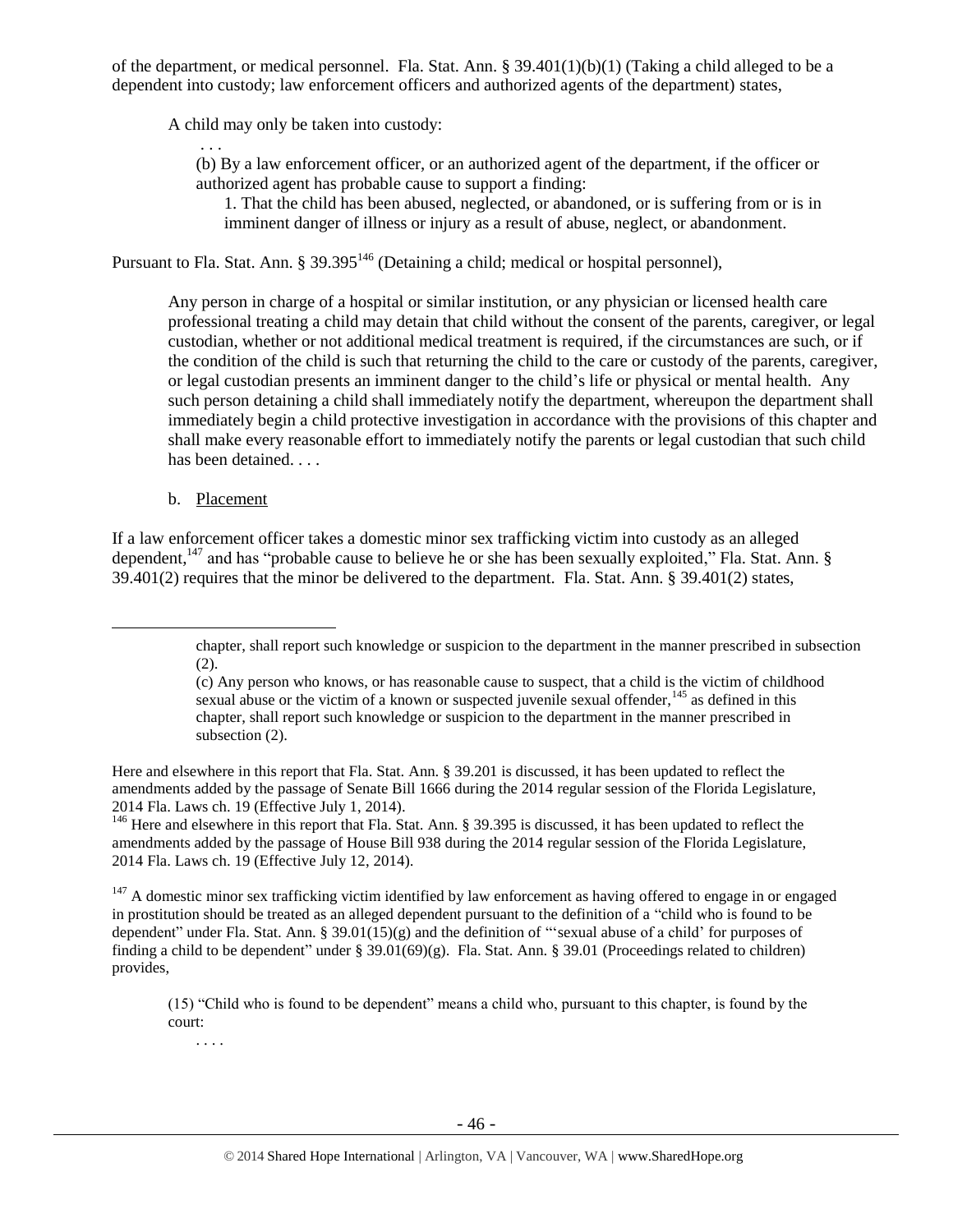If the law enforcement officer takes the child into custody, that officer shall:

- (a) Release the child to:
	- 1. The parent or legal custodian of the child;
	- 2. A responsible adult approved by the court when limited to temporary emergency situations;

3. A responsible adult relative or the adoptive parent of the child's sibling who shall be given priority consideration over a nonrelative placement when this is in the best interests of the child; or

4. A responsible adult approved by the department; or

(b) Deliver the child to an authorized agent of the department, stating the facts by reason of which the child was taken into custody and sufficient information to establish probable cause that the child is abandoned, abused, or neglected, or otherwise dependent.<sup>148</sup> For such a child for whom there is also probable cause to believe he or she has been sexually exploited, the law enforcement officer shall deliver the child to the department.

. . . .

## *II. Process following initial custody of abused/neglected child*

## I. Where is the child referred after initial custody?

Victims of domestic minor sex trafficking who have been identified as sexually exploited must be assessed for placement in a safe house or safe foster home pursuant to Fla. Stat. Ann. § 39.524(1)<sup>149</sup> (Safe harbor placement) which states,

Except as provided in s. 39.407 [Medical, psychiatric, and psychological examination and treatment of child; physical, mental, or substance abuse examination of person with or requesting child custody] or s.

(g) To have been sexually exploited and to have no parent, legal custodian, or responsible adult relative currently known and capable of providing the necessary and appropriate supervision and care. . . . .

. . . .

 $\overline{a}$ 

. . . .

(g) The sexual exploitation of a child, which includes the act of a child offering to engage in or engaging in prostitution, provided that the child is not under arrest or is not being prosecuted in a delinquency or criminal proceeding for a violation of any offense in chapter 796 based on such behavior; or allowing, encouraging, or forcing a child to:

- 1. Solicit for or engage in prostitution;
- 2. Engage in a sexual performance, as defined by chapter 827; or
- 3. Participate in the trade of human trafficking as provided in s.  $787.06(3)(g)$ .

However, since the definition of "sexual abuse for purposes of finding a child to be dependent" specifically excludes a minor who is "under arrest or is [] being prosecuted in a delinquency or criminal proceeding for a violation of any offense in chapter 796 based on such behavior" for purposes of finding a child dependent, a child who is arrested and charged with a prostitution offense could not be taken into custody as an alleged dependent child and would face delinquency charges rather than a protective response through the Department of Children and Families. *See infra* the subsection titled "Child Initially Identified as Delinquent" for a full discussion of the delinquency process. <sup>148</sup> *See supra* not[e 114.](#page-35-0)

<sup>149</sup> Here and elsewhere in this report that Fla. Stat. Ann. § 39.524 is discussed, it has been updated to reflect the amendments added by the passage of Senate Bill 1666 during the 2014 regular session of the Florida Legislature, 2014 Fla. Laws ch. 19 (Effective July 1, 2014).

<sup>(69) &</sup>quot;Sexual abuse of a child" for purposes of finding a child to be dependent means one or more of the following acts: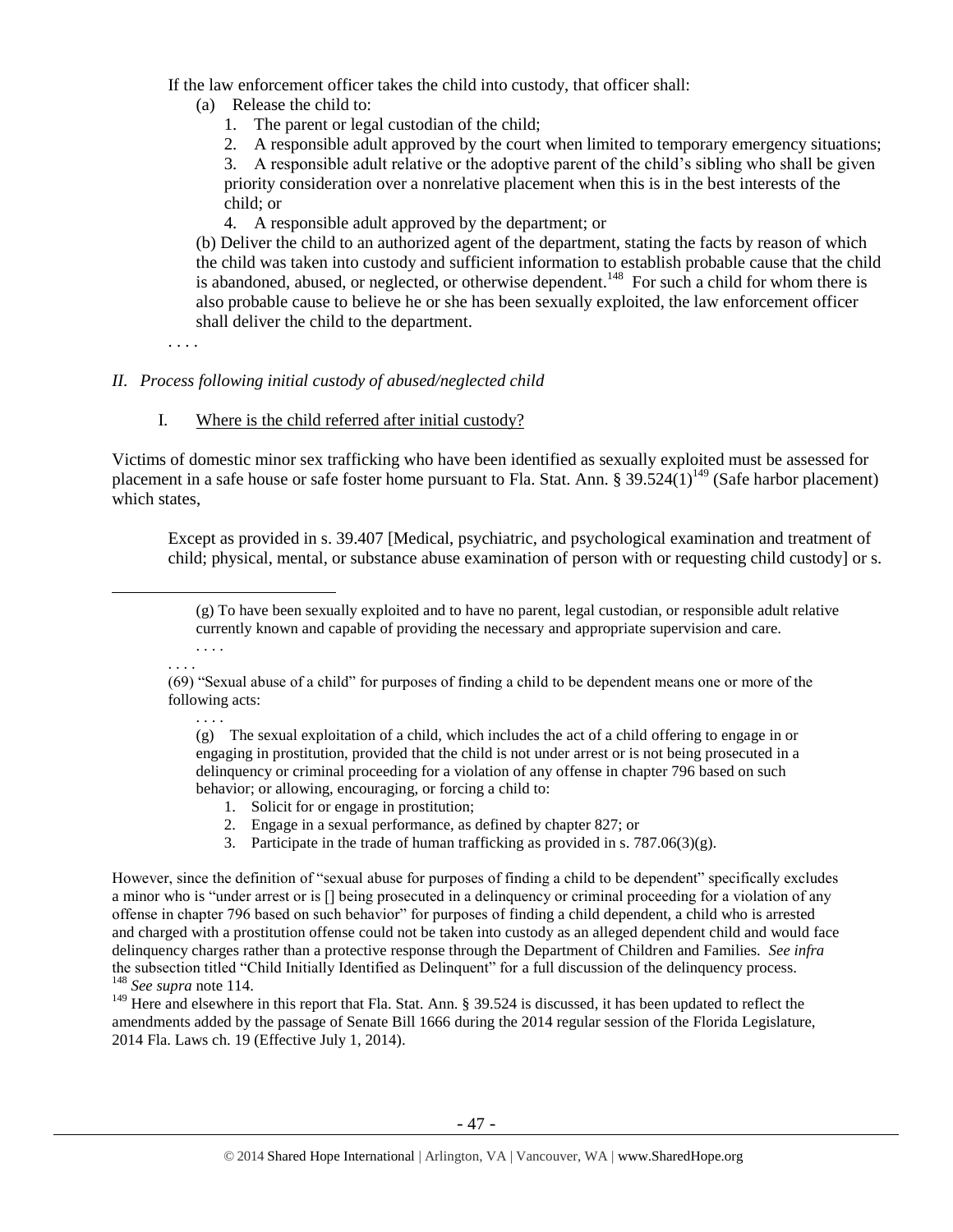985.801 [Interstate Compact on Juveniles; implementing legislation; legislative findings and policy], a dependent<sup>150</sup> child 6 years of age or older who has been found to be a victim of sexual exploitation as defined in s. 39.01(69)(g)<sup>151</sup> must be assessed for placement in a safe house or safe foster home as provided in s. 409.1678 using the initial screening and assessment instruments provided in s. 409.1754(1) [Sexually exploited children; screening and assessment; training; case management; task forces].<sup>152</sup> If such placement is determined to be appropriate as a result of this assessment, the child may be placed in a safe house or safe foster home, if one is available. However, the child may be placed in another setting, if the other setting is more appropriate to the child's needs or if the safe house or safe foster home is unavailable, as long as the child's behaviors are managed so as not to endanger other children served in that setting.

Fla. Stat. Ann. § 409.1754 (Sexually exploited children; screening and assessment; training; case management; task forces) states,

## (1) SCREENING AND ASSESSMENT—

(a) The department shall develop or adopt one or more initial screening and assessment instruments to identify, determine the needs of, plan services for, and determine the appropriate placement for sexually exploited children. The department shall consult state and local agencies, organizations, and individuals involved in the identification and care of sexually exploited children when developing or adopting initial screening and assessment instruments. Initial screening and assessment instruments shall assess the appropriate placement of a sexually exploited child, including whether placement in a safe house or safe foster home is appropriate, and shall consider, at a minimum, the following factors:

- 1. Risk of the child running away.
- 2. Risk of the child recruiting other children into the commercial sex trade.
- 3. Level of the child's attachment to his or her exploiter.
- 4. Level and type of trauma that the child has endured.
- 5. Nature of the child's interactions with law enforcement.
- 6. Length of time that the child was sexually exploited.
- 7. Extent of any substance abuse by the child.

<sup>150</sup> *See supra* not[e 114.](#page-35-0)

<sup>&</sup>lt;sup>151</sup> Pursuant to Fla. Stat. Ann. § 39.01(69)(g),

<sup>[</sup>S]exual exploitation of a child . . . includes the act of a child offering to engage in or engaging in prostitution, provided that the child is not under arrest or is not being prosecuted in a delinquency or criminal proceeding for a violation of any offense in chapter 796 [Prostitution] based on such behavior; or allowing, encouraging, or forcing a child to:

<sup>1.</sup> Solicit for or engage in prostitution; or

<sup>2.</sup> Engage in a sexual performance, as defined by chapter 827; or

<sup>3.</sup> Participate in the trade of human trafficking as provided in s. 787.06(3)(g).

*See supra* note [114.](#page-35-0)

 $152$  Here and elsewhere in this report that Fla. Stat. Ann. § 409.1678 is discussed, it has been updated to reflect the amendments added by the passage of House Bill 7141 during the 2014 regular session of the Florida Legislature, 2014 Fla. Laws ch. 19 (Effective July 1, 2014).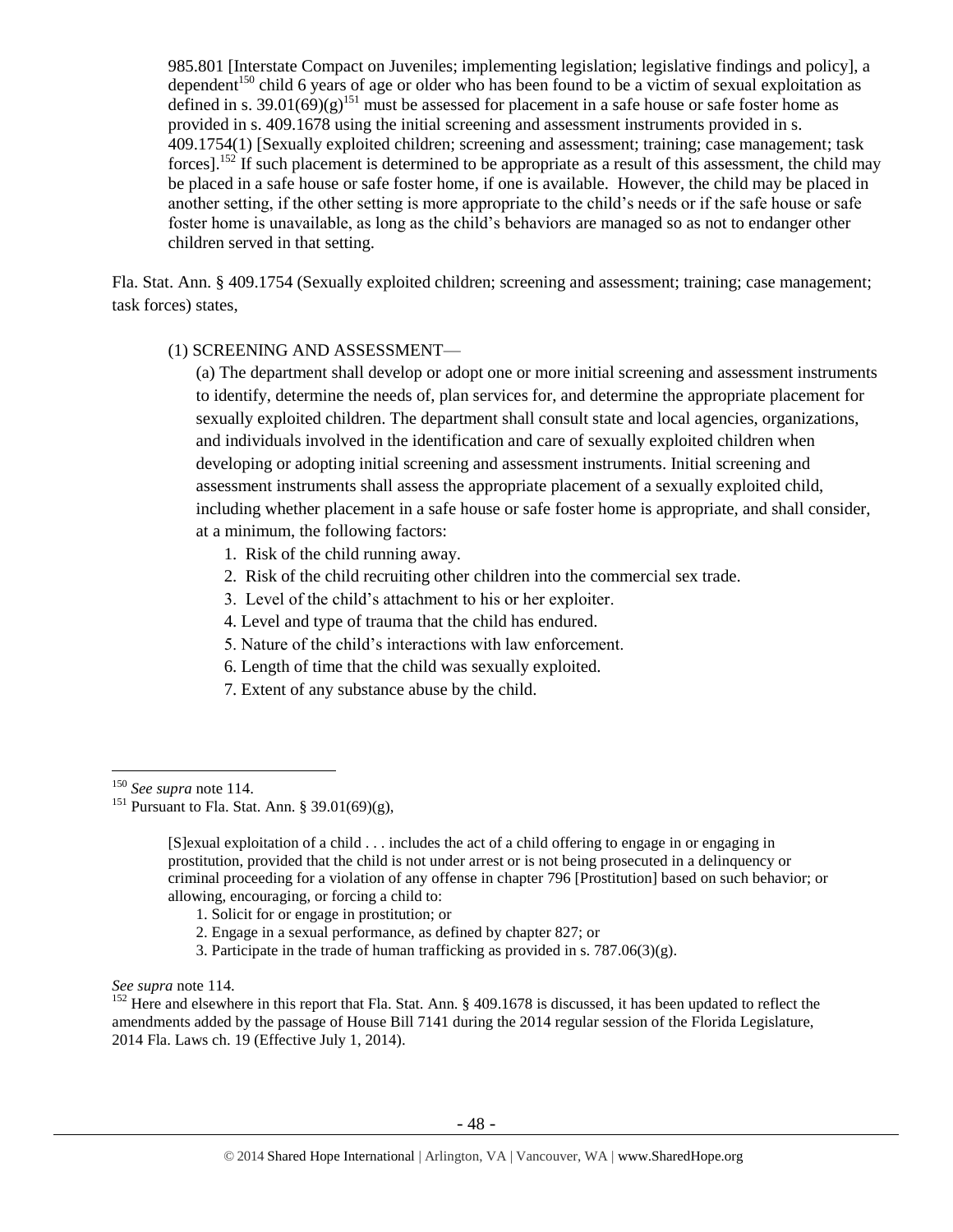(b) The initial screening and assessment instruments shall be validated, if possible, and must be used by the department, juvenile assessment centers as provided in s. 985.135, and communitybased care lead agencies.

(c) The department shall adopt rules that specify the initial screening and assessment instruments to be used and provide requirements for their use and for the reporting of data collected through their use.

(d) The department, the Department of Juvenile Justice, and community-based care lead agencies may use additional assessment instruments in the course of serving sexually exploited children. (2) TRAINING; CASE MANAGEMENT; TASK FORCES—

(a)1. The department and community-based care lead agencies shall ensure that cases in which a child is alleged, suspected, or known to have been sexually exploited are assigned to child protective investigators and case managers who have specialized intensive training in handling cases involving a sexually exploited child. The department and lead agencies shall ensure that child protective investigators and case managers receive this training before accepting a case involving a sexually exploited child.

Pursuant to Fla. Stat. Ann. § 409.1678(2)<sup>153</sup> (Specialized residential options for children who are victims of sexual exploitation),

(a) A safe house and a safe foster home shall provide a safe, separate, and therapeutic environment tailored to the needs of sexually exploited children who have endured significant trauma. Safe houses and safe foster homes shall use a model of treatment that includes strength-based and trauma-informed approaches.

(b) A safe house or a safe foster home must be certified by the department. . . .

(c) To be certified, a safe house must hold a license as a residential child-caring agency, as defined in s. 409.175, and a safe foster home must hold a license as a family foster home, as defined in s. 409.175. A safe house or safe foster home must also:

1. Use strength-based and trauma-informed approaches to care, to the extent possible and appropriate.

2. Serve exclusively one sex.

 $\overline{a}$ 

3. Group sexually exploited children by age or maturity level.

4. Care for sexually exploited children in a manner that separates those children from children with other needs. Safe houses and safe foster homes may care for other populations if the children who have not experienced sexual exploitation do not interact with children who have experienced sexual exploitation.

5. Have awake staff members on duty 24 hours a day, if a safe house.

6. Provide appropriate security through facility design, hardware, technology, staffing, and siting, including, but not limited to, external video monitoring or door exit alarms, a high staff-to-client ratio, or being situated in a remote location that is isolated from major transportation centers and common trafficking areas.

7. Meet other criteria established by department rule, which may include, but are not limited to, personnel qualifications, staffing ratios, and types of services offered.

<sup>&</sup>lt;sup>153</sup> Here and elsewhere in this report that Fla. Stat. Ann. § 409.1678 is discussed, it has been updated to reflect the amendments added by the passage of Senate Bill 1666 during the 2014 regular session of the Florida Legislature, 2014 Fla. Laws ch. 19 (Effective July 1, 2014).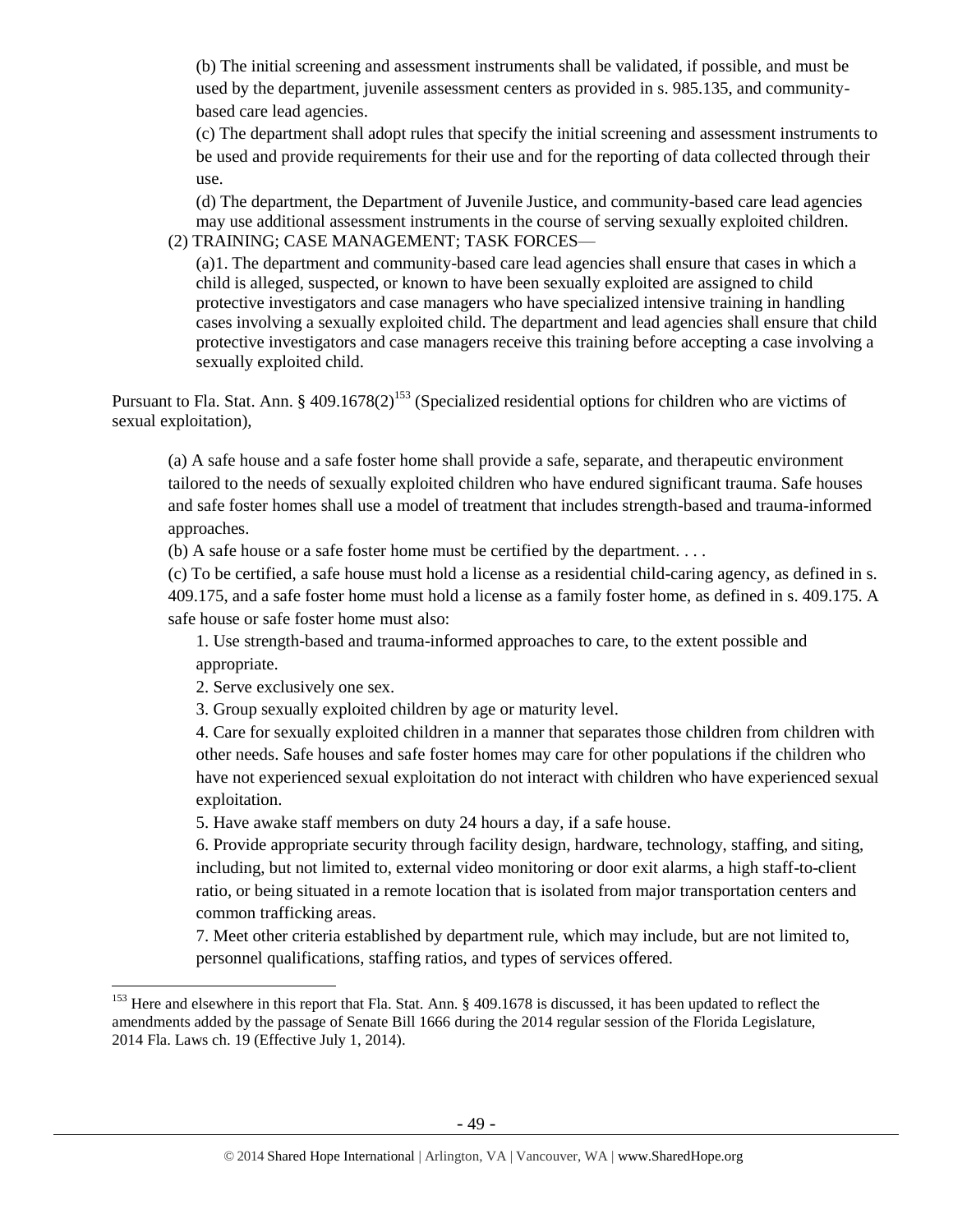(d) Safe houses and safe foster homes shall provide services tailored to the needs of sexually exploited children and shall conduct a comprehensive assessment of the service needs of each resident. In addition to the services required to be provided by residential child caring agencies and family foster homes, safe houses and safe foster homes must provide, arrange for, or coordinate, at a minimum, the following services:

1. Victim-witness counseling.

- 2. Family counseling.
- 3. Behavioral health care.
- 4. Treatment and intervention for sexual assault.
- 5. Education tailored to the child's individual needs, including remedial education if necessary.
- 6. Life skills training.
- 7. Mentoring by a survivor of sexual exploitation, if available and appropriate for the child.
- 8. Substance abuse screening and, when necessary, access to treatment.
- 9. Planning services for the successful transition of each child back to the community.

10. Activities structured in a manner that provides sexually exploited children with a full schedule. (e) The community-based care lead agencies shall ensure that foster parents of safe foster homes and staff of safe houses complete intensive training regarding, at a minimum, the needs of sexually exploited children, the effects of trauma and sexual exploitation, and how to address those needs using strength-based and trauma-informed approaches. The department shall specify the contents of this training by rule and may develop or contract for a standard curriculum. The department may establish by rule additional criteria for the certification of safe houses and safe foster homes that shall address the security, therapeutic, social, health, and educational needs of sexually exploited children.

(f) The department shall inspect safe houses and safe foster homes before certification and annually thereafter to ensure compliance with the requirements of this section. The department may place a moratorium on referrals and may revoke the certification of a safe house or safe foster home that fails at any time to meet the requirements of, or rules adopted under, this section.

(g) The certification period for safe houses and safe foster homes shall run concurrently with the terms of their licenses.

### II. When and how does the court assume jurisdiction?

Pursuant to Fla. Stat. Ann. §39.501<sup>154</sup> (Petition for dependency),

(1) All proceedings seeking an adjudication that a child is dependent shall be initiated by the filing of a petition by an attorney for the department, or any other person who has knowledge of the facts alleged or is informed of them and believes that they are true.

. . . .

. . . .

 $\overline{a}$ 

(2) The purpose of a petition seeking the adjudication of a child as a dependent child is the protection of the child and not the punishment of the person creating the condition of dependency.

(4) When a child has been placed in shelter status by order of the court, a petition alleging dependency must be filed within 21 days after the shelter hearing, or within 7 days after any party files a demand for the

<sup>&</sup>lt;sup>154</sup> Here and elsewhere in this report that Fla. Stat. Ann. § 39.501 is discussed, it has been updated to reflect the amendments added by the passage of Senate Bill 1666 during the 2014 regular session of the Florida Legislature, 2014 Fla. Laws ch. 19 (Effective July 1, 2014).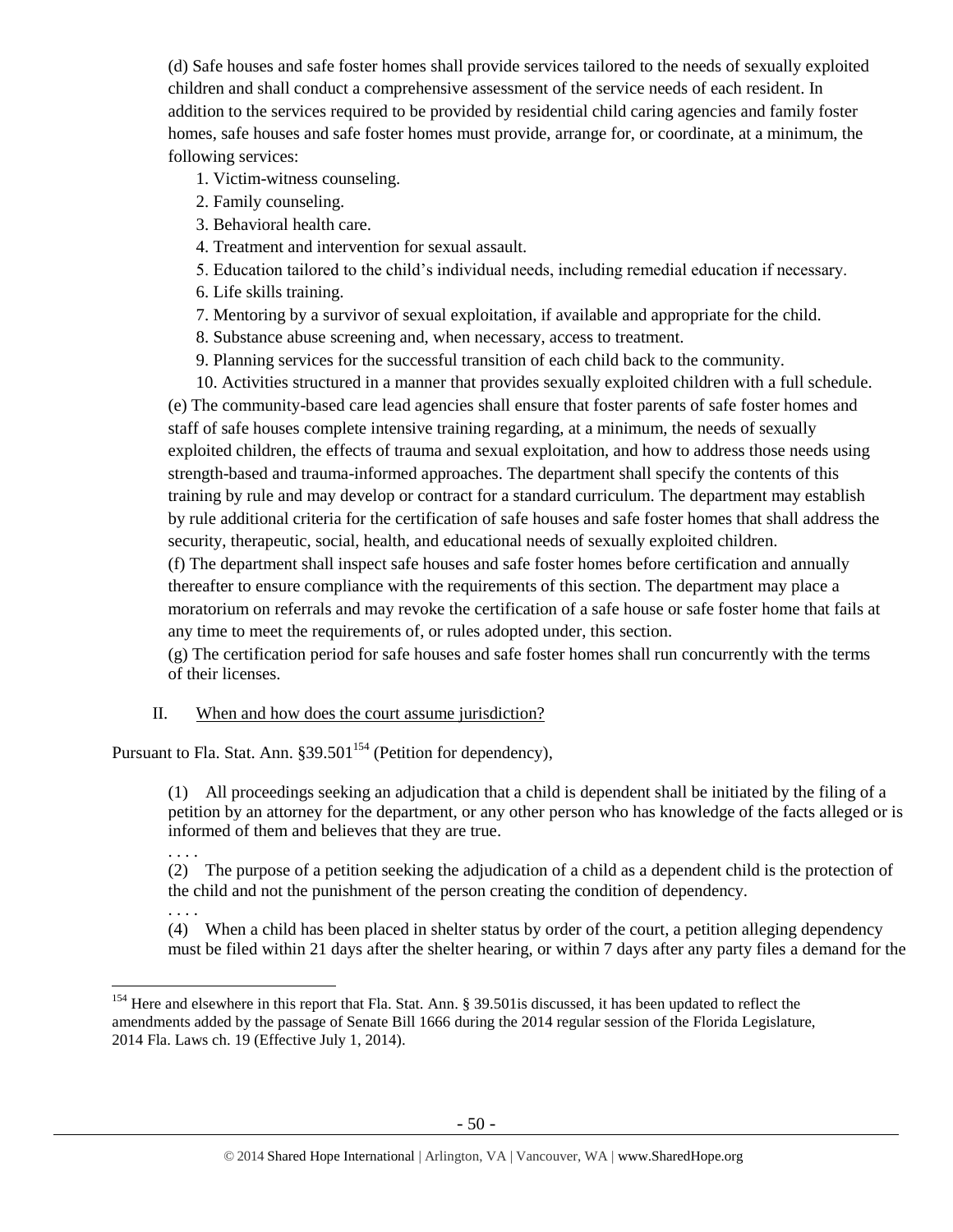early filing of a dependency petition, whichever comes first. In all other cases, the petition must be filed within a reasonable time after the date the child was referred to protective investigation. The child's parent or legal custodian must be served with a copy of the petition at least 72 hours before the arraignment hearing.

## *III. Placement process pending adjudication/ investigation:*

# a. When must placement hearing be held after initial custody?

Pursuant to Fla. Stat. Ann. § 39.402(8)(a), "in the interval until the shelter hearing is held, the decision to place the child in a shelter or release the child from a shelter lies with the protective investigator."<sup>155</sup> Once a child is sheltered, the child may only be held for 24 hours pending a placement hearing. Fla. Stat. Ann. § 39.402(8)(a).

# b. What are the placement options?

Pursuant to Fla. Stat. Ann § 39.402 (Placement in a shelter), a child may be placed or continued in shelter care only if,

There is probable cause to believe that:

(a) The child has been abused, neglected, or abandoned, or is suffering from or is in imminent danger of illness or injury as a result of abuse, neglect, or abandonment;

(b) The parent or legal custodian of the child has materially violated a condition of placement imposed by the court; or

(c) The child has no parent, legal custodian, or responsible adult relative immediately known and available to provide supervision and care.

Further, a shelter is an option only if, at the shelter hearing the court makes, "a specific finding of fact regarding the necessity for removal of the child from the home and has made a determination that the provision of appropriate and available services will not eliminate the need for placement." Fla. Stat. Ann § 39.402(2).

Florida defines the location where a child may be placed pending the shelter care hearing. Specifically, pursuant to Fla. Stat. Ann. § 39.401(3)(b),

While awaiting the shelter hearing, the authorized agent of the department may place the child in licensed shelter care, or in a short-term safe house if the child is a sexually exploited child, or may release the child to a parent or legal custodian or responsible adult relative or the adoptive parent of the child's sibling who shall be given priority consideration over a licensed placement, or a responsible adult approved by the department if this is in the best interests of the child . . . .

While Florida legislation does not specify the types of services a child should receive during shelter care pending adjudication as a dependent child, a sexually exploited child placed in a safe house or safe foster home will receive "services tailored to the needs of sexually exploited children and "a comprehensive assessment of the service needs of each resident" must be conducted pursuant to Fla. Stat. Ann. § 409.1678(2)(d).

*IV. Adjudication*

<sup>&</sup>lt;sup>155</sup> Protective investigator is defined as, " $\dots$  an authorized agent of the department who receives and investigates reports of child abuse, abandonment, or neglect; who, as a result of the investigation, may recommend that a dependency petition be filed for the child; and who performs other duties necessary to carry out the required actions of the protective investigation function." Fla. Stat. Ann. § 39.01 (Definitions).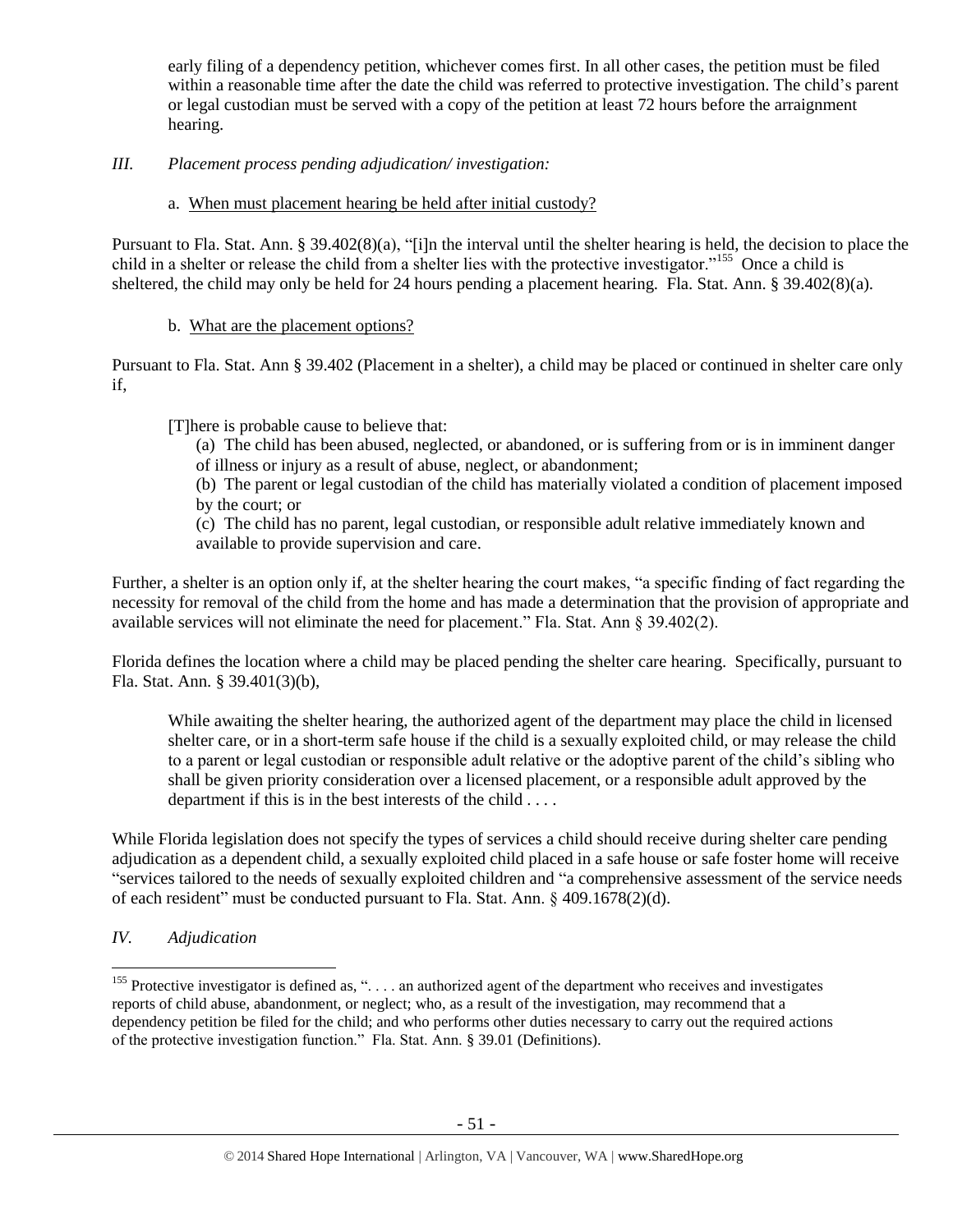## a. Adjudication of Dependency-Neglect

Pursuant to Fla. Stat. Ann § 39.507 (Adjudicatory hearings; orders of adjudication),

(1) (a) The adjudicatory hearing shall be held as soon as practicable after the petition for dependency is filed and in accordance with the Florida Rules of Juvenile Procedure, but no later than 30 days after the arraignment.

(b) Adjudicatory hearings shall be conducted by the judge without a jury, applying the rules of evidence in use in civil cases and adjourning the hearings from time to time as necessary. In a hearing on a petition in which it is alleged that the child is dependent, a preponderance of evidence will be required to establish the state of dependency. . . .

. . . (4) If the court finds at the adjudicatory hearing that the child named in a petition is not dependent, it shall enter an order so finding and dismissing the case.

(5) If the court finds that the child named in the petition is dependent, but finds that no action other than supervision in the child's home is required, it may enter an order briefly stating the facts upon which its finding is based, but withholding an order of adjudication and placing the child's home under the supervision of the department. If the court later finds that the parents of the child have not complied with the conditions of supervision imposed, the court may, after a hearing to establish the noncompliance, but without further evidence of the state of dependency, enter an order of adjudication and shall thereafter have full authority under this chapter to provide for the child as adjudicated. If the child is to remain in an outof-home placement by order of the court, the court must adjudicate the child dependent.

(6) If the court finds that the child named in a petition is dependent, but chooses not to withhold adjudication or is prohibited from withholding adjudication, it shall incorporate that finding in an order of adjudication entered in the case, briefly stating the facts upon which the finding is made, and the court shall thereafter have full authority under this chapter to provide for the child as adjudicated.

. . . (8) At the conclusion of the adjudicatory hearing, if the child named in the petition is found dependent, the court shall schedule the disposition hearing within 30 days after the last day of the adjudicatory hearing. All parties shall be notified in writing at the conclusion of the adjudicatory hearing by the clerk of the court of the date, time, and location of the disposition hearing.

(9) An order of adjudication by a court that a child is dependent shall not be deemed a conviction, nor shall the child be deemed to have been found guilty or to be a criminal by reason of that adjudication, nor shall that adjudication operate to impose upon the child any of the civil disabilities ordinarily imposed by or resulting from conviction or disqualify or prejudice the child in any civil service application or appointment.

## b. Alternative process for non-dependent sexually exploited minors

Pursuant to Fla. Stat. Ann. § 409.1678(4)(b), "The lead agency shall ensure that all sexually exploited children residing in safe houses or safe foster homes or served in residential treatment centers or hospitals pursuant to subsection  $(3)^{156}$  have a case manager and a case plan, whether or not the child is a dependent child." Additionally, Fla. Stat. Ann. § 409.1678(5) states,

 $\overline{a}$ <sup>156</sup> Fla. Stat. Ann. § 409.1678(3) states,

SERVICES WITHIN A RESIDENTIAL TREATMENT CENTER OR HOSPITAL.—No later than July 1, 2015, residential treatment centers licensed under s. 394.875, and hospitals licensed under chapter 395 that provide residential mental health treatment, shall provide specialized treatment for sexually exploited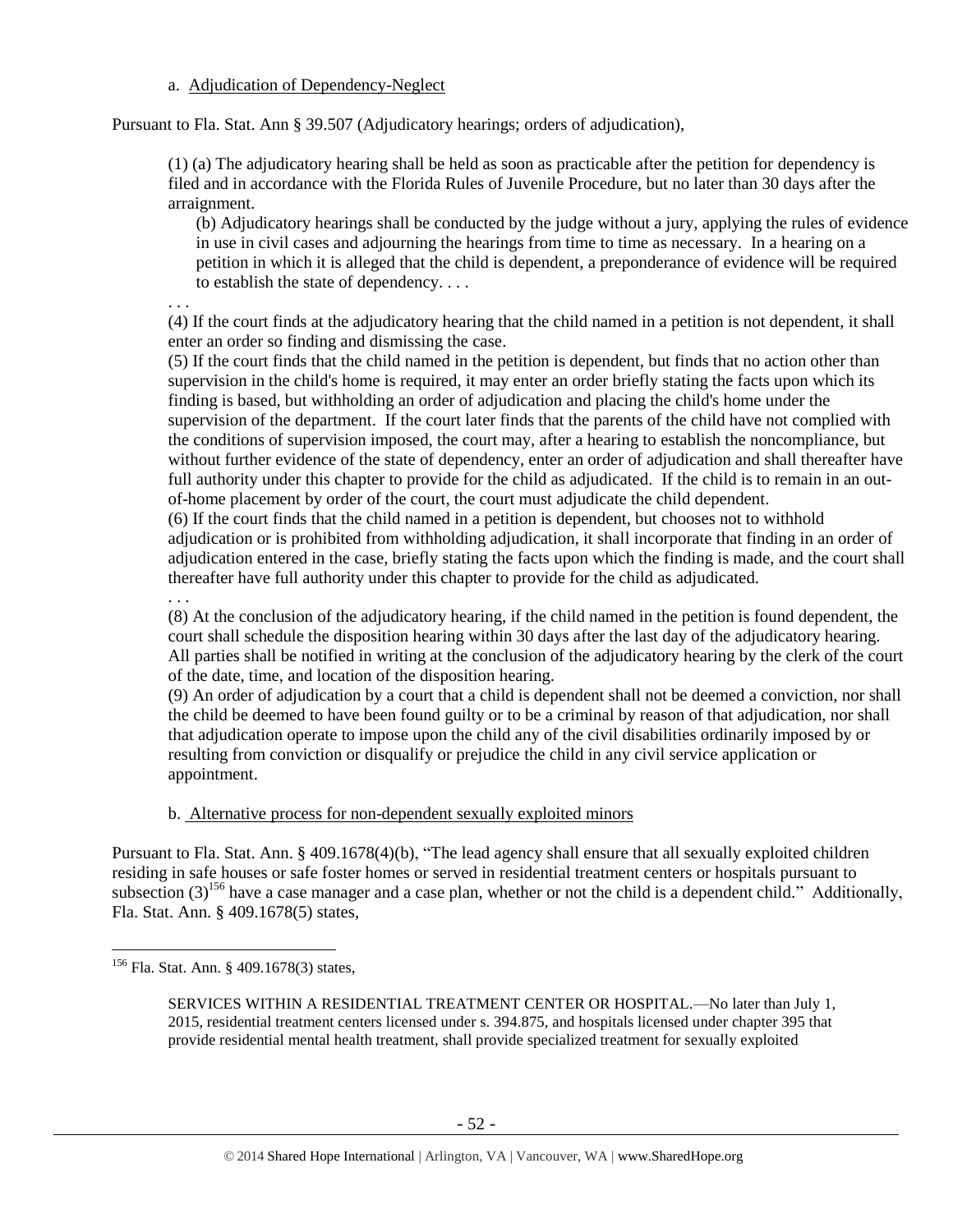SCOPE OF AVAILABILITY OF SERVICES.—To the extent possible provided by law and with authorized funding, the services specified in this section may be available to all sexually exploited children whether such services are accessed voluntarily, as a condition of probation, through a diversion program, through a proceeding under chapter 39, or through a referral from a local community-based care or social service agency.

### *V. Process outcomes*

For children who are deemed dependent, various options are available to the court during a disposition hearing. Pursuant to Fla. Stat. Ann. § 39.521(b) (Disposition hearings; power of disposition), the court may

1. Require the parent and, when appropriate, the legal custodian and the child to participate in treatment and services identified as necessary. The court may require the person who has custody or who is requesting custody of the child to submit to a substance abuse assessment or evaluation. 2. Require, if the court deems necessary, the parties to participate in dependency mediation. 3. Require placement of the child either under the protective supervision of an authorized agent of the department in the home of one or both of the child's parents or in the home of a relative of the child or another adult approved by the court, or in the custody of the department. Protective supervision continues until the court terminates it or until the child reaches the age of 18, whichever date is first.

## **Child Initially Identified as a Child In Need Of Services**

A victim of domestic minor sex trafficking might also be brought into custody and placed through the "[c]hild in need of services" procedures. Flat. Stat. Ann. § 984.03(9)<sup>157</sup> (Definitions) defines a "child in need of services" as one who is found by the court to have persistently run away from home, habitually absent from school, or consistently disobedient to the reasonable demands of the parent or guardian. A "child in need of services" may not be the subject of an investigation regarding "abuse, neglect, or abandonment," may not have a pending referral that the child is delinquent, and cannot be under supervision "for an adjudication of dependency or delinquency." Fla. Stat. Ann. § 984.03(9).

### *I. Initial Custody*

 $\overline{a}$ 

a. Authority for Initial Custody

Pursuant to Fla. Stat. Ann. § 984.13 (Taking into custody a child alleged to be from a family in need of services or to be a child in need of services),

(1) A child may be taken into custody:

(a) By a law enforcement officer when the officer has reasonable grounds to believe that the child has run away from his or her parents, guardian, or other legal custodian.

children in the custody of the department who are placed in these facilities pursuant to s. 39.407(6), s. 394.4625, or s. 394.467. The specialized treatment must meet the requirements of subparagraphs  $(2)(c)1$ . and 3.-7., paragraph (2)(d), and the department's treatment standards adopted pursuant to this section. The facilities shall ensure that children are served in single-sex groups and that staff working with such children are adequately trained in the effects of trauma and sexual exploitation, the needs of sexually exploited children, and how to address those needs using strength-based and trauma-informed approaches.

<sup>&</sup>lt;sup>157</sup> Here and elsewhere in this report that Fla. Stat. Ann. § 984.03 is discussed, it has been updated to reflect the amendments added by the passage of Senate Bill 938 during the 2014 regular session of the Florida Legislature, 2014 Fla. Laws ch. 19 (effective July 1, 2014).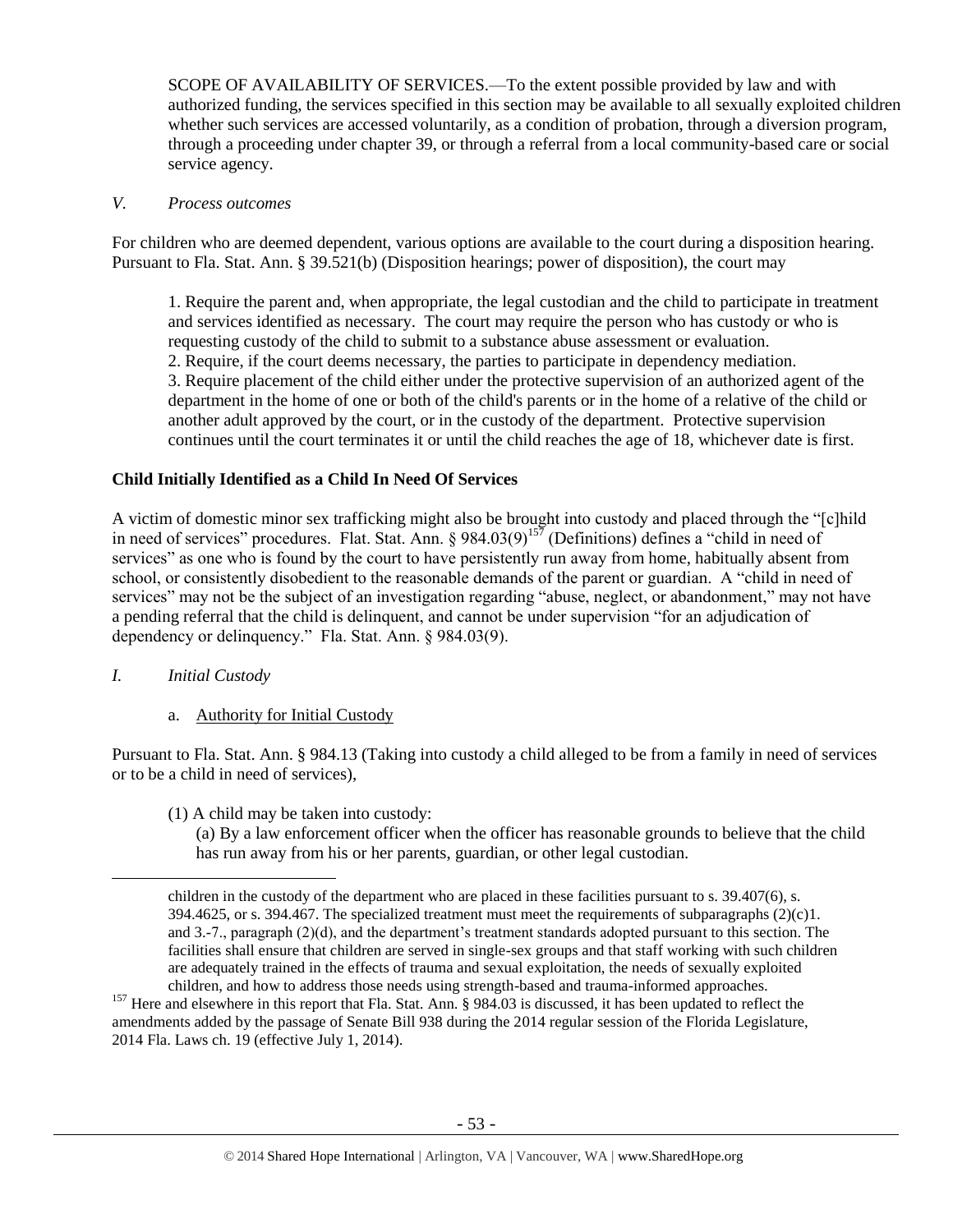(b) By a law enforcement officer when the officer has reasonable grounds to believe that the child is absent from school without authorization or is suspended or expelled and is not in the presence of his or her parent or legal guardian, for the purpose of delivering the child without unreasonable delay to the appropriate school system site.  $\ldots$ <sup>158</sup>

(c) Pursuant to an order of the circuit court based upon sworn testimony before or after a petition is filed under s. 984.15.

(d) By a law enforcement officer when the child voluntarily agrees to or requests services pursuant to this chapter or placement in a shelter.

b. Placement:

Under subsection (2),

The person taking the child into custody shall:

(a) Release the child to a parent, guardian, legal custodian, or responsible adult relative or to a department-approved family-in-need-of-services and child-in-need-of-services provider if the person taking the child into custody has reasonable grounds to believe the child has run away from a parent, guardian, or legal custodian; is truant; or is beyond the control of the parent, guardian, or legal custodian; . . . or

(b) Deliver the child to the department, stating the facts by reason of which the child was taken into custody and sufficient information to establish probable cause that the child is from a family in need of services.

### *II. Process following initial custody of a Child In Need Of Services*

a. Where is the child referred after initial custody?

Fla. Stat. Ann. § 984.03(28) (Definitions—Child in need of services) states,

"Intake" means the initial acceptance and screening by the Department of Juvenile Justice of a complaint or a law enforcement report or probable cause affidavit of delinquency, family in need of services, or child in need of services to determine the recommendation to be taken in the best interests of the child, the family, and the community. The emphasis of intake is on diversion and the least restrictive available services. Consequently, intake includes such alternatives as:

(a) The disposition of the complaint, report, or probable cause affidavit without court or public agency action or judicial handling when appropriate.

(b) The referral of the child to another public or private agency when appropriate.

(c) The recommendation by the juvenile probation officer of judicial handling when appropriate and warranted.

Pursuant to Fla. Stat. Ann. § 984.13(3),

<sup>&</sup>lt;sup>158</sup> Fla. Stat. Ann. § 984.13(1)(b) states further, "For the purpose of this paragraph, 'school system site' includes, but is not limited to, a center approved by the superintendent of schools for the purpose of counseling students and referring them back to the school system or an approved alternative to a suspension or expulsion program. If a student is suspended or expelled from school without assignment to an alternative school placement, the law enforcement officer shall deliver the child to the parent or legal guardian, to a location determined by the parent or guardian, or to a designated truancy interdiction site until the parent or guardian can be located."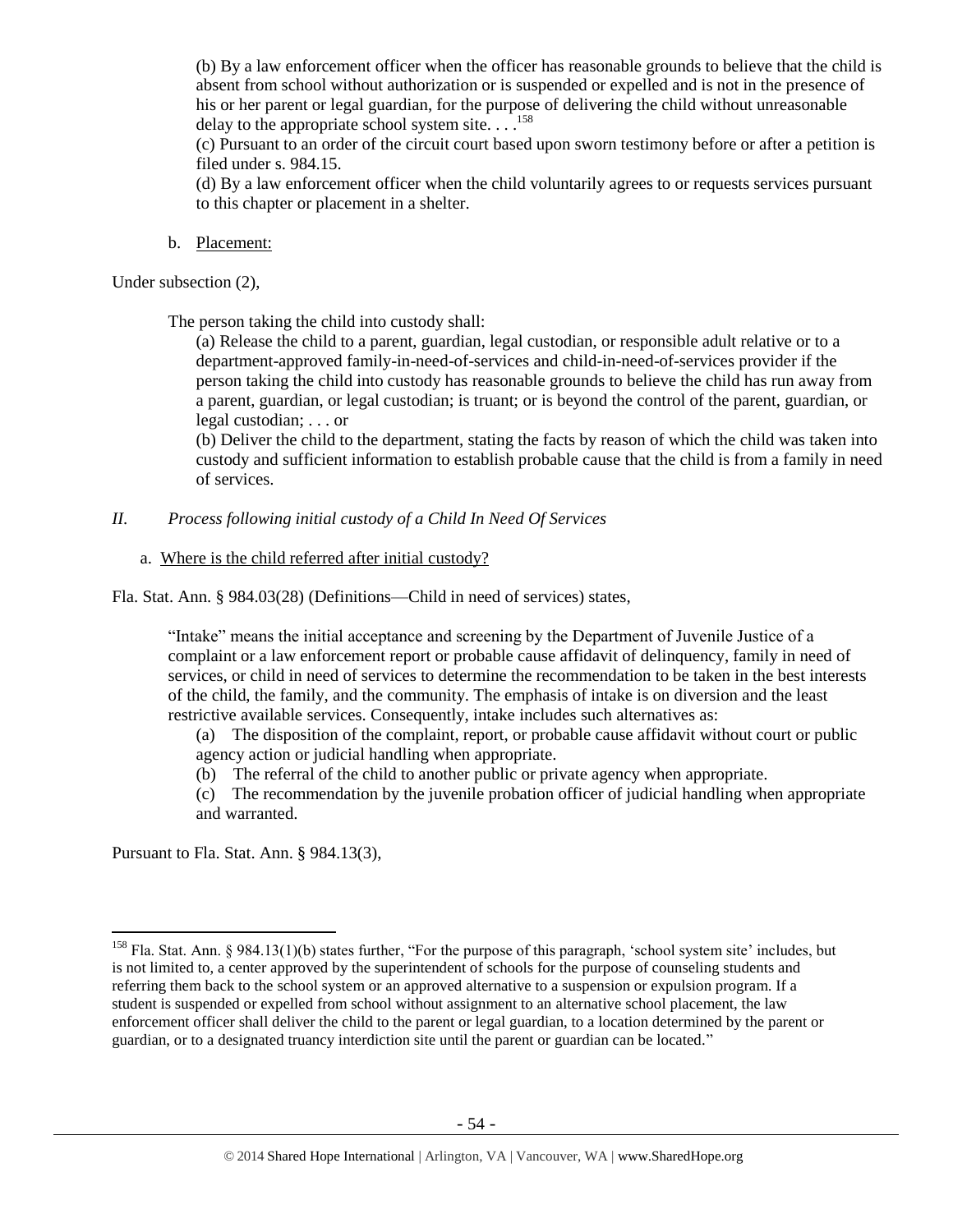If the child is taken into custody by, or is delivered to, the department, the appropriate representative of the department shall review the facts and make such further inquiry as necessary to determine whether the child shall remain in custody or be released. Unless shelter is required as provided in s. 984.14(1), the department shall:

(a) Release the child to his or her parent, guardian, or legal custodian . . . or to a departmentapproved family-in-need-of-services and child-in-need-of-services provider; or (b) Authorize temporary services and treatment that would allow the child alleged to be from a family in need of services to remain at home.

### b. When and how does the court assume jurisdiction?

Pursuant to § 984.15 (Petition for a child in need of services), "[a]ll proceedings seeking an adjudication that a child is a child in need of services shall be initiated by the filing of a petition," which can be filed by a representative of the department or the child's parent, legal custodian, or guardian as set out in the statute.

## *III. Placement process pending adjudication/ investigation*

a. When must the placement hearing be held after initial custody?

If the shelter placement is involuntary, a shelter hearing must be held within 24 hours. Fla. Stat. Ann. § 984.14(3). Additionally, a child may only be placed in a shelter pending adjudication for 35 days. Fla. Stat. Ann. § 984.14(5).

## b. What are the placement options?

Pursuant to Fla. Stat. Ann. § 984.14(1), children are not ordinarily placed in shelters prior to a hearing. However, placement in a shelter without a hearing is appropriate when it is determined that placement in a shelter is necessary because the "parent, custodian, or guardian is unavailable" or to give time to the child and family to agree to "conditions for the child's return home, when immediate placement in the home would result in a substantial likelihood that the child and family would not reach an agreement . . . ." Fla. Stat. Ann. § 984.14(1)(a). The child will be placed in a shelter "specifically for runaways and troubled youth . . . ." Fla. Stat. Ann. § 984.14(2).

A child who has been involuntarily placed in a shelter must be given a hearing within 24 hours after being taken into custody, Fla. Stat. Ann. § 984.14(3), and must be released after 24 hours "unless an order so directing is made by the court after a shelter hearing finding that placement in a shelter is necessary based on the criteria in subsection (1) and that the department has made reasonable efforts to prevent or eliminate the need for removal of the child from the home." Fla. Stat. Ann. § 984.14(4). The child may not stay in the shelter longer than 35 days, unless permitted by Fla. Stat. Ann. § 984.225 (Powers of disposition; placement in a staff-secure shelter).<sup>159</sup> Fla. Stat. Ann. § 984.14(5).

<sup>&</sup>lt;sup>159</sup> Fla. Stat. Ann. § 984.225 states,

<sup>(1)</sup> Subject to specific legislative appropriation, the court may order that a child adjudicated as a child in need of services be placed for up to 90 days in a staff-secure shelter if:

<sup>(</sup>a) The child's parent, guardian, or legal custodian refuses to provide food, clothing, shelter, and necessary parental support for the child and the refusal is a direct result of an established pattern of significant disruptive behavior of the child in the home of the parent, guardian, or legal custodian; (b) The child refuses to remain under the reasonable care and custody of his or her parent, guardian, or legal custodian, as evidenced by repeatedly running away and failing to comply with a court order; or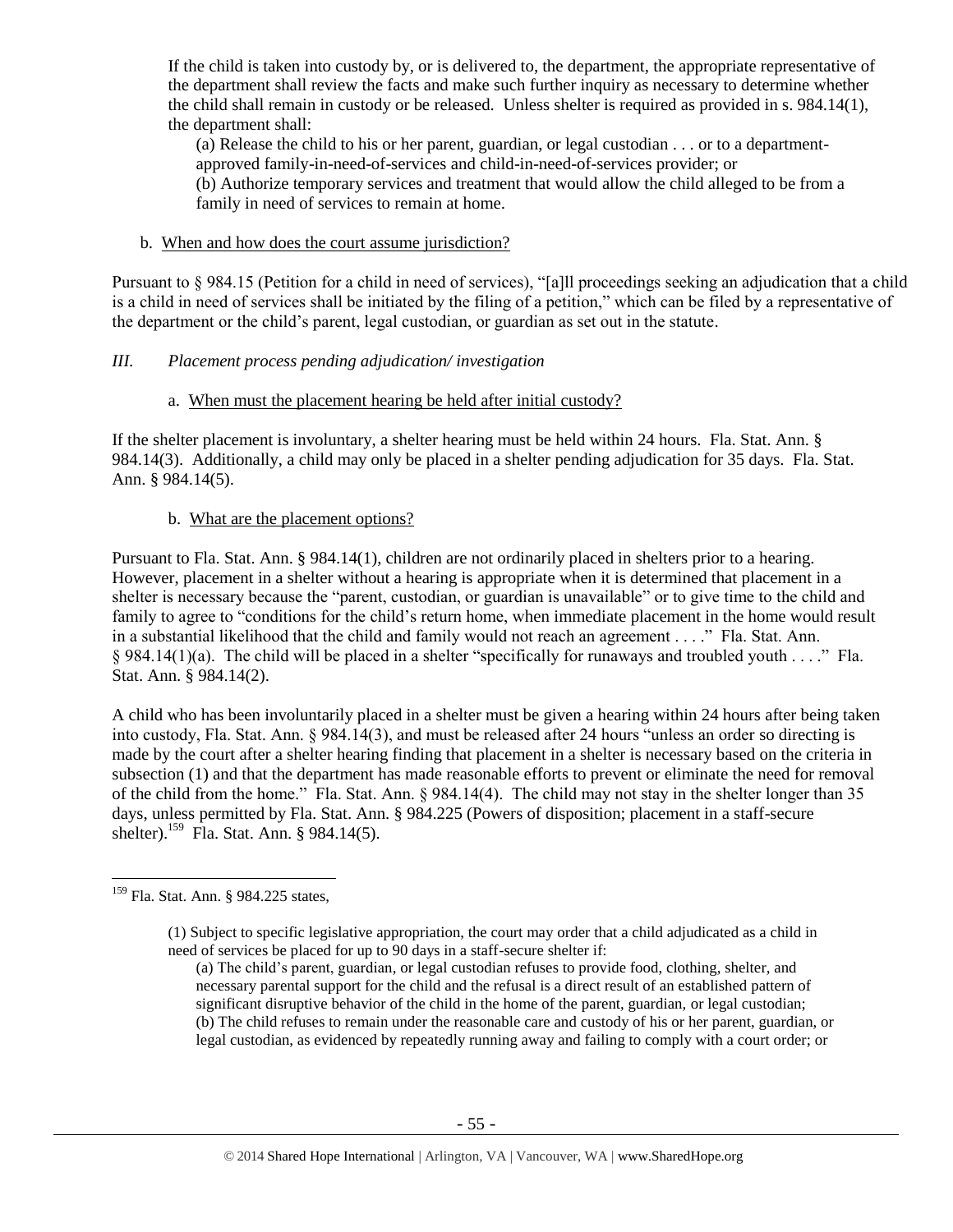Pursuant to Fla. Stat. Ann. § 984.14(1) (Shelter placement; hearing), a child may be sheltered prior to a hearing either by court order or voluntary placement. However, Fla. Stat. Ann. § 984.14(1) also states that

A child taken into custody shall not be placed in a shelter prior to a court hearing unless a determination has been made that the provision of appropriate and available services will not eliminate the need for placement and that such placement is required:

(a) To provide an opportunity for the child and family to agree upon conditions for the child's return home, when immediate placement in the home would result in a substantial likelihood that the child and family would not reach an agreement; or

(b) Because a parent, custodian, or guardian is unavailable to take immediate custody of the child.

Florida has not codified what, if any, services are provided during shelter placement. However, there are statutes that dictate where a child in need of services may be placed. Specifically, pursuant to Fla. Stat. Ann. § 984.14(7),

A child who is adjudicated a child in need of services or alleged to be from a family in need of services or a child in need of services may not be placed in a secure detention facility or jail or any other commitment program for delinquent children under any circumstances.

### *IV. Adjudication of Child In Need Of Services*

Pursuant to Fla. Stat. Ann. § 984.21 (Orders of Adjudication),

(1) If the court finds that the child named in a petition is not a child in need of services, it shall enter an order so finding and dismissing the case.

(2) If the court finds that the child named in the petition is a child in need of services, but finds that no action other than supervision in the home is required, it may enter an order briefly stating the facts upon which its finding is based, but withholding an order of adjudication and placing the child and family under the supervision of the department. If the court later finds that the parent, guardian, or custodian of the child have not complied with the conditions of supervision imposed, the court may, after a hearing to establish the noncompliance, but without further evidence of the state of the child in need of services, enter an order of adjudication and shall thereafter have full authority under this chapter to provide for the child as adjudicated.

(3) If the court finds that the child named in a petition is a child in need of services, but elects not to proceed under subsection (2), it shall incorporate that finding in an order of adjudication entered in the case, briefly stating the facts upon which the finding is made, and the court shall thereafter have full authority under this chapter to provide for the child as adjudicated.

(4) An order of adjudication by a court that a child is a child in need of services shall not be deemed a conviction, nor shall the child be deemed to have been found guilty or to be a criminal by reason of that adjudication, nor shall that adjudication operate to impose upon the child any of the civil disabilities ordinarily imposed by or resulting from conviction or disqualify or prejudice the child in any civil service application or appointment.

. . . .

<sup>(</sup>c) The child has failed to successfully complete an alternative treatment program or to comply with a court-ordered sanction and the child has been placed in a residential program on at least one prior occasion pursuant to a court order under this chapter.

<sup>(2)</sup> This section applies after other alternative, less-restrictive remedies have been exhausted. . . .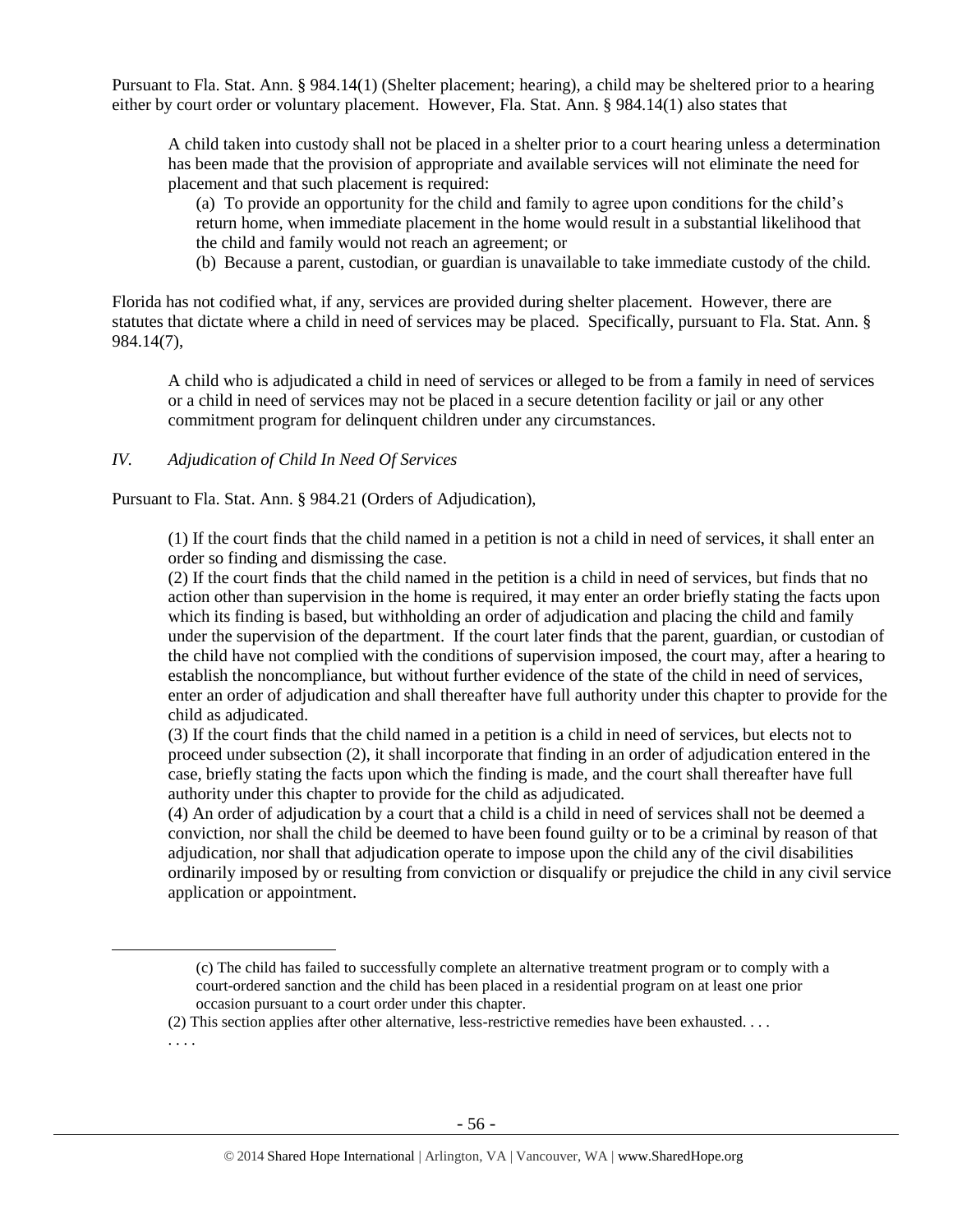## *V. Process outcomes*

When the court adjudicates a child to be in need of services, the court may place the child under the supervision of the department and its program providers, "in the temporary legal custody of an adult willing to care for the child," or with a licensed childcare agency. Fla. Stat. Ann. § 984.22. The court may even order community service. Fla. Stat. Ann. § 984.22(2)(d). When a child in need of services must be placed "with an adult willing to care for the child, a licensed child-caring agency, [or] the Department of Juvenile Justice, or the Department of Children and Families" pursuant to Fla. Stat. Ann. § 984.22 $(\overline{3})^{160}$  (Powers of disposition), "the court shall order the natural or adoptive parents of such child . . . to pay child support to the adult relative caring for the child, the licensed child-caring agency, the Department of Juvenile Justice, or the Department of Children and Families."

Pursuant to Fla. Stat. Ann. § 984.225<sup>161</sup> (Powers of disposition; placement in a staff-secure shelter), a court may order that a child found to be in need of services be placed in a staff-secure shelter for up to 90 days if other less restrictive means have been exhausted and the parent or guardian will not provide for the needs of the child because of the child's disruptive behavior, the child refuses to stay at home and repeatedly runs away, or the child "failed to successfully complete an alternative treatment program or comply with a court-ordered sanction  $\cdot \cdot \cdot$ <sup>"</sup>

The court may order an adjudicated child in need of services to be placed in a physically secure setting for up to 90 days when the child has failed to be present for placement in a shelter, failed to comply with a court order related to placement, been found in contempt of court, or has run away from a shelter. Fla. Stat. Ann. § 984.226(3).

# **Child Initially Identified as Delinquent**

A "child who has been found to have committed a delinquent act" means a child while who

is found by a court to have committed a violation of law or to be in direct or indirect contempt of court, except that this definition does not include an act constituting contempt of court arising out of a dependency proceeding or a proceeding concerning a child or family in need of services.

- *I. Initial custody*
	- a. Authority for initial custody

Where a child is not identified as abused and neglected or as a child in need of services, and is instead taken into custody by law enforcement for a status offense or delinquency offense pursuant to Fla. Stat. Ann. § 985.101(1)–(3) (Taking a child into custody),

(1) A child may be taken into custody under the following circumstances: (a) Pursuant to an order of the circuit court issued under this chapter, based upon sworn testimony, either before or after a petition is filed.

 $\overline{a}$ <sup>160</sup> Here and elsewhere in this report that Fla. Stat. Ann. § 984.22 is discussed, it has been updated to reflect the amendments added by the passage of Senate Bill 938 during the 2014 regular session of the Florida Legislature, 2014 Fla. Laws ch. 19 (Effective July 1, 2014).

<sup>&</sup>lt;sup>161</sup> Here and elsewhere in this report that Fla. Stat. Ann. § 984.225 is discussed, it has been updated to reflect the amendments added by the passage of Senate Bill 938 during the 2014 regular session of the Florida Legislature, 2014 Fla. Laws ch. 19 (effective July 1, 2014).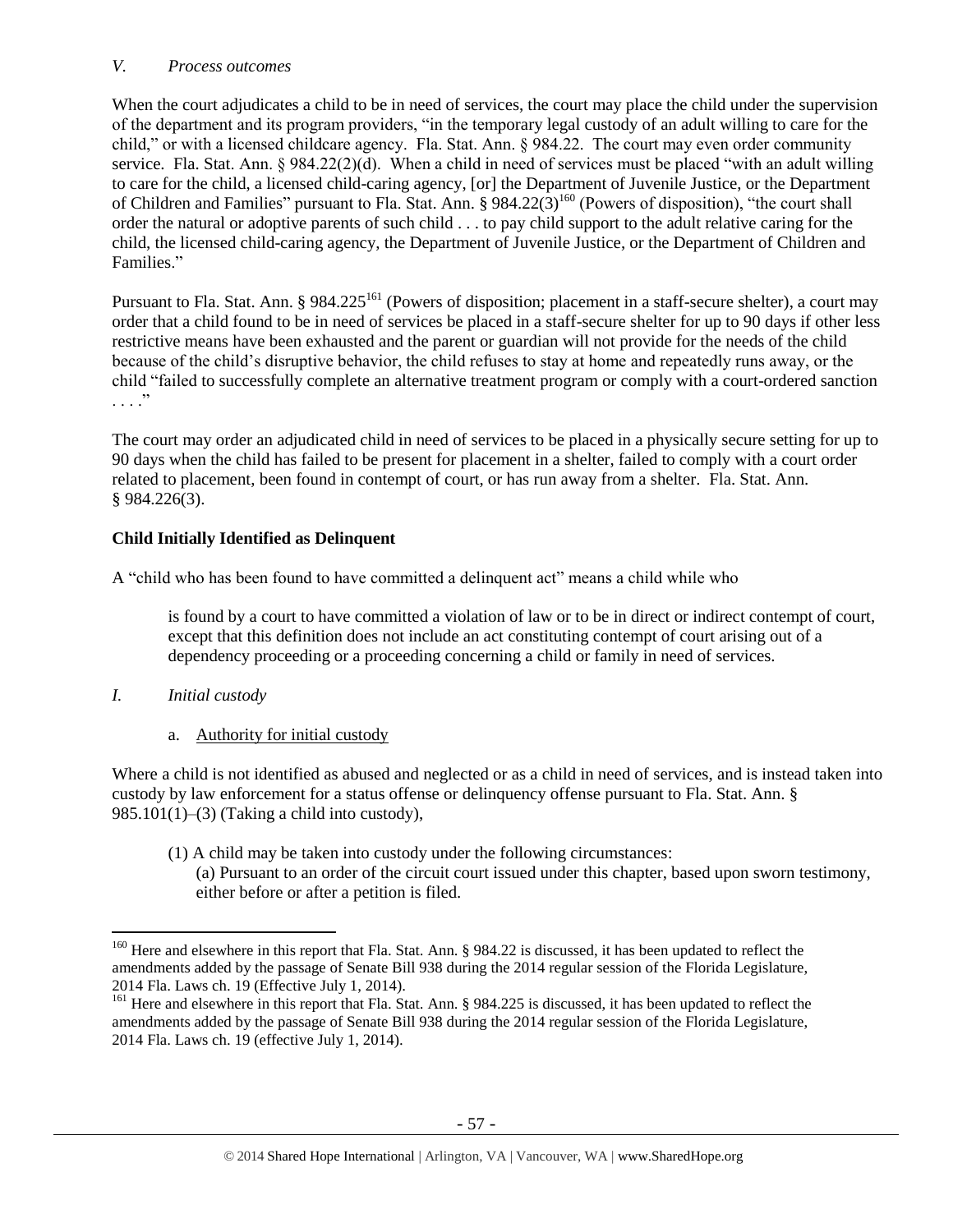(b) For a delinquent act or violation of law, pursuant to Florida law pertaining to a lawful arrest. . . . . . . .

## b. Placement

Nothing in this subsection shall be construed to allow the detention of a child who does not meet the detention criteria in part V.

(2) Except in emergency situations, a child may not be placed into or transported in any police car or similar vehicle that at the same time contains an adult under arrest, unless the adult is alleged or believed to be involved in the same offense or transaction as the child.

(3) When a child is taken into custody as provided in this section, the person taking the child into custody shall attempt to notify the parent, guardian, or legal custodian of the child. The person taking the child into custody shall continue such attempt until the parent, guardian, or legal custodian of the child is notified or the child is delivered to a juvenile probation officer under ss. 985.14 and 985.145, whichever occurs first. If the child is delivered to a juvenile probation officer before the parent, guardian, or legal custodian is notified, the juvenile probation officer shall continue the attempt to notify until the parent, guardian, or legal custodian of the child is notified. . . .

Fla. Stat. Ann. § 985.101(4) states, "Taking a child into custody is not an arrest except for the purpose of determining whether the taking into custody or the obtaining of any evidence in conjunction therewith is lawful." Pursuant to Fla. Stat. Ann. § 985.115 (2)(b), "Unless otherwise ordered by the court under s. 985.255 [Detention criteria; detention hearing] or s. 985.26 [Length of detention], and unless there is a need to hold the child, a person taking a child into custody shall attempt to release the child . . . [c]ontingent upon specific appropriation, to a shelter approved by the department or to an authorized agent."

# *II. Process following initial custody of delinquent child*

## a. Where is child referred after initial custody?

 $\overline{a}$ 

Initially, a child that is arrested is taken before a juvenile probation officer who, "review[s] the facts in the law enforcement report or probable cause affidavit and make[s] such further inquiry as may be necessary to determine whether detention care is required." Fla. Stat. Ann. § 985.25(1) (Detention intake).

Fla. Stat. Ann. § 985.125 (Prearrest or postarrest diversion programs) provides an opportunity for a child arrested for a delinquent act to avoid a record of delinquency by participating in a "prearrest or postarrest diversion program," that "may, upon agreement of the agencies that establish the program, provide for the expunction of the nonjudicial arrest record of a minor who successfully completes such a program pursuant to s. 943.0582." Fla. Stat. Ann. § 985.125(3).

Pursuant to Fla. Stat. Ann. § 985.135(2) (Juvenile assessment centers),

The department shall work cooperatively with substance abuse programs, mental health providers, law enforcement agencies, schools, health service providers, state attorneys, public defenders, and other agencies serving youth to establish juvenile assessment centers. Each current and newly established center<sup>162</sup> shall be developed and modified through the local initiative of community agencies and local

 $162$  Pursuant to Fla. Stat. Ann. § 985.135(1), "'center' means a juvenile assessment center comprising community operated facilities and programs which provide collocated central intake and screening services for youth referred to the department."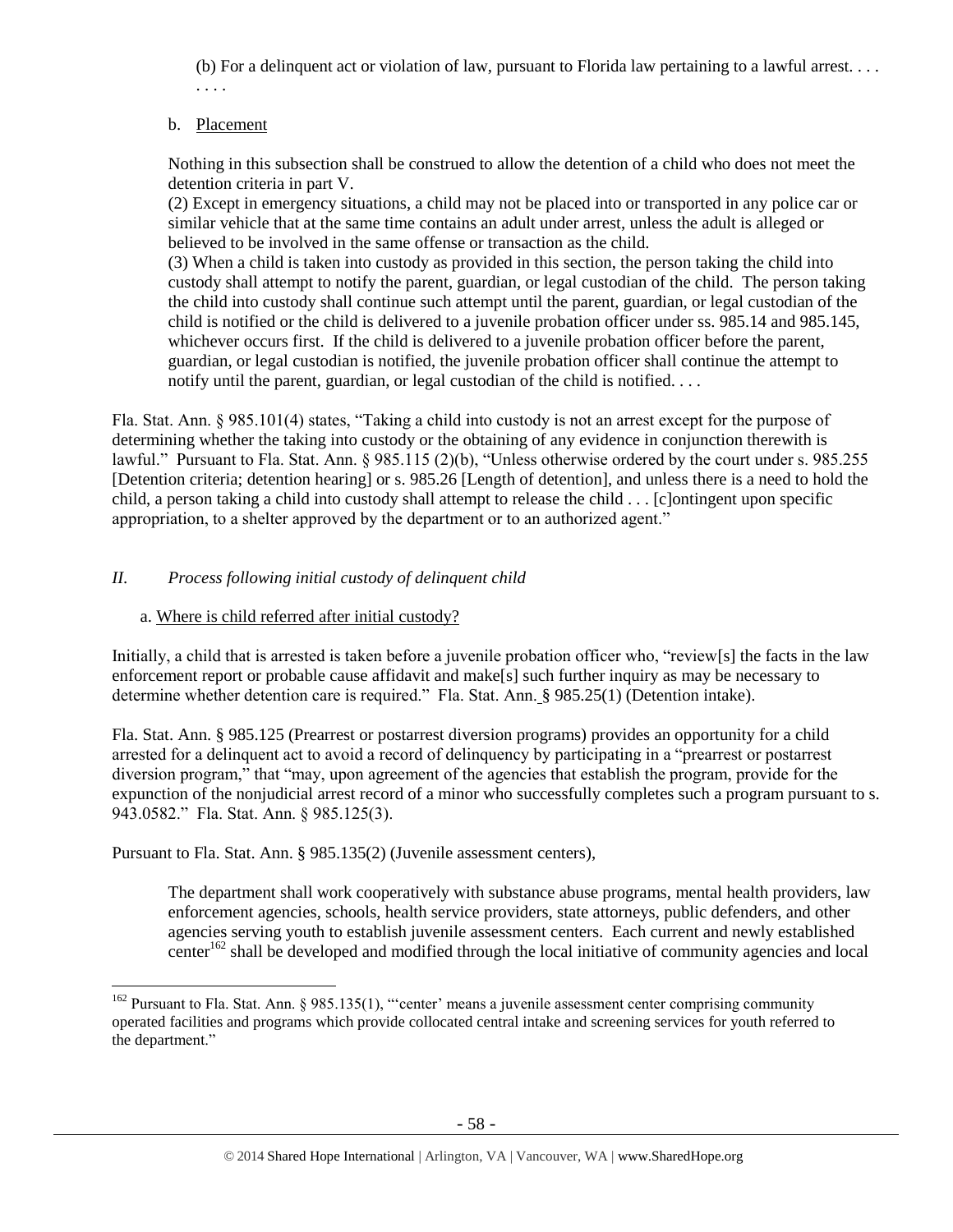governments and shall provide a broad array of youth-related services appropriate to the needs of the community where the center is located.

Pursuant to Fla. Stat. Ann. § 985.318(1) all proceedings seeking a finding that a child has committed a delinquent act or violation of law shall be initiated by the state by the filing of a petition for delinquency by the state attorney and (4) When a petition has been filed and the child or his or her counsel has advised the state attorney that the truth of the allegations is admitted and that no contest is to be made of the allegations in the petition, the state attorney may request that the case be set for an adjudicatory hearing. If the child changes the plea at the adjudicatory hearing, the court shall continue the hearing to permit the state attorney to prepare and present the case for the state.

## *III. Placement process pending adjudication/ investigation*

Pursuant to Fla. Stat. Ann. § 985.25(1) (Detention intake), the juvenile probation officer also decides the type of placement that is appropriate pending a detention hearing. Pursuant to Fla. Stat. Ann. §§ 985.25 (1)(a) and (b), the officer may consider "secure detention care, nonsecure detention care, or home detention care," based on the findings of "risk instrument assessment."<sup>163</sup>

Pursuant to Fla. Stat. Ann. § 985.25(2), "[t]he arresting law enforcement agency shall complete and present its investigation of an offense to the appropriate state attorney's office within 8 days after placement of the child in secure detention." However, the child may not be detained for a period exceeding 24 hours without a court order. Fla. Stat. Ann. § 985.26. The court order is a result of hearing required by Fla. Stat. Ann. § 985.25(3)(a), which defines that, "[t]he purpose of the detention hearing is to determine the existence of probable cause that the child has committed the delinquent act or violation of law that he or she is charged with and the need for continued detention." Pursuant to Fla. Stat. Ann. § 985.25(2), the considerations for whether a child needs continued detention include,

(a) The child is alleged to be an escapee from a residential commitment program; or an absconder from a nonresidential commitment program, a probation program, or conditional release supervision; or is alleged to have escaped while being lawfully transported to or from a residential commitment program.

. . .

 $\overline{a}$ 

(c) The child is charged with a delinquent act or violation of law and requests in writing through legal counsel to be detained for protection from an imminent physical threat to his or her personal safety. . . . .

Additionally, pursuant to Fla. Stat. Ann § 985.24 (Use of detentions; prohibitions),

All determinations and court orders regarding the use of secure, nonsecure, or home detention shall be based primarily upon findings that the child:

<sup>&</sup>lt;sup>163</sup> Pursuant to Fla. Stat. Ann. § 985.245 (Risk assessment instrument), the risk assessment instrument must take into consideration, but is not limited to:

<sup>. . . . [</sup>P]rior history of failure to appear, prior offenses, offenses committed pending adjudication, any unlawful possession of a firearm, theft of a motor vehicle or possession of a stolen motor vehicle, and probation status at the time the child is taken into custody. The risk assessment instrument shall also take into consideration appropriate aggravating and mitigating circumstances . . . The risk assessment instrument shall also include any information concerning the child's history of abuse and neglect. The risk assessment shall indicate whether detention care is warranted, and, if detention care is warranted, whether the child should be placed into secure, nonsecure, or home detention care.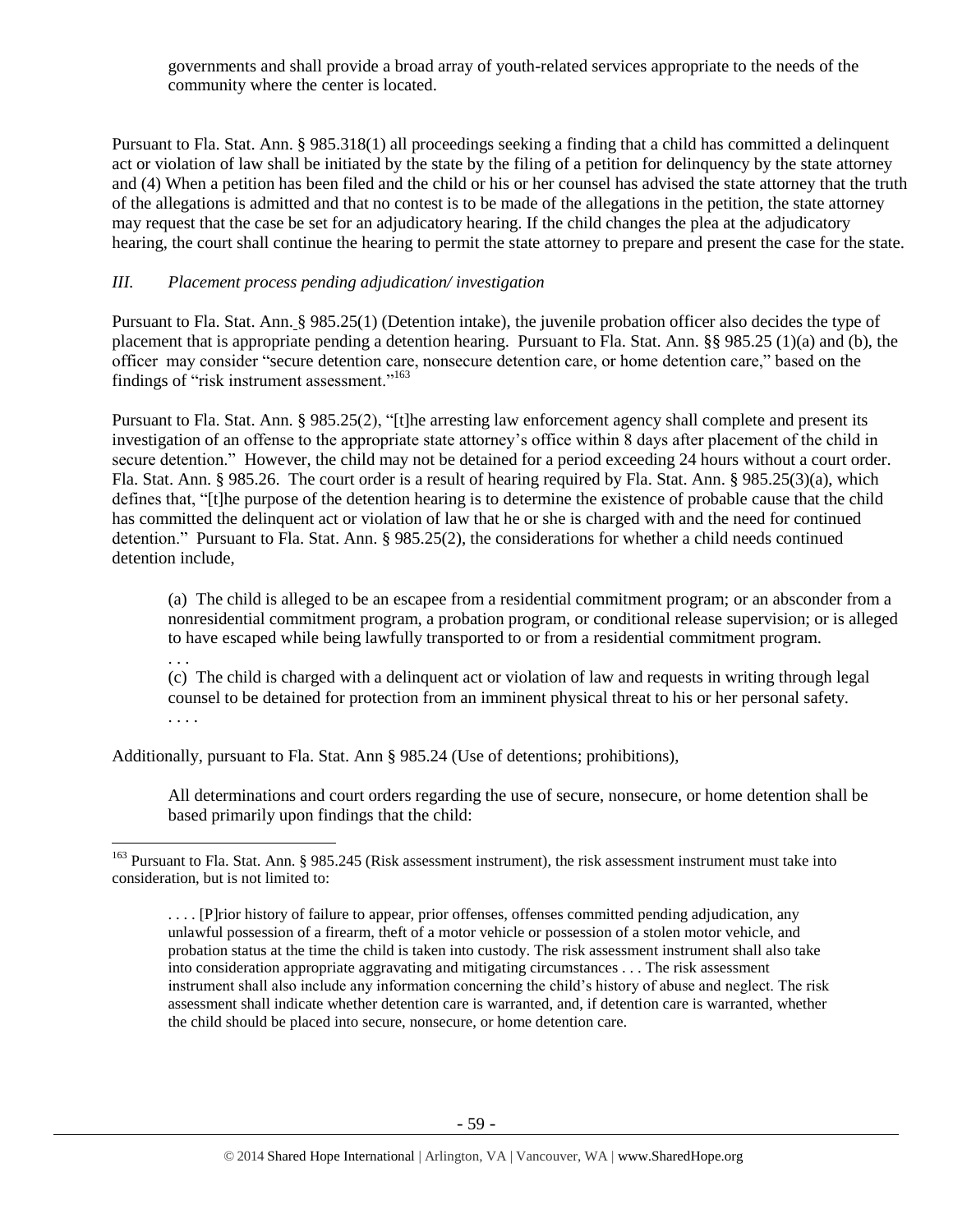- (a) Presents a substantial risk of not appearing at a subsequent hearing;
- (b) Presents a substantial risk of inflicting bodily harm on others as evidenced by recent behavior;
- (c) Presents a history of committing a property offense prior to adjudication, disposition, or placement;
- (d) Has committed contempt of court by:
	- 1. Intentionally disrupting the administration of the court;
	- 2. Intentionally disobeying a court order; or
	- 3. Engaging in a punishable act or speech in the court's presence which shows disrespect for the authority and dignity of the court; or
- (e) Requests protection from imminent bodily harm.<sup>164</sup>

Generally, the programs and services a child may receive during detention is not codified, but Fla. Stat. Ann. § 985.265 does state that

(4) (a) While a child who is currently enrolled in school is in nonsecure or home detention care, the child shall continue to attend school unless otherwise ordered by the court.

(b) While a child is in secure detention care, the child shall receive education commensurate with his or her grade level and educational ability.

Although a child charged with a delinquent offense cannot be found to be dependent, $165$  the services available to an alleged dependent child may also be available to non-dependent domestic minor sex trafficking victims. Fla. Stat. Ann. § 409.1678(5), "To the extent possible provided by law and with authorized funding, the services specified in this section may be available to all sexually exploited children whether such services are accessed voluntarily, as a condition of probation, through a diversion program, through a proceeding under chapter 39, or through a referral from a local community-based care or social service agency."

*IV. Adjudication of delinquent child*

 $\overline{a}$ 

Pursuant to Fla. Stat. Ann. § 985.35 (Adjudicatory hearings; withheld adjudications; orders of adjudication),

(1) The adjudicatory hearing must be held as soon as practicable after the petition alleging that a child has committed a delinquent act or violation of law is filed and in accordance with the Florida Rules of Juvenile Procedure; but reasonable delay for the purpose of investigation, discovery, or procuring counsel or witnesses shall be granted. If the child is being detained, the time limitations in s. 985.26(2) and (3) apply. (2) Adjudicatory hearings shall be conducted without a jury by the court, applying in delinquency cases the rules of evidence in use in criminal cases; adjourning the hearings from time to time as necessary; and conducting a fundamentally fair hearing in language understandable, to the fullest extent practicable, to the child before the court.

- (a) To allow a parent to avoid his or her legal responsibility.
- (b) To permit more convenient administrative access to the child.
- (c) To facilitate further interrogation or investigation.
- (d) Due to a lack of more appropriate facilities.

<sup>165</sup> Pursuant to Fla. Stat. Ann § 39.01(69)(g), the definition of "'[s]exual abuse of a child' for purposes of finding a child to be dependent" specifically excludes a child who is "under arrest or is . . . being prosecuted in a delinquency or criminal proceeding for a violation of any offense in chapter 796 based on such behavior. . . ."

<sup>&</sup>lt;sup>164</sup> Additionally, Fla. Stat. Ann § 985.24 imposes restrictions on considerations for placements. Specifically, a child may not be detained for an allegedly delinquent act for the following reasons: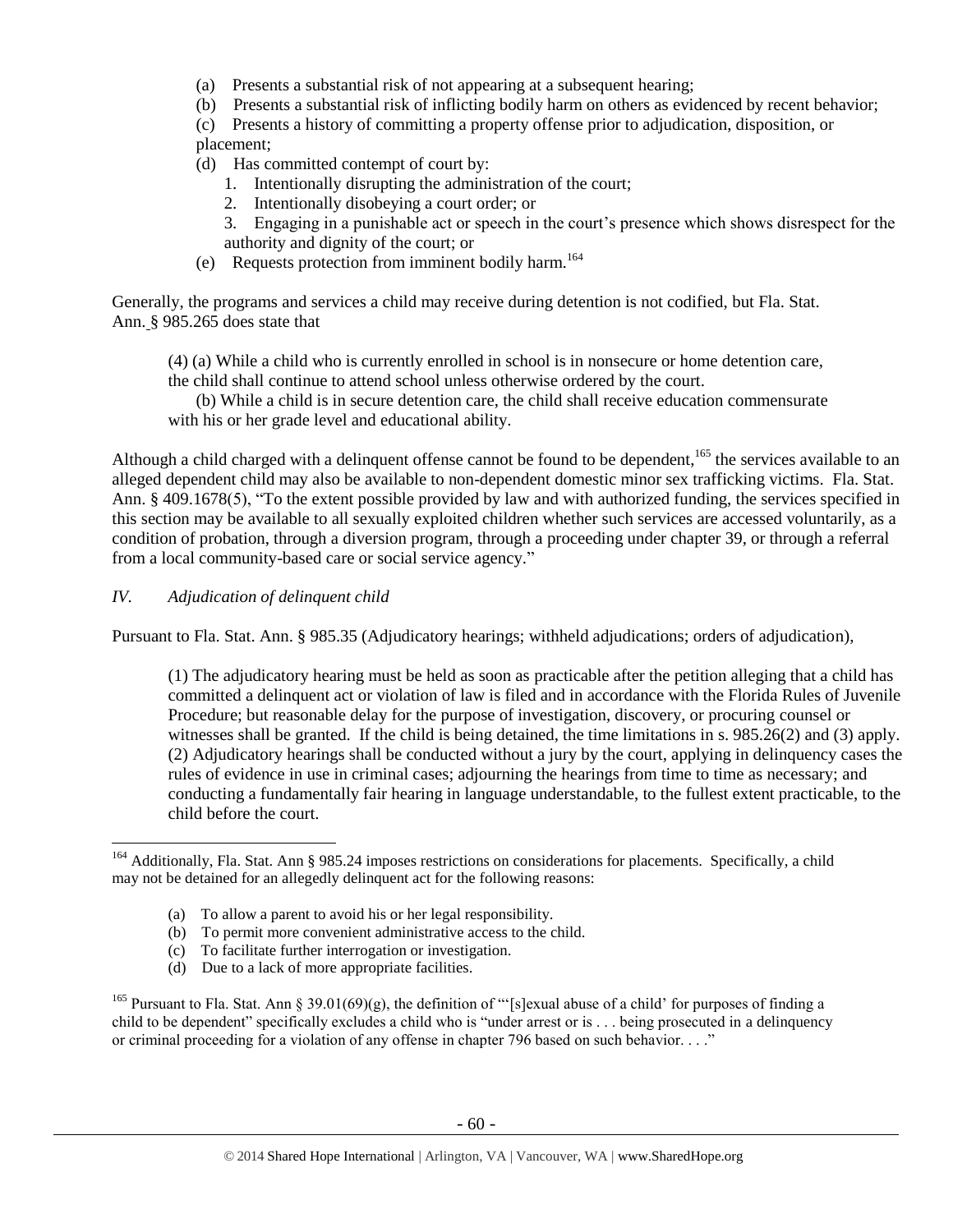Additionally, under subsection (4),

If the court finds that the child named in the petition has committed a delinquent act or violation of law, it may, in its discretion, enter an order stating the facts upon which its finding is based but withholding adjudication of delinquency.

(a) Upon withholding adjudication of delinquency, the court may place the child in a probation program under the supervision of the department or under the supervision of any other person or agency specifically authorized and appointed by the court. The court may, as a condition of the program, impose as a penalty component restitution in money or in kind, community service, a curfew, urine monitoring, revocation or suspension of the driver's license of the child, or other nonresidential punishment appropriate to the offense, and may impose as a rehabilitative component a requirement of participation in substance abuse treatment, or school or other educational program attendance. (b) If the child is attending public school and the court finds that the victim or a sibling of the victim in the case was assigned to attend or is eligible to attend the same school as the child, the court order shall include a finding pursuant to the proceedings described in s. 985.455, regardless of whether adjudication is withheld.

(c) If the court later finds that the child has not complied with the rules, restrictions, or conditions of the community-based program, the court may, after a hearing to establish the lack of compliance, but without further evidence of the state of delinquency, enter an adjudication of delinquency and shall thereafter have full authority under this chapter to deal with the child as adjudicated.

*V. Process outcomes*

When a child is adjudicated delinquent pursuant to Fla. Stat. Ann § 985.35 (Adjudicatory hearings; withheld adjudications; orders of adjudication), several dispositional outcomes are possible, including physically secure custody in a juvenile correctional facility or juvenile prison pursuant to Fla. Stat. Ann. § 985.465 (Juvenile correctional facilities or juvenile prison). Fla. Stat. Ann. § 985.433<sup>166</sup> (Disposition hearings in delinquency cases) states,

When a child has been found to have committed a delinquent act, the following procedures shall be applicable to the disposition of the case:

. . . .

 $\overline{a}$ 

(7) If the court determines that the child should be adjudicated as having committed a delinquent act and should be committed to the department . . .

(a) The juvenile probation officer shall recommend to the court the most appropriate placement and treatment plan, specifically identifying the restrictiveness level<sup>167</sup> most appropriate for the child. . . .

(b) The court shall commit the child to the department at the restrictiveness level identified or may order placement at a different restrictiveness level. . . .

<sup>&</sup>lt;sup>166</sup> Here and elsewhere in this report that Fla. Stat. Ann. § 985.433 is discussed, it has been updated to reflect the amendments added by the passage of Senate Bill 938 during the 2014 regular session of the Florida Legislature, 2014 Fla. Laws ch. 19 (effective July 1, 2014).

<sup>&</sup>lt;sup>167</sup> Under Fla. Stat. Ann. § 985.03(45) restrictiveness levels vary and could be minimum-risk nonresidential, lowrisk residential, moderate-risk residential, high-risk residential, and maximum-risk residential. All of these programs vary in the level of access to the outside community that the juvenile receives and style of program.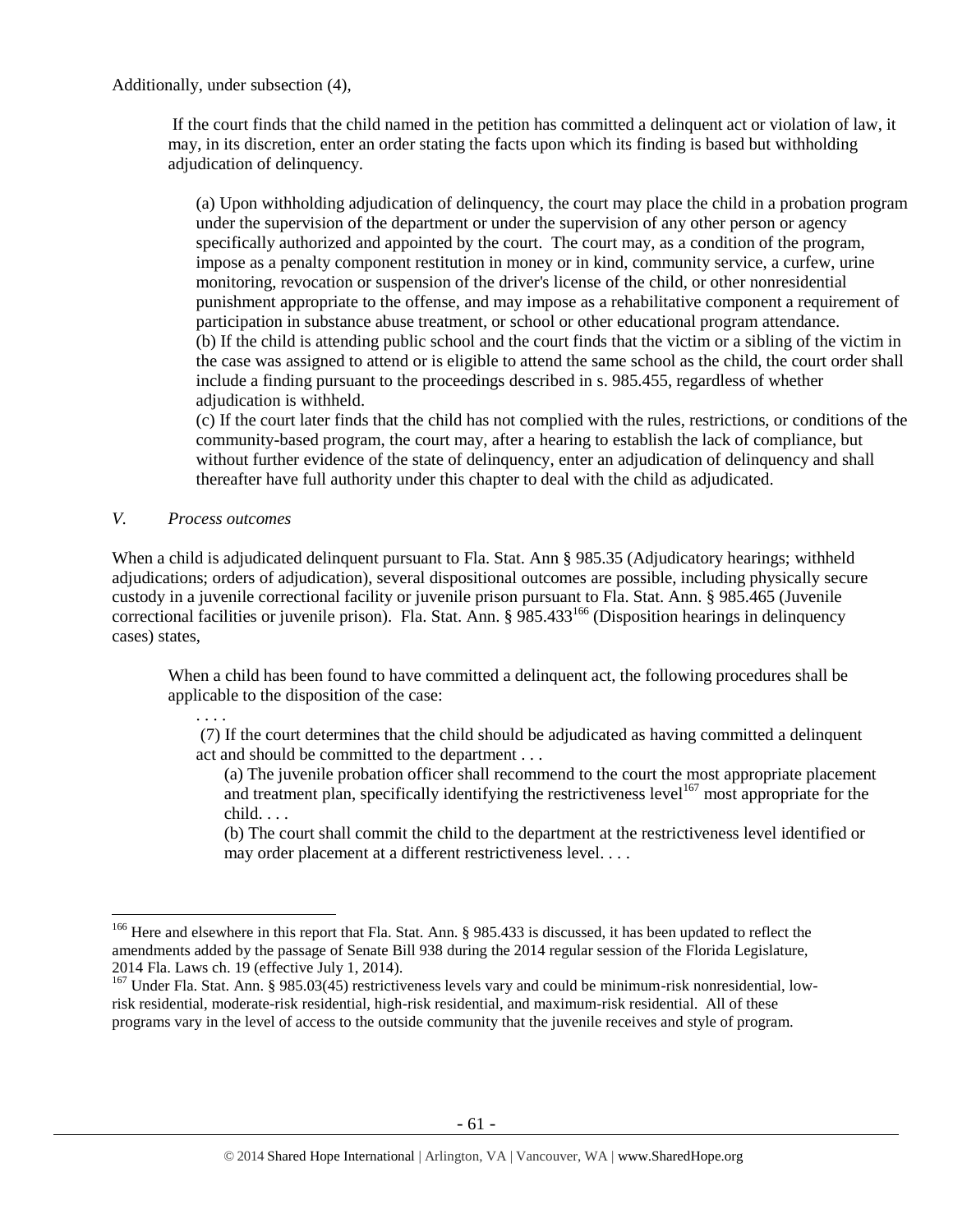(c) The court may also require that the child be placed in a probation program following the child's discharge from commitment. . . .

(8) If the court determines not to adjudicate and commit to the department, then the court shall determine what community-based sanctions it will impose in a probation program for the child. Community-based sanctions may include, but are not limited to, participation in substance abuse treatment, a day-treatment probation program, restitution in money or in kind, a curfew, revocation or suspension of the driver's license of the child, community service, and appropriate educational programs as determined by the district school board.

. . . .

### *5.5 Commercial sexual exploitation is identified as a type of abuse and neglect within child protection statutes.*

Fla. Stat. Ann. § 39.01(2)<sup>168</sup> (Definitions) defines "abuse"<sup>169</sup> within the general provisions on judicial proceedings involving children, which includes provisions related to child protective investigations and abuse and neglect, as "any willful act or threatened act that results in any physical, mental, or sexual injury or harm that causes or is likely to cause the child's physical, mental, or emotional health to be significantly impaired . . . ."

Moreover, Fla. Stat. Ann. § 39.01(69)(g) defines "'sexual abuse of a child' for purposes of finding a child to be dependent" to include

The sexual exploitation of a child, which includes the act of a child offering to engage in or engaging in prostitution, provided that the child is not under arrest or is not being prosecuted in a delinquency or criminal proceeding for a violation of any offense in chapter 796 [Prostitution] based on such behavior; or allowing, encouraging, or forcing a child to:

- 1. Solicit for or engage in prostitution; or
- 2. Engage in a sexual performance, as defined by chapter 827 [Abuse of children]; or
- 3. Participate in the trade of human trafficking as provided in s. 787.06(3)(g) [Human trafficking].

Fla. Stat. Ann. § 984.03(2) (Definitions) similarly defines "abuse" for the purposes of the chapter on families and children in need of services in part as "any willful act that results in any physical, mental, or sexual injury that causes or is likely to cause the child's physical, mental, or emotional health to be significantly impaired."

Additionally, "harm" is defined in subsection (30) in part as the following:

"Harm" to a child's health or welfare can occur when any person:

. . . . (b) Commits, or allows to be committed, sexual battery, as defined in chapter 794 [Sexual battery], or lewd or lascivious acts, as defined in chapter 800 [Lewdness; indecent exposure], against the child.

(c) Allows, encourages, or forces the sexual exploitation of a child, which includes allowing, encouraging, or forcing a child to:

- 1. Solicit for or engage in prostitution; or
- 2. Engage in a sexual performance, as defined by chapter 827 [Abuse of children].

. . . . (j) Negligently fails to protect a child in his or her care from inflicted physical, mental, or sexual injury caused by the acts of another.

<sup>168</sup> *See supra* not[e 133.](#page-41-0)

<sup>169</sup> *See supra* not[e 142.](#page-44-0)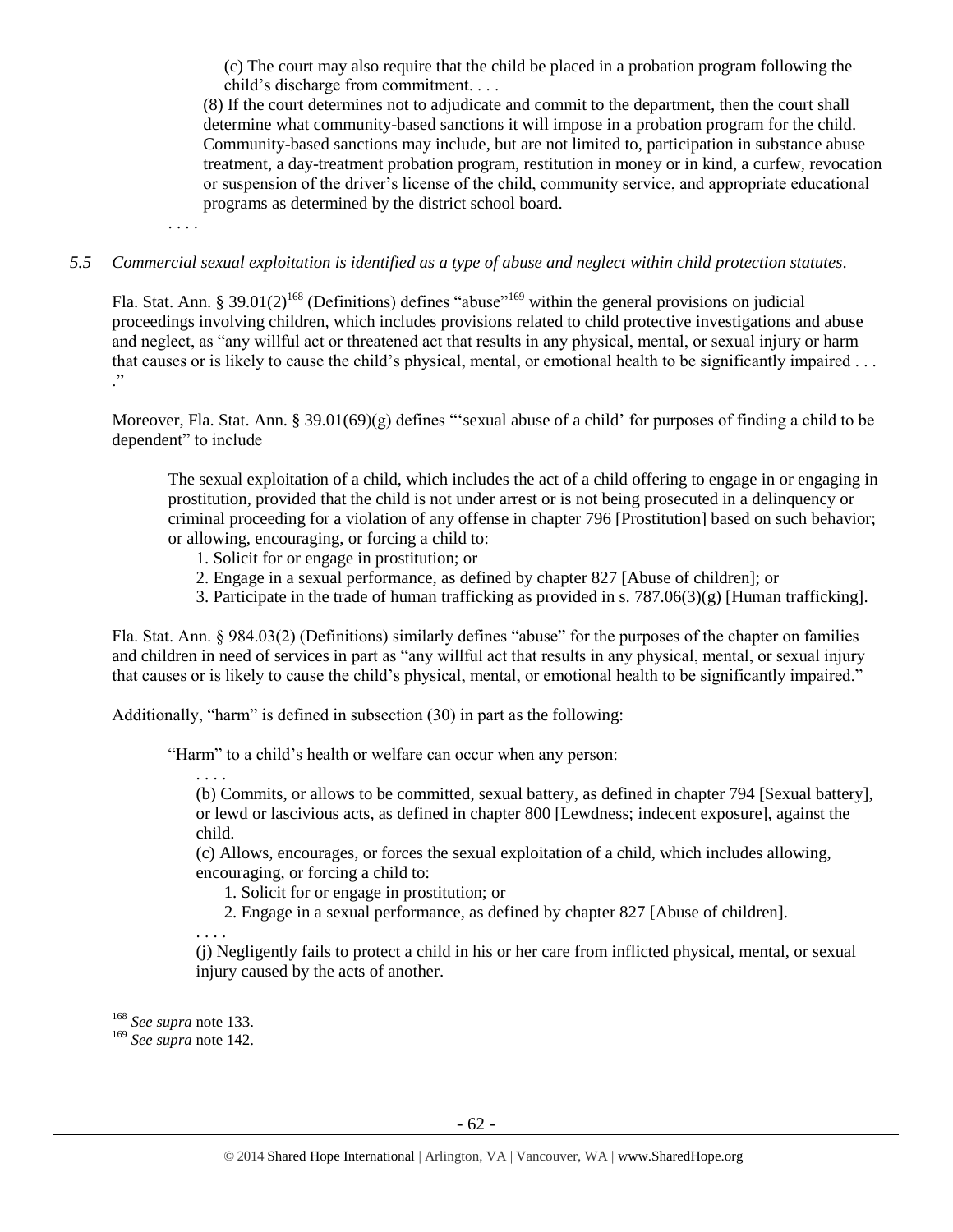*5.6 The definition of "caregiver" (or similar term) in the child welfare statutes is broad enough to include a trafficker who has custody or control of a child in order to bring a trafficked child into protection of child protective services.*

Fla. Stat. Ann. § 39.01(10)<sup>170</sup> (Definitions) defines "caregiver" for the purposes of judicial proceedings related to children as a "parent, legal custodian, permanent guardian, adult household member, or other person responsible for a child's welfare as defined in subsection (47)."<sup>171</sup>

Although the definition of caregiver is not directly addressed, the jurisdictional statutes under Chapter 39 appear to provide broad authority for the Department of Child Welfare to serve all domestic minor sex trafficking victims.<sup>172</sup> Pursuant to Fla. Stat. Ann. § 39.001(5) (Purposes and intent; personnel standards and screening),

#### (5) SEXUAL EXPLOITATION SERVICES.

(a) The Legislature recognizes that child sexual exploitation is a serious problem nationwide and in this state. The children at greatest risk of being sexually exploited are runaways and throwaways. Many of these children have a history of abuse and neglect. The vulnerability of these children starts with isolation from family and friends. Traffickers maintain control of child victims through psychological manipulation, force, drug addiction, or the exploitation of economic, physical, or emotional vulnerability. Children exploited through the sex trade often find it difficult to trust adults because of their abusive experiences. These children make up a population that is difficult to serve and even more difficult to rehabilitate.

(b) The Legislature establishes the following goals for the state related to the status and treatment of sexually exploited children in the dependency process:

1. To ensure the safety of children.

2. To provide for the treatment of such children as dependent children rather than as delinquents.

3. To sever the bond between exploited children and traffickers and to reunite these children with their families or provide them with appropriate guardians.

4. To enable such children to be willing and reliable witnesses in the prosecution of traffickers. (c) The Legislature finds that sexually exploited children need special care and services in the dependency process, including counseling, health care, substance abuse treatment, educational opportunities, and a safe environment secure from traffickers.

 $\overline{a}$ 

. . . .

<sup>170</sup> *See supra* not[e 133.](#page-41-0)

<sup>&</sup>lt;sup>171</sup> Pursuant to Fla. Stat. Ann. § 39.01(47), "other person responsible for a child's welfare" is defined in part as

the child's legal guardian or foster parent; an employee of any school, public or private child day care center, residential home, institution, facility, or agency; a law enforcement officer employed in any facility, service, or program for children that is operated or contracted by the Department of Juvenile Justice; or any other person legally responsible for the child's welfare in a residential setting; and also includes an adult sitter or relative entrusted with a child's care....

<sup>&</sup>lt;sup>172</sup> The Department of Children and Families has an operating procedure allowing child abuse investigations and specialized assessments for minor victims of human trafficking when the alleged perpetrator is not a caregiver. *See Intakes and Investigative Response to Human Trafficking of Children*, FLORIDA DEPARTMENT OF CHILDREN AND FAMILIES (May 1, 2009), http://www.dcf.state.fl.us/admin/publications/cfops/175%

<sup>20</sup>Family%20Safety%20(CFOP%20175-XX)/CFOP%20175-14,%20Intakes%20and%20Investigative%20 Response%20to%20the%20Human%20Trafficking%20of%20Children.pdf (stating CF Operating Procedure No. 175-14).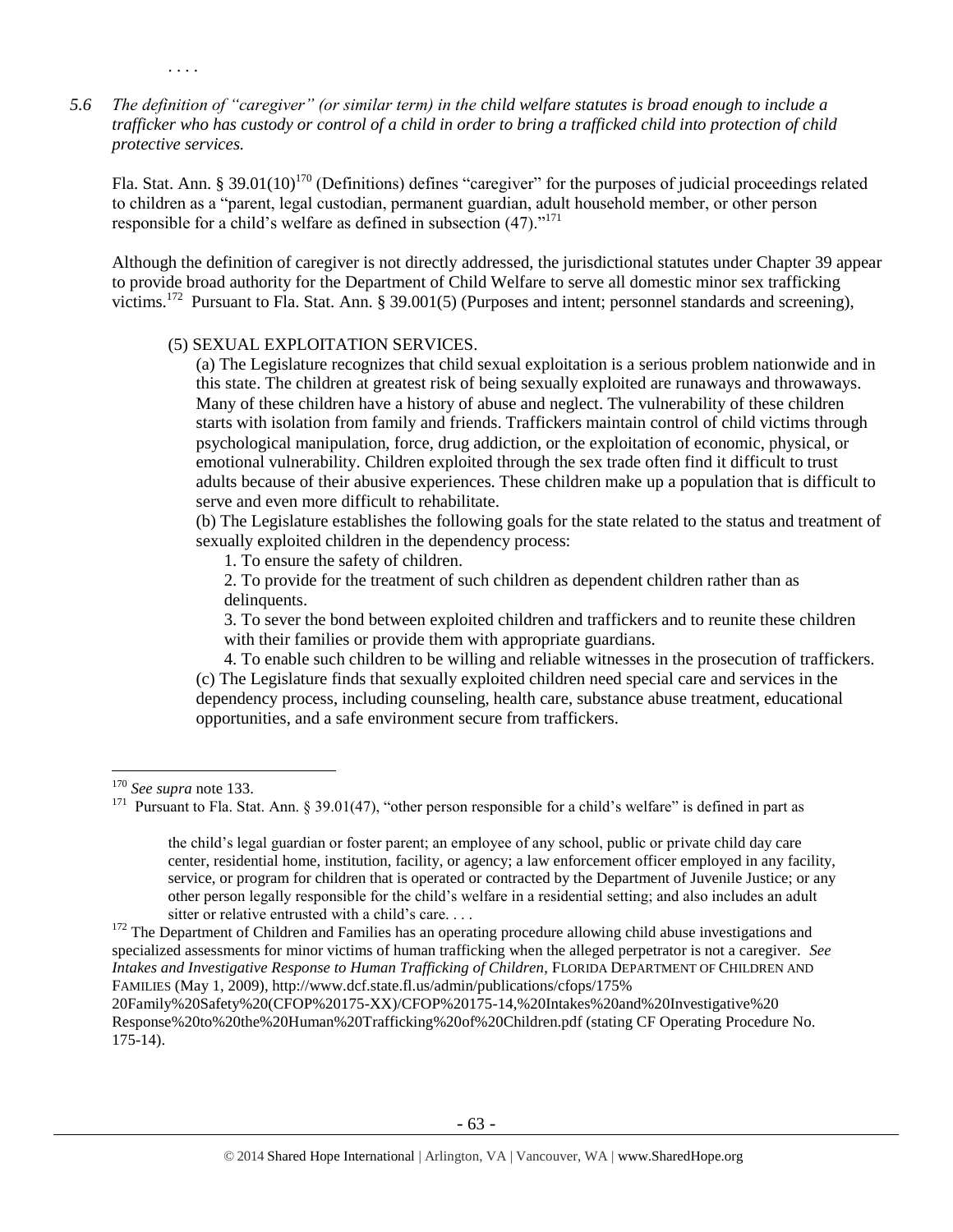(d) The Legislature further finds that sexually exploited children need the special care and services described in paragraph (c) independent of their citizenship, residency, alien, or immigrant status. It is the intent of the Legislature that this state provide such care and services to all sexually exploited children in this state who are not otherwise receiving comparable services, such as those under the federal Trafficking Victims Protection Act, 22 U.S.C. ss. 7101 et seq.

*5.7 Crime victims' compensation is specifically available to a child victim of sex trafficking or commercial sexual exploitation of children (CSEC) without regard to ineligibility factors.*

The Florida Crimes Compensation Act in Fla. Stat. Ann. §§ 960.01–960.28 authorizes the payment of compensation to victims of crime. Under Fla. Stat. Ann. § 960.03(3), "crime" is defined in part as the following:

(a) A felony or misdemeanor offense committed by either an adult or a juvenile which results in physical injury or death, or a felony or misdemeanor offense of child abuse<sup>173</sup> committed by an adult or a juvenile which results in a mental injury, as defined in s. 827.03 [Abuse, aggravated abuse, and neglect of a child; penalties], to a person younger than 18 years of age who was not physically injured by the criminal act. The mental injury to the minor must be verified by a psychologist licensed under chapter 490, by a physician licensed in this state under chapter 458 or chapter 459 who has completed an accredited residency in psychiatry, or by a physician who has obtained certification as an expert witness pursuant to s. 458.3175. The term also includes a criminal act that is committed within this state but that falls exclusively within federal jurisdiction.

. . . .

(d) A violation of s. 827.071 [Sexual performance by a child; penalties], s. 847.0135 [Computer pornography; traveling to meet minor; penalties], s. 847.0137 [Transmission of pornography by electronic device or equipment prohibited; penalties] or s. 847.0138 [Transmission of material harmful to minors to a minor by electronic device or equipment prohibited; penalties], related to online sexual exploitation and child pornography.

. . . .

 $\overline{a}$ 

For the purposes of the Florida Crimes Compensation Act, a "victim" is defined in §960.03(14) as

(a) A person who suffers personal physical injury or death as a direct result of a crime;

(b) A person younger than 18 years of age who was present at the scene of a crime, saw or heard the crime, and suffered a psychiatric or psychological injury because of the crime, but who was not physically injured;

(c) A person younger than 18 years of age who was the victim of a felony or misdemeanor offense of child abuse that resulted in a mental injury as defined by s. 827.03 but who was not physically injured; or

(d) A person against whom a forcible felony was committed and who suffers a psychiatric or psychological injury as a direct result of that crime but who does not otherwise sustain a personal physical injury or death.

<sup>&</sup>lt;sup>173</sup> Pursuant to Fla. Stat. Ann. § 827.03(1)(b) (Abuse, aggravated abuse, and neglect of a child; penalties),

<sup>&</sup>quot;Child abuse" means:

<sup>1.</sup> Intentional infliction of physical or mental injury upon a child;

<sup>2.</sup> An intentional act that could reasonably be expected to result in physical or mental injury to a child; or

<sup>3.</sup> Active encouragement of any person to commit an act that results or could reasonably be expected to result in physical or mental injury to a child.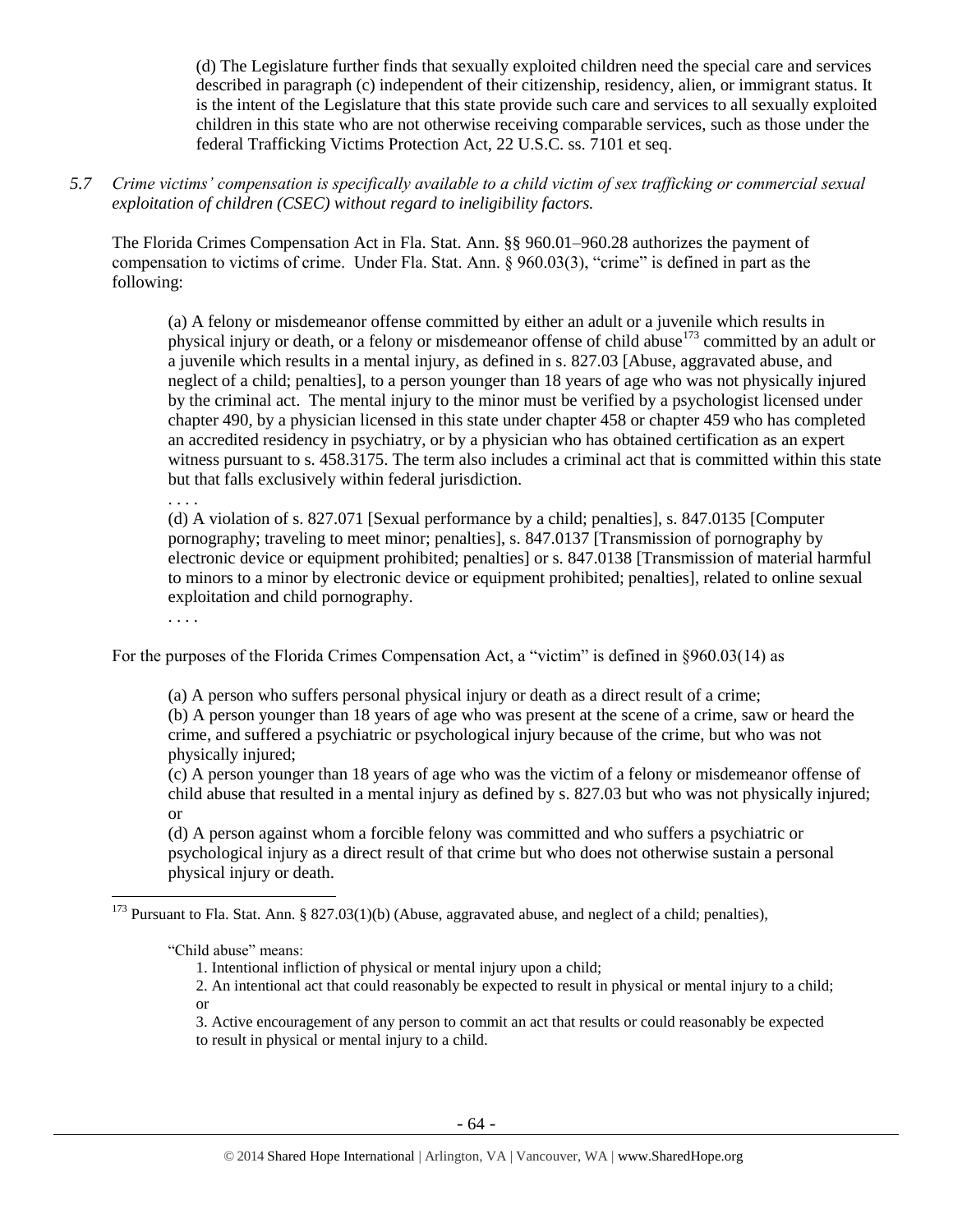Pursuant to Fla. Stat. Ann. § 960.065(2)<sup>174</sup> (Eligibility for awards), a person is ineligible for an award if he or she:

(a) Committed or aided in the commission of the crime upon which the claim for compensation was based;

(b) Was engaged in an unlawful activity at the time of the crime upon which the claim for compensation is based; unless the victim was engaged in prostitution as a result of being a victim of human trafficking as described in s. 787.06(3)(b), (d), (f), or (g) [Human trafficking].

(c) Was in custody or confined, regardless of conviction, in a county or municipal detention facility, a state or federal correctional facility, or a juvenile detention or commitment facility at the time of the crime upon which the claim for compensation is based;

. . . .

 $\overline{a}$ 

Further, pursuant to Fla. Stat. Ann. § 960.065(5), "A person is not ineligible for an award pursuant to paragraph  $(2)(a)$ , paragraph  $(2)(b)$ , or paragraph  $(2)(c)$  if that person is a victim of sexual exploitation as defined in s.  $39.01(68)(g)$ ." Fla. Stat. Ann. §  $39.01(69)(g)$ <sup>175</sup> defines sexual exploitation of child to include:

the act of a child offering to engage or engaging in prostitution, provided that the child is not under arrest or is not being prosecuted in a delinquency or criminal proceeding for a violation of any offense in chapter 796 based on such behavior; or allowing, encouraging, or forcing a child to:

- 1. Solicit for or engage in prostitution; or
- 2. Engage in a sexual performance, as defined by chapter 827 [Abuse of children]; or
- 3. Participate in the trade of human trafficking as provided in s. 787.06(3)(g) [Human trafficking].

Fla. Stat. Ann. § 960.13(1)(a)(2)–(3) (Awards) require that before compensation may be awarded, that the "crime directly resulted in personal injury to, psychiatric or psychological injury to, or death of, the victim or intervenor," and the "crime was promptly reported to the proper authorities." Fla. Stat. Ann. § 960.13(b) provides,

In no case may an award be made when the record shows that such report was made more than 72 hours after the occurrence of such crime unless the department, for good cause shown, finds the delay to have been justified. The department, upon finding that any claimant or award recipient has not duly cooperated with the state attorney, all law enforcement agencies, and the department, may deny, reduce, or withdraw any award, as the case may be.

However, victims of child pornography receive special protection under Fla. Stat. Ann. § 960.03(10) and Fla. Stat. Ann. § 960.197 (Assistance to victims of online sexual exploitation and child pornography), which ensures that they receive compensation as victims of crime. Fla. Stat. Ann. § 960.03(10) defines "identified victim of child pornography" as "any person who, while under the age of 18, is depicted in any image or movie of child pornography and who is identified through a report generated by a law enforcement agency and provided to the National Center for Missing and Exploited Children's Child Victim Identification Program." Pursuant to Fla. Stat. Ann. § 960.197,

<sup>&</sup>lt;sup>174</sup> Here and elsewhere in this report that Fla. Stat. Ann. § 960.065(2) is discussed, it has been updated to reflect the amendments added by the passage of House Bill 989 (effective October 1, 2014) and Senate Bill 1666 (effective July 1, 2014) during the 2014 regular session of the Florida Legislature, 2014 Fla. Laws . <sup>175</sup> *See supra* not[e 133.](#page-41-0)

<sup>-</sup> 65 -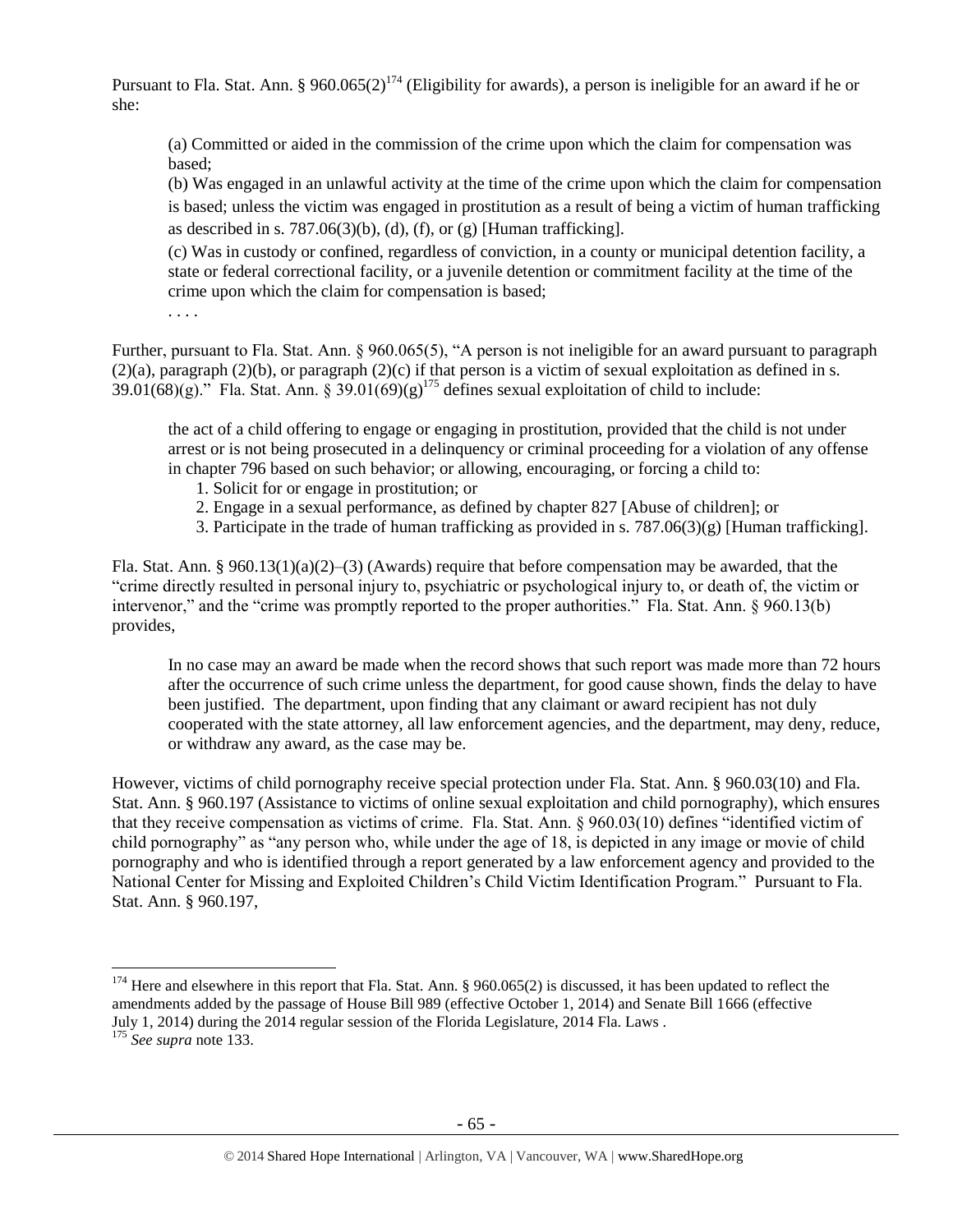(1) Notwithstanding the criteria set forth in s. 960.13 for crime victim compensation awards, the department may award compensation for counseling and other mental health services to treat psychological injury or trauma to:

(a) A child younger than 18 years of age who suffers psychiatric or psychological injury as a direct result of online sexual exploitation under any provision of s. 827.071, s. 847.0135, s. 847.0137, or s. 847.0138, and who does not otherwise sustain a personal injury or death; or

(b) Any person who, while younger than age 18, was depicted in any image or movie, regardless of length, of child pornography as defined in s. 847.001 [Definitions],<sup>176</sup> who has been identified by a law enforcement agency or the National Center for Missing and Exploited Children as an identified victim of child pornography, who suffers psychiatric or psychological injury as a direct result of the crime, and who does not otherwise sustain a personal injury or death.

(2) Compensation under this section is not contingent upon pursuit of a criminal investigation or prosecution.

Also, Fla. Stat. Ann. § 960.07(2) states in part that claims "must be filed not later than 1 year after: (a) The occurrence of the crime upon which the claim is based. . . [or] (b) The death of the victim or intervenor," but that "for good cause the department may extend the time for filing for a period not exceeding 2 years after such occurrence." This limit, however, can be extended under subsection (3)(b), which states,

Notwithstanding the provisions of subsection (2) and regardless of when the crime occurred, if the victim or intervenor was under the age of 18 at the time the crime upon which the claim is based occurred, a claim may be filed in accordance with this subsection.

(b)When a victim or intervenor who was under the age of 18 at the time the crime occurred reaches the age of 18, the victim or intervenor has 1 year within which to file a claim.

. . . .

. . .

Additionally, "[f]or good cause, the department may extend the time period allowed for filing a claim under paragraph (b) for an additional period not to exceed 1 year." Fla. Stat. Ann. § 960.07(3).

### *5.8 Victim-friendly procedures and protections are provided in the trial process for minors under 18.*

Child victim witnesses are provided with certain protections throughout the judicial process. Pursuant to Fla. Stat. Ann. § 39.822 (Appointment of guardian ad litem for abused, abandoned, or neglected child), a guardian ad litem shall be appointed "by the court at the earliest possible time to represent the child in any child abuse, abandonment, or neglect judicial proceeding, whether civil or criminal."

Additionally, Fla. Stat. Ann. § 39.01305<sup>177</sup> (Appointment of an attorney for a dependent child with certain special needs) requires the appointment of an attorney for a child who is a victim of human trafficking as defined in Fla. Stat. Ann. s.  $\frac{787.06(2)(d)^{178}}{178}$  (Human trafficking). Fla. Stat. Ann. s. 39.01305(1)(a)(2) provides that "[a] dependent child<sup>179</sup> who has certain special needs has a particular need for an attorney to represent the

<sup>176</sup> *See supra* not[e 70.](#page-20-0)

<sup>&</sup>lt;sup>177</sup> Here and elsewhere in this report that Fla. Stat. Ann. § 39.01305 is discussed, it has been updated to reflect the amendments added by the passage of Senate Bill 561 during the 2014 regular session of the Florida Legislature, 2014 Fla. Laws (effective July 1, 2014).

<sup>&</sup>lt;sup>178</sup> Fla. Stat. Ann. § 787.06(2)(d) defines "human trafficking" as "transporting, soliciting, recruiting, harboring, providing, enticing, maintaining, or obtaining another person for the purpose of exploitation of that person."  $179$  Fla. Stat. Ann. § 39.01305(2) defines "dependent child" as "a child who is subject to any proceeding under this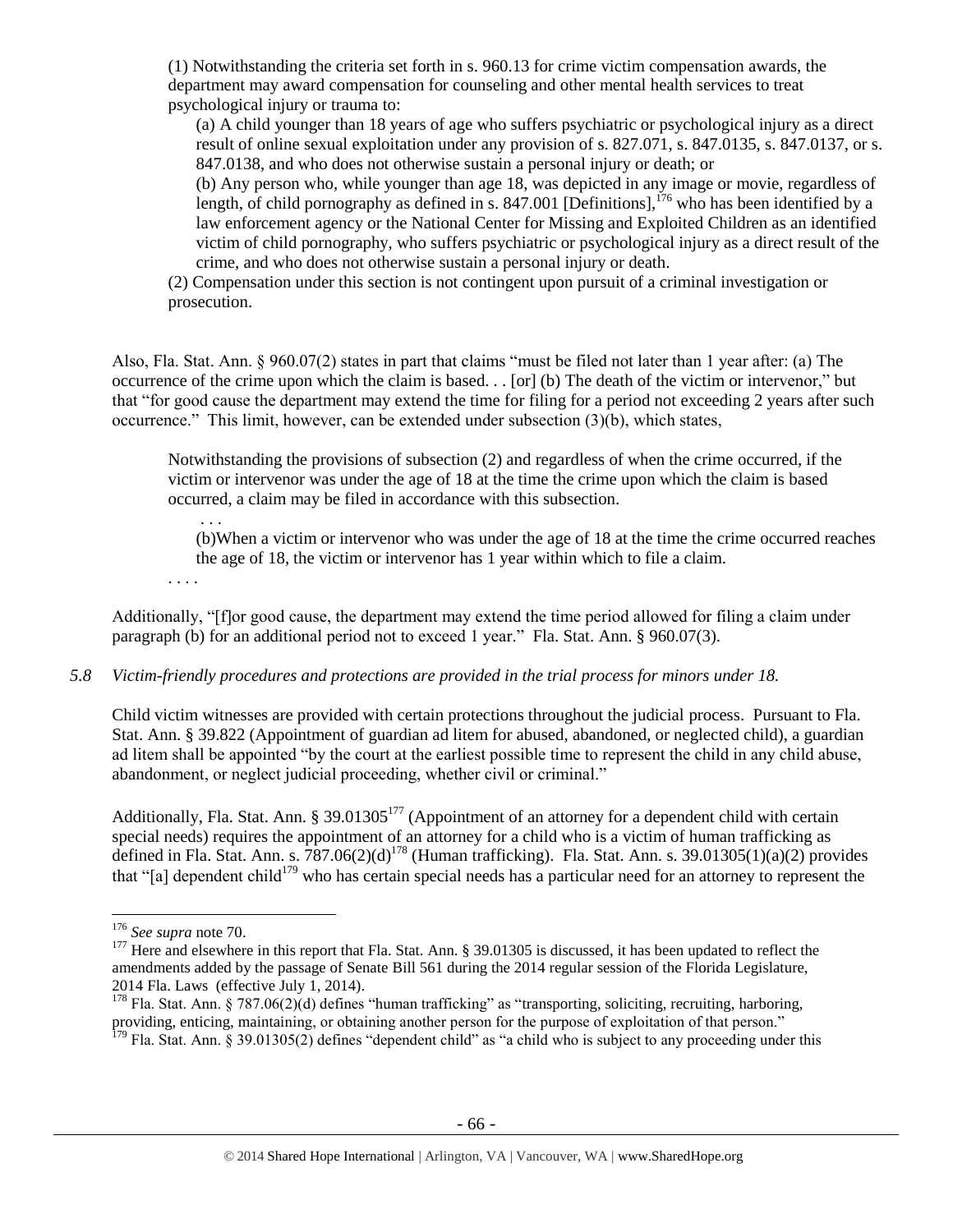dependent child . . . so that the attorney may address the child's medical and related needs and the services and supports necessary for the child to live successfully in the community."

As an additional protection, pursuant to Fla. Stat. Ann. §§ 92.55 (Judicial or other proceedings involving victim or witness under the age of 16. . . or a sexual offense victim or witness; special protections; . . .), the court may "enter any order necessary to protect the victim or witness in any judicial proceeding or other official proceeding from severe emotional or mental harm due to the presence of the defendant if the victim or witness is required to testify in open court." Therefore, the court may order that the testimony of a sexual offense<sup>180</sup> victim or witness<sup>181</sup> under the age of 16 be videotaped and shown in open court or taken outside of the courtroom and shown over the television, instead of live testimony, if the court finds that there is a "substantial likelihood" that testifying in open court, in the presence of the defendant, would cause the minor "at least moderate emotional or mental harm." Fla. Stat. Ann. §§ 92.53(1), 92.54(1). In determining whether to permit the victim or witness to testify outside of the courtroom by video feed or prerecorded video, the court considers, "[t]he age of the child, the nature of the offense or act, the relationship of the child to the parties in the case or to the defendant in a criminal action, the degree of emotional trauma that will result to the child as a consequence of the defendant's presence, and any other fact that the court deems relevant . . . ." Fla. Stat. Ann. § 92.55(3)(a).<sup>182</sup>

Additionally, Fla. Stat. Ann. §  $92.56(5)^{183}$  (Judicial proceedings court records involving sexual offenses and human trafficking) requires that any publication or broadcast not include any identifying characteristics of the victim including "an identifying photograph, an identifiable voice, or the name or address of the victim. . . ." unless the victim has consented in writing.

The court may also limit the number of interviews, prohibit depositions, require advance submission of questions, set conditions for the interview location, and determine who will attend the proceeding. Fla. Stat. Ann. § 92.55(4).

Under Fla. Stat. Ann. § 92.56(3) (Judicial proceedings and court records involving sexual offenses and human trafficking), the state may use a pseudonym to protect the victim's identity in court proceeding involving a "victim of a crime described in  $787.06(3)(a)$  (Human Trafficking)., (c)1., or (e)1., in  $787.06(3)(b)$ , (d), (f), 73 or (g), or in chapter 794 [Sexual battery] or chapter 800 [Lewdness; indecent exposure], or of child abuse, aggravated child abuse, or sexual performance by a child under chapter 827 [Abuse of children], or any crime involving the production, possession, or promotion of child pornography as described in chapter 847 [Obscenity] . . . ."

chapter. The term does not require that a child be adjudicated dependent for purposes of this section."

<sup>&</sup>lt;sup>180</sup> Fla. Stat. Ann. § 92.55(1)(b) defines "sexual offense" as "any offense specified in s. 775.21(4)(a)1. [The Florida Sexual Predators Act] or s. 943.0435(1)(a)1.a.(I) [Sexual offenders required to register with the department; penalty], which include human trafficking and CSEC offenses. *See infra* sections 2.10 and 3.5 for a list of sex trafficking-related offenses.

<sup>&</sup>lt;sup>181</sup> Fla. Stat. Ann. § 92.55(1)(a) defines "sexual offense victim or witness" as "a person who was under the age of 16 when he or she was the victim of or a witness to a sexual offense."

 $182$  Here and elsewhere in this report that Fla. Stat. Ann. § 92.55 is discussed, it has been updated to reflect the amendments added by the passage of Senate Bill 526 during the 2014 regular session of the Florida Legislature, 2014 Fla. Laws ch. 162 (effective October 1, 2014)).

<sup>&</sup>lt;sup>183</sup> Here and elsewhere in this report that Fla. Stat. Ann. § 92.56(5) is discussed, it has been updated to reflect the amendments added by the passage of House Bill 989 during the 2014 regular session of the Florida Legislature, 2014 Fla. Laws (effective October 1, 2014).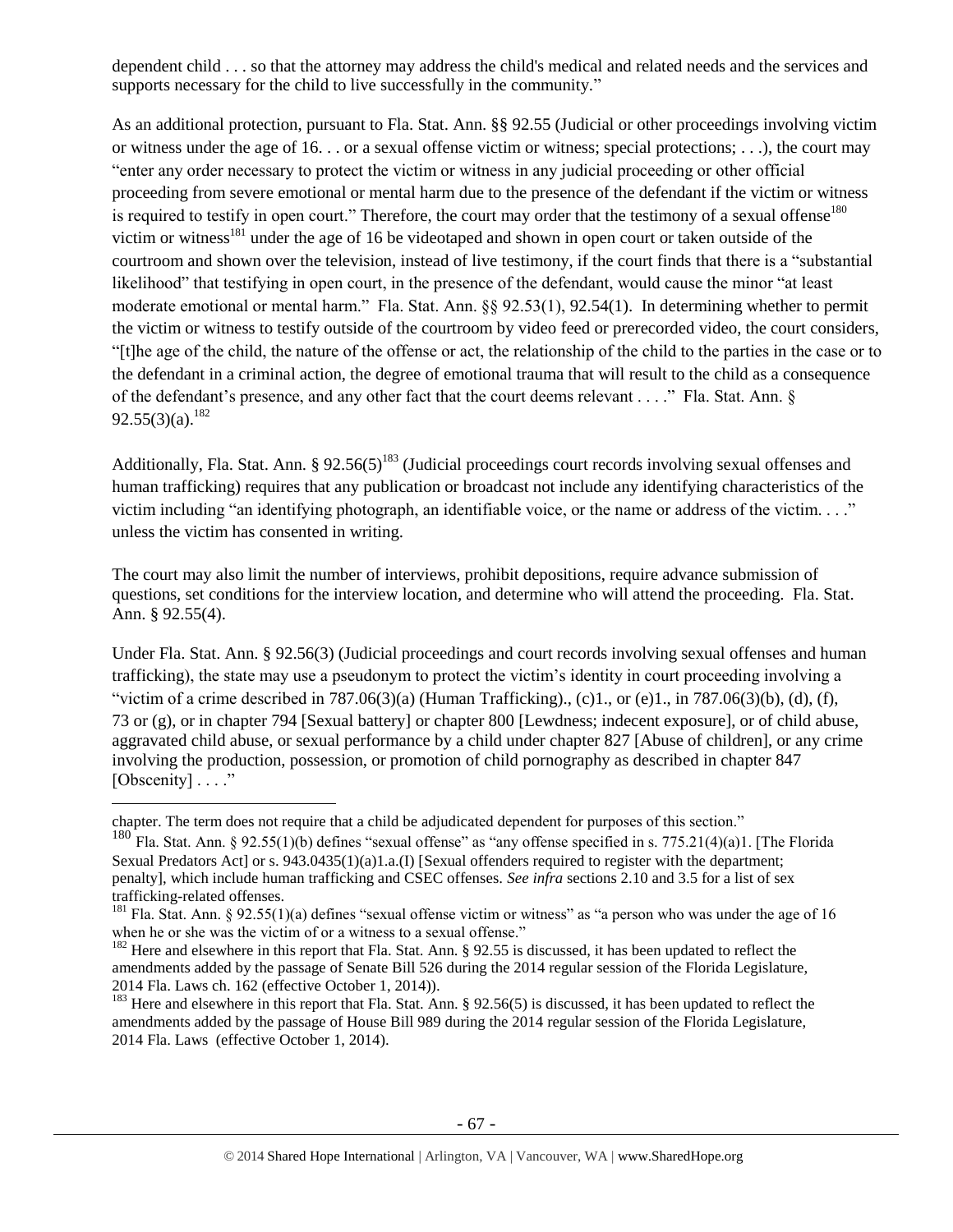In the event a minor is charged with prostitution, Fla. Stat. Ann. § 796.07(3)(a)<sup>184</sup> (Prohibiting prostitution and related acts) states, "[i]n the trial of a person charged with a violation of this section, . . . testimony concerning the reputation of the defendant is admissible in evidence in support of the charge."

However, if the buyer or trafficker is prosecuted under Fla. Stat. Ann.  $\S 794.011^{185}$  (Sexual battery), "[n]otwithstanding any other provision of law, reputation evidence relating to a victim's prior sexual conduct or evidence presented for the purpose of showing that manner of dress of the victim at the time of the offense incited the sexual battery shall not be admitted into evidence in a prosecution under s. 794.011." Fla. Stat. Ann. § 794.022(3). The victim of sexual battery receives additional protection pursuant to Fla. Stat. Ann. § 794.022 as "the testimony of the victim need not be corroborated." Fla. Stat. Ann. § 794.022(1). Fla. Stat. Ann. § 794.022(2) states,

Specific instances of prior consensual sexual activity between the victim and any person other than the offender shall not be admitted into evidence in a prosecution under s. 794.011. However, such evidence may be admitted if it is first established to the court in a proceeding in camera that such evidence may prove that the defendant was not the source of the semen, pregnancy, injury, or disease; or, when consent by the victim is at issue, such evidence may be admitted if it is first established to the court in a proceeding in camera that such evidence tends to establish a pattern of conduct or behavior on the part of the victim which is so similar to the conduct or behavior in the case that it is relevant to the issue of consent.

Florida provides relocation assistance to domestic minor sex trafficking victims who assist in a prosecution. In order to receive assistance, the state attorney or statewide prosecutor must attest that the victim is cooperating with law enforcement officials. Under Fla. Stat. Ann. §  $960.199(1)^{186}$  (Relocation assistance for victims of sexual battery or human trafficking) victims of human trafficking may receive up to \$1,500 on any one claim and \$3,000 over a lifetime in relocation cost assistance. Fla. Stat. Ann. § 960.199(2) states that, in order for an award to be granted to a victim for relocation assistance:

(a) There must be proof that  $a \dots$  human trafficking offense as described in s. 787.06(3)(b), d), (f), or

(g), [Human trafficking] was committed.

(b) The ... human trafficking offense, as defined in s.  $787.06(3)(b)$ , d), (f), or (g),

must be reported to the proper authorities.

(c) The victim's need for assistance must be certified by a certified rape crisis center in this state or by the state attorney or statewide prosecutor having jurisdiction over the offense. A victim of human trafficking's need for assistance may also be certified by a certified domestic violence center in this state.

(d) The certified rape crisis center's or certified domestic violence center's certification must include, if applicable, approval by the state attorney or statewide prosecutor attesting that the victim is cooperating with law enforcement officials.

 $\overline{a}$ <sup>184</sup> *See supra* not[e 39.](#page-10-0)

<sup>&</sup>lt;sup>185</sup> Here and elsewhere in this report that Fla. Stat. Ann. § 794.011 is discussed, it has been updated to reflect the amendments added by the passage of Senate Bill 526 during the 2014 regular session of the Florida Legislature, 2014 Fla. Laws (effective October 1, 2014).

<sup>&</sup>lt;sup>186</sup> Here and elsewhere in this report that Fla. Stat. Ann. § 960.199 is discussed, it has been updated to reflect the amendments added by the passage of House Bill 989 during the 2014 regular session of the Florida Legislature, 2014 Fla. Laws (effective October 1, 2014).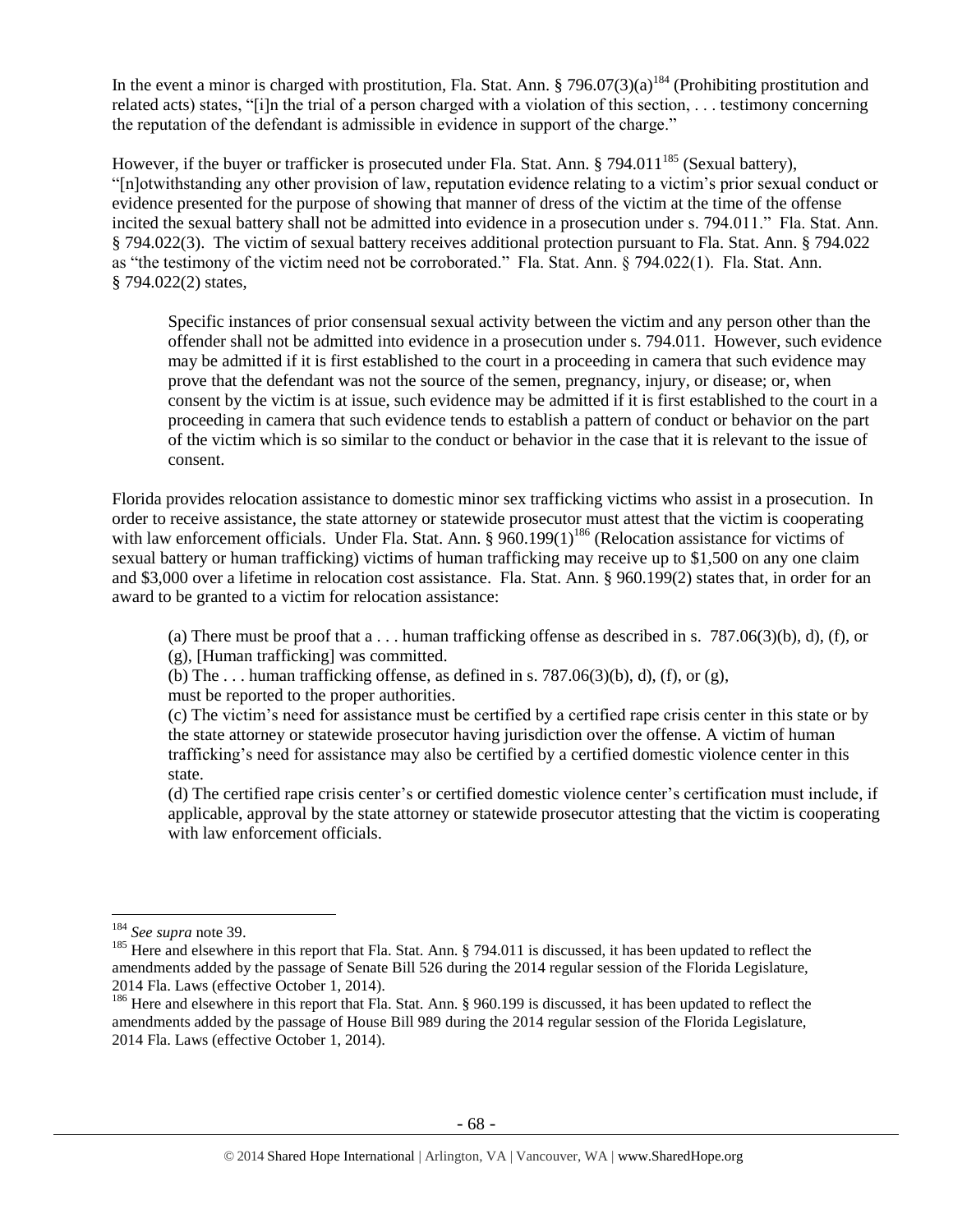(e) The act of ... human trafficking, as described in s. 787.06(3)(b), d), (f), or (g) must be committed in the victim's place of residence or in a location that would lead the victim to reasonably fear for his or her continued safety in the place of residence.

*5.9 Expungement or sealing of juvenile delinquency records resulting from arrests or adjudications for prostitutionrelated offenses committed as a result of, or in the course of, the commercial sexual exploitation of a minor is available within a reasonable time after turning 18.*

Florida law allows expungement specifically for victims of human trafficking. Under Fla. Stat. Ann. §  $943.0583(3)^{187}$  (Human trafficking victim expunction).

A person who is a victim of human trafficking<sup>188</sup> may petition for the expunction of a criminal history record resulting from the arrest or filing of charges for an offense committed or reported to have been committed while the person was a victim of human trafficking, which offense was committed or reported to have been committed as a part of the human trafficking scheme of which the person was a victim or at the direction of an operator of the scheme, including, but not limited to, violations under chapters 796 [Prostitution] and 847 [Obscenity], without regard to the disposition of the arrest or of any charges. However, this section does not apply to any offense listed in s. 775.084(1)(b)1 [Violent career criminals] $189$ ....

Furthermore, "Official documentation of the victim's status creates a presumption that his or her participation in the offense was a result of having been a victim of human trafficking but is not required for granting a petition under this section. . . ." Fla. Stat. Ann. § 943.0583(5).

In addition, Florida law provides other methods to expunge or seal criminal records and allows petitions to be filed either concurrently or subsequently. Fla. Stat. Ann. §§ 943.0582, 943.0585 and 943.059. Pursuant to Fla.

The defendant has previously been convicted of a felony or an attempt or conspiracy to commit a felony and one or more of such convictions was for:

a. Arson;

- b. Sexual battery;
- c. Robbery;
- d. Kidnapping;
- e. Aggravated child abuse;
- f. Aggravated abuse of an elderly person or disabled adult;
- g. Aggravated assault with a deadly weapon;
- h. Murder;
- i. Manslaughter;
- j. Aggravated manslaughter of an elderly person or disabled adult;
- k. Aggravated manslaughter of a child;
- l. Unlawful throwing, placing, or discharging of a destructive device or bomb;
- m. Armed burglary;
- n. Aggravated battery; or
- o. Aggravated stalking.

 $187$  Here and elsewhere in this report that Fla. Stat. Ann. § 943.0583 is discussed, it has been updated to reflect the amendments added by the passage of House Bill 989 during the 2014 regular session of the Florida Legislature, 2014 Fla. Laws (effective October 1, 2014).

<sup>&</sup>lt;sup>188</sup> Pursuant to Fla. Stat. Ann. § 943.0583(1)(c), "Victim of human trafficking' means a person subjected to coercion, as defined in s. 787.06, for the purpose of being used in human trafficking, a child under 18 years of age subjected to human trafficking, or an individual subjected to human trafficking as defined by federal law." <sup>189</sup> Fla. Stat. Ann. § 775.084(1)(b)1 states: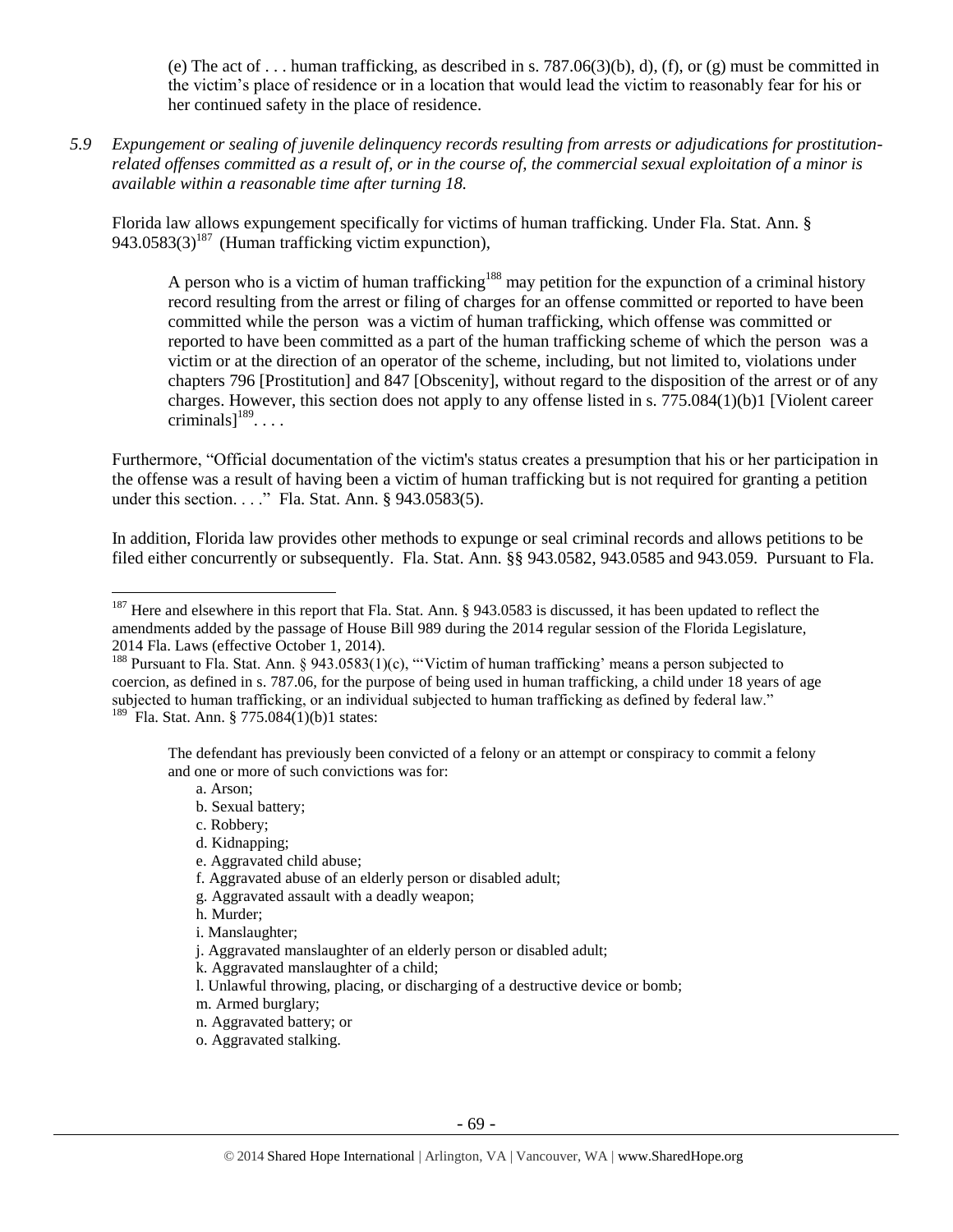Stat. Ann. § 943.0582(1) (Prearrest, postarrest, or teen court diversion program expunction), "the department [Department of Law Enforcement] may provide . . . for the expunction of any non-judicial record of the arrest of a minor who has successfully completed a prearrest or postarrest diversion program for minors as authorized by Fla. Stat. Ann. § 985.125 [Prearrest or postarrest diversion programs]."

Expunctions are available for adults and minors who comply with the requirements set forth in Fla. Stat. Ann. § 943.0585<sup>190</sup> (Court-ordered expunction of criminal history records). An important prerequisite for expunction is obtaining a certificate of eligibility. Fla. Stat. Ann. § 943.0585(2)(a) provides that the department must issue a certificate of eligibility for expunction to a person who is the subject of a criminal history record if that person:

(a) Has obtained, and submitted to the department, a written, certified statement from the appropriate state attorney or statewide prosecutor which indicates:

. . . . (3) That the criminal history record does not relate to a violation of . . . s. 787.025 [Luring or enticing a child], chapter 794 [Sexual battery], former s. 796.03 [Procuring person under age of 18 for prostitution], s. 800.04 [Lewd or lascivious offenses committed upon or in the presence of persons less than 16 years of age],  $\ldots$  [or] s. 847.0145[Selling or buying of minors; penalties] . . . .

. . . .

. . . .

Adults and minors that comply with the requirements of Fla. Stat. Ann. § 943.059<sup>191</sup> (Court-ordered sealing of criminal history records) become eligible to have their criminal record sealed. Similar to the process of expunction, an important prerequisite for sealing the criminal record is obtaining a certificate of eligibility. Fla. Stat. Ann. § 943.059(2) reads,

The department shall issue a certificate of eligibility for sealing to a person who is the subject of a criminal history record provided that such person:

(d) Has not been adjudicated guilty of or adjudicated delinquent for committing any of the acts stemming from the arrest or alleged criminal activity to which the petition to seal pertains. . . . .

*5.10 Victim restitution and civil remedies for victims of domestic minor sex trafficking or commercial sexual exploitation of children (CSEC) are authorized by law.* 

Fla. Stat. Ann. § 772.102(1)(a)(15)<sup>192</sup> (Definitions) defines "criminal activity" to include the offense of human trafficking for the purpose of allowing victims of trafficking to obtain civil remedies for criminal offenses under Fla. Stat. Ann. § 772.104 (Civil cause of action).

Fla. Stat. Ann. § 772.104(2) provides,

 $190$  Here and elsewhere in this report that Fla. Stat. Ann. § 943.0585 is discussed, it has been updated to reflect the amendments added by the passage of House Bill 989 during the 2014 regular session of the Florida Legislature, 2014 Fla. Laws (effective October 1, 2014).

<sup>&</sup>lt;sup>191</sup> Here and elsewhere in this report that Fla. Stat. Ann. § 943.059 is discussed, it has been updated to reflect the amendments added by the passage of House Bill 989 during the 2014 regular session of the Florida Legislature, 2014 Fla. Laws (effective October 1, 2014).

<sup>&</sup>lt;sup>192</sup> Here and elsewhere in this report that Fla. Stat. Ann. § 772.102 is discussed, it has been updated to reflect the amendments added by the passage of House Bill 989 during the 2014 regular session of the Florida Legislature, 2014 Fla. Laws (effective October 1, 2014).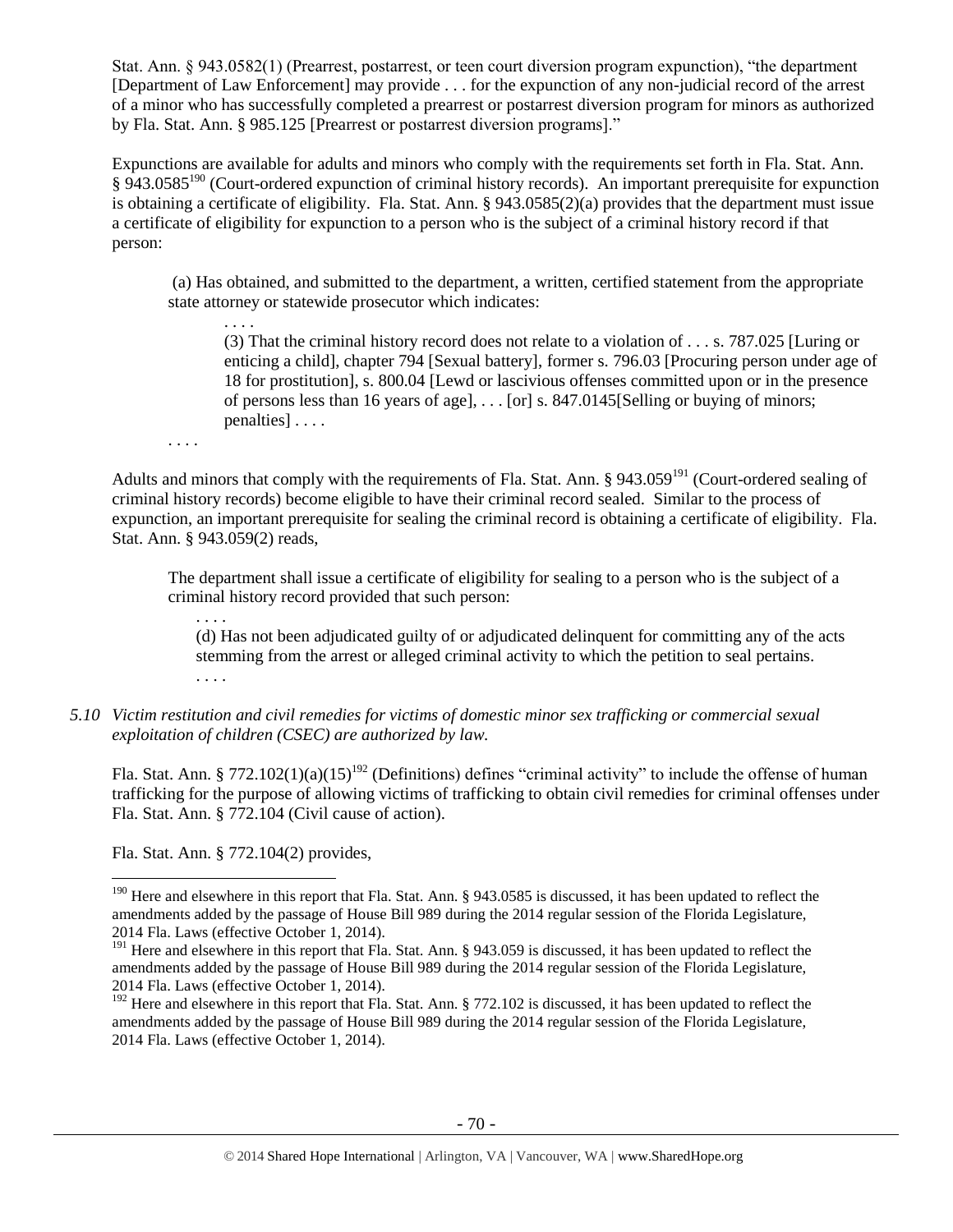[A]ny person who proves by clear and convincing evidence that he or she has been injured by reason of any violation of the provisions of s. 772.103 [Prohibited activities]<sup>193</sup> due to sex trafficking or human trafficking shall have a cause of action for threefold the amount gained from the sex trafficking or human trafficking and in any such action is entitled to minimum damages in the amount of \$ 200 and reasonable attorney's fees and court costs in the trial and appellate courts.

However, Fla. Stat. Ann. § 772.104(3) prohibits an award of punitive damages.

Another remedy is provided in Fla. Stat. Ann. § 796.09(1) (Coercion; civil cause of action; evidence; defenses; attorney's fees), which states,

- (1) A person has a cause of action for compensatory and punitive damages against:
	- (a) A person who coerced that person into prostitution;
	- (b) A person who coerces that person to remain in prostitution; or

(c) A person who uses coercion to collect or receive any part of that person's earnings derived from prostitution.<sup>194</sup>

In any civil action for damages, Fla. Stat. Ann. § 796.09(5) prohibits defenses asserting that the plaintiff was paid for the prostitution, that the plaintiff committed prostitution before knowing the defendant, or that the plaintiff did not attempt to leave or stop associating with the defendant.

Furthermore, "[e]vidence of convictions for prostitution or prostitution-related offenses are inadmissible in a proceeding brought under this section for purposes of attacking the plaintiff's credibility." Fla. Stat. Ann. § 796.09(6).

It is unlawful for any person:

. . . .

- (2) Through a pattern of criminal activity or through the collection of an unlawful debt, to acquire or maintain, directly or indirectly, any interest in or control of any enterprise or real property.
- (3) Employed by, or associated with, any enterprise to conduct or participate, directly or indirectly, in such enterprise through a pattern of criminal activity or the collection of an unlawful debt.

(4) To conspire or endeavor to violate any of the provisions of subsection (1), subsection (2), or subsection (3).

<sup>194</sup> According to Fla. Stat. Ann. § 796.09(2), "prostitution" has the same meaning as in Fla. Stat. Ann. § 796.07(1)(a) (Prohibiting prostitution and related acts), which states, "'Prostitution' means the giving or receiving of the body for sexual activity for hire but excludes sexual activity between spouses." Pursuant to Fla. Stat. Ann. § 796.09(3), "[c]oercion" is defined as

[A]ny practice of domination, restraint, or inducement for the purpose of or with the reasonably foreseeable effect of causing another person to engage in or remain in prostitution or to relinquish earnings derived from prostitution, and includes, but is not limited to:

(o) Exploitation of human needs for food, shelter, safety, or affection.

 $\overline{a}$  $193$  Fla. Stat. Ann. § 772.103 (Prohibited activities) provides,

<sup>(1)</sup> Who has with criminal intent received any proceeds derived, directly or indirectly, from a pattern of criminal activity or through the collection of an unlawful debt to use or invest, whether directly or indirectly, any part of such proceeds, or the proceeds derived from the investment or use thereof, in the acquisition of any title to, or any right, interest, or equity in, real property or in the establishment or operation of any enterprise.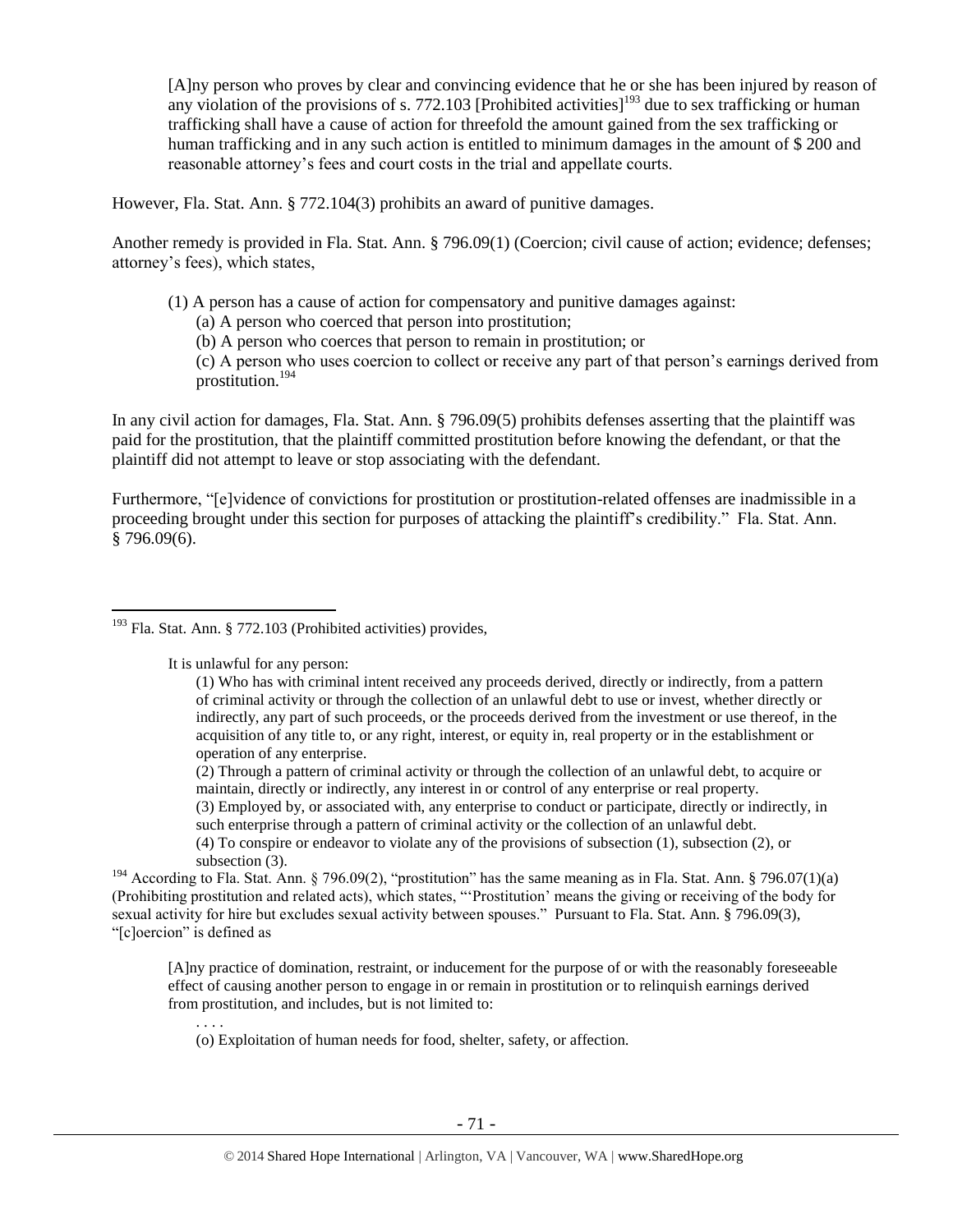Under Fla. Stat. Ann. § 796.09(4), victims and witnesses are protected from self-incrimination for the evidence or testimony they produce in the course of litigation. The victims and witnesses will face criminal prosecution only in the event that they perjure themselves during the proceeding.

A specific remedy is provided in Fla. Stat. Ann. § 847.01357 (Exploited children's civil remedy) for certain victims of exploitation through child pornography. This provision states,

(1) Any person who, while under the age of 18, was a victim of a sexual abuse crime listed in chapter 794 [Sexual Battery], chapter 800 [Lewdness; indecent exposure], chapter 827 [Abuse of children], or chapter 847 [Obscenity], where any portion of such abuse was used in the production of child pornography, and who suffers personal or psychological injury as a result of the production, promotion, or possession of such images or movies, may bring an action in an appropriate state court against the producer, promoter, or possessor of such images or movies, regardless of whether the victim is now an adult. In any action brought under this section, a prevailing plaintiff shall recover the actual damages such person sustained and the cost of the suit, including reasonable attorney's fees. Any victim who is awarded damages under this section shall be deemed to have sustained damages of at least \$150,000.<sup>195</sup>

Pursuant to Fla. Stat. Ann. § 847.01357(5), the Attorney General's office may pursue the lawsuit on behalf of the victim at the victim's request and all damages awarded will go to the victim. An action under Fla. Stat. Ann. § 847.01357 (Exploited children's civil remedy), must be filed within 3 years "of: (a) The conclusion of a related criminal case; (b) The notification to the victim by a member of a law enforcement agency of the creation, possession, or promotion of pornographic images; or (c) In the case of a victim younger than 18, within 3 years after the person reaches the age of 18." Fla. Stat. Ann. § 847.01357(2).

Fla. Stat. Ann. § 775.089(1)(a) (Restitution)<sup>196</sup> provides that "the court shall order the defendant to make [monetary or nonmonetary] restitution to the victim<sup>197</sup> for  $\dots$  " loss or damage caused or related to the trafficker's criminal episode, "unless it finds clear and compelling reasons not to order such restitution. . . ." If the offense "resulted in bodily injury to a victim," the restitution shall include "the cost of necessary medical and related professional services" including services for therapy and rehabilitation, the victim's income lost as a result of the crime, and if the crime resulted in the victim's death, "the cost of necessary funeral and related services." Fla. Stat. Ann. § 775.089(2)(a). If the victim was not physically injured by the offense, the restitution "may require that the defendant reimburse the victim for income lost by the victim as a result of the offense." Fla. Stat. Ann. § 775.089(2)(b).

Additionally, where a human trafficking victim is also a victim of a racketeering crime, the victim may seek injunctive relief. Fla. Stat. Ann. § 895.05(6) (Civil remedies) vests any aggrieved person with standing to seek "injunctive relief from threatened loss or damage in other civil cases," under subsection (1) and grants the circuit court authority to enjoin a defendant's racketeering violations without a "showing of special or irreparable damage."

*5.11 Statutes of limitations for civil and criminal actions for child sex trafficking or commercial sexual exploitation of children (CSEC) offenses are eliminated or lengthened sufficiently to allow prosecutors and victims a realistic opportunity to pursue criminal action and legal remedies.*

<sup>&</sup>lt;sup>195</sup> Fla. Stat. Ann. § 847.01357(4) states, "It is not a defense to a civil cause of action under this section that the respondent did not know the victim or commit the abuse depicted in any image of child pornography." <sup>196</sup> *See* discussion of relevant provisions *supra* Section 2.8.

<sup>197</sup> *See supra* not[e 68.](#page-19-0)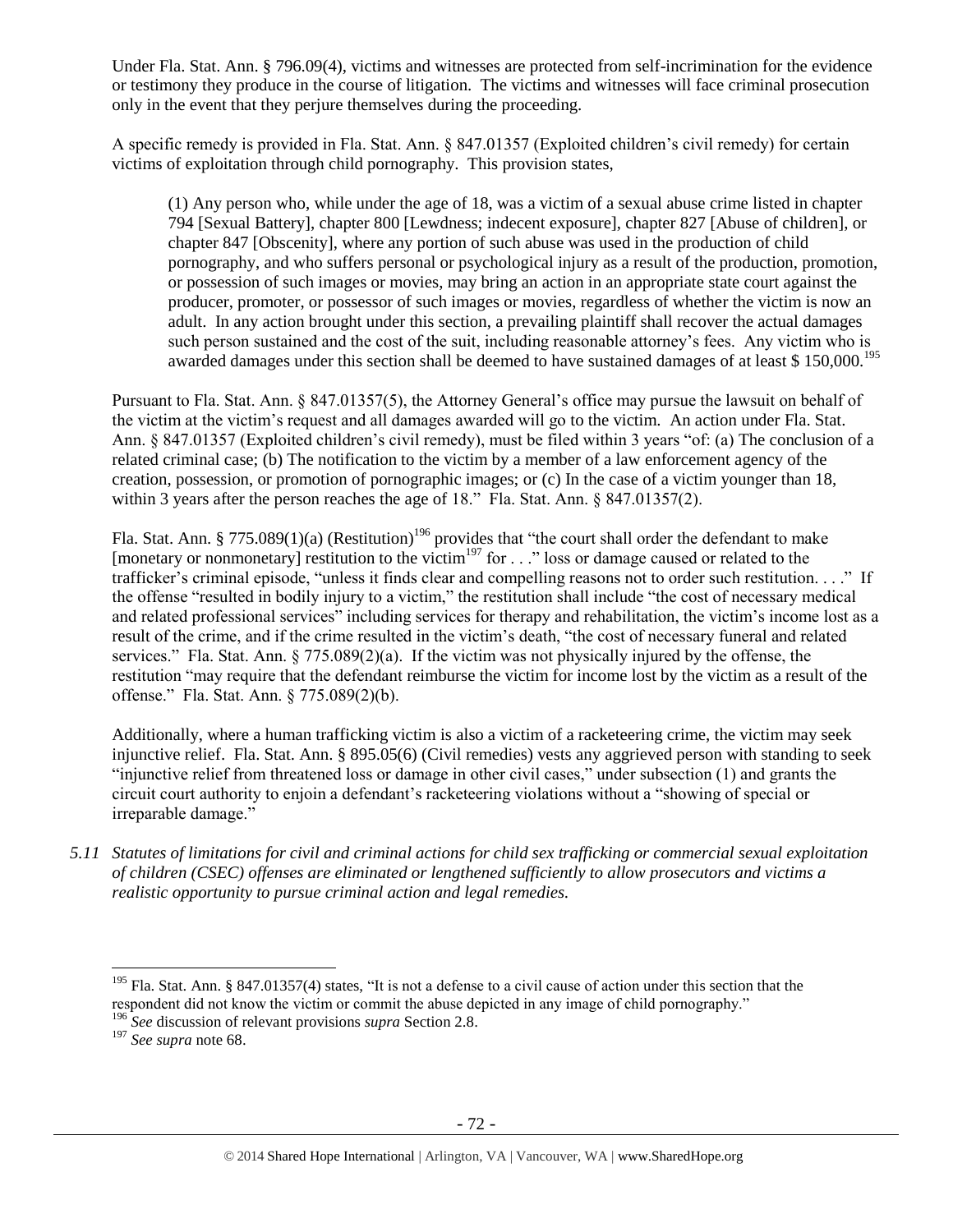Pursuant to Fla. Stat. Ann.  $\S 775.15(18)^{198199}$  (Time limitations; general time limitations; exceptions), prosecutions under Fla. Stat. Ann. § 787.06 (Human trafficking), may be commenced at any time. Fla. Stat. Ann. § 775.15 (Time limitations; general time limitations; exceptions) allows for a criminal prosecution to be commenced as follows:

(1) A prosecution for a capital felony, a life felony, or a felony that resulted in a death may be commenced at any time. If the death penalty is held to be unconstitutional by the Florida Supreme Court or the United States Supreme Court, all crimes designated as capital felonies shall be considered life felonies for the purposes of this section, and prosecution for such crimes may be commenced at any time.

(2) Except as otherwise provided in this section, prosecutions for other offenses are subject to the following periods of limitation:

(a) A prosecution for a felony of the first degree must be commenced within 4 years after it is committed.

(b) A prosecution for any other felony must be commenced within 3 years after it is committed.

(c) A prosecution for a misdemeanor of the first degree must be commenced within 2 years after it is committed.

(d) A prosecution for a misdemeanor of the second degree or a noncriminal violation must be commenced within 1 year after it is committed.

. . . .  $(13)(a)$  If the victim of a violation of s. 794.011 [Sexual battery], ... s. 800.04 [Lewd or lascivious] offenses committed upon or in the presence of persons less than 16 years of age], . . . or s. 847.0135(5) [Computer pornography; traveling to meet minor; penalties] is under the age of 18, the applicable period of limitation, if any, does not begin to run until the victim has reached the age of 18 or the violation is reported to a law enforcement agency or other governmental agency, whichever occurs earlier. . . .

(b) If the offense is a first degree felony violation of s. 794.011 [Sexual battery] and the victim was under 18 years of age at the time the offense was committed, a prosecution of the offense may be commenced at any time. This paragraph applies to any such offense except an offense the prosecution of which would have been barred by subsection (2) on or before October 1, 2003. (c) If the offense is a violation of s. 794.011 [Sexual battery] and the victim was under 16 years of age at the time the offense was committed, a prosecution of the offense may be commenced at any time. This paragraph applies to any such offense except an offense the prosecution of which would have been barred by subsection (2) on or before July 1, 2010.

. . . .

(16)(a) In addition to the time periods prescribed in this section, a prosecution for any of the following offenses may be commenced at any time after the date on which the identity of the accused is established, or should have been established by the exercise of due diligence, through the analysis of deoxyribonucleic acid (DNA) evidence . . . .

. . . .

 $\overline{a}$ 

(18) If the offense is a violation of s. 800.04(4) or (5) and the victim was under 16 years of age at the time the offense was committed, a prosecution of the offense may be commenced at any time, unless, at

<sup>&</sup>lt;sup>198</sup> Here and elsewhere in this report that Fla. Stat. Ann.  $\S 775.15$  is discussed, it has been updated to reflect the amendments added by the passage of House Bill 989 during the 2014 regular session of the Florida Legislature, 2014 Fla. Laws (effective October 1, 2014).

<sup>&</sup>lt;sup>199</sup> Senate Bill 526 (effective October 1, 2014) also amended Fla. Stat. Ann. § 775.15, creating subsection (18) to provide that prosecutions under Fla. Stat. Ann. §§ 800.04 [Lewd or lascivious offenses committed upon or in the presence of persons less than 16 years of age] when the victim was under 16 years of age at the time of the offense may be brought at any time.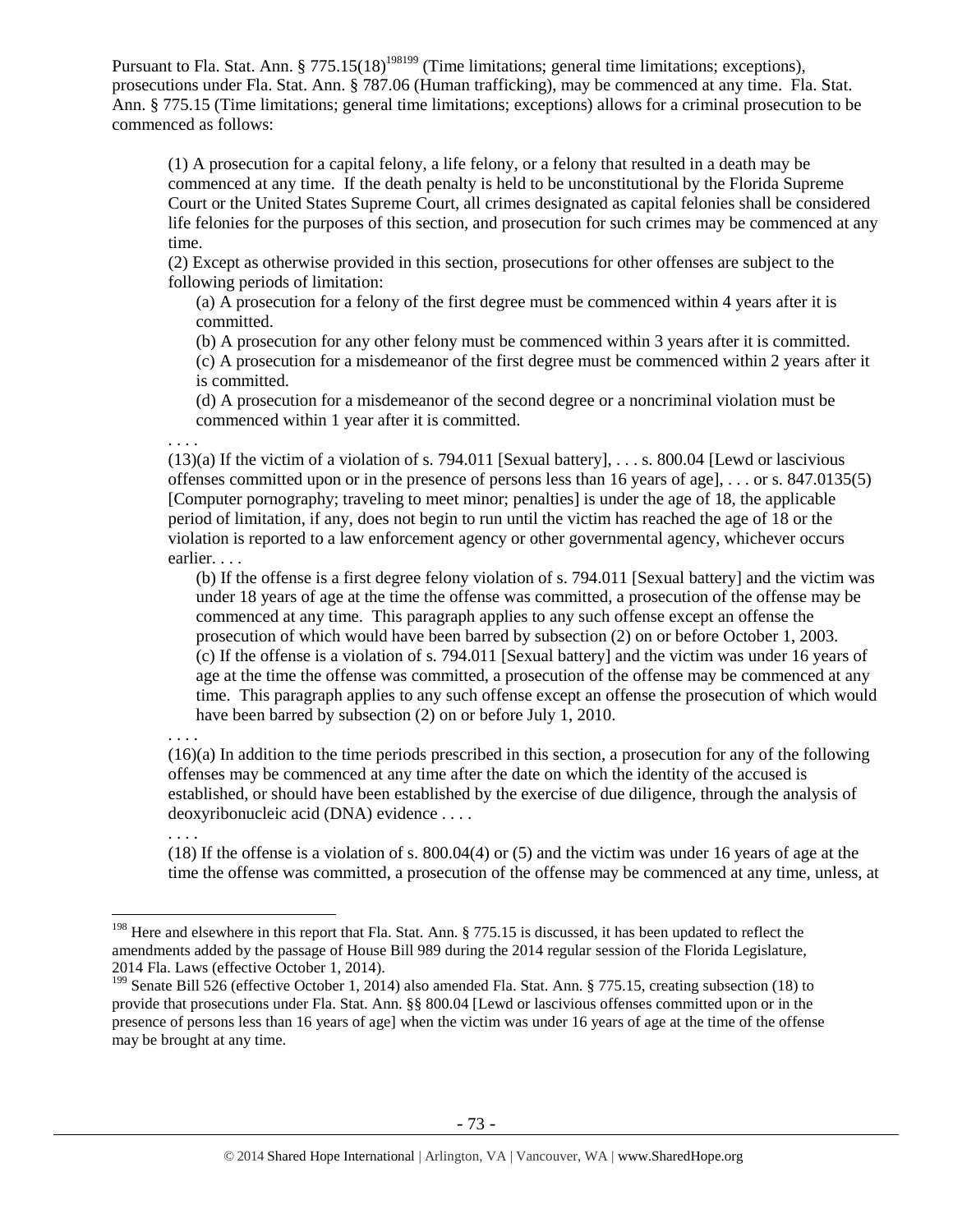the time of the offense, the offender is less than 18 years of age and is no more than 4 years older than the victim. This subsection applies to an offense that is not otherwise barred from prosecution on or before October 1, 2014.

(19) A prosecution for a violation of s. 787.06 [Human trafficking] may be commenced at any time. This subsection applies to any such offense the prosecution of which would have been barred by subsection (2) on or before October 1, 2014.

For civil remedies pursued under Fla. Stat. Ann. § 847.01357 (Exploited children's civil remedy), Fla. Stat. Ann. § 847.01357(2) provides,

Notwithstanding any other provisions of law, any action commenced under this section must be filed within 3 years after the later of:

(a) The conclusion of a related criminal case;

(b) The notification to the victim by a member of a law enforcement agency of the creation, possession, or promotion of pornographic images; or

(c) In the case of a victim younger than 18, within 3 years after the person reaches the age of 18.

Fla. Stat. Ann. § 95.11(3)(o) (Limitations other than for the recovery of real property), states that there is a four year limitation on asserting "[a]n action for assault, battery, . . . false imprisonment, or any other intentional tort, except as provided in subsections (4), (5), and (7)" or "[a]ny action not specifically provided for in these statutes." Specifically, subsection 7 establishes the tolling procedure for abuse based intentional torts, stating, "An action founded on alleged abuse, as defined in s. 39.01 [Definitions],... or s. 984.03 [Definitions],  $^{200}$ ... may be commenced at any time within 7 years after the age of majority, or within 4 years after the injured person leaves the dependency of the abuser, or within 4 years from the time of discovery by the injured party of both the injury and the causal relationship between the injury and the abuse, whichever occurs later." Fla. Stat. Ann. § 95.11(7). However, for victims of Fla. Stat. Ann. § 794.011 (Sexual battery), Fla. Stat. Ann. § 95.11(9) states, "An action related to an act constituting a violation of s. 794.011 involving a victim who was under the age of 16 at the time of the act may be commenced at any time. This subsection applies to any such action other than one which would have been time barred on or before July 1, 2010."

Fla. Stat. Ann. § 95.051 (When limitations tolled) provides circumstances when the statute of limitations may be tolled. For example, when the person entitled to sue is a minor or incapacitated and lacks the aid of the parent or guardian to sue, the statue is tolled for a maximum of seven years from the occurrence giving rise to the suit. Fla. Stat. Ann. § 95.051(i).

 $\overline{a}$ 

<sup>200</sup> *See supra* Section 5.5 for the definition of "abuse."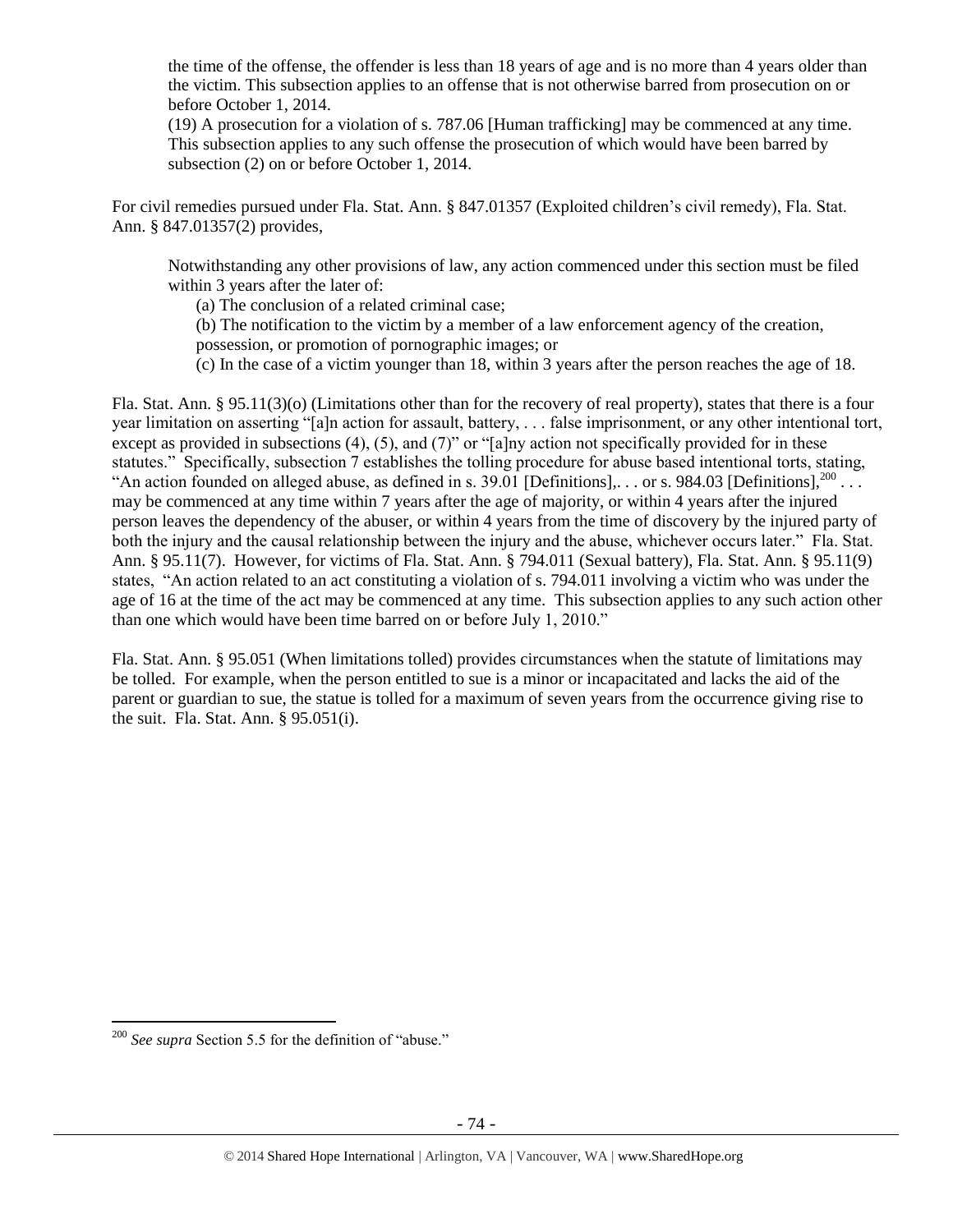#### **FRAMEWORK ISSUE 6: CRIMINAL JUSTICE TOOLS FOR INVESTIGATION AND PROSECUTIONS**

### *Legal Components:*

- *6.1 Training on human trafficking and domestic minor sex trafficking for law enforcement is statutorily mandated or authorized.*
- *6.2 Single party consent to audio-taping is permitted in law enforcement investigations.*
- *6.3 Wiretapping is an available tool to investigate domestic minor sex trafficking.*
- *6.4 Using a law enforcement posing as a minor to investigate buying or selling of commercial sex acts is not a defense to soliciting, purchasing, or selling sex with a minor.*
- *6.5 Using the Internet to investigate buyers and traffickers is a permissible investigative technique.*
- *6.6 Law enforcement and child welfare agencies are mandated to promptly report missing and recovered children. \_\_\_\_\_\_\_\_\_\_\_\_\_\_\_\_\_\_\_\_\_\_\_\_\_\_\_\_\_\_\_\_\_\_\_\_\_\_\_\_\_\_\_\_\_\_\_\_\_\_\_\_\_\_\_\_\_\_\_\_\_\_\_\_\_\_\_\_\_\_\_\_\_\_\_\_\_\_\_\_\_\_\_\_\_\_\_\_\_\_\_\_\_\_*

### *Legal Analysis:*

*6.1 Training on human trafficking and domestic minor sex trafficking for law enforcement is statutorily mandated or authorized.*

Pursuant to Fla. Stat. Ann. § 787.06(5)<sup>201</sup> (Human Trafficking), "[t]he Criminal Justice Standards and Training Commission shall establish standards for basic and advanced training programs for law enforcement officers in the subjects of investigating and preventing human trafficking crimes." Also, "[a]fter January 1, 2007, every basic skills course required for law enforcement officers to obtain initial certification must include training on human trafficking crime prevention and investigation." Fla. Stat. Ann. § 787.06(5). In addition, pursuant to Fla. Stat. Ann. § 943.041 (Crimes against children criminal profiling program) the legislature created a program within the law enforcement department to "perform investigative, intelligence, research, and training activities related to crimes against children."

Additionally, pursuant to Fla. Stat. Ann. § 409.1678(3),

The local circuit administrator may, to the extent that funds are available, in conjunction with local law enforcement officials, contract with an appropriate not-for-profit agency having experience working with sexually exploited children to train law enforcement officials who are likely to encounter sexually exploited children in the course of their law enforcement duties on the provisions of this section and how to identify and obtain appropriate services for sexually exploited children. Circuits may work cooperatively to provide such training, and such training may be provided on a regional basis. The department shall assist circuits in obtaining any available funds for the purposes of conducting law enforcement training from the Office of Juvenile Justice and Delinquency Prevention of the United States Department of Justice.

Additionally, Fla. Stat. Ann. § 409.1754(3)(a) provides:

To the extent that funds are available, the local regional director may provide training to local law enforcement officials who are likely to encounter sexually exploited children in the course of their law enforcement duties. Training shall address. . . how to identify and obtain appropriate services for sexually exploited children. The local circuit administrator may contract with a not-for-profit agency with experience working with sexually exploited children to provide the training. Circuits may work cooperatively to provide training, which may be provided on a regional basis. The department shall

 $\overline{a}$ 

<sup>201</sup> *See supra* not[e 2.](#page-0-0)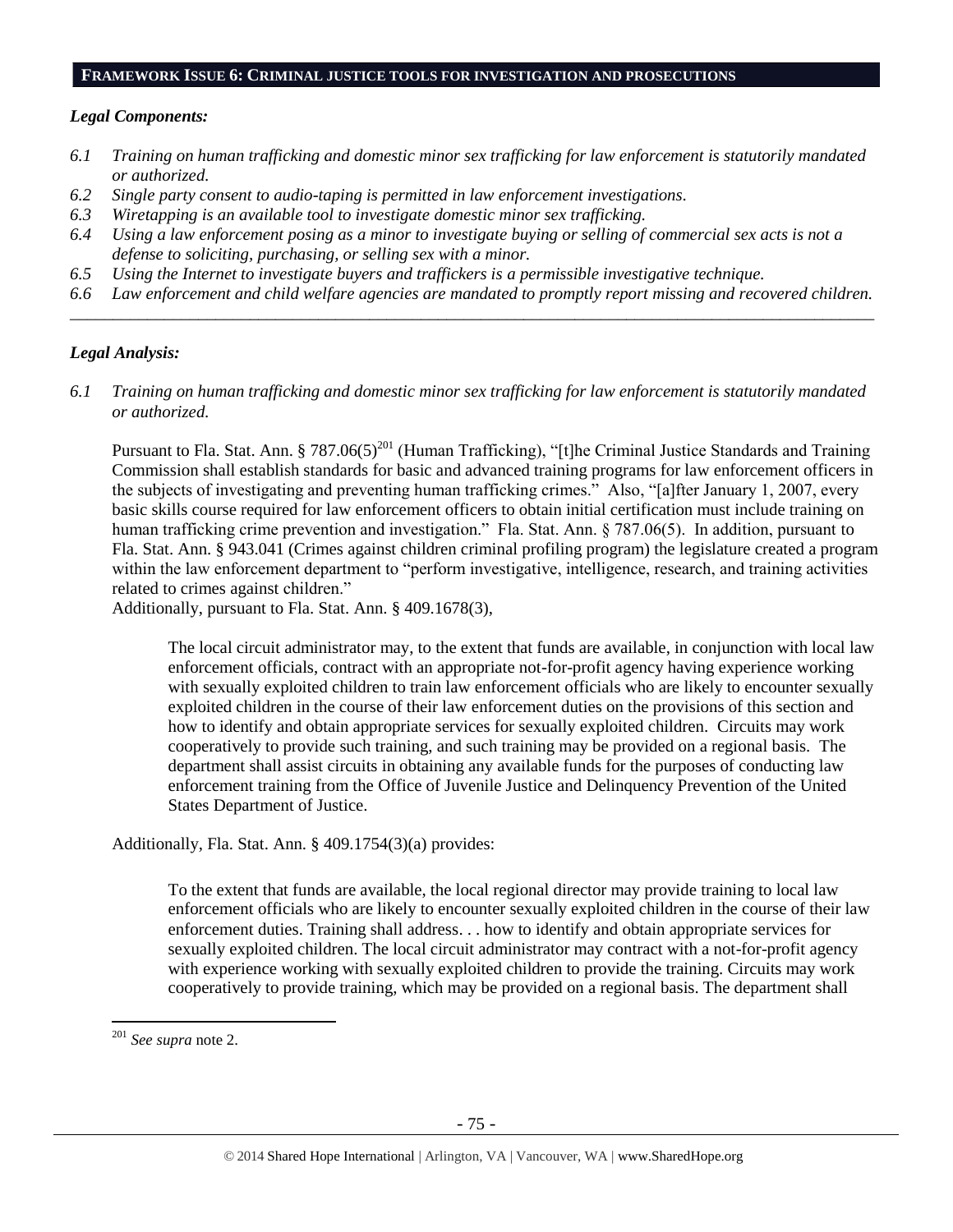assist circuits to obtain available funds for the purpose of conducting law enforcement training from the Office of Juvenile Justice and Delinquency Prevention of the United States Department of Justice.

## *6.2 Single party consent to audio-taping is permitted in law enforcement investigations.*

Under Fla. Stat. Ann. § 934.03(1)(a) (Interception and disclosure of wire, oral, or electronic communications prohibited) it is a crime to "[i]ntentionally intercepts, endeavors to intercept, or procures any other person to intercept or endeavor to intercept any wire, oral, or electronic communication," unless the chapter provides an exception.

However, Fla. Stat. Ann. § 934.03(2)(c) states,

It is lawful under ss. 934.03–934.09 for an investigative or law enforcement officer or a person acting under the direction of an investigative or law enforcement officer to intercept a wire, oral, or electronic communication when such person is a party to the communication or one of the parties to the communication has given prior consent to such interception and the purpose of such interception is to obtain evidence of a criminal act. $202$ 

Under (2)(d), "It is lawful under ss. 934.03–934.09 for a person to intercept a wire, oral, or electronic communication when all of the parties to the communication have given prior consent to such interception."

*6.3 Wiretapping is an available tool to investigate domestic minor sex trafficking.* 

Fla. Stat. Ann. § 934.03(1) (Interception and disclosure of wire, oral or, electronic communications prohibited) prohibits wiretaps performed by private parties acting outside of a police investigation unless, pursuant to subsection (2)(d), both parties consent.

Exceptions are located in Fla. Stat. Ann. § 934.07(1) (Authorization for interception of wire, oral, or electronic communications).<sup>203</sup> Pursuant to Fla. Stat. Ann. § 934.07(1)(a), certain specified persons "may authorize an application to a judge of competent jurisdiction for, and such judge may grant in conformity with ss. 934.03– 934.09 an order authorizing or approving the interception of, wire, oral, or electronic communications" by law enforcement for the purpose of investigating the commission of certain crimes, including "any violation of s. 787.06 [Human trafficking] . . . any violation of chapter 895 [Offenses concerning racketeering and illegal debts]; any violation of chapter 896 [Offenses related to financial transactions]; any violation of chapter 815 [Computer-related crimes]; any violation of chapter 847 [Obscenity]; any violation of s. 827.071 [Sexual performance by a child; penalties]; . . . or any conspiracy or solicitation to commit any violation of the laws of this state relating to the crimes specifically enumerated in this paragraph."

*6.4 Using a law enforcement posing as a minor to investigate buying or selling of commercial sex acts is not a defense to soliciting, purchasing, or selling sex with a minor.*

Under Fla. Stat. Ann. § 796.07(2)<sup>204</sup> (Prohibiting prostitution and related acts), it is unlawful to, among other things, "offer, or to offer or agree to secure, another for the purpose of prostitution or for any other lewd or

 $\overline{a}$ <sup>202</sup> The Florida Supreme Court has held, however, that "insofar as [Fla. Stat. Ann. § 934.03] authorizes the warrantless interception of a private conversation *conducted in the home*, it is unconstitutional and unenforceable." State v. Sarmiento, 397 So. 2d 643, 645 (Fla. 1981). <sup>203</sup> *Id.*.

<sup>204</sup> *See supra* not[e 39.](#page-10-0)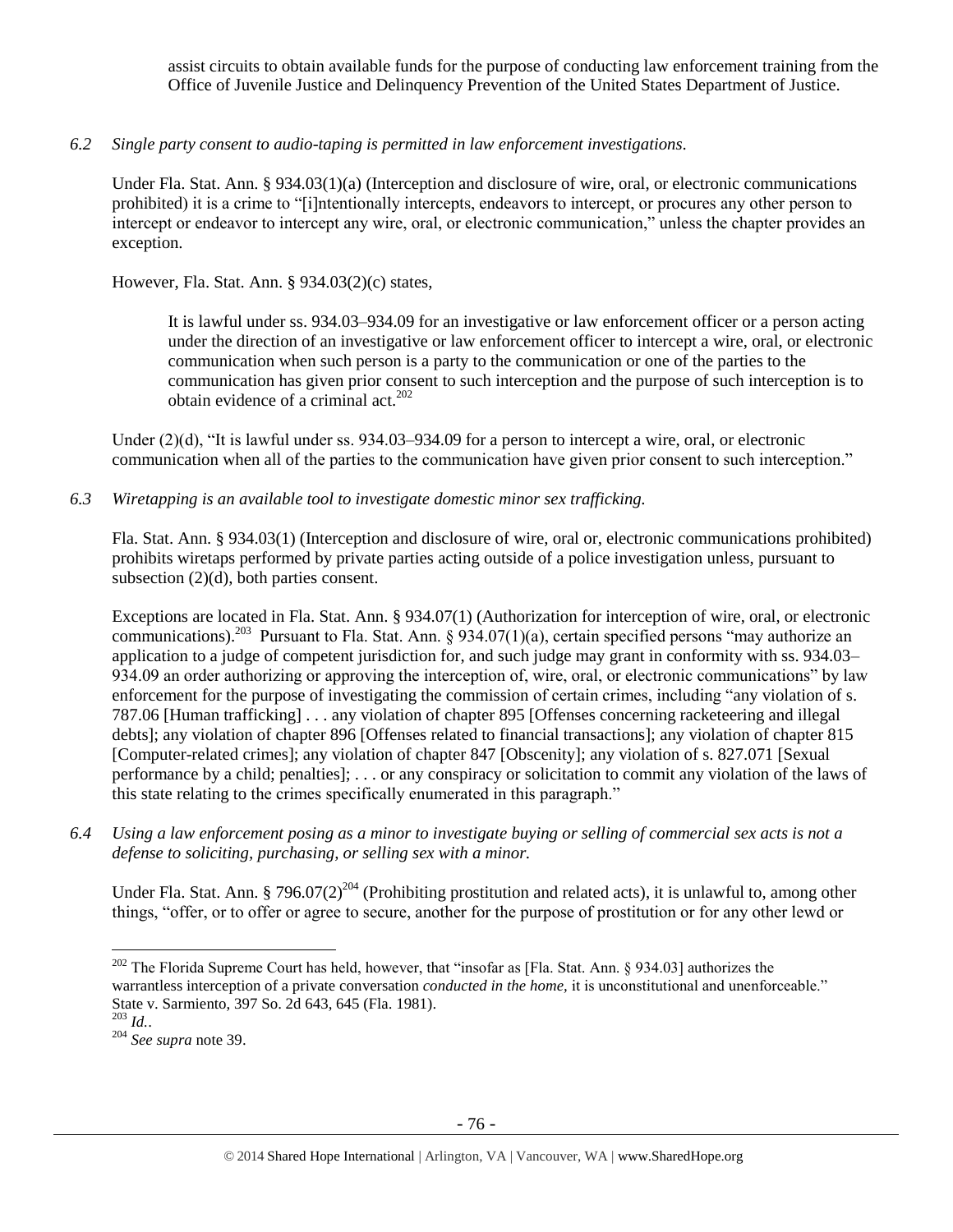indecent act," "[t]o solicit, induce, entice, or procure another to commit prostitution, lewdness, or assignation," or "[t]o purchase the services of any person engaged in prostitution." Fla. Stat. Ann. § 796.07(3)(b) states, "Notwithstanding any other provision of law, a police officer may testify as an offended party in an action regarding charges filed pursuant to this section." Additionally, Fla. Stat. Ann. § 847.0135(2) (Computer pornography; traveling to meet minor; penalties), states, "The fact that an undercover operative or law enforcement officer was involved in the detection and investigation of an offense under this section shall not constitute a defense to a prosecution under this section." To the extent decoys use the Internet to investigate suspected offenders, use of a decoy is permissible in investigating many potential offenses under subsection (3), which criminalizes use of the following:

[A] computer online service, Internet service, local bulletin board service, or any other device capable of electronic data storage or transmission to . . . [s]educe, solicit, lure, or entice, or attempt to seduce, solicit, lure, or entice, a child or another person believed by the person to be a child, to commit any illegal act described in chapter 794, chapter 800, or chapter 827.

Fla. Stat. Ann. § 847.0135(3)(a). Additionally, subsection (4) (Travelling to meet a minor) uses the phrase "another person believed by the person to be a child," indicating that decoys can be used. Similarly, under Fla. Stat. Ann. § 847.0138 (Transmission of material harmful to minors to a minor by electronic device or equipment prohibited; penalties) the offender need only transmit material to a person "known by the defendant to be a minor" meaning that "the defendant had actual knowledge or believed that the recipient of the communication was a minor." Fla. Stat. Ann. § 847.0138(1)(a). A decoy may also be used to obtain a conviction under Fla. Stat. Ann. § 800.04 (Lewd or lascivious offenses committed upon or in the presence of persons less than 16 years of age).<sup>205</sup> Fla. Stat. Ann. § 847.0135.

# *6.5 Using the Internet to investigate buyers and traffickers is a permissible investigative technique.*

Fla. Stat. Ann. § 847.0135(2) (Computer pornography; traveling to meet minor; penalties), criminalizes buying, selling, receiving, exchanging or disseminating a "minor's name, telephone number, place of residence, physical characteristics, or other descriptive or identifying information for the purposes of facilitating . . . or soliciting sexual conduct of or with any minor  $\dots$ ." The statute specifies that an undercover law enforcement officer involved in the detection and investigation of an offense of this statute is not a defense to a charge under this law. Additionally, subsections (3) and (4) use the phrase "another person believed by the person to be a child," indicating that decoys can be used.

# *6.6 Law enforcement and child welfare agencies are mandated to promptly report missing and recovered children.*

Under Fla. Stat. Ann. § 39.0141 (Missing children; report required),

 $\overline{a}$ 

Whenever the whereabouts of a child involved with the department become unknown, the department, the community-based care provider, or the sheriff's office providing investigative services for the department shall make reasonable efforts, as defined by rule, to locate the child. If, pursuant to criteria established by rule, the child is determined to be missing, the department, the community-based care provider, or the sheriff's office shall file a report that the child is missing in accordance with s. 937.021 [Missing child and missing adult reports].

<sup>205</sup> *See* Hudson v. Florida, 745 So. 2d 997 (Fla. Dist. Ct. App. 1999) (denying motion to dismiss charge of attempting to commit a lewd and lascivious act even though the victim was actually an adult police officer posing as a 14 year old boy).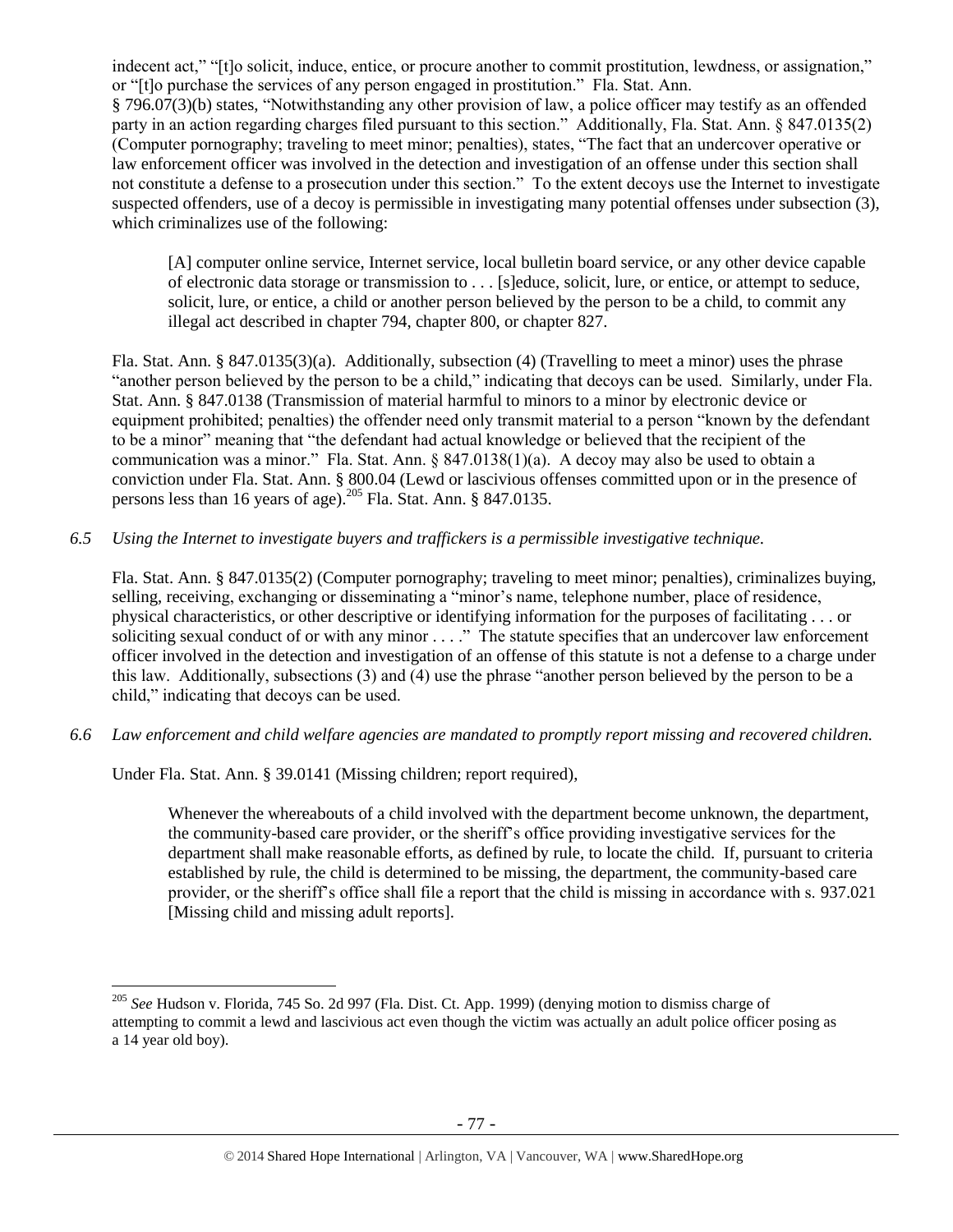Fla. Stat. Ann. § 937.025(5) (Missing children; student records; reporting requirements; penalties) requires any "employee of the state or a local governmental agency, a person who is employed under a contract with the state or a local governmental agency, or an employee of a public or private school within the state" to "promptly report to the local law enforcement agency and the Department of Law Enforcement any information received or possessed that could assist in . . ." finding the missing child, determining the identity of the person who has the missing child, or ascertaining "whether a missing child is in danger of physical injury or death." Fla. Stat. Ann. § 937.025(5).

Under Fla. Stat. Ann. § 937.021(1) (Missing child and missing adult reports) law enforcement agencies are directed to adopt policies and procedures to be used to promptly investigate missing children reports. Specifically, Fla. Stat. Ann. § 937.021(1) states,

(1) Law enforcement agencies in this state shall adopt written policies that specify the procedures to be used to investigate reports of missing children and missing adults. The policies must ensure that cases involving missing children and adults are investigated promptly using appropriate resources. The policies must include:

(a) Requirements for accepting missing child and missing adult reports;

(b) Procedures for initiating, maintaining, closing, or referring a missing child or missing adult investigation; and

(c) Standards for maintaining and clearing computer data of information concerning a missing child or missing adult which is stored in the Florida Crime Information Center and the National Crime Information Center. The standards must require, at a minimum, a monthly review of each case and a determination of whether the case should be maintained in the database.

Pursuant to Fla. Stat. Ann. § 937.021(4)(a)–(b), once a missing child report has been filed, within two hours all on-duty police officers will be notified and the report will be transmitted to "the Florida Crime Information Center and the National Crime Information Center databases."

Fla. Stat. Ann. § 937.022 (Missing Endangered Persons Information Clearinghouse) creates a central repository for information regarding missing endangered persons.

Under Fla. Stat. Ann. § 937.023(1) (Department of education to compile list of missing Florida school children; forms; notification) the Department of Education must identify and locate missing Florida children who are enrolled in the public school districts.<sup>206</sup> "Missing Florida school child" is defined as "a child 18 years of age or younger whose whereabouts are unknown." Fla. Stat. Ann. § 937.023(1).

 $\overline{a}$ <sup>206</sup> Pursuant to Fla. Stat. Ann. § 937.023(1), the school must do the following:

<sup>(</sup>a) Collect each month a list of missing Florida school children as provided by the Florida Crime Information Center. The list shall be designed to include such information as the department deems necessary for the identification of the missing school child.

<sup>(</sup>b) Compile from the information collected pursuant to paragraph (a) a list of missing Florida school children, which list shall be distributed monthly to all public school districts admitting children to kindergarten through grade 12. The list shall include the names of all such missing children, together with such other information as the department deems necessary. Each school district shall distribute this information to the public schools in the district by whatever manner it deems appropriate. (c) Notify the appropriate local, state, or federal law enforcement authority as soon as any additional information is obtained or contact is made with respect to a missing Florida school child.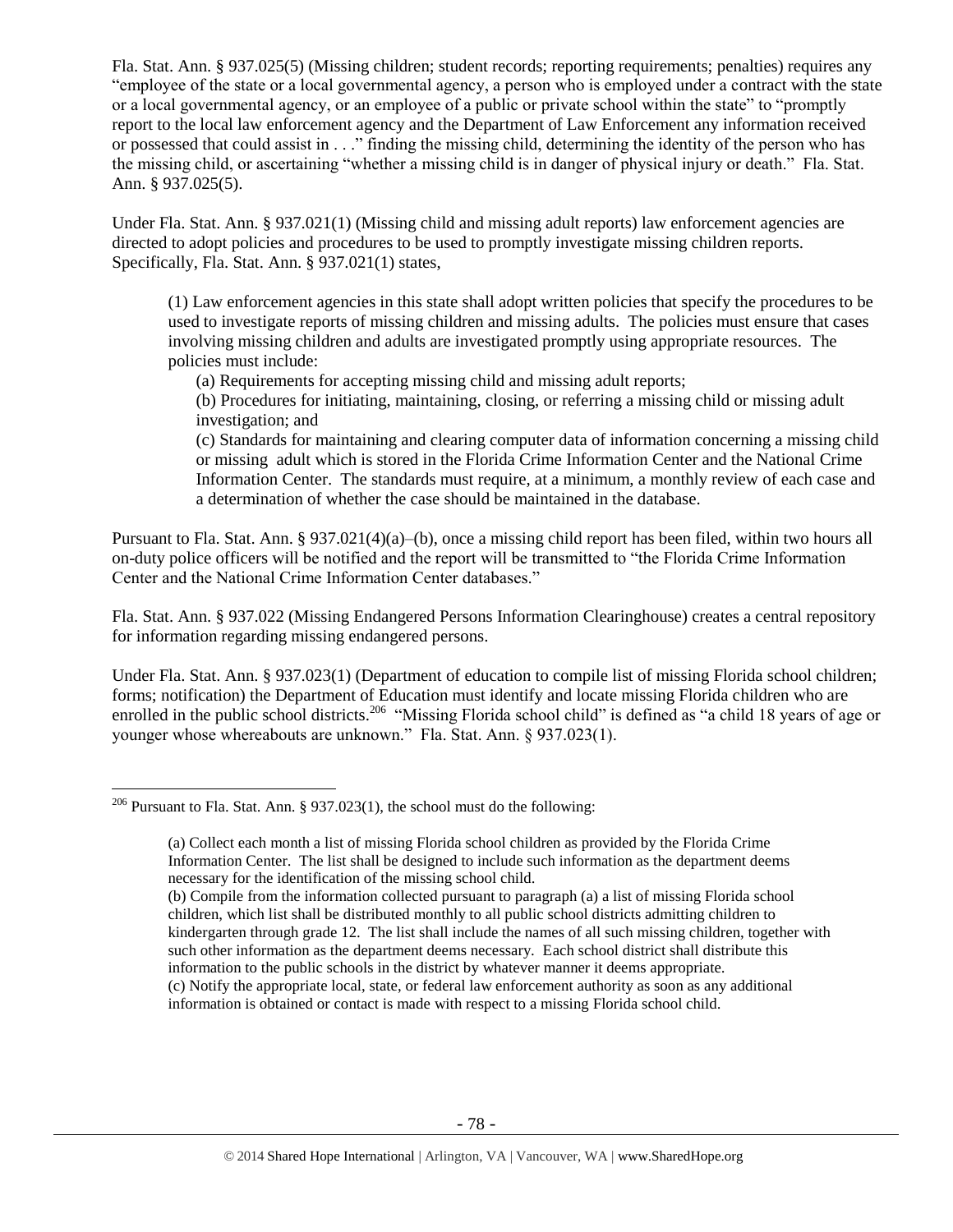Florida also has several mechanisms in place to help find missing children. Pursuant to Fla. Stat. Ann. § 937.025(1),

[U]pon notification by the Department of Law Enforcement that a child is listed or reported as a missing child, the school in which the [missing] child is currently enrolled, or was previously enrolled, shall flag the student records in such a manner that whenever a copy of or information concerning the records of the missing child is requested, the person authorized to provide such copy or information is alerted to the fact that the child has been listed or reported as missing.

Furthermore, Fla. Stat. Ann. § 937.024<sup>207</sup> (Birth records of missing children; registrars' duties) directs the Office of Vital Statistics to collect a list of missing children from law enforcement each month, distill from that information a list of those children born in Florida, and flag the birth certificates of missing children. If a copy of a flagged birth certificate is requested, a supervisor shall be notified immediately and information regarding the person requesting the birth certificate shall be collected. Fla. Stat. Ann. § 937.024.

Under Fla. Stat. Ann. § 847.002 (Child pornography prosecutions), any law enforcement officer who "recovers images or movies of child pornography" must provide the images or movies to and request information from the law enforcement agency representative with the Child Victim Identification Program. Additionally, subsection (3) states, "In every filed case involving an identified victim of child pornography . . . the prosecuting agency shall enter [certain] information into the Victims in Child Pornography Tracking Repeat Exploitation database maintained by the Office of the Attorney General."

 $\overline{a}$